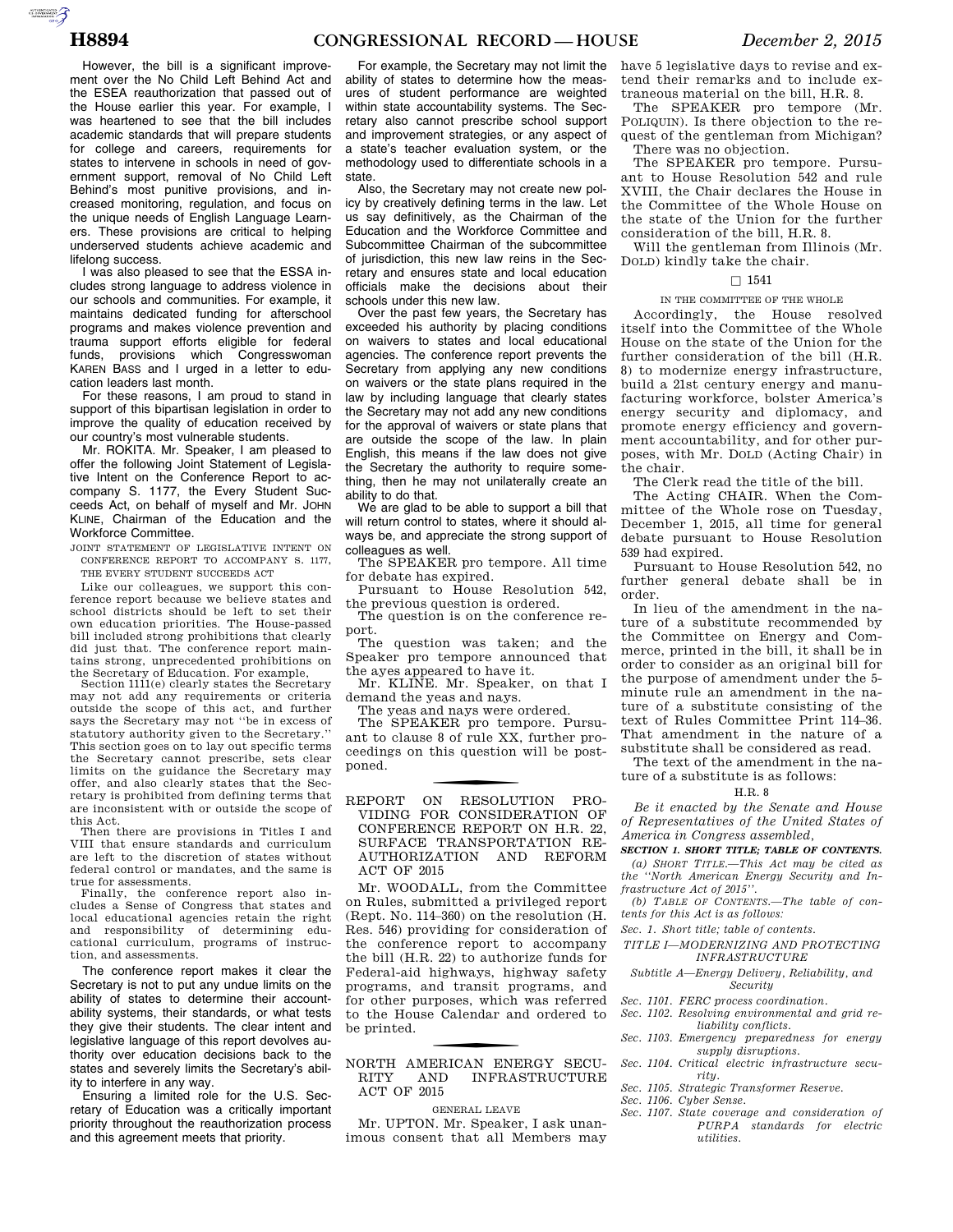- *December 2, 2015* **CONGRESSIONAL RECORD HOUSE H8895**
- *Sec. 1108. Reliability analysis for certain rules that affect electric generating facilities.*
- *Sec. 1109. Carbon capture, utilization, and sequestration technologies.*
- *Sec. 1110. Reliability and performance assurance in Regional Transmission Organizations.*
- *Subtitle B—Energy Security and Infrastructure Modernization*
- *Sec. 1201. Energy Security and Infrastructure Modernization Fund.*

*Subtitle C—Hydropower Regulatory Modernization* 

- *Sec. 1301. Hydroelectric production and efficiency incentives.*
- *Sec. 1302. Protection of private property rights in hydropower licensing.*
- *Sec. 1303. Extension of time for FERC project involving W. Kerr Scott Dam.*
- *Sec. 1304. Hydropower licensing and process im-*
- *provements. Sec. 1305. Judicial review of delayed Federal authorizations.*
- *Sec. 1306. Licensing study improvements.*
- *Sec. 1307. Closed-loop pumped storage projects.*
- *Sec. 1308. License amendment improvements.*
- *Sec. 1309. Promoting hydropower development at existing nonpowered dams.*
- *TITLE II—21ST CENTURY WORKFORCE Sec. 2001. Energy and manufacturing workforce*
- *development. TITLE III—ENERGY SECURITY AND*

## *DIPLOMACY*

- *Sec. 3001. Sense of Congress.*
- *Sec. 3002. Energy security valuation.*
- *Sec. 3003. North American energy security plan.*
- *Sec. 3004. Collective energy security. Sec. 3005. Strategic Petroleum Reserve mission*
- *readiness plan.*
- *Sec. 3006. Authorization to export natural gas. TITLE IV—ENERGY EFFICIENCY AND* 
	- *ACCOUNTABILITY*
	- *Subtitle A—Energy Efficiency*
	- *CHAPTER 1—FEDERAL AGENCY ENERGY EFFICIENCY*
- *Sec. 4111. Energy-efficient and energy-saving information technologies.*
- *Sec. 4112. Energy efficient data centers.*
- *Sec. 4113. Report on energy and water savings potential from thermal insulation.*
- *Sec. 4114. Federal purchase requirement. Sec. 4115. Energy performance requirement for Federal buildings.*
- *Sec. 4116. Federal building energy efficiency performance standards; certification system and level for Federal buildings.*
- *Sec. 4117. Operation of battery recharging stations in parking areas used by Federal employees.*
- *CHAPTER 2—ENERGY EFFICIENT TECHNOLOGY AND MANUFACTURING*
- *Sec. 4121. Inclusion of Smart Grid capability on Energy Guide labels.*
- *Sec. 4122. Voluntary verification programs for air conditioning, furnace, boiler, heat pump, and water heater products.*
- *Sec. 4123. Facilitating consensus furnace standards.*
- *Sec. 4124. Future of Industry program.*
- *Sec. 4125. No warranty for certain certified En-*
- *ergy Star products. Sec. 4126. Clarification to effective date for regional standards.*
- *Sec. 4127. Internet of Things report. CHAPTER 3—ENERGY PERFORMANCE CONTRACTING*
- *Sec. 4131. Use of energy and water efficiency measures in Federal buildings. CHAPTER 4—SCHOOL BUILDINGS*
- *Sec. 4141. Coordination of energy retrofitting assistance for schools.*
- *CHAPTER 5—BUILDING ENERGY CODES Sec. 4151. Greater energy efficiency in building codes.*
- *Sec. 4152. Voluntary nature of building asset rating program.*
- *CHAPTER 6—EPCA TECHNICAL CORRECTIONS AND CLARIFICATIONS*
- *Sec. 4161. Modifying product definitions.*
- *Sec. 4162. Clarifying rulemaking procedures.*
- *CHAPTER 7—ENERGY AND WATER EFFICIENCY Sec. 4171. Smart energy and water efficiency* 
	-
- *pilot program. Sec. 4172. WaterSense.*

*Subtitle B—Accountability CHAPTER 1—MARKET MANIPULATION,* 

- *ENFORCEMENT, AND COMPLIANCE*
- *Sec. 4211. FERC Office of Compliance Assistance and Public Participation. CHAPTER 2—MARKET REFORMS*
- *Sec. 4221. GAO study on wholesale electricity markets.*
- *Sec. 4222. Clarification of facility merger authorization.* 
	- *CHAPTER 3—CODE MAINTENANCE*
- *Sec. 4231. Repeal of off-highway motor vehicles study.*
- *Sec. 4232. Repeal of methanol study. Sec. 4233. Repeal of residential energy effi-*
- *ciency standards study. Sec. 4234. Repeal of weatherization study.* 
	-
- *Sec. 4235. Repeal of report to Congress. Sec. 4236. Repeal of report by General Services Administration.*
- *Sec. 4237. Repeal of intergovernmental energy management planning and coordination workshops.*
- *Sec. 4238. Repeal of Inspector General audit survey and President's Council on Integrity and Efficiency report to Congress.*
- *Sec. 4239. Repeal of procurement and identification of energy efficient products program.*
- *Sec. 4240. Repeal of national action plan for demand response.*
- *Sec. 4241. Repeal of national coal policy study. Sec. 4242. Repeal of study on compliance problem of small electric utility sys-*
- *tems. Sec. 4243. Repeal of study of socioeconomic impacts of increased coal production*
- *and other energy development. Sec. 4244. Repeal of study of the use of petroleum and natural gas in combus-*
- *tors.*
- *Sec. 4245. Repeal of submission of reports.*
- *Sec. 4246. Repeal of electric utility conservation plan. Sec. 4247. Technical amendment to Powerplant*
- *and Industrial Fuel Use Act of 1978.*
- *Sec. 4248. Emergency energy conservation repeals.*
- *Sec. 4249. Repeal of State utility regulatory assistance.*
- *Sec. 4250. Repeal of survey of energy saving potential.*
- *Sec. 4251. Repeal of photovoltaic energy program.*
- *Sec. 4252. Repeal of energy auditor training and certification.*
- *CHAPTER 4—USE OF EXISTING FUNDS Sec. 4261. Use of existing funds.*
- 
- *TITLE V—NATIONAL ENERGY SECURITY CORRIDORS*
- *Sec. 5001. Short title.*
- *Sec. 5002. Designation of National Energy Security Corridors on Federal lands. Sec. 5003. Notification requirement.*
- *TITLE VI—ELECTRICITY RELIABILITY AND*
- *FOREST PROTECTION Sec. 6001. Short title.*
- *Sec. 6002. Vegetation management, facility inspection, and operation and maintenance on Federal lands containing electric transmission and distribution facilities.*

### *TITLE I—MODERNIZING AND PROTECTING INFRASTRUCTURE*

### *Subtitle A—Energy Delivery, Reliability, and Security*

*SEC. 1101. FERC PROCESS COORDINATION.* 

*Section 15 of the Natural Gas Act (15 U.S.C. 717n) is amended—* 

*(1) by amending subsection (b)(2) to read as follows:* 

*''(2) OTHER AGENCIES.—* 

*''(A) IN GENERAL.—Each Federal and State agency considering an aspect of an application for Federal authorization shall cooperate with the Commission and comply with the deadlines established by the Commission.* 

*''(B) IDENTIFICATION.—The Commission shall identify, as early as practicable after it is notified by a prospective applicant of a potential project requiring Commission authorization, any Federal or State agency, local government, or Indian tribe that may consider an aspect of an application for that Federal authorization.* 

- *''(C) NOTIFICATION.—*
- *''(i) IN GENERAL.—The Commission shall notify any agency identified under subparagraph (B) of the opportunity to cooperate or participate in the review process.*
- *''(ii) DEADLINE.—A notification issued under clause (i) shall establish a deadline by which a response to the notification shall be submitted, which may be extended by the Commission for good cause.'';*

*(i) by striking ''and'' at the end of subpara-*

*(ii) by redesignating subparagraph (B) as sub-*

*(iii) by inserting after subparagraph (A) the* 

*''(B) set deadlines for all such Federal author-*

*(C) by adding at the end the following new* 

*''(2) DEADLINE FOR FEDERAL AUTHORIZA-TIONS.—A final decision on a Federal authorization is due no later than 90 days after the Commission issues its final environmental document, unless a schedule is otherwise established by* 

*''(3) CONCURRENT REVIEWS.—Each Federal and State agency considering an aspect of an application for a Federal authorization shall— ''(A) carry out the obligations of that agency under applicable law concurrently, and in conjunction, with the review required by the National Environmental Policy Act of 1969 (42 U.S.C. 4321 et seq.), unless doing so would impair the ability of the agency to conduct needed analysis or otherwise carry out those obliga-*

*''(B) formulate and implement administrative, policy, and procedural mechanisms to enable the agency to ensure completion of required Federal authorizations no later than 90 days after the Commission issues its final environmental docu-*

*''(C) transmit to the Commission a statement— ''(i) acknowledging receipt of the schedule es-*

*''(ii) setting forth the plan formulated under* 

*''(4) ISSUE IDENTIFICATION AND RESOLUTION.— ''(A) IDENTIFICATION.—Federal and State agencies that may consider an aspect of an application for Federal authorization shall identify, as early as possible, any issues of concern that may delay or prevent an agency from working with the Commission to resolve such issues* 

*''(B) ISSUE RESOLUTION.—The Commission may forward any issue of concern identified under subparagraph (A) to the heads of the relevant agencies (including, in the case of a failure by the State agency, the Federal agency overseeing the delegated authority) for resolu-*

*tablished under paragraph (1); and* 

*subparagraph (B) of this paragraph.* 

*and granting such authorization.* 

*(2) in subsection (c)— (A) in paragraph (1)—* 

*paragraph (C); and* 

*izations; and'';* 

*paragraphs:* 

*Federal law.* 

*tions;* 

*ment; and* 

*tion.* 

*following new subparagraph:* 

*(B) by striking paragraph (2); and* 

*graph (A);*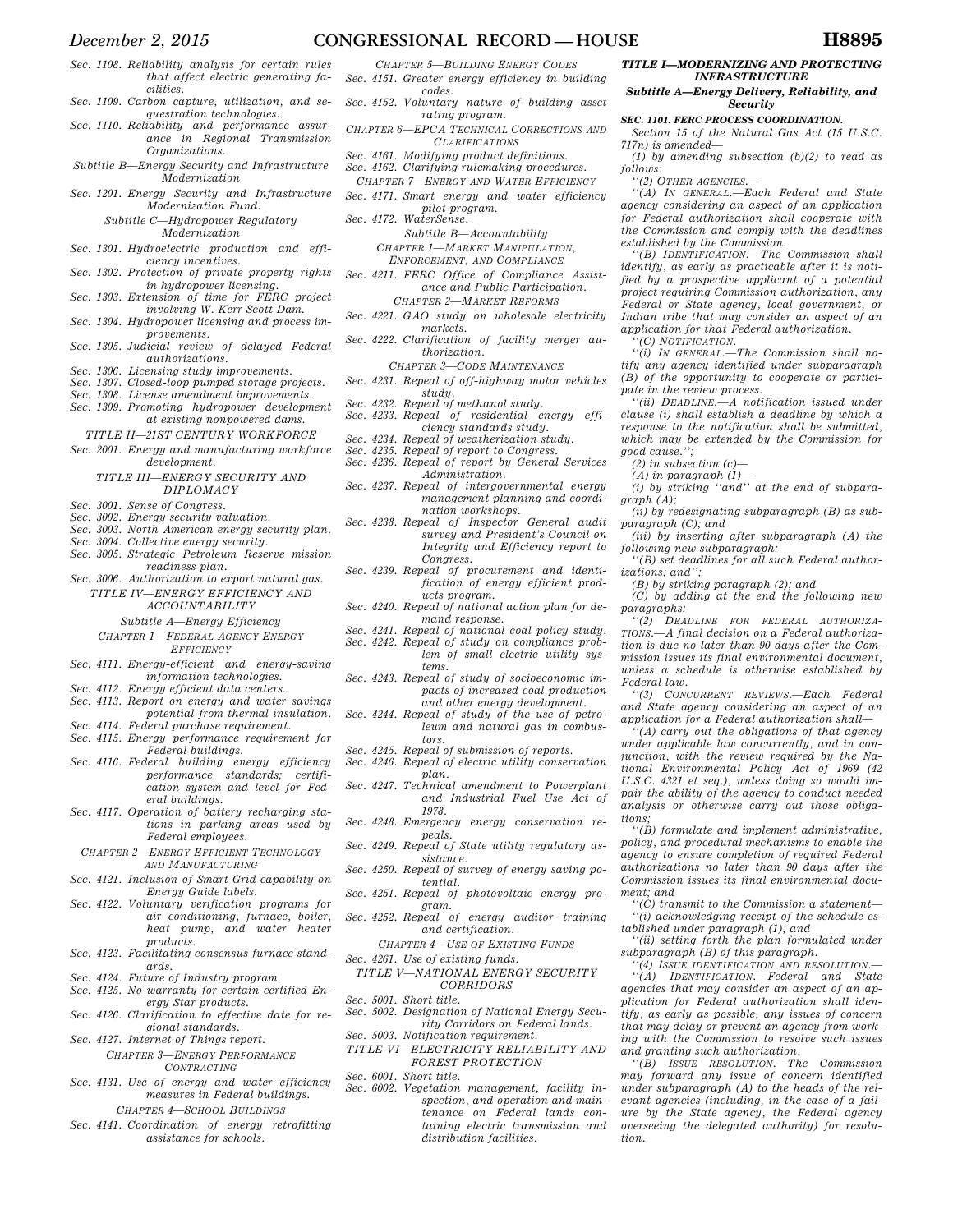*''(5) FAILURE TO MEET SCHEDULE.—If a Federal or State agency does not complete a proceeding for an approval that is required for a Federal authorization in accordance with the schedule established by the Commission under paragraph (1)—* 

*''(A) the applicant may pursue remedies under section 19(d); and* 

*''(B) the head of the relevant Federal agency (including, in the case of a failure by a State agency, the Federal agency overseeing the delegated authority) shall notify Congress and the Commission of such failure and set forth a recommended implementation plan to ensure completion of the proceeding for an approval.'';* 

*(3) by redesignating subsections (d) through (f) as subsections (g) through (i), respectively; and* 

*(4) by inserting after subsection (c) the following new subsections:* 

*''(d) REMOTE SURVEYS.—If a Federal or State agency considering an aspect of an application for Federal authorization requires the applicant to submit environmental data, the agency shall consider any such data gathered by aerial or other remote means that the applicant submits. The agency may grant a conditional approval for Federal authorization, conditioned on the verification of such data by subsequent onsite inspection.* 

*''(e) APPLICATION PROCESSING.—The Commission, and Federal and State agencies, may allow an applicant seeking Federal authorization to fund a third-party contractor to assist in reviewing the application.* 

*''(f) ACCOUNTABILITY, TRANSPARENCY, EFFI-CIENCY.—For applications requiring multiple Federal authorizations, the Commission, with input from any Federal or State agency considering an aspect of an application, shall track and make available to the public on the Commission's website information related to the actions required to complete permitting, reviews, and other actions required. Such information shall include the following:* 

*''(1) The schedule established by the Commission under subsection (c)(1).* 

*''(2) A list of all the actions required by each applicable agency to complete permitting, reviews, and other actions necessary to obtain a final decision on the Federal authorization.* 

*''(3) The expected completion date for each such action.* 

*''(4) A point of contact at the agency accountable for each such action.* 

*''(5) In the event that an action is still pending as of the expected date of completion, a brief*   $exp$ *lanation of the reasons for the delay.* 

#### *SEC. 1102. RESOLVING ENVIRONMENTAL AND GRID RELIABILITY CONFLICTS.*

*(a) COMPLIANCE WITH OR VIOLATION OF ENVI-RONMENTAL LAWS WHILE UNDER EMERGENCY ORDER.—Section 202(c) of the Federal Power Act (16 U.S.C. 824a(c)) is amended—* 

*(1) by inserting ''(1)'' after ''(c)''; and* 

*(2) by adding at the end the following: ''(2) With respect to an order issued under this* 

*subsection that may result in a conflict with a requirement of any Federal, State, or local environmental law or regulation, the Commission shall ensure that such order requires generation, delivery, interchange, or transmission of electric energy only during hours necessary to meet the emergency and serve the public interest, and, to the maximum extent practicable, is consistent with any applicable Federal, State, or local environmental law or regulation and minimizes any adverse environmental impacts.* 

*''(3) To the extent any omission or action taken by a party, that is necessary to comply with an order issued under this subsection, including any omission or action taken to voluntarily comply with such order, results in noncompliance with, or causes such party to not comply with, any Federal, State, or local environmental law or regulation, such omission or action shall not be considered a violation of such environmental law or regulation, or subject*  *such party to any requirement, civil or criminal liability, or a citizen suit under such environmental law or regulation.* 

*''(4)(A) An order issued under this subsection that may result in a conflict with a requirement of any Federal, State, or local environmental law or regulation shall expire not later than 90 days after it is issued. The Commission may renew or reissue such order pursuant to paragraphs (1) and (2) for subsequent periods, not to exceed 90 days for each period, as the Commission determines necessary to meet the emergency and serve the public interest.* 

*''(B) In renewing or reissuing an order under subparagraph (A), the Commission shall consult with the primary Federal agency with expertise in the environmental interest protected by such law or regulation, and shall include in any such renewed or reissued order such conditions as such Federal agency determines necessary to minimize any adverse environmental impacts to the extent practicable. The conditions, if any, submitted by such Federal agency shall be made available to the public. The Commission may exclude such a condition from the renewed or reissued order if it determines that such condition would prevent the order from adequately addressing the emergency necessitating such order and provides in the order, or otherwise makes publicly available, an explanation of such determination.* 

*''(5) If an order issued under this subsection is subsequently stayed, modified, or set aside by a court pursuant to section 313 or any other provision of law, any omission or action previously taken by a party that was necessary to comply with the order while the order was in effect, including any omission or action taken to voluntarily comply with the order, shall remain subject to paragraph (3).''.* 

*(b) TEMPORARY CONNECTION OR CONSTRUC-TION BY MUNICIPALITIES.—Section 202(d) of the Federal Power Act (16 U.S.C. 824a(d)) is amended by inserting ''or municipality'' before ''engaged in the transmission or sale of electric energy''.* 

#### *SEC. 1103. EMERGENCY PREPAREDNESS FOR EN-ERGY SUPPLY DISRUPTIONS.*

*(a) FINDING.—Congress finds that recent natural disasters have underscored the importance of having resilient oil and natural gas infrastructure and effective ways for industry and government to communicate to address energy supply disruptions.* 

*(b) AUTHORIZATION FOR ACTIVITIES TO EN-HANCE EMERGENCY PREPAREDNESS FOR NATURAL DISASTERS.—The Secretary of Energy shall develop and adopt procedures to—* 

*(1) improve communication and coordination between the Department of Energy's energy response team, Federal partners, and industry;* 

*(2) leverage the Energy Information Administration's subject matter expertise within the Department's energy response team to improve supply chain situation assessments;* 

*(3) establish company liaisons and direct communication with the Department's energy response team to improve situation assessments;* 

*(4) streamline and enhance processes for obtaining temporary regulatory relief to speed up emergency response and recovery;* 

*(5) facilitate and increase engagement among States, the oil and natural gas industry, and the Department in developing State and local energy assurance plans;* 

*(6) establish routine education and training programs for key government emergency response positions with the Department and States; and* 

*(7) involve States and the oil and natural gas industry in comprehensive drill and exercise programs.* 

*(c) COOPERATION.—The activities carried out under subsection (b) shall include collaborative efforts with State and local government officials and the private sector.* 

*(d) REPORT.—Not later than 180 days after the date of enactment of this Act, the Secretary of*  *Energy shall submit to Congress a report describing the effectiveness of the activities authorized under this section.* 

#### *SEC. 1104. CRITICAL ELECTRIC INFRASTRUCTURE SECURITY.*

*(a) CRITICAL ELECTRIC INFRASTRUCTURE SECU-RITY.—Part II of the Federal Power Act (16 U.S.C. 824 et seq.) is amended by adding after section 215 the following new section:* 

### *''SEC. 215A. CRITICAL ELECTRIC INFRASTRUC-TURE SECURITY.*

*''(a) DEFINITIONS.—For purposes of this section:* 

*''(1) BULK-POWER SYSTEM; ELECTRIC RELI-ABILITY ORGANIZATION; REGIONAL ENTITY.—The terms 'bulk-power system', 'Electric Reliability Organization', and 'regional entity' have the meanings given such terms in paragraphs (1), (2), and (7) of section 215(a), respectively.* 

*''(2) CRITICAL ELECTRIC INFRASTRUCTURE.— The term 'critical electric infrastructure' means a system or asset of the bulk-power system, whether physical or virtual, the incapacity or destruction of which would negatively affect national security, economic security, public health or safety, or any combination of such matters.* 

*''(3) CRITICAL ELECTRIC INFRASTRUCTURE IN-FORMATION.—The term 'critical electric infrastructure information' means information related to critical electric infrastructure, or proposed critical electrical infrastructure, generated by or provided to the Commission or other Federal agency, other than classified national security information, that is designated as critical electric infrastructure information by the Commission under subsection (d)(2). Such term includes information that qualifies as critical energy infrastructure information under the Commission's regulations.* 

*''(4) DEFENSE CRITICAL ELECTRIC INFRASTRUC-TURE.—The term 'defense critical electric infrastructure' means any electric infrastructure located in the United States (including the territories) that serves a facility designated by the Secretary pursuant to subsection (c), but is not owned or operated by the owner or operator of such facility.* 

*''(5) ELECTROMAGNETIC PULSE.—The term 'electromagnetic pulse' means 1 or more pulses of electromagnetic energy emitted by a device capable of disabling or disrupting operation of, or destroying, electronic devices or communications networks, including hardware, software, and data, by means of such a pulse.* 

*''(6) GEOMAGNETIC STORM.—The term 'geomagnetic storm' means a temporary disturbance of the Earth's magnetic field resulting from solar activity.* 

*''(7) GRID SECURITY EMERGENCY.—The term 'grid security emergency' means the occurrence or imminent danger of—* 

*''(A)(i) a malicious act using electronic communication or an electromagnetic pulse, or a geomagnetic storm event, that could disrupt the operation of those electronic devices or communications networks, including hardware, software, and data, that are essential to the reliability of critical electric infrastructure or of defense critical electric infrastructure; and* 

*''(ii) disruption of the operation of such devices or networks, with significant adverse effects on the reliability of critical electric infrastructure or of defense critical electric infrastructure, as a result of such act or event; or* 

*''(B)(i) a direct physical attack on critical electric infrastructure or on defense critical electric infrastructure; and* 

*''(ii) significant adverse effects on the reliability of critical electric infrastructure or of defense critical electric infrastructure as a result of such physical attack.* 

*''(8) SECRETARY.—The term 'Secretary' means the Secretary of Energy.* 

*''(b) AUTHORITY TO ADDRESS GRID SECURITY EMERGENCY.—* 

*''(1) AUTHORITY.—Whenever the President issues and provides to the Secretary a written*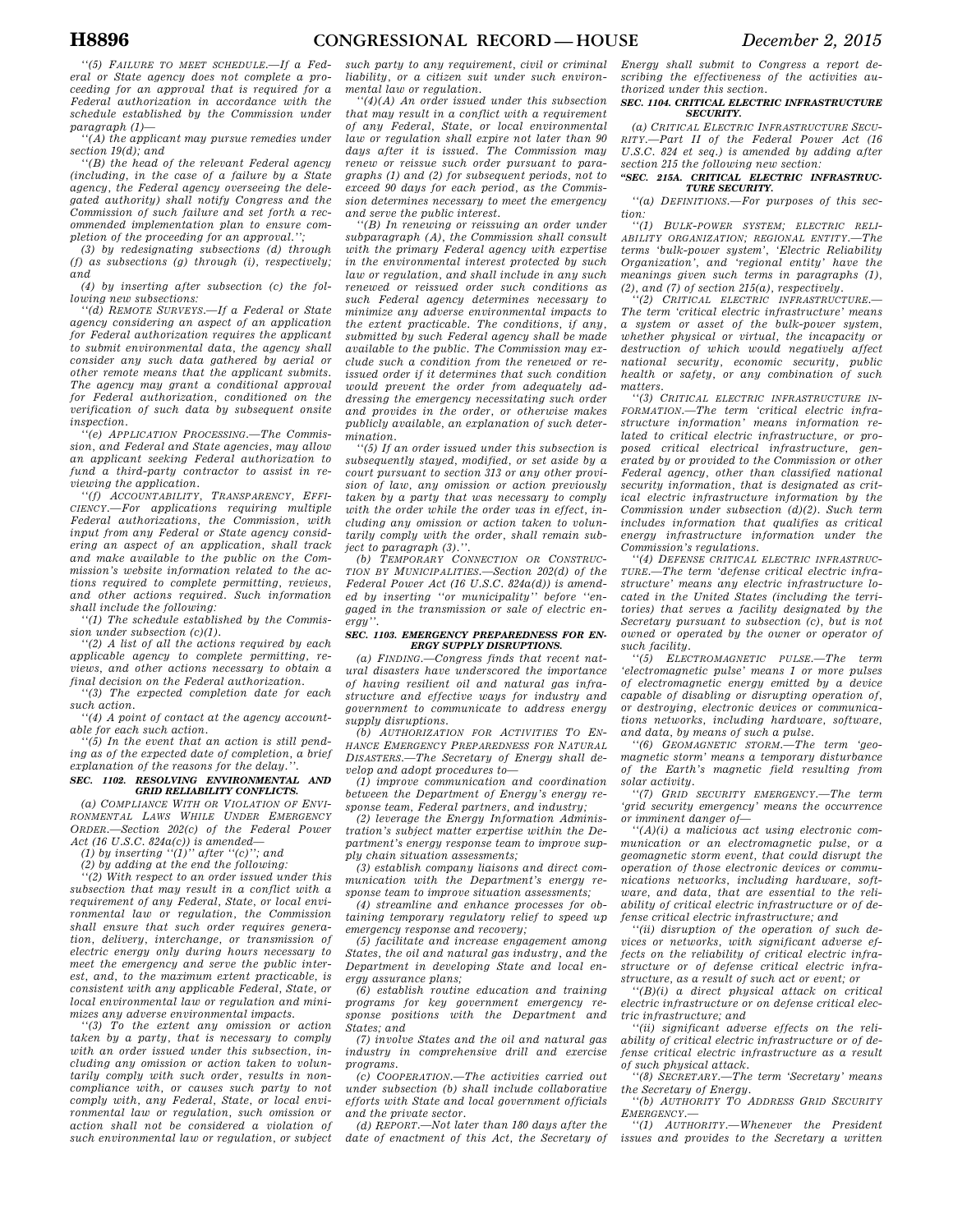*directive or determination identifying a grid security emergency, the Secretary may, with or without notice, hearing, or report, issue such orders for emergency measures as are necessary in the judgment of the Secretary to protect or restore the reliability of critical electric infrastructure or of defense critical electric infrastructure during such emergency. As soon as practicable but not later than 180 days after the date of enactment of this section, the Secretary shall, after notice and opportunity for comment, establish rules of procedure that ensure that such authority can be exercised expeditiously.* 

*''(2) NOTIFICATION OF CONGRESS.—Whenever the President issues and provides to the Secretary a written directive or determination under paragraph (1), the President shall promptly notify congressional committees of relevant jurisdiction, including the Committee on Energy and Commerce of the House of Representatives and the Committee on Energy and Natural Resources of the Senate, of the contents of, and justification for, such directive or determination.* 

*''(3) CONSULTATION.—Before issuing an order for emergency measures under paragraph (1), the Secretary shall, to the extent practicable in light of the nature of the grid security emergency and the urgency of the need for action, consult with appropriate governmental authorities in Canada and Mexico, entities described in paragraph (4), the Electricity Sub-sector Coordinating Council, the Commission, and other appropriate Federal agencies regarding implementation of such emergency measures.* 

*''(4) APPLICATION.—An order for emergency measures under this subsection may apply to— ''(A) the Electric Reliability Organization;* 

*''(B) a regional entity; or* 

*''(C) any owner, user, or operator of critical electric infrastructure or of defense critical electric infrastructure within the United States.* 

*''(5) EXPIRATION AND REISSUANCE.—* 

*''(A) IN GENERAL.—Except as provided in subparagraph (B), an order for emergency measures issued under paragraph (1) shall expire no later than 15 days after its issuance.* 

*''(B) EXTENSIONS.—The Secretary may reissue an order for emergency measures issued under paragraph (1) for subsequent periods, not to exceed 15 days for each such period, provided that the President, for each such period, issues and provides to the Secretary a written directive or determination that the grid security emergency identified under paragraph (1) continues to exist or that the emergency measure continues to be required.* 

*''(6) COST RECOVERY.—* 

*''(A) CRITICAL ELECTRIC INFRASTRUCTURE.—If the Commission determines that owners, operators, or users of critical electric infrastructure have incurred substantial costs to comply with an order for emergency measures issued under this subsection and that such costs were prudently incurred and cannot reasonably be recovered through regulated rates or market prices for the electric energy or services sold by such owners, operators, or users, the Commission shall, consistent with the requirements of section 205, after notice and an opportunity for comment, establish a mechanism that permits such owners, operators, or users to recover such costs.* 

*''(B) DEFENSE CRITICAL ELECTRIC INFRASTRUC-TURE.—To the extent the owner or operator of defense critical electric infrastructure is required to take emergency measures pursuant to an order issued under this subsection, the owners or operators of a critical defense facility or facilities designated by the Secretary pursuant to subsection (c) that rely upon such infrastructure shall bear the full incremental costs of the measures.* 

*''(7) TEMPORARY ACCESS TO CLASSIFIED INFOR-MATION.—The Secretary, and other appropriate Federal agencies, shall, to the extent practicable and consistent with their obligations to protect classified information, provide temporary access* 

*to classified information related to a grid security emergency for which emergency measures are issued under paragraph (1) to key personnel of any entity subject to such emergency measures to enable optimum communication between the entity and the Secretary and other appropriate Federal agencies regarding the grid security emergency.* 

*''(c) DESIGNATION OF CRITICAL DEFENSE FA-CILITIES.—Not later than 180 days after the date of enactment of this section, the Secretary, in consultation with other appropriate Federal agencies and appropriate owners, users, or operators of infrastructure that may be defense critical electric infrastructure, shall identify and designate facilities located in the United States (including the territories) that are—* 

*''(1) critical to the defense of the United States; and* 

*''(2) vulnerable to a disruption of the supply of electric energy provided to such facility by an external provider.* 

*The Secretary may, in consultation with appropriate Federal agencies and appropriate owners, users, or operators of defense critical electric infrastructure, periodically revise the list of designated facilities as necessary.* 

*''(d) PROTECTION AND SHARING OF CRITICAL ELECTRIC INFRASTRUCTURE INFORMATION.—* 

*''(1) PROTECTION OF CRITICAL ELECTRIC INFRA-STRUCTURE INFORMATION.—Critical electric infrastructure information—* 

*''(A) shall be exempt from disclosure under section 552(b)(3) of title 5, United States Code; and* 

*''(B) shall not be made available by any Federal, State, political subdivision or tribal authority pursuant to any Federal, State, political subdivision or tribal law requiring public disclosure of information or records.* 

*''(2) DESIGNATION AND SHARING OF CRITICAL ELECTRIC INFRASTRUCTURE INFORMATION.—Not later than one year after the date of enactment of this section, the Commission, in consultation with the Secretary of Energy, shall promulgate such regulations and issue such orders as necessary to—* 

*''(A) designate information as critical electric infrastructure information;* 

*''(B) prohibit the unauthorized disclosure of critical electric infrastructure information;* 

*''(C) ensure there are appropriate sanctions in place for Commissioners, officers, employees, or agents of the Commission who knowingly and willfully disclose critical electric infrastructure information in a manner that is not authorized under this section; and* 

*''(D) taking into account standards of the Electric Reliability Organization, facilitate voluntary sharing of critical electric infrastructure information with, between, and by—* 

*''(i) Federal, State, political subdivision, and tribal authorities;* 

*''(ii) the Electric Reliability Organization;* 

*''(iii) regional entities;* 

*''(iv) information sharing and analysis centers established pursuant to Presidential Decision Directive 63;* 

*''(v) owners, operators, and users of critical electric infrastructure in the United States; and ''(vi) other entities determined appropriate by the Commission.* 

*''(3) CONSIDERATIONS.—In promulgating regulations and issuing orders under paragraph (2), the Commission shall take into consideration the role of State commissions in reviewing the prudence and cost of investments, determining the rates and terms of conditions for electric services, and ensuring the safety and reliability of the bulk-power system and distribution facilities within their respective jurisdictions.* 

*''(4) PROTOCOLS.—The Commission shall, in consultation with Canadian and Mexican authorities, develop protocols for the voluntary sharing of critical electric infrastructure information with Canadian and Mexican authorities and owners, operators, and users of the bulkpower system outside the United States.* 

*''(5) NO REQUIRED SHARING OF INFORMATION.— Nothing in this section shall require a person or entity in possession of critical electric infrastructure information to share such information with Federal, State, political subdivision, or tribal authorities, or any other person or entity.* 

*''(6) SUBMISSION OF INFORMATION TO CON-GRESS.—Nothing in this section shall permit or authorize the withholding of information from Congress, any committee or subcommittee thereof, or the Comptroller General.* 

*''(7) DISCLOSURE OF NONPROTECTED INFORMA-TION.—In implementing this section, the Commission shall protect from disclosure only the minimum amount of information necessary to protect the security and reliability of the bulkpower system and distribution facilities. The Commission shall segregate critical electric infrastructure information within documents and electronic communications, wherever feasible, to facilitate disclosure of information that is not designated as critical electric infrastructure information.* 

*''(8) DURATION OF DESIGNATION.—Information may not be designated as critical electric infrastructure information for longer than 5 years, unless specifically re-designated by the Commission.* 

*''(9) REMOVAL OF DESIGNATION.—The Commission shall remove the designation of critical electric infrastructure information, in whole or in part, from a document or electronic communication if the Commission determines that the unauthorized disclosure of such information could no longer be used to impair the security or reliability of the bulk-power system or distribution facilities.* 

*''(10) JUDICIAL REVIEW OF DESIGNATIONS.— Notwithstanding section 313(b), any determination by the Commission concerning the designation of critical electric infrastructure information under this subsection shall be subject to review under chapter 7 of title 5, United States Code, except that such review shall be brought in the district court of the United States in the district in which the complainant resides, or has his principal place of business, or in the District of Columbia. In such a case the court shall examine in camera the contents of documents or electronic communications that are the subject of the determination under review to determine whether such documents or any part thereof were improperly designated or not designated as critical electric infrastructure information.* 

*''(e) SECURITY CLEARANCES.—The Secretary shall facilitate and, to the extent practicable, expedite the acquisition of adequate security clearances by key personnel of any entity subject to the requirements of this section, to enable optimum communication with Federal agencies regarding threats to the security of the critical electric infrastructure. The Secretary, the Commission, and other appropriate Federal agencies shall, to the extent practicable and consistent with their obligations to protect classified and critical electric infrastructure information, share timely actionable information regarding grid security with appropriate key personnel of owners, operators, and users of the critical electric infrastructure.* 

*''(f) CLARIFICATIONS OF LIABILITY.—* 

*''(1) COMPLIANCE WITH OR VIOLATION OF THIS ACT.—Except as provided in paragraph (4), to the extent any action or omission taken by an entity that is necessary to comply with an order for emergency measures issued under subsection (b)(1), including any action or omission taken to voluntarily comply with such order, results in noncompliance with, or causes such entity not to comply with any rule, order, regulation, or provision of this Act, including any reliability standard approved by the Commission pursuant to section 215, such action or omission shall not be considered a violation of such rule, order, regulation, or provision.* 

*''(2) RELATION TO SECTION 202(c).—Except as provided in paragraph (4), an action or omission taken by an owner, operator, or user of critical*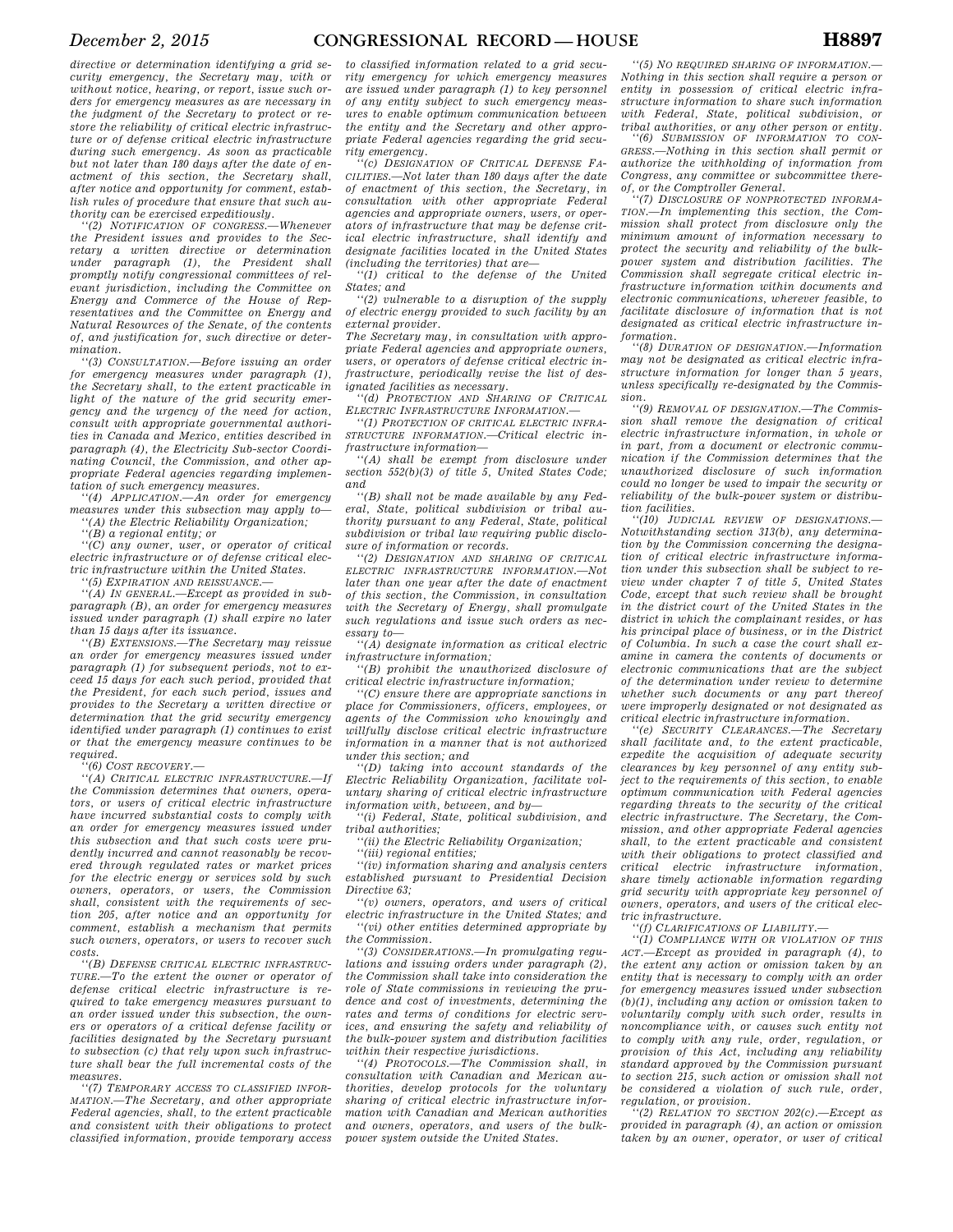*electric infrastructure or of defense critical electric infrastructure to comply with an order for emergency measures issued under subsection (b)(1) shall be treated as an action or omission taken to comply with an order issued under section 202(c) for purposes of such section.* 

*''(3) SHARING OR RECEIPT OF INFORMATION.— No cause of action shall lie or be maintained in any Federal or State court for the sharing or receipt of information under, and that is conducted in accordance with, subsection (d).* 

*''(4) RULE OF CONSTRUCTION.—Nothing in this subsection shall be construed to require dismissal of a cause of action against an entity that, in the course of complying with an order for emergency measures issued under subsection (b)(1) by taking an action or omission for which they would be liable but for paragraph (1) or (2), takes such action or omission in a grossly negligent manner.''.* 

*(b) CONFORMING AMENDMENTS.—* 

*(1) JURISDICTION.—Section 201(b)(2) of the Federal Power Act (16 U.S.C. 824(b)(2)) is amended by inserting ''215A,'' after ''215,'' each place it appears.* 

*(2) PUBLIC UTILITY.—Section 201(e) of the Federal Power Act (16 U.S.C. 824(e)) is amended by inserting ''215A,'' after ''215,''.* 

### *SEC. 1105. STRATEGIC TRANSFORMER RESERVE.*

*(a) FINDING.—Congress finds that the storage of strategically located spare large power transformers and emergency mobile substations will reduce the vulnerability of the United States to multiple risks facing electric grid reliability, including physical attack, cyber attack, electromagnetic pulse, geomagnetic disturbances, severe weather, and seismic events.* 

*(b) DEFINITIONS.—In this section:* 

*(1) BULK-POWER SYSTEM.—The term ''bulkpower system'' has the meaning given such term in section 215(a) of the Federal Power Act (16 U.S.C. 824o(a)).* 

*(2) CRITICALLY DAMAGED LARGE POWER TRANS-FORMER.—The term ''critically damaged large power transformer'' means a large power transformer that—* 

*(A) has sustained extensive damage such that—* 

*(i) repair or refurbishment is not economically viable; or* 

*(ii) the extensive time to repair or refurbish the large power transformer would create an extended period of instability in the bulk-power system; and* 

*(B) prior to sustaining such damage, was part of the bulk-power system.* 

*(3) CRITICAL ELECTRIC INFRASTRUCTURE.—The term ''critical electric infrastructure'' has the meaning given that term in section 215A of the Federal Power Act.* 

*(4) ELECTRIC RELIABILITY ORGANIZATION.—The term ''Electric Reliability Organization'' has the meaning given such term in section 215(a) of the Federal Power Act (16 U.S.C. 824o(a)).* 

*(5) EMERGENCY MOBILE SUBSTATION.—The term ''emergency mobile substation'' means a mobile substation or mobile transformer that is—* 

*(A) assembled and permanently mounted on a trailer that is capable of highway travel and meets relevant Department of Transportation regulations; and* 

*(B) intended for express deployment and capable of being rapidly placed into service.* 

*(6) LARGE POWER TRANSFORMER.—The term ''large power transformer'' means a power transformer with a maximum nameplate rating of 100 megavolt-amperes or higher, including related critical equipment, that is, or is intended to be, a part of the bulk-power system.* 

*(7) SECRETARY.—The term ''Secretary'' means the Secretary of Energy.* 

*(8) SPARE LARGE POWER TRANSFORMER.—The term ''spare large power transformer'' means a large power transformer that is stored within the Strategic Transformer Reserve to be available to temporarily replace a critically damaged large power transformer.* 

*(c) STRATEGIC TRANSFORMER RESERVE PLAN.— (1) PLAN.—Not later than one year after the date of enactment of this Act, the Secretary, acting through the Office of Electricity Delivery and Energy Reliability, shall, in consultation with the Federal Energy Regulatory Commission, the Electricity Sub-sector Coordinating Council, the Electric Reliability Organization, and owners and operators of critical electric infrastructure and defense and military installations, prepare and submit to Congress a plan to establish a Strategic Transformer Reserve for the storage, in strategically located facilities, of spare large power transformers and emergency mobile substations in sufficient numbers to temporarily replace critically damaged large power transformers and substations that are critical electric infrastructure or serve defense and military installations.* 

*(2) INCLUSIONS.—The Strategic Transformer Reserve plan shall include a description of—* 

*(A) the appropriate number and type of spare large power transformers necessary to provide or restore sufficient resiliency to the bulk-power system, critical electric infrastructure, and defense and military installations to mitigate significant impacts to the electric grid resulting from—* 

*(i) physical attack;* 

*(ii) cyber attack;* 

*(iii) electromagnetic pulse attack;* 

*(iv) geomagnetic disturbances;* 

*(v) severe weather; or (vi) seismic events;* 

*(B) other critical electric grid equipment for* 

*which an inventory of spare equipment, including emergency mobile substations, is necessary to provide or restore sufficient resiliency to the bulk-power system, critical electric infrastructure, and defense and military installations;* 

*(C) the degree to which utility sector actions or initiatives, including individual utility ownership of spare equipment, joint ownership of spare equipment inventory, sharing agreements, or other spare equipment reserves or arrangements, satisfy the needs identified under subparagraphs (A) and (B);* 

*(D) the potential locations for, and feasibility and appropriate number of, strategic storage locations for reserve equipment, including consideration of—* 

*(i) the physical security of such locations;* 

*(ii) the protection of the confidentiality of such locations; and* 

*(iii) the proximity of such locations to sites of potentially critically damaged large power transformers and substations that are critical electric infrastructure or serve defense and military installations, so as to enable efficient delivery of equipment to such sites;* 

*(E) the necessary degree of flexibility of spare large power transformers to be included in the Strategic Transformer Reserve to conform to different substation configurations, including consideration of transformer—* 

*(i) power and voltage rating for each winding;* 

*(ii) overload requirements;* 

*(iii) impedance between windings;* 

*(iv) configuration of windings; and* 

*(v) tap requirements;* 

*(F) an estimate of the direct cost of the Strategic Transformer Reserve, as proposed, including—* 

*(i) the cost of storage facilities;* 

*(ii) the cost of the equipment; and* 

*(iii) management, maintenance, and operation costs;* 

*(G) the funding options available to establish, stock, manage, and maintain the Strategic Transformer Reserve, including consideration of fees on owners and operators of bulk-power system facilities, critical electric infrastructure, and defense and military installations relying on the Strategic Transformer Reserve, use of Federal appropriations, and public-private costsharing options;* 

*(H) the ease and speed of transportation, installation, and energization of spare large power* 

*transformers to be included in the Strategic Transformer Reserve, including consideration of factors such as—* 

*(i) transformer transportation weight;* 

*(ii) transformer size;* 

*(iii) topology of critical substations;* 

*(iv) availability of appropriate transformer mounting pads;* 

*(v) flexibility of the spare large power transformers as described in subparagraph (E); and* 

*(vi) ability to rapidly transition a spare large power transformer from storage to energization; (I) eligibility criteria for withdrawal of equip-*

*ment from the Strategic Transformer Reserve; (J) the process by which owners or operators of critically damaged large power transformers or substations that are critical electric infrastructure or serve defense and military installations may apply for a withdrawal from the Strategic Transformer Reserve;* 

*(K) the process by which equipment withdrawn from the Strategic Transformer Reserve is returned to the Strategic Transformer Reserve or is replaced;* 

*(L) possible fees to be paid by users of equipment withdrawn from the Strategic Transformer Reserve;* 

*(M) possible fees to be paid by owners and operators of large power transformers and substations that are critical electric infrastructure or serve defense and military installations to cover operating costs of the Strategic Transformer Reserve;* 

*(N) the domestic and international large power transformer supply chain;* 

*(O) the potential reliability, cost, and operational benefits of including emergency mobile substations in any Strategic Transformer Reserve established under this section; and* 

*(P) other considerations for designing, constructing, stocking, funding, and managing the Strategic Transformer Reserve.* 

*(d) ESTABLISHMENT.—The Secretary may establish a Strategic Transformer Reserve in accordance with the plan prepared pursuant to subsection (c) after the date that is 6 months after the date on which such plan is submitted to Congress.* 

*(e) DISCLOSURE OF INFORMATION.—Any information included in the Strategic Transformer Reserve plan, or shared in the preparation and development of such plan, the disclosure of which could cause harm to critical electric infrastructure, shall be exempt from disclosure under section 552(b)(3) of title 5, United States Code, and any State, tribal, or local law requiring disclosure of information or records.* 

### *SEC. 1106. CYBER SENSE.*

*(a) IN GENERAL.—The Secretary of Energy shall establish a voluntary Cyber Sense program to identify and promote cyber-secure products intended for use in the bulk-power system, as defined in section 215(a) of the Federal Power Act (16 U.S.C. 824o(a)).* 

*(b) PROGRAM REQUIREMENTS.—In carrying out subsection (a), the Secretary of Energy shall—* 

*(1) establish a Cyber Sense testing process to identify products and technologies intended for use in the bulk-power system, including products relating to industrial control systems, such as supervisory control and data acquisition systems;* 

*(2) for products tested and identified under the Cyber Sense program, establish and maintain cybersecurity vulnerability reporting processes and a related database;* 

*(3) promulgate regulations regarding vulnerability reporting processes for products tested and identified under the Cyber Sense program;* 

*(4) provide technical assistance to utilities, product manufacturers, and other electric sector stakeholders to develop solutions to mitigate identified vulnerabilities in products tested and identified under the Cyber Sense program;* 

*(5) biennially review products tested and identified under the Cyber Sense program for vulnerabilities and provide analysis with respect*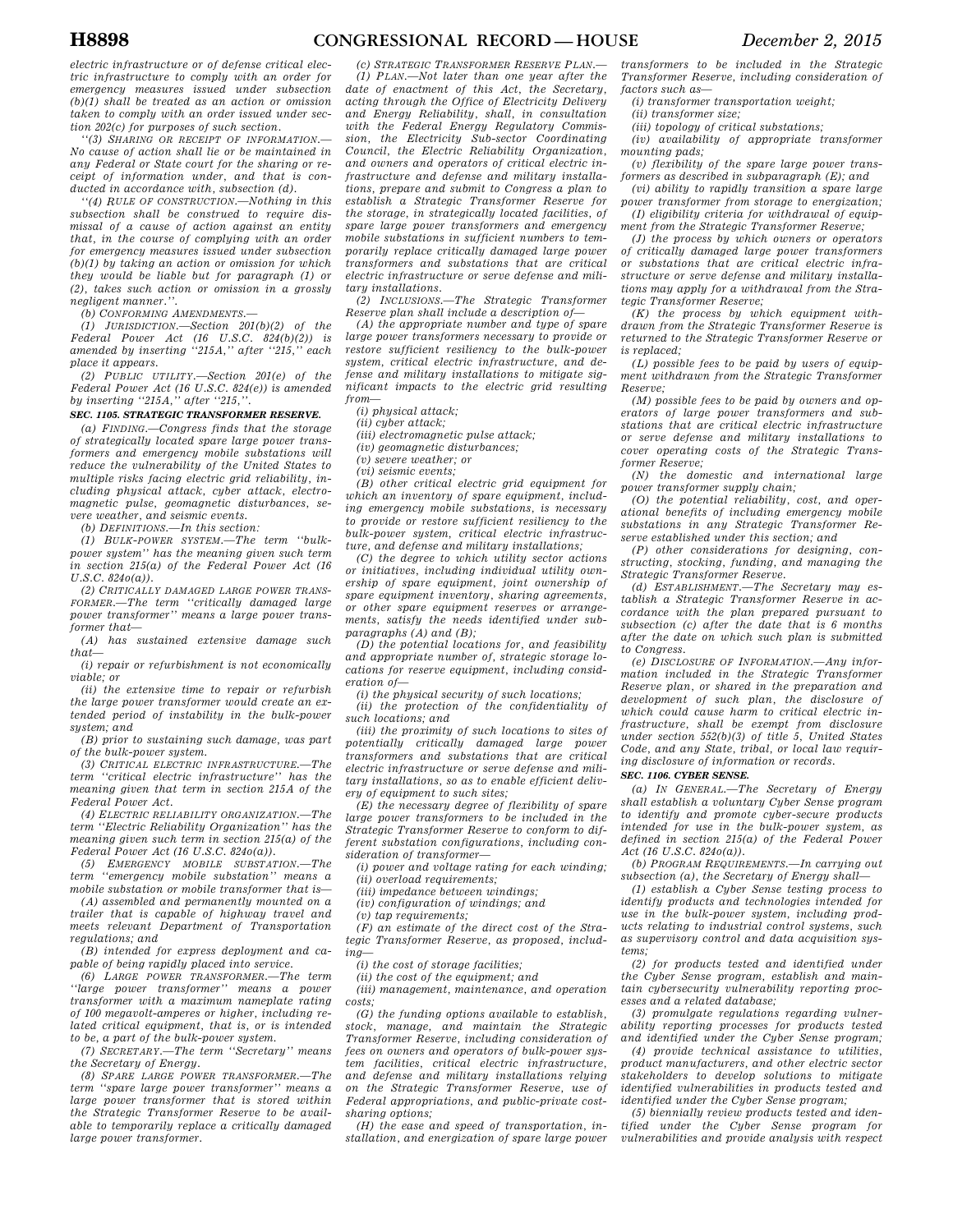*to how such products respond to and mitigate cyber threats;* 

*(6) develop procurement guidance for utilities for products tested and identified under the Cyber Sense program;* 

*(7) provide reasonable notice to the public, and solicit comments from the public, prior to establishing or revising the Cyber Sense testing process;* 

*(8) oversee Cyber Sense testing carried out by third parties; and* 

*(9) consider incentives to encourage the use in the bulk-power system of products tested and identified under the Cyber Sense program.* 

*(c) DISCLOSURE OF INFORMATION.—Any vulnerability reported pursuant to regulations promulgated under subsection (b)(3), the disclosure of which could cause harm to critical electric infrastructure (as defined in section 215A of the Federal Power Act), shall be exempt from disclosure under section 552(b)(3) of title 5, United States Code, and any State, tribal, or local law requiring disclosure of information or records.* 

*(d) FEDERAL GOVERNMENT LIABILITY.—Consistent with other voluntary Federal Government certification programs, nothing in this section shall be construed to authorize the commencement of an action against the United States Government with respect to the testing and identification of a product under the Cyber Sense program.* 

#### *SEC. 1107. STATE COVERAGE AND CONSIDER-ATION OF PURPA STANDARDS FOR ELECTRIC UTILITIES.*

*(a) STATE CONSIDERATION OF RESILIENCY AND ADVANCED ENERGY ANALYTICS TECHNOLOGIES AND RELIABLE GENERATION.—* 

*(1) CONSIDERATION.—Section 111(d) of the Public Utility Regulatory Policies Act of 1978 (16 U.S.C. 2621(d)) is amended by adding the following at the end:* 

*''(20) IMPROVING THE RESILIENCE OF ELECTRIC INFRASTRUCTURE.—* 

*''(A) IN GENERAL.—Each electric utility shall develop a plan to use resiliency-related technologies, upgrades, measures, and other approaches designed to improve the resilience of electric infrastructure, mitigate power outages, continue delivery of vital services, and maintain the flow of power to facilities critical to public health, safety, and welfare, to the extent practicable using the most current data, metrics, and frameworks related to current and future threats, including physical and cyber attacks, electromagnetic pulse attacks, geomagnetic disturbances, seismic events, and severe weather and other environmental stressors.* 

*''(B) RESILIENCY-RELATED TECHNOLOGIES.— For purposes of this paragraph, examples of resiliency-related technologies, upgrades, measures, and other approaches include—* 

*''(i) hardening, or other enhanced protection, of utility poles, wiring, cabling, and other distribution components, facilities, or structures;* 

*''(ii) advanced grid technologies capable of isolating or repairing problems remotely, such as advanced metering infrastructure, high-tech sensors, grid monitoring and control systems, and remote reconfiguration and redundancy systems;* 

*''(iii) cybersecurity products and components; ''(iv) distributed generation, including backup generation to power critical facilities and essential services, and related integration components, such as advanced inverter technology;* 

*''(v) microgrid systems, including hybrid microgrid systems for isolated communities;* 

*''(vi) combined heat and power; ''(vii) waste heat resources;* 

*''(viii) non-grid-scale energy storage technologies;* 

*''(ix) wiring, cabling, and other distribution components, including submersible distribution components, and enclosures;* 

*''(x) electronically controlled reclosers and similar technologies for power restoration, including emergency mobile substations, as defined in section 1105 of the North American Energy Security and Infrastructure Act of 2015;* 

*''(xi) advanced energy analytics technology, such as Internet-based and cloud-based computing solutions and subscription licensing models;* 

*measures that enhance resilience through planning, preparation, response, and recovery activities;* 

*''(xiii) operational capabilities to enhance resilience through rapid response recovery; and* 

*''(xiv) measures to ensure availability of key critical components through contracts, cooperative agreements, stockpiling and prepositioning, or other measures.* 

*''(C) RATE RECOVERY.—Each State regulatory authority (with respect to each electric utility for which it has ratemaking authority) shall consider authorizing each such electric utility to recover any capital, operating expenditure, or other costs of the electric utility related to the procurement, deployment, or use of resiliencyrelated technologies, including a reasonable rate of return on the capital expenditures of the electric utility for the procurement, deployment, or use of resiliency-related technologies.* 

*''(21) PROMOTING INVESTMENTS IN ADVANCED ENERGY ANALYTICS TECHNOLOGY.—* 

*''(A) IN GENERAL.—Each electric utility shall develop and implement a plan for deploying advanced energy analytics technology.* 

*''(B) RATE RECOVERY.—Each State regulatory authority (with respect to each electric utility for which it has ratemaking authority) shall consider confirming and clarifying, if necessary, that each such electric utility is authorized to recover the costs of the electric utility relating to the procurement, deployment, or use of advanced energy analytics technology, including a reasonable rate of return on all such costs incurred by the electric utility for the procurement, deployment, or use of advanced energy analytics technology, provided such technology is used by the electric utility for purposes of realizing operational efficiencies, cost savings, enhanced energy management and customer engagement, improvements in system reliability, safety, and cybersecurity, or other benefits to ratepayers.* 

*''(C) ADVANCED ENERGY ANALYTICS TECH-NOLOGY.—For purposes of this paragraph, examples of advanced energy analytics technology include Internet-based and cloud-based computing solutions and subscription licensing models, including software as a service that uses cyber-physical systems to allow the correlation of data aggregated from appropriate data sources and smart grid sensor networks, employs analytics and machine learning, or employs other advanced computing solutions and models. ''(22) ASSURING ELECTRIC RELIABILITY WITH*

*RELIABLE GENERATION.—* 

*''(A) ASSURANCE OF ELECTRIC RELIABILITY.— Each electric utility shall adopt or modify policies to ensure that such electric utility incorporates reliable generation into its integrated resource plan to assure the availability of electric energy over a 10-year planning period.* 

*''(B) RELIABLE GENERATION.—For purposes of this paragraph, 'reliable generation' means electric generation facilities with reliability attributes that include—* 

*''(i)(I) possession of adequate fuel on-site to enable operation for an extended period of time; ''(II) the operational ability to generate electric energy from more than one source; or* 

*''(III) fuel certainty, through firm contractual obligations, that ensures adequate fuel supply to enable operation, for an extended period of time, for the duration of an emergency or severe weather conditions;* 

*''(ii) operational characteristics that enable the generation of electric energy for the duration of an emergency or severe weather conditions; and* 

*''(iii) unless procured through other procurement mechanisms, essential reliability services, including frequency support and regulation services.* 

*''(23) SUBSIDIZATION OF CUSTOMER-SIDE TECH-NOLOGY.—* 

*''(A) CONSIDERATION.—To the extent that a State regulatory authority may require or allow rates charged by any electric utility for which it has ratemaking authority to electric consumers that do not use a customer-side technology to include any cost, fee, or charge that directly or indirectly cross-subsidizes the deployment, construction, maintenance, or operation of that customer-side technology, such authority shall evaluate whether subsidizing the deployment, construction, maintenance, or operation of a customer-side technology would—* 

*''(i) result in benefits predominately enjoyed by only the users of that customer-side technology;* 

*''(ii) shift costs of a customer-side technology to electricity consumers that do not use that customer-side technology, particularly where disparate economic or resource conditions exist among the electricity consumers cross-subsidizing the costumer-side technology;* 

*''(iii) negatively affect resource utilization, fuel diversity, or grid security;* 

*''(iv) provide any unfair competitive advantage to market the customer-side technology; and* 

*''(v) be necessary to fulfill an obligation to serve electric consumers.* 

*''(B) PUBLIC NOTICE.—Each State regulatory authority shall make available to the public the evaluation completed under subparagraph (A) at least 90 days prior to any proceedings in which such authority considers the cross-subsidization of a customer-side technology.* 

*''(C) CUSTOMER-SIDE TECHNOLOGY.—For purposes of this paragraph, the term 'customer-side technology' means a device connected to the electricity distribution system—* 

*''(i) at, or on the customer side of, the meter; or* 

*''(ii) that, if owned or operated by or on behalf of an electric utility, would otherwise be at, or on the customer side of, the meter.''.* 

*(2) COMPLIANCE.—* 

*(A) TIME LIMITATIONS.—Section 112(b) of the Public Utility Regulatory Policies Act of 1978 (16 U.S.C. 2622(b)) is amended by adding at the end the following:* 

*''(7)(A) Not later than 1 year after the date of enactment of this paragraph, each State regulatory authority (with respect to each electric utility for which it has ratemaking authority) and each nonregulated electric utility, as applicable, shall commence the consideration referred to in section 111, or set a hearing date for consideration, with respect to the standards established by paragraphs (20), (22), and (23) of section 111(d).* 

*''(B) Not later than 2 years after the date of the enactment of this paragraph, each State regulatory authority (with respect to each electric utility for which it has ratemaking authority) and each nonregulated electric utility, as applicable, shall complete the consideration, and shall make the determination, referred to in section 111 with respect to each standard established by paragraphs (20), (22), and (23) of section 111(d).* 

*''(8)(A) Not later than 6 months after the date of enactment of this paragraph, each State regulatory authority (with respect to each electric utility for which it has ratemaking authority) and each nonregulated electric utility shall commence the consideration referred to in section 111, or set a hearing date for consideration, with respect to the standard established by paragraph (21) of section 111(d).* 

*''(B) Not later than 1 year after the date of enactment of this paragraph, each State regulatory authority (with respect to each electric utility for which it has ratemaking authority) and each nonregulated electric utility shall complete the consideration, and shall make the determination, referred to in section 111 with respect to the standard established by paragraph (21) of section 111(d).''.* 

*(B) FAILURE TO COMPLY.—Section 112(c) of the Public Utility Regulatory Policies Act of*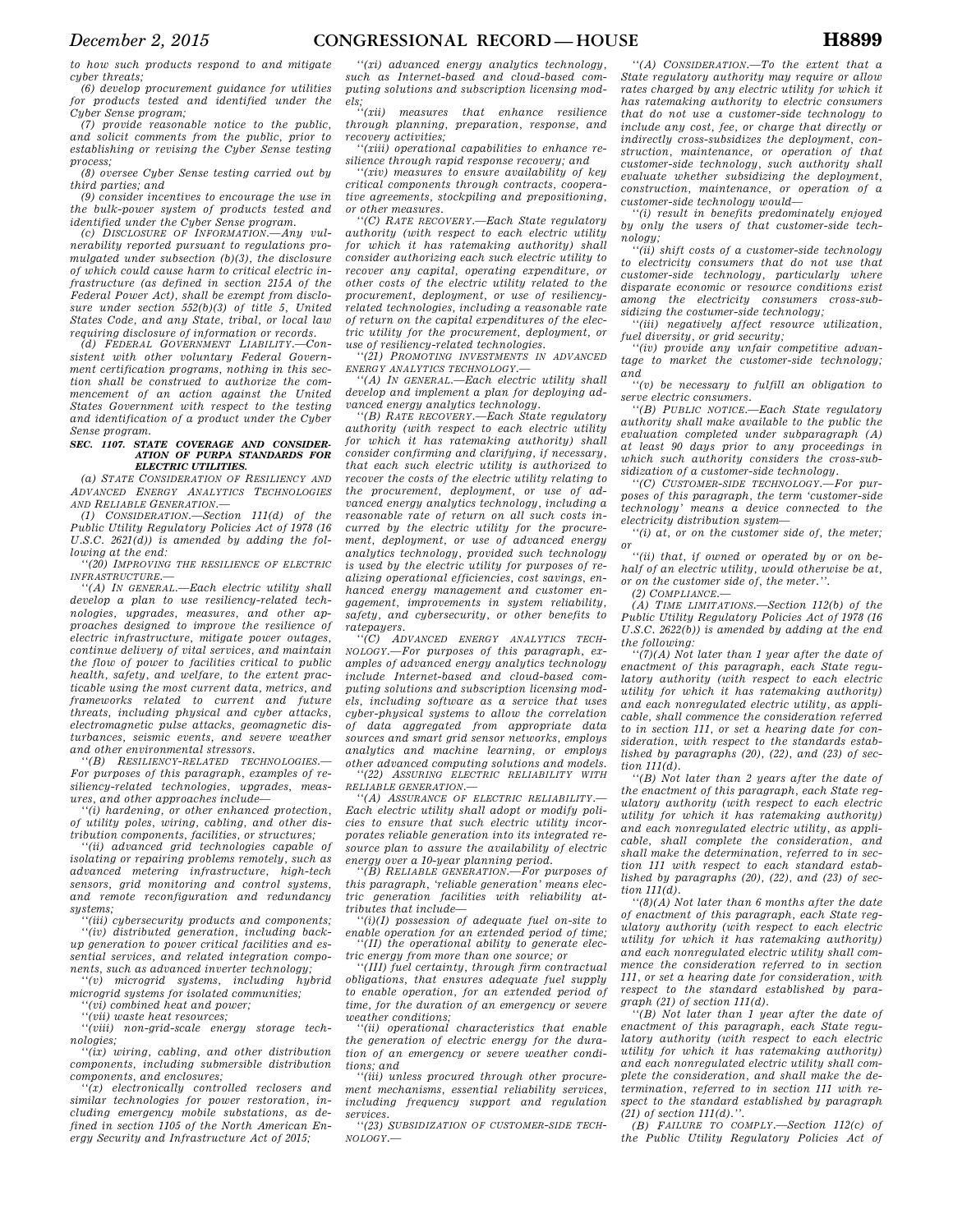*1978 (16 U.S.C. 2622(c)) is amended by adding the following at the end: ''In the case of the standards established by paragraphs (20) through (23) of section 111(d), the reference contained in this subsection to the date of enactment of this Act shall be deemed to be a reference to the date of enactment of such paragraphs.''.* 

*(C) PRIOR STATE ACTIONS.—Section 112 of the Public Utility Regulatory Policies Act of 1978 (16 U.S.C. 2622) is amended by adding at the end the following new subsection:* 

*''(g) PRIOR STATE ACTIONS.—Subsections (b) and (c) of this section shall not apply to a standard established by paragraph (20), (21), (22), or (23) of section 111(d) in the case of any electric utility in a State if—* 

*''(1) before the date of enactment of this subsection, the State has implemented for such utility the standard concerned (or a comparable standard);* 

*''(2) the State regulatory authority for such State or relevant nonregulated electric utility has conducted a proceeding to consider implementation of the standard concerned (or a comparable standard) for such utility during the 3 year period ending on the date of enactment of this subsection; or* 

*''(3) the State legislature has voted on the implementation of the standard concerned (or a comparable standard) for such utility during the 3-year period ending on the date of enactment of this subsection.''.* 

*(b) COVERAGE FOR COMPETITIVE MARKETS.— Section 102 of the Public Utility Regulatory Policies Act of 1978 (16 U.S.C. 2612) is amended by adding at the end the following:* 

*''(d) COVERAGE FOR COMPETITIVE MARKETS.— The requirements of this title do not apply to the operations of an electric utility, or to proceedings respecting such operations, to the extent that such operations or proceedings, or any portion thereof, relate to the competitive sale of retail electric energy that is unbundled or separated from the regulated provision or sale of dis* $tribution$  service.

#### *SEC. 1108. RELIABILITY ANALYSIS FOR CERTAIN RULES THAT AFFECT ELECTRIC GEN-ERATING FACILITIES.*

*(a) APPLICABILITY.—This section shall apply with respect to any proposed or final covered rule issued by a Federal agency for which compliance with the rule may impact an electric utility generating unit or units, including by resulting in closure or interruption to operations of such a unit or units.* 

*(b) RELIABILITY ANALYSIS.—* 

*(1) ANALYSIS OF RULES.—The Federal Energy Regulatory Commission, in consultation with the Electric Reliability Organization, shall conduct an independent reliability analysis of a proposed or final covered rule under this section to evaluate the anticipated effects of implementation and enforcement of the rule on—* 

*(A) electric reliability and resource adequacy; (B) the electricity generation portfolio of the United States;* 

*(C) the operation of wholesale electricity markets; and* 

*(D) energy delivery and infrastructure, including electric transmission facilities and natural gas pipelines.* 

*(2) RELEVANT INFORMATION.—* 

*(A) MATERIALS FROM FEDERAL AGENCIES.—A Federal agency shall provide to the Commission materials and information relevant to the analysis required under paragraph (1) for a rule, including relevant data, modeling, and resource adequacy and reliability assessments, prepared or relied upon by such agency in developing the rule.* 

*(B) ANALYSES FROM OTHER ENTITIES.—The Electric Reliability Organization, regional entities, regional transmission organizations, independent system operators, and other reliability coordinators and planning authorities shall timely conduct analyses and provide such information as may be reasonably requested by the Commission.* 

*(3) NOTICE.—A Federal agency shall provide to the Commission notice of the issuance of any proposed or final covered rule not later than 15 days after the date of such issuance.* 

*(c) PROPOSED RULES.—Not later than 150 days after the date of publication in the Federal Register of a proposed rule described in subsection (a), the Federal Energy Regulatory Commission shall make available to the public an analysis of the proposed rule conducted in accordance with subsection (b), and any relevant special assessment or seasonal or long-term reliability assessment completed by the Electric Reliability Organization.* 

*(d) FINAL RULES.—* 

*(1) INCLUSION.—A final rule described in subsection (a) shall include, if available at the time of issuance, a copy of the analysis conducted pursuant to subsection (c) of the rule as proposed.* 

*(2) ANALYSIS.—Not later than 120 days after the date of publication in the Federal Register of a final rule described in subsection (a), the Federal Energy Regulatory Commission shall make available to the public an analysis of the final rule conducted in accordance with subsection (b), and any relevant special assessment or seasonal or long-term reliability assessment completed by the Electric Reliability Organization.* 

*(e) DEFINITIONS.—In this section:* 

*(1) ELECTRIC RELIABILITY ORGANIZATION.—The term ''Electric Reliability Organization'' has the meaning given to such term in section 215(a) of the Federal Power Act (16 U.S.C. 824o(a)).* 

*(2) FEDERAL AGENCY.—The term ''Federal agency'' means an agency, as that term is defined in section 551 of title 5, United States Code.* 

*(3) COVERED RULE.—The term ''covered rule'' means a proposed or final rule that is estimated by the Federal agency issuing the rule, or the Director of the Office of Management and Budget, to result in an annual effect on the economy of \$1,000,000,000 or more.* 

#### *SEC. 1109. CARBON CAPTURE, UTILIZATION, AND SEQUESTRATION TECHNOLOGIES.*

*(a) AMENDMENTS TO THE ENERGY POLICY ACT OF 2005.—* 

*(1) FOSSIL ENERGY.—Section 961(a) of the Energy Policy Act of 2005 (42 U.S.C. 16291(a)) is amended by adding at the end the following:* 

*''(8) Improving the conversion, use, and storage of carbon dioxide produced from fossil fuels.''.* 

*(2) COAL AND RELATED TECHNOLOGIES PRO-GRAM.—Section 962(b)(1) of the Energy Policy Act of 2005 (42 U.S.C. 16292(b)(1)) is amended—* 

*(A) by striking ''during each of calendar years 2008, 2010, 2012, and 2016, and during each fiscal year beginning after September 30, 2021,'' and inserting ''during each fiscal year beginning after September 30, 2016,'';* 

*(B) by inserting ''allow for large-scale demonstration and'' after ''technologies that would''; and* 

*(C) by inserting ''commercial use,'' after ''use of coal for''.* 

*(b) INCREASED ACCOUNTABILITY WITH RESPECT TO CARBON CAPTURE, UTILIZATION, AND SEQUES-TRATION PROJECTS.—* 

*(1) DOE EVALUATION.* 

*(A) IN GENERAL.—The Secretary of Energy (in this subsection referred to as the ''Secretary'') shall, in accordance with this subsection, annually conduct an evaluation, and make recommendations, with respect to each project conducted by the Secretary for research, development, demonstration, or deployment of carbon capture, utilization, and sequestration technologies (also known as carbon capture and storage and utilization technologies).* 

*(B) SCOPE.—For purposes of this subsection, a project includes any contract, lease, cooperative agreement, or other similar transaction with a public agency or private organization or person, entered into or performed, or any payment made, by the Secretary for research, develop-* *ment, demonstration, or deployment of carbon capture, utilization, and sequestration technologies.* 

*(2) REQUIREMENTS FOR EVALUATION.—In conducting an evaluation of a project under this subsection, the Secretary shall—* 

*(A) examine if the project has made advancements toward achieving any specific goal of the project with respect to a carbon capture, utilization, and sequestration technology; and* 

*(B) evaluate and determine if the project has made significant progress in advancing a carbon capture, utilization, and sequestration technology.* 

*(3) RECOMMENDATIONS.—For each evaluation of a project conducted under this subsection, if the Secretary determines that—* 

*(A) significant progress in advancing a carbon capture, utilization, and sequestration technology has been made, the Secretary shall assess the funding of the project and make a recommendation as to whether increased funding is necessary to advance the project; or* 

*(B) significant progress in advancing a carbon capture, utilization, and sequestration technology has not been made, the Secretary shall—* 

*(i) assess the funding of the project and make a recommendation as to whether increased funding is necessary to advance the project;* 

*(ii) assess and determine if the project has reached its full potential; and* 

*(iii) make a recommendation as to whether the project should continue.* 

*(4) REPORTS.—* 

*(A) REPORT ON EVALUATIONS AND REC-OMMENDATIONS.—Not later than 2 years after the date of enactment of this Act, and every 2 years thereafter, the Secretary shall—* 

*(i) issue a report on the evaluations conducted and recommendations made during the previous year pursuant to this subsection; and* 

*(ii) make each such report available on the Internet website of the Department of Energy.* 

*(B) REPORT.—Not later than 2 years after the date of enactment of this Act, and every 3 years thereafter, the Secretary shall submit to the Subcommittee on Energy and Power of the Committee on Energy and Commerce of the House of Representatives and the Committee on Energy and Natural Resources of the Senate a report on—* 

*(i) the evaluations conducted and recommendations made during the previous 3 years pursuant to this subsection; and* 

*(ii) the progress of the Department of Energy in advancing carbon capture, utilization, and sequestration technologies, including progress in achieving the Department of Energy's goal of having an array of advanced carbon capture and sequestration technologies ready by 2020 for large-scale demonstration.* 

#### *SEC. 1110. RELIABILITY AND PERFORMANCE AS-SURANCE IN REGIONAL TRANS-MISSION ORGANIZATIONS.*

*Part II of the Federal Power Act (16 U.S.C. 824 et seq.), as amended by section 1104, is further amended by adding after section 215A the following new section:* 

### *''SEC. 215B. RELIABILITY AND PERFORMANCE AS-SURANCE IN REGIONAL TRANS-MISSION ORGANIZATIONS.*

*''(a) EXISTING CAPACITY MARKETS.—* 

*''(1) ANALYSIS CONCERNING CAPACITY MARKET DESIGN.—Not later than 180 days after the date of enactment of this section, each Regional Transmission Organization, and each Independent System Operator, that operates a capacity market, or a comparable market intended to ensure the procurement and availability of sufficient future electric energy resources, that is subject to the jurisdiction of the Commission, shall provide to the Commission an analysis of how the structure of such market meets the following criteria:* 

*''(A) The structure of such market utilizes competitive market forces to the extent practicable in procuring capacity resources.*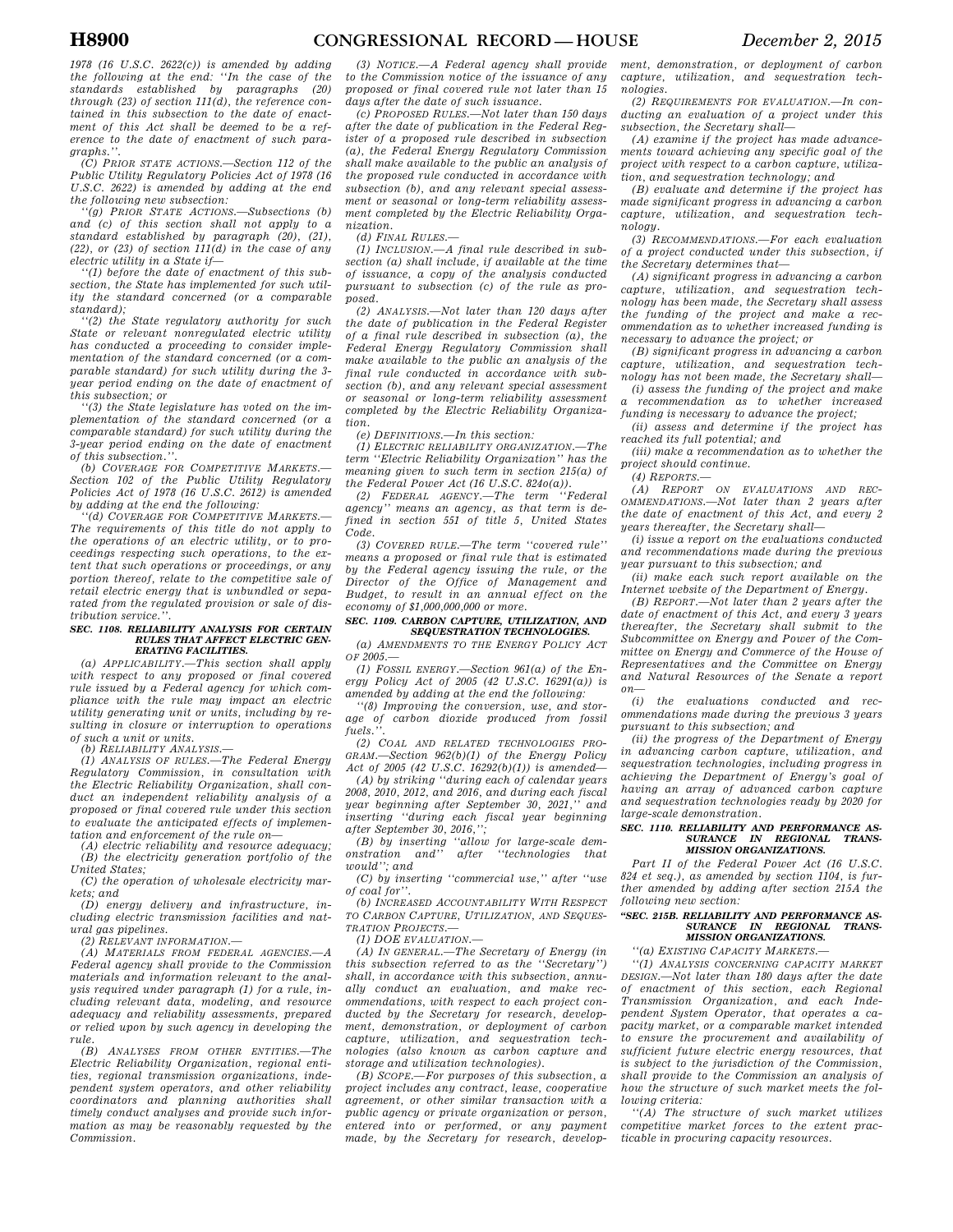*''(B) Consistent with subparagraph (A), the structure of such market includes resource-neutral performance criteria that ensure the procurement of sufficient capacity from physical generation facilities that have reliability attributes that include—* 

*''(i)(I) possession of adequate fuel on-site to enable operation for an extended period of time; ''(II) the operational ability to generate elec-*

*tric energy from more than one fuel source; or ''(III) fuel certainty, through firm contractual obligations, that ensures adequate fuel supply to enable operation, for an extended period of time, for the duration of an emergency or severe weather conditions;* 

*''(ii) operational characteristics that enable the generation of electric energy for the duration of an emergency or severe weather conditions; and* 

*''(iii) unless procured through other markets or procurement mechanisms, essential reliability services, including frequency support and regulation services.* 

*''(2) COMMISSION EVALUATION AND REPORT.— Not later than 1 year after the date of enactment of this section, the Commission shall make publicly available, and submit to the Committee on Energy and Commerce in the House of Representatives and the Committee on Energy and Natural Resources in the Senate, a report containing—* 

*''(A) evaluation of whether the structure of each market addressed in an analysis submitted pursuant to paragraph (1) meets the criteria under such paragraph, based on the analysis; and* 

*''(B) to the extent a market so addressed does not meet such criteria, any recommendations with respect to the procurement of sufficient capacity, as described in paragraph (1)(B).* 

*''(b) COMMISSION EVALUATION AND REPORT FOR NEW SCHEDULES.—* 

*''(1) INCLUSION OF ANALYSIS IN FILING.—Except as provided in subsection (a)(2), whenever a Regional Transmission Organization or Independent System Operator files a new schedule under section 205 to establish a market described in subsection (a)(1), or that substantially modifies the capacity market design of a market described in subsection (a)(1), the Regional Transmission Organization or Independent System Operator shall include in any such filing the analysis required by subsection (a)(1).* 

*''(2) EVALUATION AND REPORT.—Not later than 180 days of receiving an analysis under paragraph (1), the Commission shall make publicly available, and submit to the Committee on Energy and Commerce in the House of Representatives and the Committee on Energy and Natural Resources in the Senate, a report containing—* 

*''(A) an evaluation of whether the structure of the market addressed in the analysis meets the criteria under subsection (a)(1), based on the analysis; and* 

*''(B) to the extent the market does not meet such criteria, any recommendations with respect to the procurement of sufficient capacity, as described in subsection (a)(1)(B).* 

*''(c) EFFECT ON EXISTING APPROVALS.—Nothing in this section shall be considered to—* 

*''(1) require a modification of the Commission's approval of the capacity market design approved pursuant to docket numbers ER15–623– 000, EL15–29–000, EL14–52–000, and ER14–2419– 000; or* 

*''(2) provide grounds for the Commission to grant rehearing or otherwise modify orders issued in those dockets.''.* 

### *Subtitle B—Energy Security and Infrastructure Modernization SEC. 1201. ENERGY SECURITY AND INFRASTRUC-*

*TURE MODERNIZATION FUND. (a) ESTABLISHMENT.—There is hereby estab-*

*lished in the Treasury of the United States a fund to be known as the Energy Security and Infrastructure Modernization Fund (referred to in this section as the ''Fund''), consisting of—* 

*(1) collections deposited in the Fund under subsection (c); and* 

*(2) amounts otherwise appropriated to the Fund.* 

*(b) PURPOSE.—The purpose of the Fund is— (1) to provide for the construction, mainte-*

*nance, repair, and replacement of Strategic Petroleum Reserve facilities; and* 

*(2) for carrying out non-Strategic Petroleum Reserve projects needed to enhance the energy security of the United States by increasing the resilience, reliability, safety, and security of energy supply, transmission, storage, or distribution infrastructure.* 

*(c) COLLECTION AND DEPOSIT OF SALE PRO-CEEDS IN FUND.—* 

*(1) DRAWDOWN AND SALE.—Notwithstanding section 161 of the Energy Policy and Conservation Act (42 U.S.C. 6241), to the extent provided in advance in appropriation Acts, the Secretary of Energy shall draw down and sell crude oil from the Strategic Petroleum Reserve in amounts as authorized under subsection (e), except as provided in paragraphs (2) and (3). Amounts received for a sale under this subsection shall be deposited into the Fund during the fiscal year in which the sale occurs. Such amounts shall remain available in the Fund without fiscal year limitation.* 

*(2) EMERGENCY PROTECTION.—The Secretary shall not draw down and sell crude oil under this subsection in amounts that would limit the authority to sell petroleum products under section 161(h) of the Energy Policy and Conservation Act (42 U.S.C. 6241(h)) in the full amount authorized by that subsection.* 

*(3) INVESTMENT PROTECTION.—The Secretary shall not draw down and sell crude oil under this subsection at a price lower than the average price paid for oil in the Strategic Petroleum Reserve.* 

*(d) AUTHORIZED USES OF FUND.—* 

*(1) IN GENERAL.—Amounts in the Fund may be used for, or may be credited as offsetting collections for amounts used for, carrying out the programs described in paragraphs (2), (3), and (4), to the extent provided in advance in appropriation Acts.* 

*(2) PROGRAM TO MODERNIZE THE STRATEGIC PETROLEUM RESERVE.—* 

*(A) FINDINGS.—Congress finds the following:* 

*(i) The Strategic Petroleum Reserve is one of the Nation's most valuable energy security assets.* 

*(ii) The age and condition of the Strategic Petroleum Reserve have diminished its value as a Federal energy security asset.* 

*(iii) Global oil markets and the location and amount of United States oil production and refining capacity have dramatically changed in the 40 years since the establishment of the Strategic Petroleum Reserve.* 

*(iv) Maximizing the energy security value of the Strategic Petroleum Reserve requires a modernized infrastructure that meets the drawdown and distribution needs of changed domestic and international oil and refining market conditions.* 

*(B) REAFFIRMATION OF POLICY.—Congress reaffirms the continuing strategic importance and need for the Strategic Petroleum Reserve as found and declared in section 151 of the Energy Policy and Conservation Act (42 U.S.C. 6231).* 

*(C) PROGRAM.—The Secretary of Energy shall establish a Strategic Petroleum Reserve modernization program to protect the United States economy from the impacts of emergency petroleum product supply disruptions. The program shall include—* 

*(i) operational improvements to extend the useful life of surface and subsurface infrastructure;* 

*(ii) maintenance of cavern storage integrity; and* 

*(iii) addition of infrastructure and facilities to maximize the drawdown and incremental distribution capacity of the Strategic Petroleum Reserve.* 

*(3) PROGRAM TO ENHANCE SAFETY, PERFORM-ANCE, AND RESILIENCE OF NATURAL GAS DIS-TRIBUTION SYSTEMS.—* 

*(A) PROGRAM.—The Secretary of Energy shall establish a grant program to provide financial assistance to States to offset the incremental rate increases paid by eligible households resulting from the implementation of State-approved infrastructure replacement, repair, and maintenance programs designed to accelerate the necessary replacement, repair, or maintenance of natural gas distribution systems.* 

*(B) DATE OF ELIGIBILITY.—Awards may be provided under this paragraph to offset rate increases described in subsection (a) occurring on or after July 1, 2015.* 

*(C) PRIORITIZATION.—The Secretary shall collaborate with States to prioritize the distribution of grants made under this paragraph. At a minimum, the Secretary shall consider prioritizing the distribution of grants to States which have— (i) authorized or adopted enhanced infra-*

*structure replacement programs or innovative rate recovery mechanisms, such as infrastructure cost trackers and riders, infrastructure base rate surcharges, deferred regulatory asset programs, and earnings stability mechanisms; and* 

*(ii) a viable means for delivering financial assistance to eligible households.* 

*(D) DEFINITION.—In this paragraph, the term ''eligible household'' means a household that is eligible to receive payments under section 8624(b)(2) of title 42, United States Code.* 

*(4) PROGRAM TO ENHANCE ELECTRIC INFRA-STRUCTURE RESILIENCE, RELIABILITY, AND EN-ERGY SECURITY.—* 

*(A) PROGRAM.—The Secretary shall establish a competitive grant program to provide grants to States, units of local government, and Indian tribe economic development entities to enhance energy security through measures for electricity delivery infrastructure hardening and enhanced resilience and reliability.* 

*(B) PURPOSE OF GRANTS.—The Secretary may make grants on a competitive basis to enable broader use of resiliency-related technologies, upgrades, and institutional measures and practices designed to—* 

*(i) improve the resilience, reliability, and security of electricity delivery infrastructure;* 

*(ii) improve preparedness and restoration time to mitigate power disturbances resulting from physical and cyber attacks, electromagnetic pulse attacks, geomagnetic disturbances, seismic events, and severe weather and other environmental stressors;* 

*(iii) continue delivery of power to facilities critical to public health, safety, and welfare, including hospitals, assisted living facilities, and schools;* 

*(iv) continue delivery of power to electricitydependent essential services, including fueling stations and pumps, wastewater and sewage treatment facilities, gas pipeline infrastructure, communications systems, transportation services and systems, and services provided by emergency first responders; and* 

*(v) enhance regional grid resilience and the resilience of electricity-dependent regional infrastructure.* 

*(C) EXAMPLES.—Resiliency-related technologies, upgrades, and measures with respect to which grants may be made under this paragraph include—* 

*(i) hardening, or other enhanced protection, of utility poles, wiring, cabling, and other distribution components, facilities, or structures;* 

*(ii) advanced grid technologies capable of isolating or repairing problems remotely, such as advanced metering infrastructure, high-tech sensors, grid monitoring and control systems, and remote reconfiguration and redundancy systems;* 

*(iii) cybersecurity products and components;* 

*(iv) distributed generation, including back-up generation to power critical facilities and essential services, and related integration components, such as advanced inverter technology;*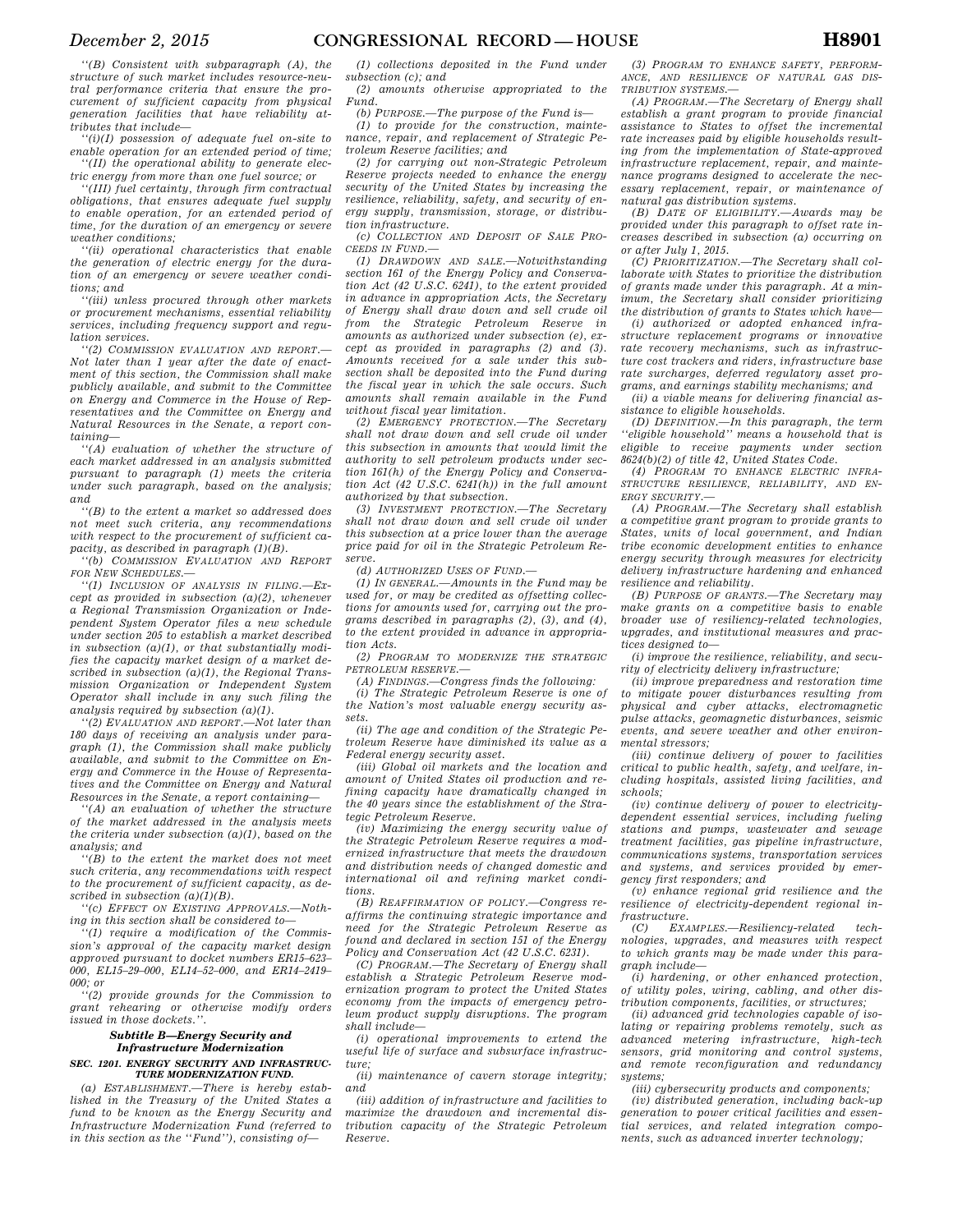*(v) microgrid systems, including hybrid microgrid systems for isolated communities;* 

*(vi) combined heat and power; (vii) waste heat resources;* 

*(viii) non-grid-scale energy storage technologies; (ix) wiring, cabling, and other distribution* 

*components, including submersible distribution components, and enclosures;* 

*(x) electronically controlled reclosers and similar technologies for power restoration, including emergency mobile substations, as defined in section 1105 of the North American Energy Security and Infrastructure Act of 2015;* 

*(xi) advanced energy analytics technology, such as Internet-based and cloud-based computing solutions and subscription licensing models;* 

*(xii) measures that enhance resilience through planning, preparation, response, and recovery activities;* 

*(xiii) operational capabilities to enhance resilience through rapid response recovery; and* 

*(xiv) measures to ensure availability of key critical components through contracts, cooperative agreements, stockpiling and prepositioning, or other measures.* 

*(D) IMPLEMENTATION.—Specific projects or programs established, or to be established, pursuant to awards provided under this paragraph shall be implemented through the States by public and publicly regulated entities on a costshared basis.* 

*(E) COOPERATION.—In carrying out projects or programs established, or to be established, pursuant to awards provided under this paragraph, award recipients shall cooperate, as applicable, with—* 

*(i) State public utility commissions;* 

*(ii) State energy offices;* 

*(iii) electric infrastructure owners and operators; and* 

*(iv) other entities responsible for maintaining electric reliability.* 

*(F) DATA AND METRICS.—* 

*(i) IN GENERAL.—To the extent practicable, award recipients shall utilize the most current data, metrics, and frameworks related to—* 

*(I) electricity delivery infrastructure hardening and enhancing resilience and reliability; and* 

*(II) current and future threats, including physical and cyber attacks, electromagnetic pulse, geomagnetic disturbances, seismic events, and severe weather and other environmental stressors.* 

*(ii) METRICS.—Award recipients shall demonstrate to the Secretary with measurable and verifiable data how the deployment of resiliency-related technologies, upgrades, and technologies achieve improvements in the resiliency and recovery of electricity delivery infrastructure and related services, including a comparison of data collected before and after deployment. Metrics for demonstrating improvements in resiliency and recovery may include—* 

*(I) power quality during power disturbances when delivered power does not meet power quality requirements of the customer;* 

*(II) duration of customer interruptions;* 

*(III) number of customers impacted;* 

*(IV) cost impacts, including business and* 

*other economic losses; (V) impacts on electricity-dependent essential* 

*services and critical facilities; and* 

*(VI) societal impacts.* 

*(iii) FURTHERING ENERGY ASSURANCE PLANS.— Award recipients shall demonstrate to the Secretary how projects or programs established, or to be established, pursuant to awards provided under this paragraph further applicable State and local energy assurance plans.* 

*(G) MATCHING CONTRIBUTIONS.—The Secretary may not make a grant under this paragraph unless the applicant agrees to make available non-Federal contributions (which may include inkind contributions) in an amount not less than 50 percent of the Federal contribution.* 

*(e) AUTHORIZATION OF APPROPRIATIONS.— There are authorized to be appropriated (and drawdowns and sales under subsection (c) in an equal amount are authorized)—* 

*(1) for carrying out subsection (d)(2), \$500,000,000 for the period encompassing fiscal years 2017 through 2020;* 

*(2) for carrying out subsection (d)(3), \$100,000,000 for the period encompassing fiscal years 2017 through 2020, of which not more than 5 percent may be used for administrative expenses; and* 

*(3) for carrying out subsection (d)(4), \$250,000,000 for the period encompassing fiscal years 2017 through 2020, of which not more than 5 percent may be used for administrative expenses.* 

*(f) TRANSMISSION OF DEPARTMENT BUDGET REQUESTS.—The Secretary of Energy shall prepare and submit in the Department's annual budget request to Congress—* 

*(1) an itemization of the amounts of funds necessary to carry out subsection (d); and* 

*(2) a designation of any activities thereunder for which a multiyear budget authority would be appropriate.* 

*(g) SUNSET.—The authority of the Secretary to drawdown and sell crude oil from the Strategic Petroleum Reserve under this section shall expire at the end of fiscal year 2020.* 

### *Subtitle C—Hydropower Regulatory Modernization*

#### *SEC. 1301. HYDROELECTRIC PRODUCTION AND EFFICIENCY INCENTIVES.*

*(a) HYDROELECTRIC PRODUCTION INCEN-TIVES.—Section 242 of the Energy Policy Act of 2005 (42 U.S.C.15881) is amended—* 

*(1) in subsection (c), by striking ''10'' and inserting ''20'';* 

*(2) in subsection (f), by striking ''20'' and inserting ''30''; and* 

*(3) in subsection (g), by striking ''each of the fiscal years 2006 through 2015'' and inserting ''each of fiscal years 2016 through 2025''.* 

*(b) HYDROELECTRIC EFFICIENCY IMPROVE-MENT.—Section 243(c) of the Energy Policy Act of 2005 (42 U.S.C. 15882(c)) is amended by striking ''each of the fiscal years 2006 through 2015'' and inserting ''each of fiscal years 2016 through 2025''.* 

### *SEC. 1302. PROTECTION OF PRIVATE PROPERTY RIGHTS IN HYDROPOWER LICENS-ING.*

*(a) LICENCES.—Section 4(e) of the Federal Power Act (16 U.S.C. 797(e)) is amended—* 

*(1) by striking ''and'' after ''recreational opportunities,''; and* 

*(2) by inserting '', and minimizing infringement on the useful exercise and enjoyment of property rights held by nonlicensees'' after ''aspects of environmental quality''.* 

*(b) PRIVATE LANDOWNERSHIP.—Section 10 of the Federal Power Act (16 U.S.C. 803) is amended—* 

*(1) in subsection (a)(1), by inserting '', including minimizing infringement on the useful exercise and enjoyment of property rights held by nonlicensees'' after ''section 4(e)''; and* 

*(2) by adding at the end the following:* 

*''(k) PRIVATE LANDOWNERSHIP.—In developing any recreational resource within the project boundary, the licensee shall consider private landownership as a means to encourage and facilitate—* 

*''(1) private investment; and* 

## *''(2) increased tourism and recreational use.''. SEC. 1303. EXTENSION OF TIME FOR FERC PROJECT INVOLVING W. KERR SCOTT DAM.*

*(a) IN GENERAL.—Notwithstanding the time period specified in section 13 of the Federal Power Act (16 U.S.C. 806) that would otherwise apply to the Federal Energy Regulatory Commission project numbered 12642, the Commission may, at the request of the licensee for the project, and after reasonable notice, in accordance with the good faith, due diligence, and* 

*public interest requirements of that section and the Commission's procedures under that section, extend the time period during which the licensee is required to commence the construction of the project for up to 3 consecutive 2-year periods from the date of the expiration of the extension originally issued by the Commission.* 

*(b) REINSTATEMENT OF EXPIRED LICENSE.—If the period required for commencement of construction of the project described in subsection (a) has expired prior to the date of the enactment of this Act, the Commission may reinstate the license effective as of the date of its expiration and the first extension authorized under subsection (a) shall take effect on the date of such expiration.* 

#### *SEC. 1304. HYDROPOWER LICENSING AND PROC-ESS IMPROVEMENTS.*

*Part I of the Federal Power Act (16 U.S.C. 792 et seq.) is amended by adding at the end the following:* 

#### *''SEC. 34. HYDROPOWER LICENSING AND PROC-ESS IMPROVEMENTS.*

*''(a) DEFINITION.—In this section, the term 'Federal authorization'—* 

*''(1) means any authorization required under Federal law with respect to an application for a license, license amendment, or exemption under this part; and* 

*''(2) includes any permits, special use authorizations, certifications, opinions, or other approvals as may be required under Federal law to approve or implement the license, license amendment, or exemption under this part.* 

*''(b) DESIGNATION AS LEAD AGENCY.—* 

*''(1) IN GENERAL.—The Commission shall act as the lead agency for the purposes of coordinating all applicable Federal authorizations and for the purposes of complying with the National Environmental Policy Act of 1969 (42 U.S.C. 4321 et seq.).* 

*''(2) OTHER AGENCIES AND INDIAN TRIBES.—* 

*''(A) IN GENERAL.—Each Federal, State, and local government agency and Indian tribe considering an aspect of an application for Federal authorization shall coordinate with the Commission and comply with the deadline established in the schedule developed for the project in accordance with the rule issued by the Commission under subsection (c).* 

*''(B) IDENTIFICATION.—The Commission shall identify, as early as practicable after it is notified by the applicant of a project or facility requiring Commission action under this part, any Federal or State agency, local government, or Indian tribe that may consider an aspect of an application for a Federal authorization.* 

*''(C) NOTIFICATION.—* 

*''(i) IN GENERAL.—The Commission shall notify any agency and Indian tribe identified under subparagraph (B) of the opportunity to participate in the process of reviewing an aspect of an application for a Federal authorization.* 

*''(ii) DEADLINE.—Each agency and Indian tribe receiving a notice under clause (i) shall submit a response acknowledging receipt of the notice to the Commission within 30 days of receipt of such notice and request.* 

*''(D) ISSUE IDENTIFICATION AND RESOLUTION.—* 

*''(i) IDENTIFICATION OF ISSUES.—Federal, State, and local government agencies and Indian tribes that may consider an aspect of an application for Federal authorization shall identify, as early as possible, and share with the Commission and the applicant, any issues of concern identified during the pendency of the Commission's action under this part relating to any Federal authorization that may delay or prevent the granting of such authorization, including any issues that may prevent the agency or Indian tribe from meeting the schedule established for the project in accordance with the rule issued by the Commission under subsection (c).* 

*''(ii) ISSUE RESOLUTION.—The Commission may forward any issue of concern identified under clause (i) to the heads of the relevant*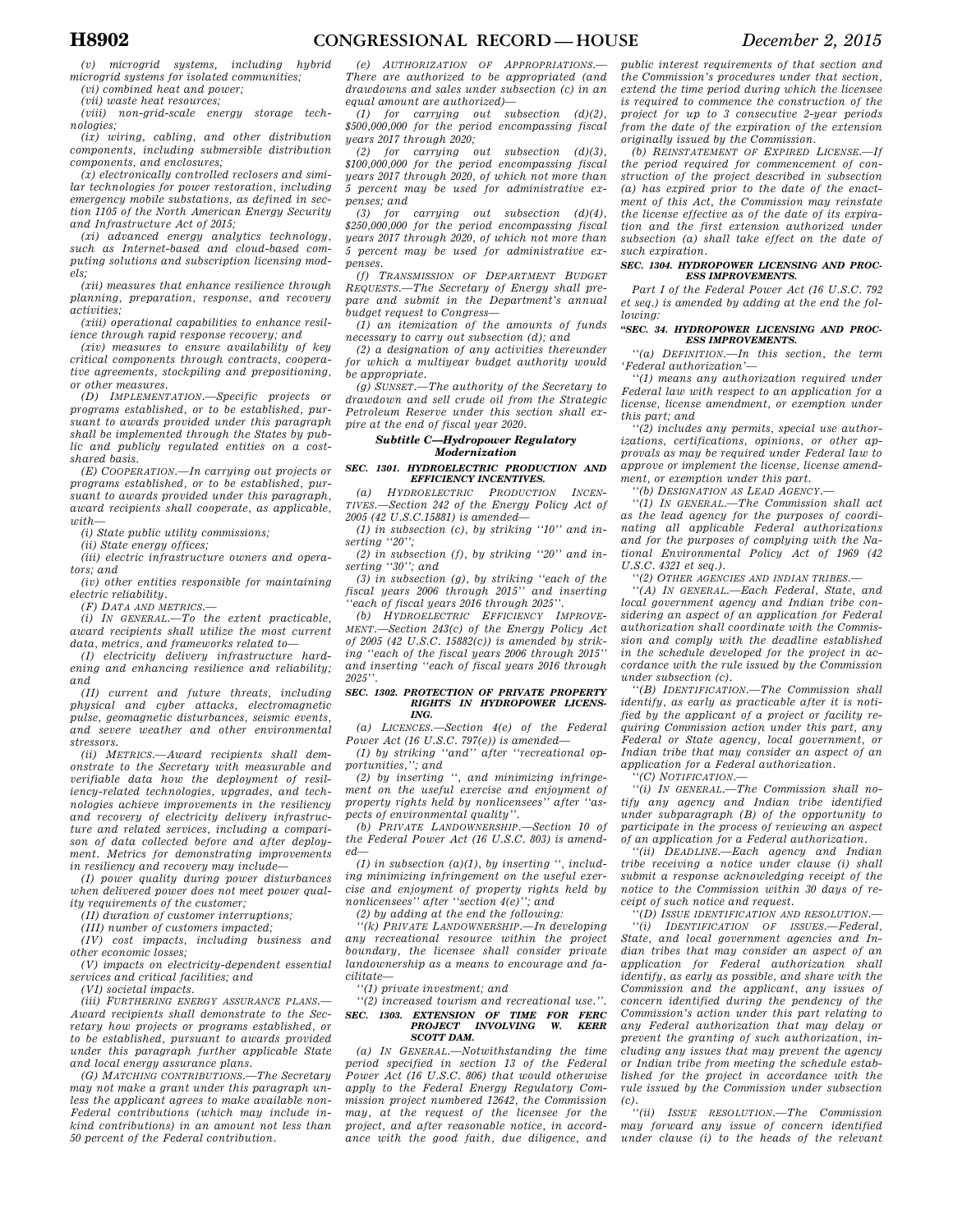*State and Federal agencies (including, in the case of scheduling concerns identified by a State or local government agency or Indian tribe, the Federal agency overseeing the delegated authority, or the Secretary of the Interior with regard to scheduling concerns identified by an Indian tribe) for resolution. The Commission and any relevant agency shall enter into a memorandum of understanding to facilitate interagency coordination and resolution of such issues of concern, as appropriate.* 

*''(c) SCHEDULE.—* 

*''(1) COMMISSION RULEMAKING TO ESTABLISH PROCESS TO SET SCHEDULE.—Within 180 days of the date of enactment of this section the Commission shall, in consultation with the appropriate Federal agencies, issue a rule, after providing for notice and public comment, establishing a process for setting a schedule following the filing of an application under this part for the review and disposition of each Federal authorization.* 

*''(2) ELEMENTS OF SCHEDULING RULE.—In issuing a rule under this subsection, the Commission shall ensure that the schedule for each Federal authorization—* 

*''(A) includes deadlines for actions by—* 

*''(i) any Federal or State agency, local government, or Indian tribe that may consider an aspect of an application for the Federal authorization;* 

*''(ii) the applicant;* 

*''(iii) the Commission; and* 

*''(iv) other participants in a proceeding;* 

*''(B) is developed in consultation with the applicant and any agency and Indian tribe that submits a response under subsection*   $(b)(2)(C)(ii)$ ;

*''(C) provides an opportunity for any Federal or State agency, local government, or Indian tribe that may consider an aspect of an application for the applicable Federal authorization to identify and resolve issues of concern, as provided in subsection (b)(2)(D);* 

*''(D) complies with applicable schedules established under Federal and State law;* 

*''(E) ensures expeditious completion of all proceedings required under Federal and State law, to the extent practicable; and* 

*''(F) facilitates completion of Federal and State agency studies, reviews, and any other procedures required prior to, or concurrent with, the preparation of the Commission's environmental document required under the National Environmental Policy Act of 1969 (42 U.S.C. 4321 et seq.).* 

*''(d) TRANSMISSION OF FINAL SCHEDULE.—* 

*''(1) IN GENERAL.—For each application for a license, license amendment, or exemption under this part, the Commission shall establish a schedule in accordance with the rule issued by the Commission under subsection (c). The Commission shall publicly notice and transmit the final schedule to the applicant and each agency and Indian tribe identified under subsection (b)(2)(B).* 

*''(2) RESPONSE.—Each agency and Indian tribe receiving a schedule under this subsection shall acknowledge receipt of such schedule in writing to the Commission within 30 days.* 

*''(e) ADHERENCE TO SCHEDULE.—All applicants, other licensing participants, and agencies and tribes considering an aspect of an application for a Federal authorization shall meet the deadlines set forth in the schedule established pursuant to subsection (d)(1).* 

*''(f) APPLICATION PROCESSING.—The Commission, Federal, State, and local government agencies, and Indian tribes may allow an applicant seeking a Federal authorization to fund a thirdparty contractor selected by such agency or tribe to assist in reviewing the application. All costs of an agency or tribe incurred pursuant to direct funding by the applicant, including all costs associated with the third party contractor, shall not be considered costs of the United States for the administration of this part under section 10(e).* 

*''(g) COMMISSION RECOMMENDATION ON SCOPE OF ENVIRONMENTAL REVIEW.—For the purposes of coordinating Federal authorizations for each project, the Commission shall consult with and make a recommendation to agencies and Indian tribes receiving a schedule under subsection (d) on the scope of the environmental review for all Federal authorizations for such project. Each Federal and State agency and Indian tribe shall give due consideration and may give deference to the Commission's recommendations, to the extent appropriate under Federal law.* 

*''(h) FAILURE TO MEET SCHEDULE.—A Federal, State, or local government agency or Indian tribe that anticipates that it will be unable to complete its disposition of a Federal authorization by the deadline set forth in the schedule established under subsection (d)(1) may file for an extension as provided under section 313(b)(2).* 

*''(i) CONSOLIDATED RECORD.—The Commission shall, with the cooperation of Federal, State, and local government agencies and Indian tribes, maintain a complete consolidated record of all decisions made or actions taken by the Commission or by a Federal administrative agency or officer (or State or local government agency or officer or Indian tribe acting under delegated Federal authority) with respect to any Federal authorization. Such record shall constitute the record for judicial review under section 313(b).''.* 

### *SEC. 1305. JUDICIAL REVIEW OF DELAYED FED-ERAL AUTHORIZATIONS.*

*Section 313(b) of the Federal Power Act (16 U.S.C. 825l(b)) is amended—* 

*(1) by striking ''(b) Any party'' and inserting the following:* 

*''(b) JUDICIAL REVIEW.—* 

*''(1) IN GENERAL.—Any party''; and* 

*(2) by adding at the end the following:* 

*''(2) DELAY OF A FEDERAL AUTHORIZATION.— Any Federal, State, or local government agency or Indian tribe that will not complete its disposition of a Federal authorization by the deadline set forth in the schedule by the Commission under section 34 may file for an extension in the United States court of appeals for any circuit wherein the project or proposed project is located, or in the United States Court of Appeals for the District of Columbia. Such petition shall be filed not later than 30 days prior to such deadline. The court shall only grant an extension if the agency or tribe demonstrates, based on the record maintained under section 34, that it otherwise complied with the requirements of section 34 and that complying with the schedule set by the Commission would have prevented the agency or tribe from complying with applicable Federal or State law. If the court grants the extension, the court shall set a reasonable schedule and deadline, not to exceed 90 days, for the agency to act on remand. If the court denies the extension, or if an agency or tribe does not file for an extension as provided in this subsection and does not complete its disposition of a Federal authorization by the applicable deadline, the Commission and applicant may move forward with the proposed action.''.* 

#### *SEC. 1306. LICENSING STUDY IMPROVEMENTS.*

*Part I of the Federal Power Act (16 U.S.C. 792 et seq.), as amended by section 1304, is further amended by adding at the end the following:* 

### *''SEC. 35. LICENSING STUDY IMPROVEMENTS.*

*''(a) IN GENERAL.—To facilitate the timely and efficient completion of the license proceedings under this part, the Commission shall, in consultation with applicable Federal and State agencies and interested members of the public—* 

*''(1) compile current and accepted best practices in performing studies required in such license proceedings, including methodologies and the design of studies to assess the full range of environmental impacts of a project that reflect the most recent peer-reviewed science;* 

*''(2) compile a comprehensive collection of studies and data accessible to the public that*  *could be used to inform license proceedings under this part; and* 

*''(3) encourage license applicants, agencies, and Indian tribes to develop and use, for the purpose of fostering timely and efficient consideration of license applications, a limited number of open-source methodologies and tools applicable across a wide array of projects, including water balance models and streamflow analyses.* 

*''(b) USE OF STUDIES.—To the extent practicable, the Commission and other Federal, State, and local government agencies and Indian tribes considering an aspect of an application for Federal authorization shall use current, accepted science toward studies and data in support of their actions. Any participant in a proceeding with respect to a Federal authorization shall demonstrate a study requested by the party is not duplicative of current, existing studies that are applicable to the project.* 

*''(c) BASIN-WIDE OR REGIONAL REVIEW.—The Commission shall establish a program to develop comprehensive plans, at the request of project applicants, on a regional or basin-wide scale, in consultation with the applicants, appropriate Federal agencies, and affected States, local governments, and Indian tribes, in basins or regions with respect to which there are more than one project or application for a project. Upon such a request, the Commission, in consultation with the applicants, such Federal agencies, and affected States, local governments, and Indian tribes, may conduct or commission regional or basin-wide environmental studies, with the participation of at least 2 applicants. Any study conducted under this subsection shall apply only to a project with respect to which the applicant participates.''.* 

#### *SEC. 1307. CLOSED-LOOP PUMPED STORAGE PROJECTS.*

*Part I of the Federal Power Act (16 U.S.C. 792 et seq.), as amended by section 1306, is further amended by adding at the end the following:* 

#### *''SEC. 36. CLOSED-LOOP PUMPED STORAGE PROJECTS.*

*''(a) DEFINITION.—For purposes of this section, a closed-loop pumped storage project is a project—* 

*''(1) in which the upper and lower reservoirs do not impound or directly withdraw water from navigable waters; or* 

*''(2) that is not continuously connected to a naturally flowing water feature.* 

*''(b) IN GENERAL.—As provided in this section, the Commission may issue and amend licenses and preliminary permits, as appropriate, for closed-loop pumped storage projects.* 

*''(c) DAM SAFETY.—Before issuing any license for a closed-loop pumped storage project, the Commission shall assess the safety of existing dams and other structures related to the project (including possible consequences associated with failure of such structures).* 

*''(d) LICENSE CONDITIONS.—With respect to a closed-loop pumped storage project, the authority of the Commission to impose conditions on a license under sections 4(e), 10(a), 10(g), and 10(j) shall not apply, and any condition included in or applicable to a closed-loop pumped storage project licensed under this section, including any condition or other requirement of a Federal authorization, shall be limited to those that are—* 

### *''(1) necessary to protect public safety; or*

*''(2) reasonable, economically feasible, and essential to prevent loss of or damage to, or to mitigate adverse effects on, fish and wildlife resources directly caused by the construction and operation of the project, as compared to the environmental baseline existing at the time the Commission completes its environmental review.* 

*''(e) TRANSFERS.—Notwithstanding section 5, and regardless of whether the holder of a preliminary permit for a closed-loop pumped storage project claimed municipal preference under section 7(a) when obtaining the permit, the Commission may, to facilitate development of a closed-loop pumped storage project—*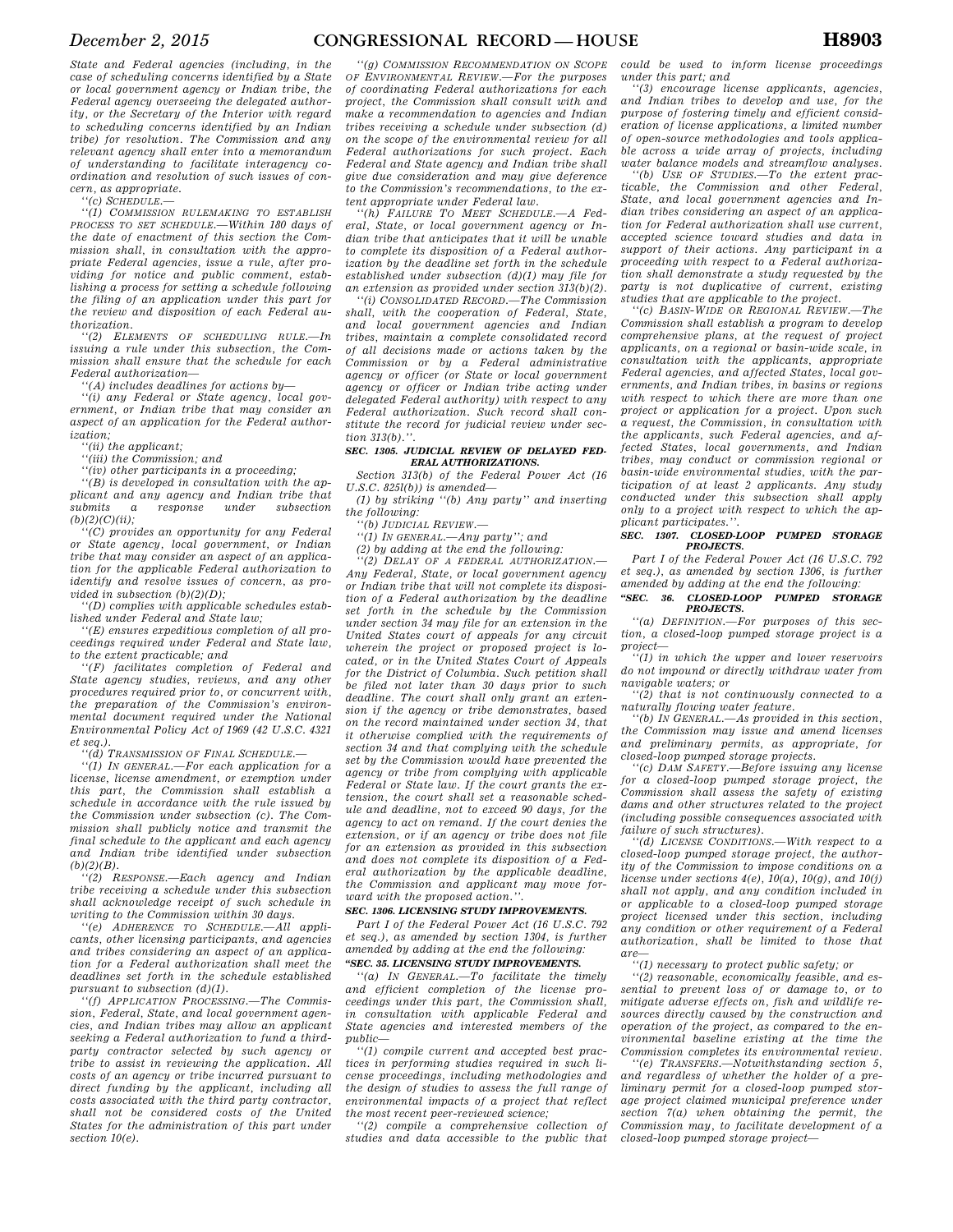*''(1) add entities as joint permittees following issuance of a preliminary permit; and* 

*''(2) transfer a license in part to one or more nonmunicipal entities as co-licensees with a municipality.''.* 

#### *SEC. 1308. LICENSE AMENDMENT IMPROVE-MENTS.*

*Part I of the Federal Power Act (16 U.S.C. 792 et seq.), as amended by section 1307, is further amended by adding at the end the following:* 

#### *''SEC. 37. LICENSE AMENDMENT IMPROVEMENTS. ''(a) QUALIFYING PROJECT UPGRADES.—*

*''(1) IN GENERAL.—As provided in this section, the Commission may approve an application for an amendment to a license issued under this part for a qualifying project upgrade.* 

*''(2) APPLICATION.—A licensee filing an application for an amendment to a project license under this section shall include in such application information sufficient to demonstrate that the proposed change to the project described in the application is a qualifying project upgrade.* 

*''(3) INITIAL DETERMINATION.—Not later than 15 days after receipt of an application under paragraph (2), the Commission shall make an initial determination as to whether the proposed change to the project described in the application for a license amendment is a qualifying project upgrade. The Commission shall publish its initial determination and issue notice of the application filed under paragraph (2). Such notice shall solicit public comment on the initial determination within 45 days.* 

*''(4) PUBLIC COMMENT ON QUALIFYING CRI-TERIA.—The Commission shall accept public comment regarding whether a proposed license amendment is for a qualifying project upgrade for a period of 45 days beginning on the date of publication of a public notice described in paragraph (3), and shall—* 

*''(A) if no entity contests whether the proposed license amendment is for a qualifying project upgrade during such comment period, immediately publish a notice stating that the initial determination has not been contested; or* 

*''(B) if an entity contests whether the proposed license amendment is for a qualifying project upgrade during the comment period, issue a written determination in accordance with paragraph (5).* 

*''(5) WRITTEN DETERMINATION.—If an entity contests whether the proposed license amendment is for a qualifying project upgrade during the comment period under paragraph (4), the Commission shall, not later than 30 days after the date of publication of the public notice of the initial determination under paragraph (3), issue a written determination as to whether the proposed license amendment is for a qualifying project upgrade.* 

*''(6) PUBLIC COMMENT ON AMENDMENT APPLI-CATION.—If no entity contests whether the proposed license amendment is for a qualifying project upgrade during the comment period under paragraph (4) or the Commission issues a written determination under paragraph (5) that a proposed license amendment is a qualifying project upgrade, the Commission shall—* 

*''(A) during the 60-day period beginning on the date of publication of a notice under paragraph (4)(A) or the date on which the Commission issues the written determination under paragraph (5), as applicable, solicit comments from each Federal, State, and local government agency and Indian tribe considering an aspect of an application for Federal authorization (as defined in section 34) with respect to the proposed license amendment, as well as other interested agencies, Indian tribes, and members of the public; and* 

*''(B) during the 90-day period beginning on the date of publication of a notice under paragraph (4)(A) or the date on which the Commission issues the written determination under paragraph (5), as applicable, consult with—* 

*''(i) appropriate Federal agencies and the State agency exercising administrative control*  *over the fish and wildlife resources, and water quality and supply, of the State in which the qualifying project upgrade is located;* 

*''(ii) any Federal department supervising any public lands or reservations occupied by the qualifying project upgrade; and* 

*''(iii) any Indian tribe affected by the qualifying project upgrade.* 

*''(7) FEDERAL AUTHORIZATIONS.—The schedule established by the Commission under section 34 for any project upgrade under this subsection shall require final disposition on all necessary Federal authorizations (as defined in section 34), other than final action by the Commission, by not later than 120 days after the date on which the Commission issues a notice under paragraph (4)(A) or a written determination* 

*under paragraph (5), as applicable. ''(8) COMMISSION ACTION.—Not later than 150 days after the date on which the Commission issues a notice under paragraph (4)(A) or a written determination under paragraph (5), as applicable, the Commission shall take final action on the license amendment application.*<br>
"(9) *LICENSE AMENDMENT CONDITIONS*  $-$  4*n*<sup>1</sup>

*''(9) LICENSE AMENDMENT CONDITIONS.—Any condition included in or applicable to a license amendment approved under this subsection, including any condition or other requirement of a Federal authorization, shall be limited to those that are—* 

*''(A) necessary to protect public safety; or* 

*''(B) reasonable, economically feasible, and essential to prevent loss of or damage to, or to mitigate adverse effects on, fish and wildlife resources, water supply, and water quality that are directly caused by the construction and operation of the qualifying project upgrade, as compared to the environmental baseline existing at the time the Commission approves the application for the license amendment.* 

*''(10) PROPOSED LICENSE AMENDMENTS THAT ARE NOT QUALIFYING PROJECT UPGRADES.—If the Commission determines under paragraph (3) or (5) that a proposed license amendment is not for a qualifying project upgrade, the procedures under paragraphs (6) through (9) shall not apply to the application.* 

*''(11) RULEMAKING.—Not later than 180 days after the date of enactment of this section, the Commission shall, after notice and opportunity for public comment, issue a rule to implement this subsection.* 

*''(12) DEFINITIONS.—For purposes of this subsection:* 

*''(A) QUALIFYING PROJECT UPGRADE.—The term 'qualifying project upgrade' means a change to a project licensed under this part that meets the qualifying criteria, as determined by the Commission.* 

*''(B) QUALIFYING CRITERIA.—The term 'qualifying criteria' means, with respect to a project license under this part, a change to the project that—* 

*''(i) if carried out, would be unlikely to adversely affect any species listed as threatened or endangered under the Endangered Species Act of 1973 or result in the destruction or adverse modification of critical habitat, as determined in consultation with the Secretary of the Interior or Secretary of Commerce, as appropriate, in accordance with section 7 of the Endangered Species Act of 1973;* 

*''(ii) is consistent with any applicable comprehensive plan under section 10(a)(2);* 

*''(iii) includes only changes to project lands, waters, or operations that, in the judgment of the Commission, would result in only insignificant or minimal cumulative adverse environmental effects;* 

*''(iv) would be unlikely to adversely affect water quality and water supply; and ''(v) proposes to implement—* 

*''(I) capacity increases, efficiency improvements, or other enhancements to hydropower generation at the licensed project;* 

*''(II) environmental protection, mitigation, or enhancement measures to benefit fish and wildlife resources or other natural and cultural resources; or* 

*''(III) improvements to public recreation at the licensed project.* 

*''(b) AMENDMENT APPROVAL PROCESSES.—* 

*''(1) RULE.—Not later than 1 year after the date of enactment of this section, the Commission shall, after notice and opportunity for public comment, issue a rule establishing new standards and procedures for license amendment applications under this part. In issuing such rule, the Commission shall seek to develop the most efficient and expedient process, consultation, and review requirements, commensurate with the scope of different categories of proposed license amendments. Such rule shall account for differences in environmental effects across a wide range of categories of license amendment applications.* 

*''(2) CAPACITY.—In issuing a rule under this subsection, the Commission shall take into consideration that a change in generating or hydraulic capacity may indicate the potential environmental effects of a proposed amendment but is not determinative of such effects.* 

*''(3) PROCESS OPTIONS.—In issuing a rule under this subsection, the Commission shall take into consideration the range of process options available under the Commission's regulations for new and original license applications and adapt such options to amendment applications, where appropriate.''.* 

#### *SEC. 1309. PROMOTING HYDROPOWER DEVELOP-MENT AT EXISTING NONPOWERED DAMS.*

*Part I of the Federal Power Act (16 U.S.C. 792 et seq.), as amended by section 1308, is further amended by adding at the end the following:* 

#### *''SEC. 38. PROMOTING HYDROPOWER DEVELOP-MENT AT EXISTING NONPOWERED DAMS.*

*''(a) EXEMPTIONS FOR QUALIFYING FACILI-TIES.—* 

*''(1) EXEMPTION QUALIFICATIONS.—Subject to the requirements of this subsection, the Commission may grant an exemption in whole or in part from the requirements of this part, including any license requirements contained in this part, to any facility the Commission determines is a qualifying facility.* 

*''(2) CONSULTATION WITH FEDERAL AND STATE AGENCIES.—In granting any exemption under this subsection, the Commission shall consult*   $with$ 

*''(A) the United States Fish and Wildlife Service, the National Marine Fisheries Service, and the State agency exercising administrative control over the fish and wildlife resources of the State in which the facility will be located, in the manner provided by the Fish and Wildlife Coordination Act;* 

*''(B) any Federal department supervising any public lands or reservations occupied by the project; and* 

*''(C) any Indian tribe affected by the project. ''(3) EXEMPTION CONDITIONS.—* 

*''(A) IN GENERAL.—The Commission shall include in any exemption granted under this subsection only such terms and conditions that the Commission determines are—* 

*''(i) necessary to protect public safety; or* 

*''(ii) reasonable, economically feasible, and essential to prevent loss of or damage to, or to mitigate adverse effects on, fish and wildlife resources directly caused by the construction and operation of the qualifying facility, as compared to the environmental baseline existing at the time the Commission grants the exemption.* 

 $'$ (B) NO CHANGES TO RELEASE REGIME. *Federal authorization required with respect to a qualifying facility described in paragraph (1), including an exemption granted by the Commission under this subsection, may include any condition or other requirement that results in any material change to the storage, control, withdrawal, diversion, release, or flow operations of the associated qualifying nonpowered dam.* 

*''(4) ENVIRONMENTAL REVIEW.—The Commission's environmental review under the National*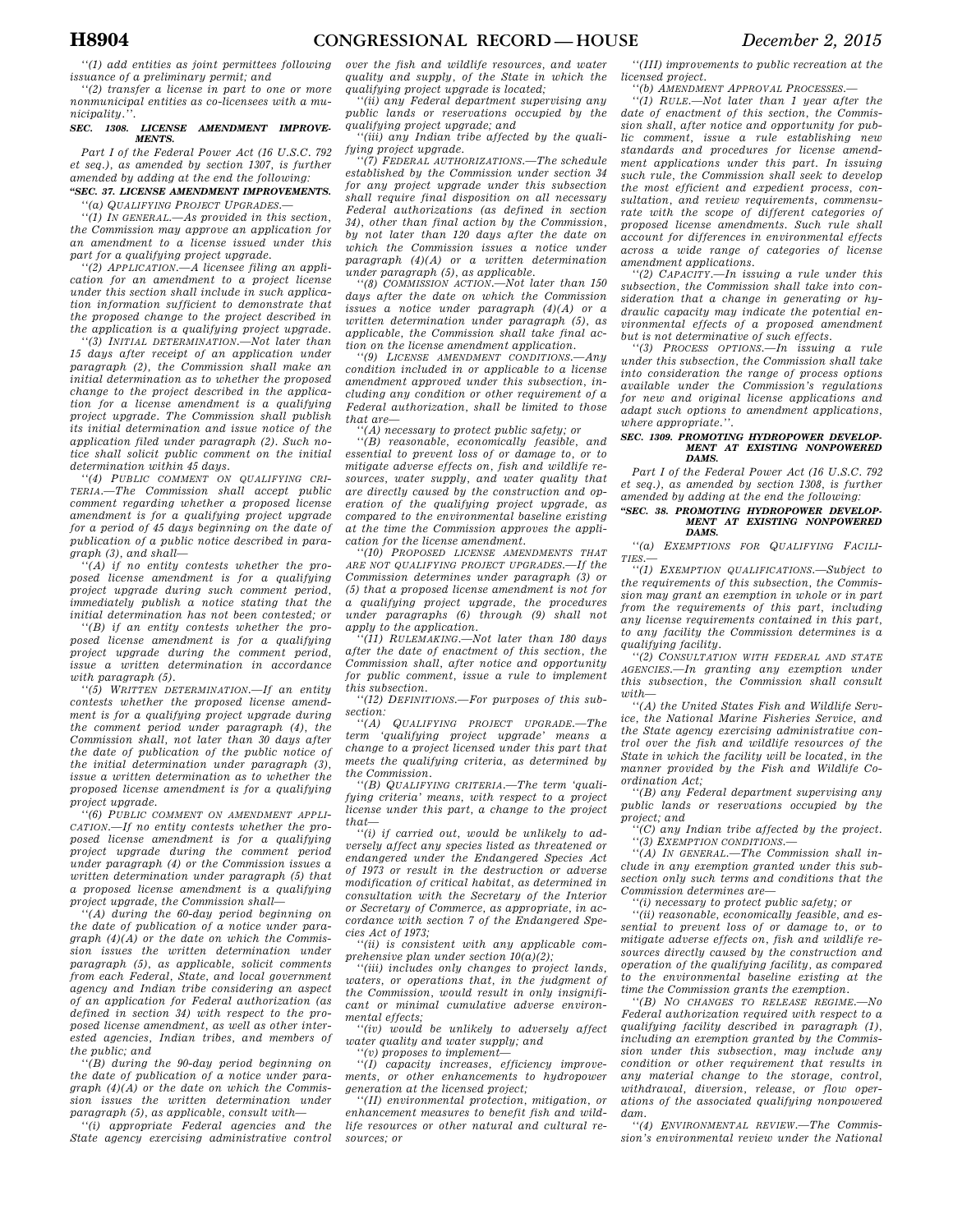*exemption under this subsection shall consist only of an environmental assessment, unless the Commission determines, by rule or order, that the Commission's obligations under such Act for granting exemptions under this subsection can be met through a categorical exclusion.* 

*''(5) VIOLATION OF TERMS OF EXEMPTION.— Any violation of a term or condition of any exemption granted under this subsection shall be treated as a violation of a rule or order of the Commission under this Act.* 

*''(6) ANNUAL CHARGES FOR ENHANCEMENT AC-TIVITIES.—Exemptees under this subsection for any facility located at a non-Federal dam shall pay to the United States reasonable annual charges in an amount to be fixed by the Commission for the purpose of funding environmental enhancement projects in watersheds in which facilities exempted under this subsection are located. Such annual charges shall be equivalent to the annual charges for use of a Government dam under section 10(e), unless the Commission determines, by rule, that a lower charge is appropriate to protect exemptees' investment in the project or avoid increasing the price to consumers of power due to such charges. The proceeds of charges made by the Commission under this paragraph shall be paid into the Treasury of the United States and credited to miscellaneous receipts. Subject to annual appropriation Acts, such proceeds shall be available to Federal and State fish and wildlife agencies for purposes of carrying out specific environmental enhancement projects in watersheds in which one or more facilities exempted under this subsection are located. Not later than 180 days after the date of enactment of this section, the Commission shall establish rules, after notice and opportunity for public comment, for the collection and administration of annual charges under this paragraph.* 

*''(7) EFFECT OF JURISDICTION.—The jurisdiction of the Commission over any qualifying facility exempted under this subsection shall extend only to the qualifying facility exempted and any associated primary transmission line, and shall not extend to any conduit, dam, impoundment, shoreline or other land, or any other project work associated with the qualifying facility exempted under this subsection.* 

*''(b) DEFINITIONS.—For purposes of this sec-* $\lim_{t \to (1)}$ 

*''(1) FEDERAL AUTHORIZATION.—The term 'Federal authorization' has the same meaning as provided in section 34.* 

*''(2) QUALIFYING CRITERIA.—The term 'qualifying criteria' means, with respect to a facility—* 

*''(A) as of the date of enactment of this section, the facility is not licensed under, or exempted from the license requirements contained in, this part;* 

*''(B) the facility will be associated with a qualifying nonpowered dam;* 

*''(C) the facility will be constructed, operated, and maintained for the generation of electric power;* 

*''(D) the facility will use for such generation any withdrawals, diversions, releases, or flows from the associated qualifying nonpowered dam, including its associated impoundment or other infrastructure; and* 

(E) the operation of the facility will not re*sult in any material change to the storage, control, withdrawal, diversion, release, or flow operations of the associated qualifying nonpowered dam.* 

*''(3) QUALIFYING FACILITY.—The term 'qualifying facility' means a facility that is determined under this section to meet the qualifying criteria.* 

*''(4) QUALIFYING NONPOWERED DAM.—The term 'qualifying nonpowered dam' means any dam, dike, embankment, or other barrier—* 

*''(A) the construction of which was completed on or before the date of enactment of this section;* 

*''(B) that is operated for the control, release, or distribution of water for agricultural, munic-* *ipal, navigational, industrial, commercial, environmental, recreational, aesthetic, or flood control purposes;* 

*''(C) that, as of the date of enactment of this section, is not equipped with hydropower generating works that are licensed under, or exempted from the license requirements contained in, this part; and* 

*''(D) that, in the case of a non-Federal dam, has been certified by an independent consultant approved by the Commission as complying with*   $the$  Commission's dam safety requirements.

### *TITLE II—21ST CENTURY WORKFORCE SEC. 2001. ENERGY AND MANUFACTURING WORK-FORCE DEVELOPMENT.*

*(a) IN GENERAL.—The Secretary of Energy (in this section referred to as the ''Secretary'') shall establish and carry out a comprehensive program to improve education and training for energy and manufacturing-related jobs in order to increase the number of skilled workers trained to work in energy and manufacturing-related fields, including by—* 

*(1) encouraging underrepresented groups, including religious and ethnic minorities, women, veterans, individuals with disabilities, and socioeconomically disadvantaged individuals to enter into the science, technology, engineering, and mathematics (in this section referred to as ''STEM'') fields;* 

*(2) encouraging the Nation's education system to equip students with the skills, mentorships, training, and technical expertise necessary to fill the employment opportunities vital to managing and operating the Nation's energy and manufacturing industries;* 

*(3) providing students and other candidates for employment with the necessary skills and certifications for skilled, semiskilled, and highly skilled energy and manufacturing-related jobs; and* 

*(4) strengthening and more fully engaging Department of Energy programs and labs in carrying out the Department's Minorities in Energy Initiative.* 

*(b) PRIORITY.—The Secretary shall make educating and training underrepresented groups for energy and manufacturing-related jobs a national priority under the program established under subsection (a).* 

*(c) DIRECT ASSISTANCE.—In carrying out the program established under subsection (a), the Secretary shall provide direct assistance (including financial assistance awards, technical expertise, wraparound services, career coaching, mentorships, internships, and partnerships) to schools, community colleges, workforce development organizations, nonprofit organizations, labor organizations, apprenticeship programs, and minority serving institutions. The Secretary shall distribute direct assistance in a manner proportional to energy and manufacturing industry needs and demand for jobs, consistent with information obtained under subsections (e)(3) and (i).* 

*(d) CLEARINGHOUSE.—In carrying out the program established under subsection (a), the Secretary shall establish a clearinghouse to—* 

*(1) maintain and update information and resources on training and workforce development programs for energy and manufacturing-related jobs, including job training and workforce development programs available to assist displaced and unemployed energy and manufacturing workers transitioning to new employment; and* 

*(2) act as a resource, and provide guidance, for schools, community colleges, universities (including minority serving institutions), workforce development programs, labor-management organizations, and industry organizations that would like to develop and implement energy and manufacturing-related training programs.* 

*(e) COLLABORATION.—In carrying out the program established under subsection (a), the Secretary—* 

*(1) shall collaborate with schools, community colleges, universities (including minority serving*  *institutions), workforce-training organizations, national laboratories, unions, State energy offices, workforce investment boards, and the energy and manufacturing industries;* 

*(2) shall encourage and foster collaboration, mentorships, and partnerships among organizations (including unions, industry, schools, community colleges, workforce-development organizations, and colleges and universities) that currently provide effective job training programs in the energy and manufacturing fields and institutions (including schools, community colleges, workforce development programs, and colleges and universities) that seek to establish these types of programs in order to share best practices and approaches that best suit local, State, and national needs; and* 

*(3) shall collaborate with the Bureau of Labor Statistics, the Department of Commerce, the Bureau of the Census, and the energy and manufacturing industries to develop a comprehensive and detailed understanding of the energy and manufacturing workforce needs and opportunities by State and by region, and publish an annual report on energy and manufacturing job creation by the sectors enumerated in subsection (i).* 

*(f) GUIDELINES FOR EDUCATIONAL INSTITU-TIONS.—* 

*(1) IN GENERAL.—In carrying out the program established under subsection (a), the Secretary, in collaboration with the Secretary of Education, the Secretary of Commerce, the Secretary of Labor, the National Science Foundation, and industry shall develop voluntary guidelines and best practices for educational institutions of all levels, including for elementary and secondary schools and community colleges and for undergraduate, graduate, and postgraduate university programs, to help provide graduates with the skills necessary to work in energy and manufacturing-related jobs.* 

*(2) INPUT.—The Secretary shall solicit input from the oil, gas, coal, renewable, nuclear, utility, energy-intensive and advanced manufacturing, and pipeline industries in developing guidelines under paragraph (1).* 

*(3) ENERGY AND MANUFACTURING EFFICIENCY AND CONSERVATION INITIATIVES.—The guidelines developed under paragraph (1) shall include grade-specific guidelines for teaching energy and manufacturing efficiency and conservation initiatives to educate students and families.* 

*(4) STEM EDUCATION.—The guidelines developed under paragraph (1) shall promote STEM education as it relates to job opportunities in energy and manufacturing-related fields of study in schools, community colleges, and universities nationally.* 

*(g) OUTREACH TO MINORITY SERVING INSTITU-TIONS.—In carrying out the program established under subsection (a), the Secretary shall—* 

*(1) give special consideration to increasing outreach to minority serving institutions (including historically black colleges and universities, predominantly black institutions, Hispanic serving institutions, and tribal institutions);* 

*(2) make resources available to minority serving institutions with the objective of increasing the number of skilled minorities and women trained to go into the energy and manufacturing sectors;* 

*(3) encourage industry to improve the opportunities for students of minority serving institutions to participate in industry internships and cooperative work/study programs; and* 

*(4) partner with the Department of Energy laboratories to increase underrepresented groups' participation in internships, fellowships, traineeships, and employment at all Department of Energy laboratories.* 

*(h) OUTREACH TO DISPLACED AND UNEM-PLOYED ENERGY AND MANUFACTURING WORK-ERS.—In carrying out the program established under subsection (a), the Secretary shall—* 

*(1) give special consideration to increasing outreach to employers and job trainers preparing displaced and unemployed energy and*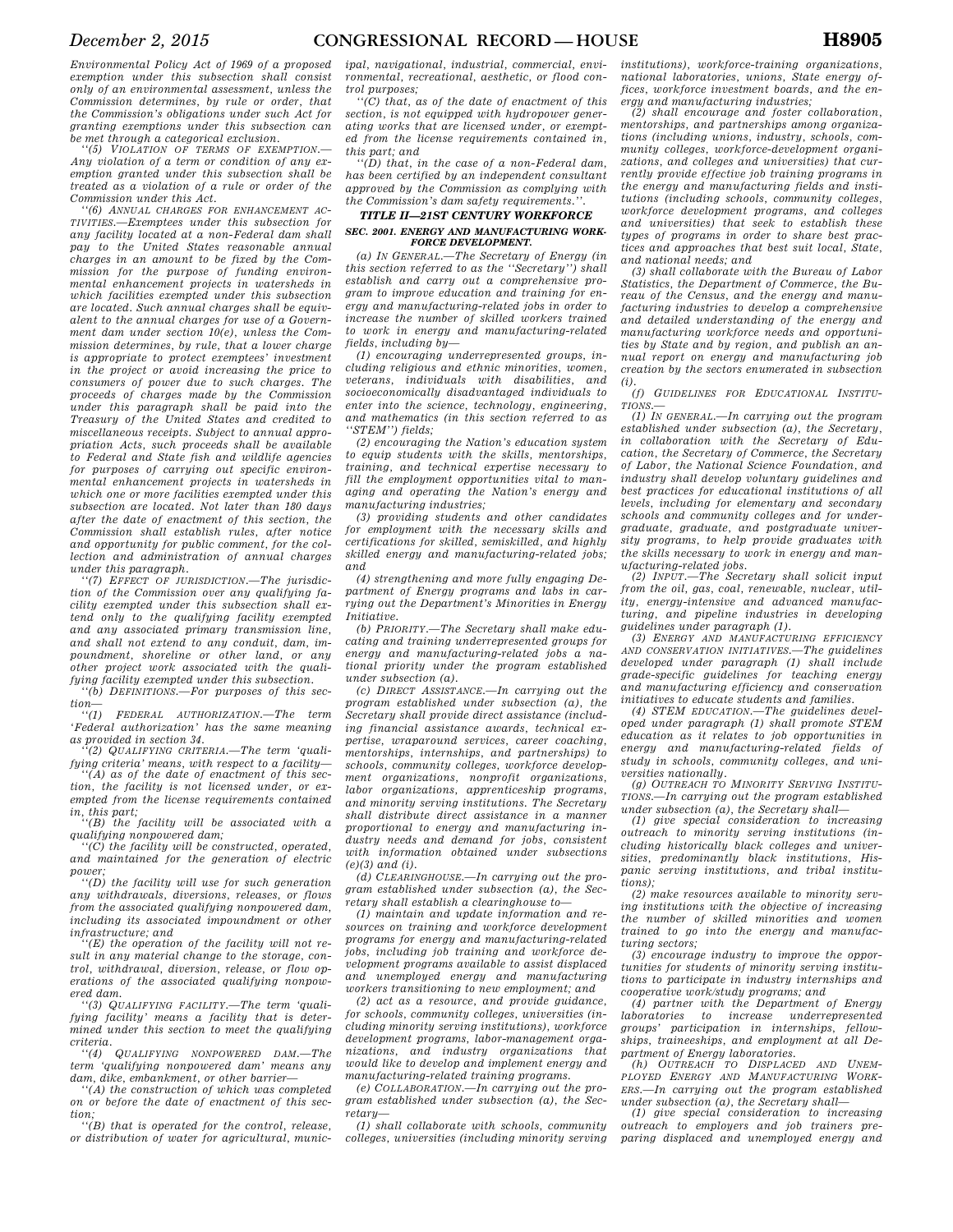*manufacturing workers for emerging energy and manufacturing jobs;* 

*(2) make resources available to institutions serving displaced and unemployed energy and manufacturing workers with the objective of training individuals to re-enter the energy and manufacturing workforce;* 

*(3) encourage the energy and manufacturing industries to improve opportunities for displaced and unemployed energy and manufacturing workers to participate in internships and cooperative work/study programs; and* 

*(4) work closely with the energy and manufacturing industries to identify energy and manufacturing operations, such as coal-fired power plants and coal mines, scheduled for closure and to provide early intervention assistance to workers employed at such energy and manufacturing operations by—* 

*(A) giving special consideration to employers and job trainers preparing such workers for emerging energy and manufacturing jobs;* 

*(B) making resources available to institutions serving such workers with the objective of training them to re-enter the energy and manufacturing workforce; and* 

*(C) encouraging the energy and manufacturing industries to improve opportunities for such workers to participate in internships and cooperative work-study programs.* 

*(i) GUIDELINES TO DEVELOP SKILLS FOR AN ENERGY AND MANUFACTURING INDUSTRY WORK-FORCE.—In carrying out the program established under subsection (a), the Secretary shall collaborate with representatives from the energy and manufacturing industries (including the oil, gas, coal, nuclear, utility, pipeline, renewable, petrochemical, manufacturing, and electrical construction sectors) to identify the areas of highest need in each sector and to develop guidelines for the skills necessary to develop a workforce trained to go into the following sectors of the energy and manufacturing sectors:* 

*(1) Energy efficiency industry, including work in energy efficiency, conservation, weatherization, or retrofitting, or as inspectors or auditors.* 

*(2) Pipeline industry, including work in pipeline construction and maintenance or work as engineers or technical advisors.* 

*(3) Utility industry, including work in the generation, transmission, and distribution of electricity and natural gas, such as utility technicians, operators, lineworkers, engineers, scientists, and information technology specialists.* 

*(4) Alternative fuels, including work in biofuel development and production.* 

*(5) Nuclear industry, including work as scientists, engineers, technicians, mathematicians, or security personnel.* 

*(6) Oil and gas industry, including work as scientists, engineers, technicians, mathematicians, petrochemical engineers, or geologists.* 

*(7) Renewable industry, including work in the development, manufacturing, and production of renewable energy sources (such as solar, hydropower, wind, or geothermal energy).* 

*(8) Coal industry, including work as coal miners, engineers, developers and manufacturers of state-of-the-art coal facilities, technology vendors, coal transportation workers and operators, or mining equipment vendors.* 

*(9) Manufacturing industry, including work as operations technicians, operations and design in additive manufacturing, 3–D printing, advanced composites, and advanced aluminum and other metal alloys, industrial energy efficiency management systems, including power electronics, and other innovative technologies.* 

*(10) Chemical manufacturing industry, including work in construction (such as welders, pipefitters, and tool and die makers) or as instrument and electrical technicians, machinists, chemical process operators, chemical engineers, quality and safety professionals, and reliability engineers.* 

*(j) ENROLLMENT IN TRAINING AND APPRENTICE-SHIP PROGRAMS.—In carrying out the program established under subsection (a), the Secretary* 

*shall work with industry, organized labor, and community-based workforce organizations to help identify students and other candidates, including from underrepresented communities such as minorities, women, and veterans, to enroll into training and apprenticeship programs for energy and manufacturing-related jobs.* 

### *TITLE III—ENERGY SECURITY AND DIPLOMACY*

## *SEC. 3001. SENSE OF CONGRESS.*

*Congress finds the following:* 

*(1) North America's energy revolution has significantly enhanced energy security in the United States, and fundamentally changed the Nation's energy future from that of scarcity to abundance.* 

*(2) North America's energy abundance has increased global energy supplies and reduced the price of energy for consumers in the United States and abroad.* 

*(3) Allies and trading partners of the United States, including in Europe and Asia, are seeking stable and affordable energy supplies from North America to enhance their energy security.* 

*(4) The United States has an opportunity to improve its energy security and promote greater stability and affordability of energy supplies for its allies and trading partners through a more integrated, secure, and competitive North American energy system.* 

*(5) The United States also has an opportunity to promote such objectives by supporting the free flow of energy commodities and more open, transparent, and competitive global energy markets, and through greater Federal agency coordination relating to regulations or agency actions that significantly affect the supply, distribution, or use of energy.* 

### *SEC. 3002. ENERGY SECURITY VALUATION.*

*(a) ESTABLISHMENT OF ENERGY SECURITY VALUATION METHODS.—Not later than one year after the date of enactment of this Act, the Secretary of Energy, in collaboration with the Secretary of State, shall develop and transmit, after public notice and comment, to the Committee on Energy and Commerce and the Committee on Foreign Affairs of the House of Representatives and the Committee on Energy and Natural Resources and the Committee on Foreign Relations of the Senate a report that develops recommended United States energy security valuation methods. In developing the report, the Secretaries may consider the recommendations of the Administration's Quadrennial Energy Review released on April 21, 2015. The report shall—* 

*(1) evaluate and define United States energy security to reflect modern domestic and global energy markets and the collective needs of the United States and its allies and partners;* 

*(2) identify transparent and uniform or coordinated procedures and criteria to ensure that energy-related actions that significantly affect the supply, distribution, or use of energy are evaluated with respect to their potential impact on energy security, including their impact on—* 

*(A) consumers and the economy;* 

*(B) energy supply diversity and resiliency;* 

*(C) well-functioning and competitive energy markets;* 

*(D) United States trade balance; and* 

*(E) national security objectives; and* 

*(3) include a recommended implementation strategy that identifies and aims to ensure that the procedures and criteria referred to in paragraph (2) are—* 

*(A) evaluated consistently across the Federal Government; and* 

*(B) weighed appropriately and balanced with environmental considerations required by Federal law.* 

*(b) PARTICIPATION.—In developing the report referred to in subsection (a), the Secretaries may consult with relevant Federal, State, private sector, and international participants, as appropriate and consistent with applicable law.* 

#### *SEC. 3003. NORTH AMERICAN ENERGY SECURITY PLAN.*

*(a) REQUIREMENT.—Not later than one year after the date of enactment of this Act, the Secretary of Energy, in collaboration with the Secretary of State, shall develop and transmit to the Committee on Energy and Commerce and the Committee on Foreign Affairs of the House of Representatives and the Committee on Energy and Natural Resources and the Committee on Foreign Relations of the Senate the plan described in subsection (b).* 

*(b) PURPOSE.—The plan referred to in subsection (a) shall include—* 

*(1) a recommended framework and implementation strategy to—* 

*(A) improve planning and coordination with Canada and Mexico to enhance energy integration, strengthen North American energy security, and promote efficiencies in the exploration, production, storage, supply, distribution, marketing, pricing, and regulation of North American energy resources; and* 

*(B) address—* 

*(i) North American energy public data, statistics, and mapping collaboration;* 

*(ii) responsible and sustainable best practices for the development of unconventional oil and natural gas; and* 

*(iii) modern, resilient energy infrastructure for North America, including physical infrastructure as well as institutional infrastructure such as policies, regulations, and practices relating to energy development; and* 

*(2) a recommended framework and implementation strategy to improve collaboration with Caribbean and Central American partners on energy security, including actions to support—* 

*(A) more open, transparent, and competitive energy markets;* 

*(B) regulatory capacity building;* 

*(C) improvements to energy transmission and storage; and* 

*(D) improvements to the performance of energy infrastructure and efficiency.* 

*(c) PARTICIPATION.—In developing the plan referred to in subsection (a), the Secretaries may consult with other Federal, State, private sector, and international participants, as appropriate and consistent with applicable law.* 

### *SEC. 3004. COLLECTIVE ENERGY SECURITY.*

*(a) IN GENERAL.—The Secretary of Energy and the Secretary of State shall collaborate to strengthen domestic energy security and the energy security of the allies and trading partners of the United States, including through actions that support or facilitate—* 

*(1) energy diplomacy;* 

*(2) the delivery of United States assistance, including energy resources and technologies, to prevent or mitigate an energy security crisis;* 

*(3) the development of environmentally and commercially sustainable energy resources;* 

*(4) open, transparent, and competitive energy markets; and* 

*(5) regulatory capacity building.* 

*(b) ENERGY SECURITY FORUMS.—Not later than one year after the date of enactment of this Act, the Secretary of Energy, in collaboration with the Secretary of State, shall convene not less than 2 forums to promote the collective energy security of the United States and its allies and trading partners. The forums shall include participation by the Secretary of Energy and the Secretary of State. In addition, an invitation shall be extended to—* 

*(1) appropriate representatives of foreign governments that are allies or trading partners of the United States; and* 

*(2) independent experts and industry representatives.* 

*(c) REQUIREMENTS.—The forums shall—* 

*(1) consist of at least one Trans-Atlantic and one Trans-Pacific energy security forum;* 

*(2) be designed to foster dialogue among government officials, independent experts, and industry representatives regarding—* 

*(A) the current state of global energy markets;*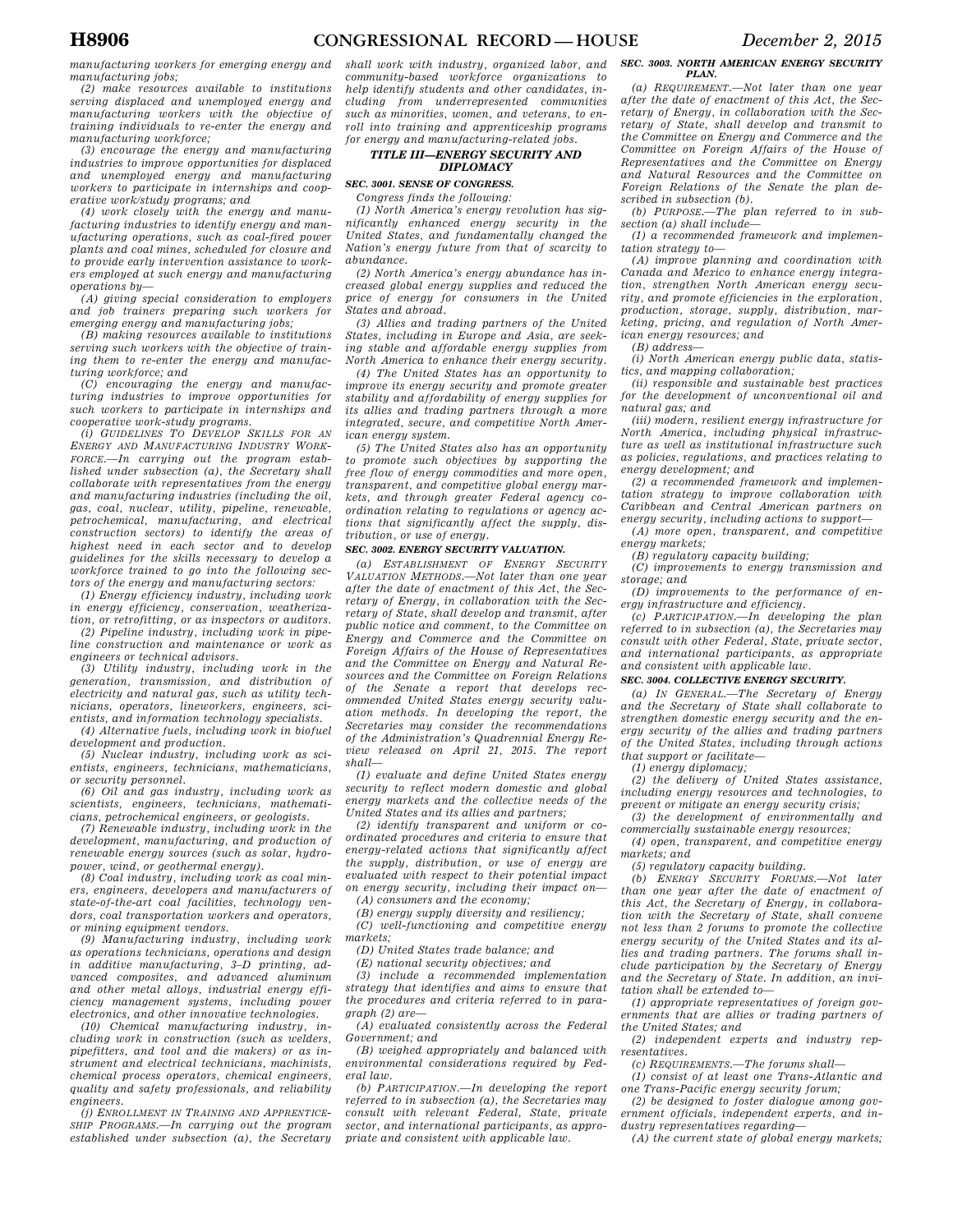*(B) trade and investment issues relevant to energy; and* 

*(C) barriers to more open, competitive, and transparent energy markets; and* 

*(3) be recorded and made publicly available on the Department of Energy's website, including, not later than 30 days after each forum, publication on the website any significant outcomes.* 

*(d) NOTIFICATION.—At least 30 days before each of the forums referred to in subsection (b), the Secretary of Energy shall send a notification regarding the forum to—* 

*(1) the chair and the ranking minority member of the Committee on Energy and Commerce and the Committee on Foreign Affairs of the House of Representatives; and* 

*(2) the chair and ranking minority member of the Committee on Energy and Natural Resources and the Committee on Foreign Relations of the Senate.* 

#### *SEC. 3005. STRATEGIC PETROLEUM RESERVE MIS-SION READINESS PLAN.*

*Not later than 180 days after the date of enactment of this Act, the Secretary of Energy shall conduct a long-range strategic review of the Strategic Petroleum Reserve and develop and transmit to Congress a plan that includes an analysis and implementation schedule that—* 

*(1) specifies near-term and long-term roles of the Strategic Petroleum Reserve relative to United States energy security and economic goals and objectives;* 

*(2) describes existing legal authorities governing the policies, configuration, and capabilities of the Strategic Petroleum Reserve;* 

*(3) identifies Strategic Petroleum Reserve configuration and performance capabilities and recommends an action plan to achieve the optimal—* 

*(A) capacity, location, and composition of petroleum products in the Reserve; and* 

*(B) storage and distributional capabilities; and* 

*(4) estimates the resources required to attain and maintain the Strategic Petroleum Reserve's long-term sustainability and operational effectiveness.* 

#### *SEC. 3006. AUTHORIZATION TO EXPORT NATURAL GAS.*

*(a) DECISION DEADLINE.—For proposals that must also obtain authorization from the Federal Energy Regulatory Commission or the United States Maritime Administration to site, construct, expand, or operate LNG export facilities, the Department of Energy shall issue a final decision on any application for the authorization to export natural gas under section 3 of the Natural Gas Act (15 U.S.C. 717b) not later than 30 days after the later of—* 

*(1) the conclusion of the review to site, construct, expand, or operate the LNG facilities required by the National Environmental Policy Act of 1969 (42 U.S.C. 4321 et seq.); or* 

*(2) the date of enactment of this Act.* 

*(b) CONCLUSION OF REVIEW.—For purposes of subsection (a), review required by the National Environmental Policy Act of 1969 shall be considered concluded—* 

*(1) for a project requiring an Environmental Impact Statement, 30 days after publication of a Final Environmental Impact Statement;* 

*(2) for a project for which an Environmental Assessment has been prepared, 30 days after publication by the Department of Energy of a Finding of No Significant Impact; and* 

*(3) upon a determination by the lead agency that an application is eligible for a categorical exclusion pursuant to National Environmental Policy Act of 1969 implementing regulations.* 

*(c) PUBLIC DISCLOSURE OF EXPORT DESTINA-TIONS.—Section 3 of the Natural Gas Act (15 U.S.C. 717b) is amended by adding at the end the following:* 

*''(g) PUBLIC DISCLOSURE OF LNG EXPORT DESTINATIONS.—As a condition for approval of any authorization to export LNG, the Secretary of Energy shall require the applicant to publicly* 

*disclose the specific destination or destinations of any such authorized LNG exports.''.* 

*TITLE IV—ENERGY EFFICIENCY AND ACCOUNTABILITY* 

*Subtitle A—Energy Efficiency CHAPTER 1—FEDERAL AGENCY ENERGY EFFICIENCY* 

### *SEC. 4111. ENERGY-EFFICIENT AND ENERGY-SAV-ING INFORMATION TECHNOLOGIES.*

*(a) AMENDMENT.—Subtitle C of title V of the Energy Independence and Security Act of 2007 (Public Law 110–140; 121 Stat. 1661) is amended by adding at the end the following:* 

### *''SEC. 530. ENERGY-EFFICIENT AND ENERGY-SAV-ING INFORMATION TECHNOLOGIES.*

*''(a) DEFINITIONS.—In this section:* 

*''(1) DIRECTOR.—The term 'Director' means the Director of the Office of Management and Budget.* 

*''(2) INFORMATION TECHNOLOGY.—The term 'information technology' has the meaning given that term in section 11101 of title 40, United States Code.* 

*''(b) DEVELOPMENT OF IMPLEMENTATION STRATEGY.—Not later than 1 year after the date of enactment of this section, each Federal agency shall coordinate with the Director, the Secretary, and the Administrator of the Environmental Protection Agency to develop an implementation strategy (that includes best practices and measurement and verification techniques) for the maintenance, purchase, and use by the Federal agency of energy-efficient and energysaving information technologies, taking into consideration the performance goals established under subsection (d).* 

*''(c) ADMINISTRATION.—In developing an implementation strategy under subsection (b), each Federal agency shall consider—* 

*''(1) advanced metering infrastructure;* 

*''(2) energy-efficient data center strategies and methods of increasing asset and infrastructure utilization;* 

*''(3) advanced power management tools;* 

*''(4) building information modeling, including building energy management;* 

*''(5) secure telework and travel substitution tools; and* 

*''(6) mechanisms to ensure that the agency realizes the energy cost savings brought about through increased efficiency and utilization.* 

*''(d) PERFORMANCE GOALS.—* 

*''(1) IN GENERAL.—Not later than 180 days after the date of enactment of this section, the Director, in consultation with the Secretary, shall establish performance goals for evaluating the efforts of Federal agencies in improving the maintenance, purchase, and use of energy-efficient and energy-saving information technology.* 

*''(2) BEST PRACTICES.—The Chief Information Officers Council established under section 3603 of title 44, United States Code, shall recommend best practices for the attainment of the performance goals, which shall include Federal agency consideration of, to the extent applicable by law, the use of—* 

*''(A) energy savings performance contracting; and* 

*''(B) utility energy services contracting.* 

*''(e) REPORTS.—* 

*''(1) AGENCY REPORTS.—Each Federal agency shall include in the report of the agency under section 527 a description of the efforts and results of the agency under this section.* 

*''(2) OMB GOVERNMENT EFFICIENCY REPORTS AND SCORECARDS.—Effective beginning not later than October 1, 2017, the Director shall include in the annual report and scorecard of the Director required under section 528 a description of the efforts and results of Federal agencies under this section.''.* 

*(b) CONFORMING AMENDMENT.—The table of contents for the Energy Independence and Security Act of 2007 is amended by adding after the item relating to section 529 the following:* 

*''Sec. 530. Energy-efficient and energy-saving information technologies.''.* 

#### *SEC. 4112. ENERGY EFFICIENT DATA CENTERS.*

*Section 453 of the Energy Independence and Security Act of 2007 (42 U.S.C. 17112) is amended—* 

*(1) in subsection (b)(2)(D)(iv), by striking ''determined by the organization'' and inserting ''proposed by the stakeholders'';* 

*(2) by striking subsection (b)(3); and* 

*(3) by striking subsections (c) through (g) and inserting the following:* 

*''(c) STAKEHOLDER INVOLVEMENT.—The Secretary and the Administrator shall carry out subsection (b) in collaboration with the information technology industry and other key stakeholders, with the goal of producing results that accurately reflect the most relevant and useful information available. In such collaboration, the Secretary and the Administrator shall pay particular attention to organizations that—* 

*''(1) have members with expertise in energy efficiency and in the development, operation, and functionality of data centers, information technology equipment, and software, such as representatives of hardware manufacturers, data center operators, and facility managers;* 

*''(2) obtain and address input from Department of Energy National Laboratories or any college, university, research institution, industry association, company, or public interest group with applicable expertise;* 

*''(3) follow—* 

*''(A) commonly accepted procedures for the development of specifications; and ''(B) accredited standards development proc-*

*esses; and* 

*''(4) have a mission to promote energy efficiency for data centers and information technology.* 

*''(d) MEASUREMENTS AND SPECIFICATIONS.— The Secretary and the Administrator shall consider and assess the adequacy of the specifications, measurements, best practices, and benchmarks described in subsection (b) for use by the Federal Energy Management Program, the Energy Star Program, and other efficiency programs of the Department of Energy or the Environmental Protection Agency.* 

*''(e) STUDY.—The Secretary, in collaboration with the Administrator, shall, not later than 18 months after the date of enactment of the North American Energy Security and Infrastructure Act of 2015, make available to the public an update to the Report to Congress on Server and Data Center Energy Efficiency published on August 2, 2007, under section 1 of Public Law 109– 431 (120 Stat. 2920), that provides—* 

*''(1) a comparison and gap analysis of the estimates and projections contained in the original report with new data regarding the period from 2008 through 2015;* 

*''(2) an analysis considering the impact of information technologies, including virtualization and cloud computing, in the public and private sectors;* 

*''(3) an evaluation of the impact of the combination of cloud platforms, mobile devices, social media, and big data on data center energy*   $\n *u*$ *sage*;

*''(4) an evaluation of water usage in data centers and recommendations for reductions in such water usage; and* 

*''(5) updated projections and recommendations for best practices through fiscal year 2020.*   $'$ (f) DATA *CENTER ENERGY PROGRAM.—The Secretary, in collaboration with key stakeholders and the Director of the Office of Management and Budget, shall maintain a data center energy practitioner program that leads to the certification of energy practitioners qualified to evaluate the energy usage and efficiency opportunities in Federal data centers. Each Federal agency shall consider having the data centers of the agency evaluated every 4 years, in accordance with section 543(f) of the National Energy Conservation Policy Act (42 U.S.C. 8253), by energy practitioners certified* 

*pursuant to such program. ''(g) OPEN DATA INITIATIVE.—The Secretary, in collaboration with key stakeholders and the*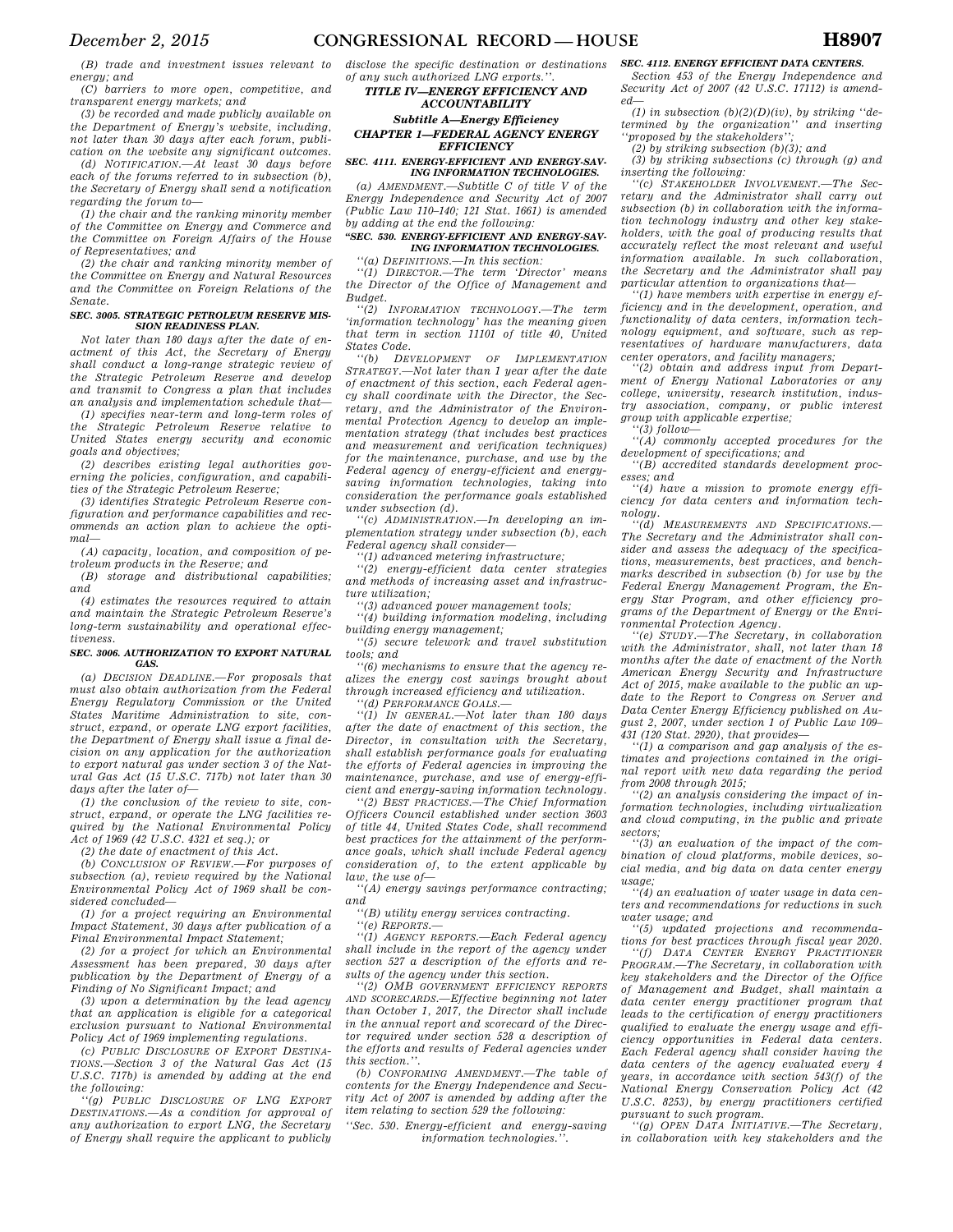*Director of the Office of Management and Budget, shall establish an open data initiative for Federal data center energy usage data, with the purpose of making such data available and accessible in a manner that encourages further data center innovation, optimization, and consolidation. In establishing the initiative, the Secretary shall consider the use of the online Data Center Maturity Model.* 

*''(h) INTERNATIONAL SPECIFICATIONS AND METRICS.—The Secretary, in collaboration with key stakeholders, shall actively participate in efforts to harmonize global specifications and metrics for data center energy and water efficiency.* 

*''(i) DATA CENTER UTILIZATION METRIC.—The Secretary, in collaboration with key stakeholders, shall facilitate the development of an efficiency metric that measures the energy efficiency of a data center (including equipment and facilities).* 

*''(j) PROTECTION OF PROPRIETARY INFORMA-TION.—The Secretary and the Administrator shall not disclose any proprietary information or trade secrets provided by any individual or company for the purposes of carrying out this section or the programs and initiatives established under this section.''.* 

### *SEC. 4113. REPORT ON ENERGY AND WATER SAV-INGS POTENTIAL FROM THERMAL INSULATION.*

*(a) REPORT.—Not later than 1 year after the date of enactment of this Act, the Secretary of Energy, in consultation with appropriate Federal agencies and relevant stakeholders, shall submit to the Committee on Energy and Natural Resources of the Senate and the Committee on Energy and Commerce of the House of Representatives a report on the impact of thermal insulation on both energy and water use systems for potable hot and chilled water in Federal buildings, and the return on investment of installing such insulation.* 

*(b) CONTENTS.—The report shall include—* 

*(1) an analysis based on the cost of municipal or regional water for delivered water and the avoided cost of new water; and* 

*(2) a summary of energy and water savings, including short-term and long-term (20 years) projections of such savings.* 

### *SEC. 4114. FEDERAL PURCHASE REQUIREMENT.*

*(a) DEFINITIONS.—Section 203(b) of the Energy Policy Act of 2005 (42 U.S.C. 15852(b)) is amended by striking paragraph (2) and inserting the following:* 

*''(2) RENEWABLE ENERGY.—The term 'renewable energy' means electric energy, or thermal energy if resulting from a thermal energy project placed in service after December 31, 2014, generated from, or avoided by, solar, wind, biomass, landfill gas, ocean (including tidal, wave, current, and thermal), geothermal, municipal solid waste (in accordance with subsection (e)), qualified waste heat resource, or new hydroelectric generation capacity achieved from increased efficiency or additions of new capacity at an existing hydroelectric project.* 

*''(3) QUALIFIED WASTE HEAT RESOURCE.—The term 'qualified waste heat resource' means—* 

*''(A) exhaust heat or flared gas from any industrial process;* 

*''(B) waste gas or industrial tail gas that would otherwise be flared, incinerated, or vent-*

*ed; ''(C) a pressure drop in any gas for an industrial or commercial process; or* 

*''(D) such other forms of waste heat as the Secretary determines appropriate.''.* 

*(b) PAPER RECYCLING.—Section 203 of the Energy Policy Act of 2005 (42 U.S.C. 15852) is amended by adding at the end the following:* 

*''(e) PAPER RECYCLING.—* 

*''(1) SEPARATE COLLECTION.—For purposes of this section, any Federal agency may consider electric energy generation purchased from a facility to be renewable energy if the municipal solid waste used by the facility to generate the electricity is—* 

*''(A) separately collected (within the meaning of section 246.101(z) of title 40, Code of Federal Regulations, as in effect on the date of enactment of the North American Energy Security and Infrastructure Act of 2015) from paper that is commonly recycled; and* 

*''(B) processed in a way that keeps paper that is commonly recycled segregated from non-recyclable solid waste.* 

*''(2) INCIDENTAL INCLUSION.—Municipal solid waste used to generate electric energy that meets the conditions described in paragraph (1) shall be considered renewable energy even if the municipal solid waste contains incidental commonly recycled paper.* 

*''(3) NO EFFECT ON EXISTING PROCESSES.— Nothing in paragraph (1) shall be interpreted to require a State or political subdivision of a State, directly or indirectly, to change the systems, processes, or equipment it uses to collect, treat, dispose of, or otherwise use municipal solid waste, within the meaning of the Solid Waste Disposal Act (42 U.S.C. 6901 et seq.), nor require a change to the regulations that implement subtitle D of such Act (42 U.S.C. 6941 et seq.).''.* 

### *SEC. 4115. ENERGY PERFORMANCE REQUIRE-MENT FOR FEDERAL BUILDINGS.*

*Section 543 of the National Energy Conservation Policy Act (42 U.S.C. 8253) is amended—* 

*(1) by striking subsection (a) and inserting the following:* 

*''(a) ENERGY PERFORMANCE REQUIREMENT FOR FEDERAL BUILDINGS.—* 

*''(1) REQUIREMENT.—Subject to paragraph (2), each agency shall apply energy conservation measures to, and shall improve the design for the construction of, the Federal buildings of the agency (including each industrial or laboratory facility) so that the energy consumption per gross square foot of the Federal buildings of the agency in fiscal years 2006 through 2017 is reduced, as compared with the energy consumption per gross square foot of the Federal buildings of the agency in fiscal year 2003, by the percentage specified in the following table:* 

*Percentage* 

| "Fiscal Year                             | <b>Reduction</b> |
|------------------------------------------|------------------|
|                                          |                  |
|                                          |                  |
|                                          | 9                |
|                                          | 12               |
|                                          | 15               |
|                                          | 18               |
|                                          | 21               |
|                                          | 24               |
|                                          | 27               |
|                                          | 30               |
|                                          | 33               |
|                                          | 36.              |
| "(2) EXCLUSION FOR BUILDINGS WITH ENERGY |                  |
| <b>INTENSIVE ACTIVITIES.-</b>            |                  |

*''(A) IN GENERAL.—An agency may exclude from the requirements of paragraph (1) any building (including the associated energy consumption and gross square footage) in which energy intensive activities are carried out.* 

*''(B) REPORTS.—Each agency shall identify and list in each report made under section 548(a) the buildings designated by the agency for exclusion under subparagraph (A).* 

*''(3) REVIEW.—Not later than December 31, 2017, the Secretary shall—* 

*''(A) review the results of the implementation of the energy performance requirements established under paragraph (1); and* 

*''(B) based on the review conducted under subparagraph (A), submit to Congress a report that addresses the feasibility of requiring each agency to apply energy conservation measures to, and improve the design for the construction of, the Federal buildings of the agency (including each industrial or laboratory facility) so that the energy consumption per gross square foot of the Federal buildings of the agency in each of fiscal years 2018 through 2030 is reduced, as compared with the energy consump-*

*tion per gross square foot of the Federal buildings of the agency in the prior fiscal year, by 3 percent.''; and* 

*(2) in subsection (f)—* 

*(A) in paragraph (1)—* 

*(i) by redesignating subparagraphs (E), (F), and (G) as subparagraphs (F), (G), and (H), respectively; and* 

*(ii) by inserting after subparagraph (D) the following:* 

*''(E) ONGOING COMMISSIONING.—The term 'ongoing commissioning' means an ongoing process of commissioning using monitored data, the primary goal of which is to ensure continuous optimum performance of a facility, in accordance with design or operating needs, over the useful life of the facility, while meeting facility occupancy requirements.'';* 

*(B) in paragraph (2), by adding at the end the following:* 

*''(C) ENERGY MANAGEMENT SYSTEM.—An energy manager designated under subparagraph (A) shall consider use of a system to manage energy use at the facility and certification of the facility in accordance with the International Organization for Standardization standard numbered 50001 and entitled 'Energy Management Systems'.'';* 

*(C) by striking paragraphs (3) and (4) and in-*

*serting the following: ''(3) ENERGY AND WATER EVALUATIONS AND COMMISSIONING.—* 

*''(A) EVALUATIONS.—Except as provided in subparagraph (B), effective beginning on the date that is 180 days after the date of enactment of the North American Energy Security and Infrastructure Act of 2015, and annually thereafter, each energy manager shall complete, for each calendar year, a comprehensive energy and water evaluation and recommissioning or retrocommissioning for approximately 25 percent of the facilities of that energy manager's agency that meet the criteria under paragraph (2)(B) in a manner that ensures that an evaluation of each facility is completed at least once every 4 years.* 

*''(B) EXCEPTIONS.—An evaluation and recommissioning or recommissioning shall not be required under subparagraph (A) with respect to a facility that—* 

*''(i) has had a comprehensive energy and water evaluation during the 8-year period preceding the date of the evaluation;* 

*''(ii)(I) has been commissioned, recommissioned, or retrocommissioned during the 10-year period preceding the date of the evaluation; or ''(II) is under ongoing commissioning, re-*

*commissioning, or retrocommissioning; ''(iii) has not had a major change in function or use since the previous evaluation and commissioning, recommissioning, or retrocommissioning;* 

*''(iv) has been benchmarked with public disclosure under paragraph (8) within the year preceding the evaluation; and* 

*''(v)(I) based on the benchmarking, has achieved at a facility level the most recent cumulative energy savings target under subsection (a) compared to the earlier of—* 

*''(aa) the date of the most recent evaluation; or* 

*''(bb) the date—* 

*''(AA) of the most recent commissioning, recommissioning, or retrocommissioning; or* 

*''(BB) on which ongoing commissioning, recommissioning, or retrocommissioning began; or ''(II) has a long-term contract in place guar-*

*anteeing energy savings at least as great as the energy savings target under subclause (I).* 

*''(4) IMPLEMENTATION OF IDENTIFIED ENERGY AND WATER EFFICIENCY MEASURES.—* 

*''(A) IN GENERAL.—Not later than 2 years after the date of completion of each evaluation under paragraph (3), each energy manager may—* 

*''(i) implement any energy- or water-saving measure that the Federal agency identified in the evaluation conducted under paragraph (3) that is life-cycle cost effective; and*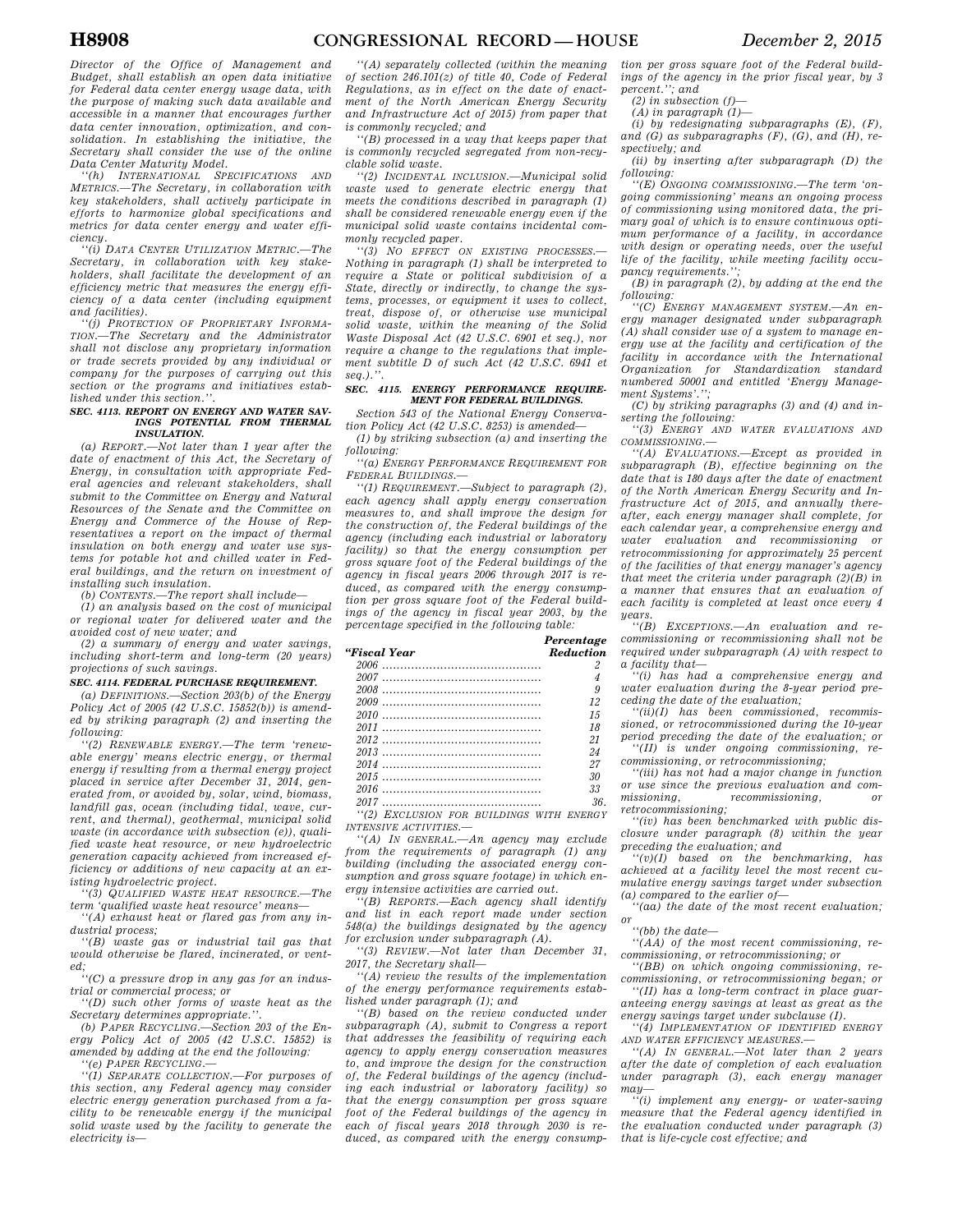*''(ii) bundle individual measures of varying paybacks together into combined projects.* 

*''(B) MEASURES NOT IMPLEMENTED.—Each energy manager, as part of the certification system under paragraph (7) and using guidelines developed by the Secretary, shall provide an explanation regarding any life-cycle cost-effective measures described in subparagraph (A)(i) that have not been implemented.''; and* 

*(D) in paragraph (7)(C), by adding at the end the following:* 

*''(iii) SUMMARY REPORT.—The Secretary shall make publicly available a report that summarizes the information tracked under subparagraph (B)(i) by each agency and, as applicable, by each type of measure.''.* 

#### *SEC. 4116. FEDERAL BUILDING ENERGY EFFI-CIENCY PERFORMANCE STANDARDS; CERTIFICATION SYSTEM AND LEVEL FOR FEDERAL BUILDINGS.*

*(a) DEFINITIONS.—Section 303 of the Energy Conservation and Production Act (42 U.S.C. 6832) is amended—* 

*(1) in paragraph (6), by striking ''to be constructed'' and inserting ''constructed or altered''; and* 

*(2) by adding at the end the following:* 

*''(17) MAJOR RENOVATION.—The term 'major renovation' means a modification of building energy systems sufficiently extensive that the whole building can meet energy standards for new buildings, based on criteria to be established by the Secretary through notice and comment rulemaking.''.* 

*(b) FEDERAL BUILDING EFFICIENCY STAND-ARDS.—Section 305 of the Energy Conservation and Production Act (42 U.S.C. 6834) is amended—* 

*(1) in subsection (a)(3)—* 

*(A) by striking ''(3)(A) Not later than'' and all that follows through the end of subparagraph (B) and inserting the following:* 

*''(3) REVISED FEDERAL BUILDING ENERGY EFFI-CIENCY PERFORMANCE STANDARDS; CERTIFI-CATION FOR GREEN BUILDINGS.—* 

*''(A) REVISED FEDERAL BUILDING ENERGY EFFI-CIENCY PERFORMANCE STANDARDS.—* 

*''(i) IN GENERAL.—Not later than 1 year after the date of enactment of the North American Energy Security and Infrastructure Act of 2015, the Secretary shall establish, by rule, revised Federal building energy efficiency performance standards that require that—* 

*''(I) new Federal buildings and alterations and additions to existing Federal buildings—* 

*''(aa) meet or exceed the most recent revision of the IECC (in the case of residential buildings) or ASHRAE Standard 90.1 (in the case of commercial buildings) as of the date of enactment of the North American Energy Security and Infrastructure Act of 2015; and* 

*''(bb) meet or exceed the energy provisions of State and local building codes applicable to the building, if the codes are more stringent than the IECC or ASHRAE Standard 90.1, as applicable;* 

*''(II) unless demonstrated not to be life-cycle cost effective for new Federal buildings and Federal buildings with major renovations—* 

*''(aa) the buildings be designed to achieve energy consumption levels that are at least 30 percent below the levels established in the version of the ASHRAE Standard or the IECC, as appropriate, that is applied under subclause (I)(aa), including updates under subparagraph (B); and* 

*''(bb) sustainable design principles are applied to the location, siting, design, and construction of all new Federal buildings and replacement Federal buildings;* 

*''(III) if water is used to achieve energy efficiency, water conservation technologies shall be applied to the extent that the technologies are life-cycle cost effective; and* 

*''(IV) if life-cycle cost effective, as compared to other reasonably available technologies, not less than 30 percent of the hot water demand for each new Federal building or Federal building*  *undergoing a major renovation be met through the installation and use of solar hot water heaters.* 

*''(ii) LIMITATION.—Clause (i)(I) shall not apply to unaltered portions of existing Federal buildings and systems that have been added to or altered.* 

*''(B) UPDATES.—Not later than 1 year after the date of approval of each subsequent revision of ASHRAE Standard 90.1 or the IECC, as appropriate, the Secretary shall determine whether the revised standards established under subparagraph (A) should be updated to reflect the revisions, based on the energy savings and lifecycle cost effectiveness of the revisions.'';* 

*(B) in subparagraph (C), by striking ''(C) In the budget request'' and inserting the following: ''(C) BUDGET REQUEST.—In the budget request''; and* 

*(C) in subparagraph (D)—* 

*(i) by striking ''(D) Not later than'' and all that follows through the end of the first sentence of clause (i)(III) and inserting the following:* 

*''(D) CERTIFICATION FOR GREEN BUILDINGS.— ''(i) IN GENERAL.—'';* 

*(ii) by striking clause (ii);* 

*(iii) in clause (iii), by striking ''(iii) In identifying'' and inserting the following:* 

*''(ii) CONSIDERATIONS.—In identifying'';* 

*(iv) in clause (iv)—* 

*(I) by striking ''(iv) At least once'' and inserting the following:* 

*''(iii) STUDY.—At least once''; and* 

*(II) by striking ''clause (iii)'' and inserting ''clause (ii)'';* 

*(v) in clause (v)—* 

*(I) by striking ''(v) The Secretary may'' and inserting the following:* 

*''(iv) INTERNAL CERTIFICATION PROCESSES.—* 

*The Secretary may''; and (II) by striking ''clause (i)(III)'' each place it appears and inserting ''clause (i)'';* 

*(vi) in clause (vi)—* 

*(I) by striking ''(vi) With respect'' and inserting the following:* 

*''(v) PRIVATIZED MILITARY HOUSING.—With respect''; and* 

*(II) by striking ''develop alternative criteria to those established by subclauses (I) and (III) of clause (i) that achieve an equivalent result in terms of energy savings, sustainable design, and'' and inserting ''develop alternative certification systems and levels than the systems and levels identified under clause (i) that achieve an equivalent result in terms of''; and* 

*(vii) in clause (vii), by striking ''(vii) In addition to'' and inserting the following:* 

*''(vi) WATER CONSERVATION TECHNOLOGIES.— In addition to''; and* 

*(2) by striking subsections (c) and (d) and inserting the following:* 

*''(c) PERIODIC REVIEW.—The Secretary shall— ''(1) every 5 years, review the Federal building energy standards established under this section; and* 

*''(2) on completion of a review under paragraph (1), if the Secretary determines that significant energy savings would result, upgrade the standards to include all new energy efficiency and renewable energy measures that are technologically feasible and economically justified.''.* 

#### *SEC. 4117. OPERATION OF BATTERY RECHARGING STATIONS IN PARKING AREAS USED BY FEDERAL EMPLOYEES.*

*(a) AUTHORIZATION.—* 

*(1) IN GENERAL.—The head of any office of the Federal Government which owns or operates a parking area for the use of its employees (either directly or indirectly through a contractor) may install, construct, operate, and maintain on a reimbursable basis a battery recharging station in such area for the use of privately owned vehicles of employees of the office and others who are authorized to park in such area.* 

*(2) USE OF VENDORS.—The head of an office may carry out paragraph (1) through a contract* 

*with a vendor, under such terms and conditions (including terms relating to the allocation between the office and the vendor of the costs of carrying out the contract) as the head of the office and the vendor may agree to.* 

*(b) IMPOSITION OF FEES TO COVER COSTS.—* 

*(1) FEES.—The head of an office of the Federal Government which operates and maintains a battery recharging station under this section shall charge fees to the individuals who use the station in such amount as is necessary to ensure that office recovers all of the costs it incurs in installing, constructing, operating, and maintaining the station.* 

*(2) DEPOSIT AND AVAILABILITY OF FEES.—Any fees collected by the head of an office under this subsection shall be—* 

*(A) deposited monthly in the Treasury to the credit of the appropriations account for salaries and expenses of the office; and* 

*(B) available for obligation without further appropriation during—* 

*(i) the fiscal year collected; and* 

*(ii) the fiscal year following the fiscal year collected.* 

*(c) NO EFFECT ON EXISTING PROGRAMS FOR HOUSE AND SENATE.—Nothing in this section may be construed to affect the installation, construction, operation, or maintenance of battery recharging stations by the Architect of the Capitol—* 

*(1) under Public Law 112–170 (2 U.S.C. 2171), relating to employees of the House of Representatives and individuals authorized to park in any parking area under the jurisdiction of the House of Representatives on the Capitol Grounds; or* 

*(2) under Public Law 112–167 (2 U.S.C. 2170), relating to employees of the Senate and individuals authorized to park in any parking area under the jurisdiction of the Senate on the Capitol Grounds.* 

*(d) EFFECTIVE DATE.—This section shall apply with respect to fiscal year 2016 and each succeeding fiscal year.* 

#### *CHAPTER 2—ENERGY EFFICIENT TECHNOLOGY AND MANUFACTURING SEC. 4121. INCLUSION OF SMART GRID CAPA-BILITY ON ENERGY GUIDE LABELS.*

*Section 324(a)(2) of the Energy Policy and Conservation Act (42 U.S.C. 6294(a)(2)) is amended by adding the following at the end:* 

*''(J) SMART GRID CAPABILITY ON ENERGY GUIDE LABELS.—* 

*''(i) RULE.—Not later than 1 year after the date of enactment of this subparagraph, the Commission shall initiate a rulemaking to consider making a special note in a prominent manner on any Energy Guide label for any product that includes Smart Grid capability that—* 

*''(I) Smart Grid capability is a feature of that product;* 

*''(II) the use and value of that feature depend on the Smart Grid capability of the utility system in which the product is installed and the active utilization of that feature by the customer; and* 

*''(III) on a utility system with Smart Grid capability, the use of the product's Smart Grid capability could reduce the customer's cost of the product's annual operation as a result of the incremental energy and electricity cost savings that would result from the customer taking full advantage of such Smart Grid capability.* 

*''(ii) DEADLINE.—Not later than 3 years after the date of enactment of this subparagraph, the Commission shall complete the rulemaking initiated under clause (i).''.* 

#### *SEC. 4122. VOLUNTARY VERIFICATION PROGRAMS FOR AIR CONDITIONING, FURNACE, BOILER, HEAT PUMP, AND WATER HEATER PRODUCTS.*

*Section 326(b) of the Energy Policy and Conservation Act (42 U.S.C. 6296(b)) is amended by adding at the end the following:* 

*''(6) VOLUNTARY VERIFICATION PROGRAMS FOR AIR CONDITIONING, FURNACE, BOILER, HEAT PUMP, AND WATER HEATER PRODUCTS.—*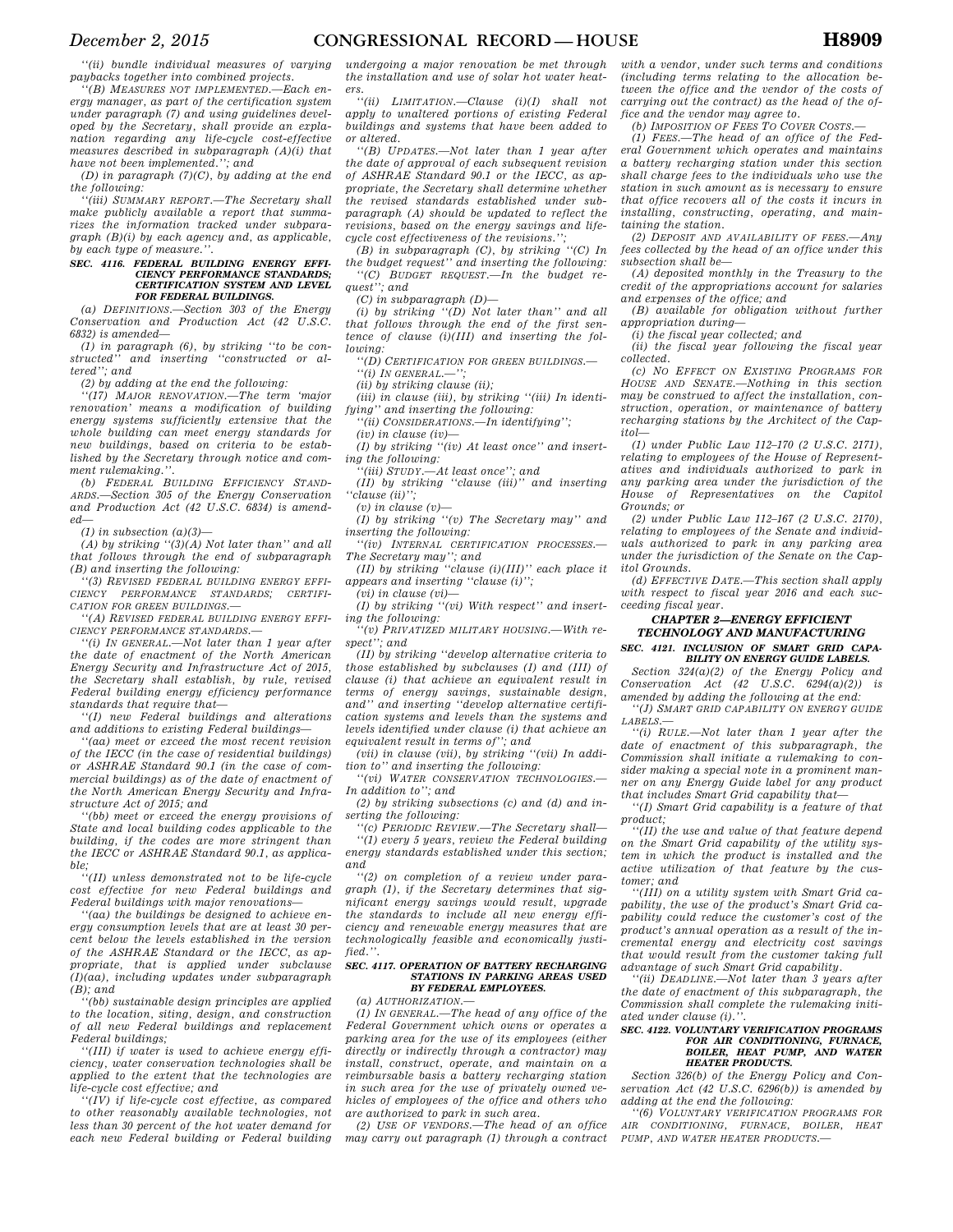*''(A) RELIANCE ON VOLUNTARY PROGRAMS.— For the purpose of verifying compliance with energy conservation standards established under sections 325 and 342 for covered products described in paragraphs (3), (4), (5), (9), and (11) of section 322(a) and covered equipment described in subparagraphs (B), (C), (D), (F), (I), (J), and (K) of section 340(1), the Secretary shall rely on testing conducted by recognized voluntary verification programs that are recognized by the Secretary in accordance with subparagraph (B).* 

 $RECOGNITION$  OF VOLUNTARY *VERIFICATION PROGRAMS.—* 

*''(i) IN GENERAL.—Not later than 180 days after the date of enactment of this paragraph, the Secretary shall initiate a negotiated rulemaking in accordance with subchapter III of chapter 5 of title 5, United States Code (commonly known as the 'Negotiated Rulemaking Act of 1990') to develop criteria that have consensus support for achieving recognition by the Secretary as an approved voluntary verification program. Any subsequent amendment to such criteria may be made only pursuant to a subsequent negotiated rulemaking in accordance with subchapter III of chapter 5 of title 5, United States Code.* 

*''(ii) MINIMUM REQUIREMENTS.—The criteria developed under clause (i) shall, at a minimum, ensure that a voluntary verification program—* 

*''(I) is nationally recognized;* 

*''(II) is operated by a third party and not directly operated by a program participant;* 

*''(III) satisfies any applicable elements of— ''(aa) International Organization for Stand-*

*ardization standard numbered 17025; and ''(bb) any other relevant International Organization for Standardization standards identified and agreed to through the negotiated rule-*

*making under clause (i); ''(IV) at least annually tests independently obtained products following the test procedures established under this title to verify the certified rating of a representative sample of products and equipment within the scope of the program;* 

*''(V) maintains a publicly available list of all ratings of products subject to verification;* 

*''(VI) requires the changing of the performance rating or removal of the product or equipment from the program if testing determines that the performance rating does not meet the levels the manufacturer has certified to the Secretary;* 

*''(VII) requires new program participants to substantiate ratings through test data generated in accordance with Department of Energy regulations;* 

*''(VIII) allows for challenge testing of products and equipment within the scope of the program;* 

*''(IX) requires program participants to disclose the performance rating of all covered products and equipment within the scope of the program for the covered product or equipment;* 

*''(X) provides to the Secretary—* 

*''(aa) an annual report of all test results, the contents of which shall be determined through the negotiated rulemaking process under clause (i); and* 

*''(bb) test reports, on the request of the Secretary, that note any instructions specified by the manufacturer or the representative of the manufacturer for the purpose of conducting the verification testing, to be exempted from disclosure under section 552(b)(4) of title 5, United States Code; and* 

*''(XI) satisfies any additional requirements or standards that the Secretary shall establish consistent with this subparagraph.* 

*''(iii) CESSATION OF RECOGNITION.—The Secretary may only cease recognition of a voluntary verification program as an approved program described in subparagraph (A) upon a finding that the program is not meeting its obligations for compliance through program review criteria developed during the negotiated rulemaking conducted under subparagraph (B).* 

*''(C) ADMINISTRATION.—* 

*''(i) IN GENERAL.—The Secretary shall not require—* 

*''(I) manufacturers to participate in a recognized voluntary verification program described in subparagraph (A); or* 

*''(II) participating manufacturers to provide information that has already been provided to the Secretary.* 

*''(ii) LIST OF COVERED PRODUCTS.—The Secretary may maintain a publicly available list of covered products and equipment that distinguishes between products that are and are not covered products and equipment verified through a recognized voluntary verification program described in subparagraph (A).* 

*''(iii) PERIODIC VERIFICATION TESTING.—The Secretary—* 

*''(I) shall not subject products or equipment that have been verification tested under a recognized voluntary verification program described in subparagraph (A) to periodic verification testing to verify the accuracy of the certified performance rating of the products or equipment; but* 

*''(II) may require testing of products or equipment described in subclause (I)—* 

*''(aa) if the testing is necessary—* 

*''(AA) to assess the overall performance of a voluntary verification program;* 

*''(BB) to address specific performance issues; ''(CC) for use in updating test procedures and standards; or* 

*''(DD) for other purposes consistent with this title; or* 

*''(bb) if such testing is agreed to during the negotiated rulemaking conducted under subparagraph (B).* 

*''(D) EFFECT ON OTHER AUTHORITY.—Nothing in this paragraph limits the authority of the Secretary to enforce compliance with any law.''. SEC. 4123. FACILITATING CONSENSUS FURNACE* 

### *STANDARDS. (a) CONGRESSIONAL FINDINGS AND DECLARA-*

*TION OF PURPOSE.—* 

*(1) FINDINGS.—Congress finds that—* 

*(A) acting pursuant to the requirements of section 325 of the Energy Policy and Conservation Act (42 U.S.C. 6295), the Secretary of Energy is considering amending the energy conservation standards applicable to residential nonweatherized gas furnaces and mobile home gas furnaces;* 

*(B) numerous stakeholders, representing manufacturers, distributors, and installers of residential nonweatherized gas furnaces and mobile home furnaces, natural gas utilities, home builders, multifamily property owners, and energy efficiency, environmental, and consumer advocates have begun negotiations in an attempt to agree on a consensus recommendation to the Secretary on levels for such standards that will meet the statutory criteria; and* 

*(C) the stakeholders believe these negotiations are likely to result in a consensus recommendation, but several of the stakeholders do not support suspending the current rulemaking.* 

*(2) PURPOSE.—It is the purpose of this section to provide the stakeholders described in paragraph (1) with an opportunity to continue negotiations for a limited time period to facilitate the proposal for adoption of standards that enjoy consensus support, while not delaying the current rulemaking except to the extent necessary to provide such opportunity.* 

*(b) OPPORTUNITY FOR A NEGOTIATED FURNACE STANDARD.—Section 325(f)(4) of the Energy Policy and Conservation Act (42 U.S.C. 6295(f)(4)) is amended by adding after subparagraph (D) the following:* 

*''(E)(i) Unless the Secretary has published such a notice prior to the date of enactment of this Act, the Secretary shall publish, not later than October 31, 2015, a supplemental notice of proposed rulemaking or a notice of data availability updating the proposed rule entitled 'Energy Conservation Program for Consumer Products: Energy Conservation Standards for Residential Furnaces' and published in the Federal*  *Register on March 12, 2015 (80 Fed. Reg. 13119), to provide notice and an opportunity for comment on—* 

*''(I) dividing nonweatherized gas furnaces into two or more product classes with separate energy conservation standards based on capacity; and* 

*''(II) any other matters the Secretary determines appropriate.* 

*''(ii) On receipt of a statement that is submitted on or before January 1, 2016, jointly by interested persons that are fairly representative of relevant points of view, that contains recommended standards for nonweatherized gas furnaces and mobile home gas furnaces that are consistent with the requirements of this part (except that the date on which such standards will apply may be earlier or later than the date required under this part), the Secretary shall evaluate the standards proposed in the joint statement for consistency with the requirements of subsection (o), and shall publish notice of the potential adoption of the standards proposed in the joint statement, modified as necessary to ensure consistency with subsection (o). The Secretary shall solicit public comment for a period of at least 30 days with respect to such notice.* 

*''(iii) Not later than July 31, 2016, but not before July 1, 2016, the Secretary shall publish a final rule containing a determination of whether the standards for nonweatherized gas furnaces and mobile home gas furnaces should be amended. Such rule shall contain any such amendments to the standards.''.* 

### *SEC. 4124. FUTURE OF INDUSTRY PROGRAM.*

*(a) IN GENERAL.—Section 452 of the Energy Independence and Security Act of 2007 (42 U.S.C. 17111) is amended by striking the section heading and inserting the following: ''FUTURE OF INDUSTRY PROGRAM''.* 

*(b) DEFINITION OF ENERGY SERVICE PRO-VIDER.—Section 452(a) of the Energy Independence and Security Act of 2007 (42 U.S.C. 17111(a)) is amended—* 

*(1) by redesignating paragraphs (3) through (5) as paragraphs (4) through (6), respectively; and* 

*(2) by inserting after paragraph (2):* 

*''(3) ENERGY SERVICE PROVIDER.—The term 'energy service provider' means any business providing technology or services to improve the energy efficiency, water efficiency, power factor, or load management of a manufacturing site or other industrial process in an energy-intensive industry, or any utility operating under a utility energy service project.''.* 

*(c) INDUSTRIAL RESEARCH AND ASSESSMENT CENTERS.—Section 452(e) of the Energy Independence and Security Act of 2007 (42 U.S.C. 17111(e)) is amended—* 

*(1) by redesignating paragraphs (1) through (5) as subparagraphs (A) through (E), respectively, and indenting appropriately;* 

*(2) by striking ''The Secretary'' and inserting the following:* 

*''(1) IN GENERAL.—The Secretary'';* 

*(3) in subparagraph (A) (as redesignated by paragraph (1)), by inserting before the semicolon at the end the following: '', including assessments of sustainable manufacturing goals and the implementation of information technology advancements for supply chain analysis, logistics, system monitoring, industrial and manufacturing processes, and other purposes''; and* 

*(4) by adding at the end the following:* 

*''(2) COORDINATION.—To increase the value and capabilities of the industrial research and assessment centers, the centers shall—* 

*''(A) coordinate with Manufacturing Extension Partnership Centers of the National Institute of Standards and Technology;* 

*''(B) coordinate with the Building Technologies Office of the Department of Energy to provide building assessment services to manufacturers;*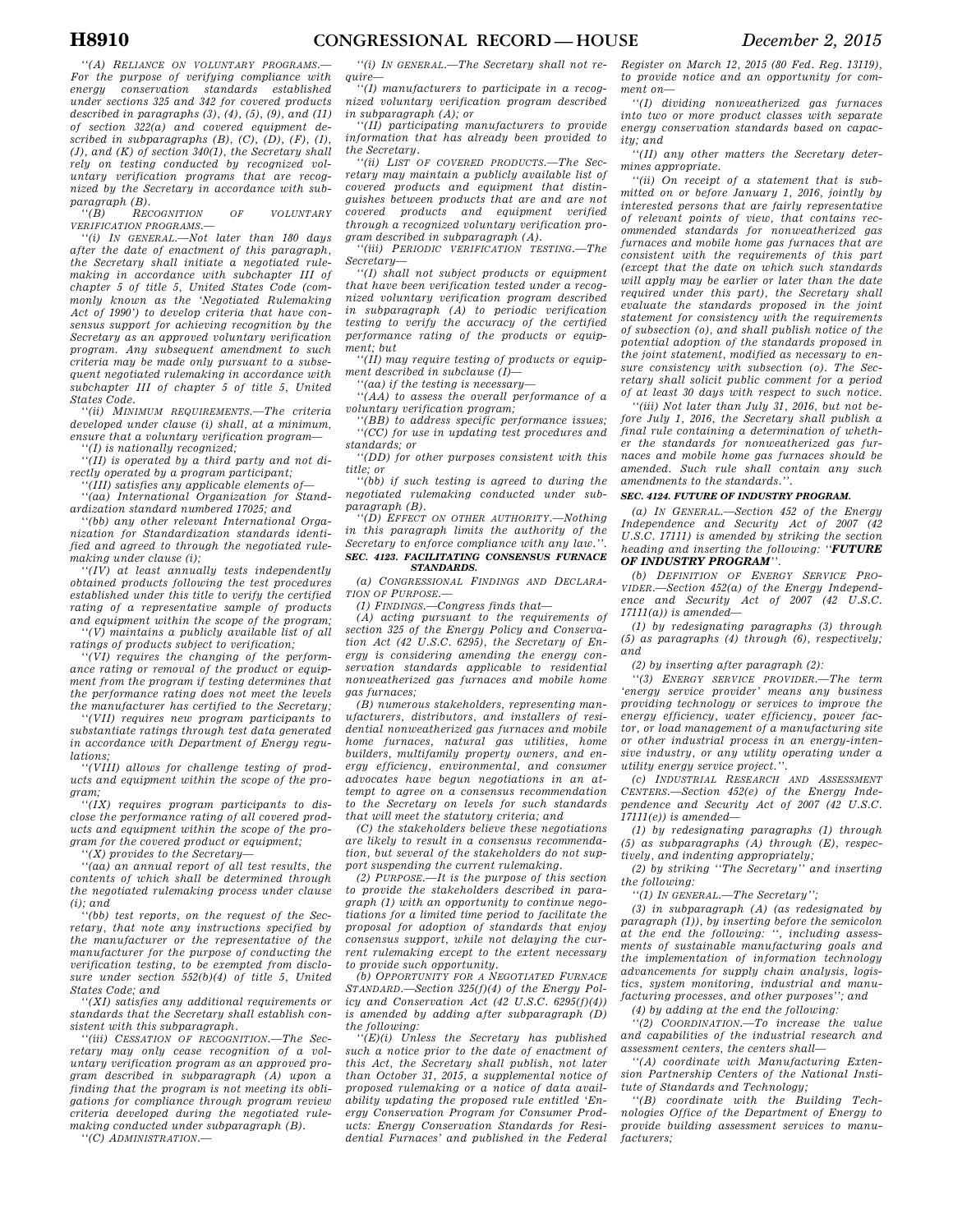*''(C) increase partnerships with the National Laboratories of the Department of Energy to leverage the expertise and technologies of the National Laboratories for national industrial and manufacturing needs; and* 

*''(D) increase partnerships with energy service providers and technology providers to leverage private sector expertise and accelerate deployment of new and existing technologies and processes for energy efficiency, power factor, and load management.* 

*''(3) OUTREACH.—The Secretary shall provide funding for—* 

*''(A) outreach activities by the industrial research and assessment centers to inform smalland medium-sized manufacturers of the information, technologies, and services available; and* 

*''(B) coordination activities by each industrial research and assessment center to leverage efforts with—* 

*''(i) Federal and State efforts;* 

*''(ii) the efforts of utilities and energy service providers;* 

*''(iii) the efforts of regional energy efficiency organizations; and* 

*''(iv) the efforts of other industrial research and assessment centers.* 

*''(4) SMALL BUSINESS LOANS.—The Administrator of the Small Business Administration shall, to the maximum extent practicable, expedite consideration of applications from eligible small business concerns for loans under the Small Business Act (15 U.S.C. 631 et seq.) to implement recommendations of industrial research and assessment centers established under paragraph (1).''.* 

*(d) CONFORMING AMENDMENT.—The item relating to section 452 in the table of contents for the Energy Independence and Security Act of 2007 is amended to read as follows:* 

*''Sec. 452. Future of Industry program.''. SEC. 4125. NO WARRANTY FOR CERTAIN CER-*

### *TIFIED ENERGY STAR PRODUCTS. Section 324A of the Energy Policy and Con-*

*servation Act (42 U.S.C. 6294a) is amended by adding at the end the following new subsection: ''(e) NO WARRANTY.—* 

*''(1) IN GENERAL.—Any disclosure relating to participation of a product in the Energy Star program shall not create an express or implied warranty or give rise to any private claims or rights of action under State or Federal law relating to the disqualification of that product from Energy Star if—* 

*''(A) the product has been certified by a certification body recognized by the Energy Star program;* 

*''(B) the Administrator has approved corrective measures, including a determination of whether or not consumer compensation is appropriate; and* 

*''(C) the responsible party has fully complied with all approved corrective measures.* 

*''(2) CONSTRUAL.—Nothing in this subsection shall be construed to require the Administrator to modify any procedure or take any other action.''.* 

### *SEC. 4126. CLARIFICATION TO EFFECTIVE DATE FOR REGIONAL STANDARDS.*

*Section 325(o)(6)(E)(ii) of the Energy Policy act* (42) *6295(o)(6)(E)(ii)) is amended by striking ''installed'' and inserting ''manufactured or imported into the United States''.* 

### *SEC. 4127. INTERNET OF THINGS REPORT.*

*The Secretary of Energy shall, not later than 18 months after the date of enactment of this Act, report to the Committee on Energy and Commerce of the House of Representatives and the Committee on Energy and Natural Resources of the Senate on the efforts made to take advantage of, and promote, the utilization of advanced technologies such as Internet of Things end-to-end platform solutions to provide realtime actionable analytics and enable predictive maintenance and asset management to improve* 

*energy efficiency wherever feasible. In doing so, the Secretary shall look to encourage and utilize Internet of Things energy management solutions that have security tightly integrated into the hardware and software from the outset. The Secretary shall also encourage the use of Internet of Things solutions that enable seamless connectivity and that are interoperable, open standards-based, and built on a repeatable foundation for ease of scalability.* 

### *CHAPTER 3—ENERGY PERFORMANCE CONTRACTING*

#### *SEC. 4131. USE OF ENERGY AND WATER EFFI-CIENCY MEASURES IN FEDERAL BUILDINGS.*

*(a) REPORTS.—Section 548(b) of the National Energy Conservation Policy Act (42 U.S.C. 8258(b)) is amended—* 

*(1) in paragraph (3), by striking ''and'' at the end;* 

*(2) in paragraph (4), by striking the period at the end and inserting ''; and''; and* 

*(3) by adding at the end the following new paragraph:* 

*''(5) the status of each agency's energy savings performance contracts and utility energy service contracts, the investment value of such contracts, the guaranteed energy savings for the previous year as compared to the actual energy savings for the previous year, the plan for entering into such contracts in the coming year, and information explaining why any previously submitted plans for such contracts were not implemented.''.* 

*(b) FEDERAL ENERGY MANAGEMENT DEFINI-TIONS.—Section 551(4) of the National Energy Conservation Policy Act (42 U.S.C. 8259(4)) is amended by striking ''or retrofit activities'' and inserting ''retrofit activities, or energy consuming devices and required support structures''.* 

*(c) AUTHORITY TO ENTER INTO CONTRACTS.— Section 801(a)(2)(F) of the National Energy Conservation Policy Act (42 U.S.C. 8287(a)(2)(F)) is amended—* 

*(1) in clause (i), by striking ''or'' at the end; (2) in clause (ii), by striking the period at the end and inserting ''; or''; and* 

*(3) by adding at the end the following new clause:* 

*''(iii) limit the recognition of operation and maintenance savings associated with systems modernized or replaced with the implementation of energy conservation measures, water conservation measures, or any series of energy conservation measures and water conservation measures.''.* 

*(d) MISCELLANEOUS AUTHORITY.—Section 801(a)(2) of the National Energy Conservation Policy Act (42 U.S.C. 8287(a)) is amended by adding at the end the following:* 

*''(H) MISCELLANEOUS AUTHORITY.—Notwithstanding any other provision of law, a Federal agency may sell or transfer energy savings and apply the proceeds of such sale or transfer to fund a contract under this title.''.* 

*(e) PAYMENT OF COSTS.—Section 802 of the National Energy Conservation Policy Act (42 U.S.C. 8287a) is amended by striking ''(and related operation and maintenance expenses)'' and inserting '', including related operations and maintenance expenses''.* 

*(f) ENERGY SAVINGS PERFORMANCE CONTRACTS DEFINITIONS.—Section 804(2) of the National Energy Conservation Policy Act (42 U.S.C. 8287c(2)) is amended—* 

*(1) in subparagraph (A), by striking ''federally owned building or buildings or other federally owned facilities'' and inserting ''Federal building (as defined in section 551 (42 U.S.C. 8259))'' each place it appears;* 

*(2) in subparagraph (C), by striking ''; and'' and inserting a semicolon;* 

*(3) in subparagraph (D), by striking the period at the end and inserting a semicolon; and (4) by adding at the end the following new subparagraphs:* 

*''(E) the use, sale, or transfer of energy incentives, rebates, or credits (including renewable energy credits) from Federal, State, or local governments or utilities; and* 

*''(F) any revenue generated from a reduction in energy or water use, more efficient waste recycling, or additional energy generated from more efficient equipment.''.* 

### *CHAPTER 4—SCHOOL BUILDINGS*

### *SEC. 4141. COORDINATION OF ENERGY RETRO-FITTING ASSISTANCE FOR SCHOOLS.*

*Section 392 of the Energy Policy and Conservation Act (42 U.S.C. 6371a) is amended by adding at the end the following:* 

*''(e) COORDINATION OF ENERGY RETROFITTING ASSISTANCE FOR SCHOOLS.—* 

*''(1) DEFINITION OF SCHOOL.—Notwithstanding section 391(6), for the purposes of this subsection, the term 'school' means—* 

*''(A) an elementary school or secondary school (as defined in section 9101 of the Elementary and Secondary Education Act of 1965 (20 U.S.C. 7801));* 

*''(B) an institution of higher education (as defined in section 102(a) of the Higher Education Act of 1965 (20 U.S.C. 1002(a)));* 

*''(C) a school of the defense dependents' education system under the Defense Dependents' Education Act of 1978 (20 U.S.C. 921 et seq.) or established under section 2164 of title 10, United States Code;* 

*''(D) a school operated by the Bureau of Indian Affairs;* 

*''(E) a tribally controlled school (as defined in section 5212 of the Tribally Controlled Schools Act of 1988 (25 U.S.C. 2511)); and* 

*''(F) a Tribal College or University (as defined in section 316(b) of the Higher Education Act of 1965 (20 U.S.C. 1059c(b))).* 

*''(2) ESTABLISHMENT OF CLEARINGHOUSE.—The Secretary, acting through the Office of Energy Efficiency and Renewable Energy, shall establish a clearinghouse to disseminate information regarding available Federal programs and financing mechanisms that may be used to help initiate, develop, and finance energy efficiency, distributed generation, and energy retrofitting projects for schools.* 

*''(3) REQUIREMENTS.—In carrying out paragraph (2), the Secretary shall—* 

*''(A) consult with appropriate Federal agencies to develop a list of Federal programs and financing mechanisms that are, or may be, used for the purposes described in paragraph (2); and* 

*''(B) coordinate with appropriate Federal agencies to develop a collaborative education and outreach effort to streamline communications and promote available Federal programs and financing mechanisms described in subparagraph (A), which may include the development and maintenance of a single online resource that includes contact information for relevant technical assistance in the Office of Energy Efficiency and Renewable Energy that States, local education agencies, and schools may use to effectively access and use such Federal programs and financing mechanisms.''.* 

### *CHAPTER 5—BUILDING ENERGY CODES SEC. 4151. GREATER ENERGY EFFICIENCY IN BUILDING CODES.*

*(a) DEFINITIONS.—Section 303 of the Energy Conservation and Production Act (42 U.S.C. 6832), as amended by section 4116, is further amended—* 

*(1) by striking paragraph (14) and inserting the following:* 

*''(14) MODEL BUILDING ENERGY CODE.—The term 'model building energy code' means a voluntary building energy code or standard developed and updated through a consensus process among interested persons, such as the IECC or ASHRAE Standard 90.1 or a code used by other appropriate organizations regarding which the Secretary has issued a determination that buildings subject to it would achieve greater energy efficiency than under a previously developed code.''; and*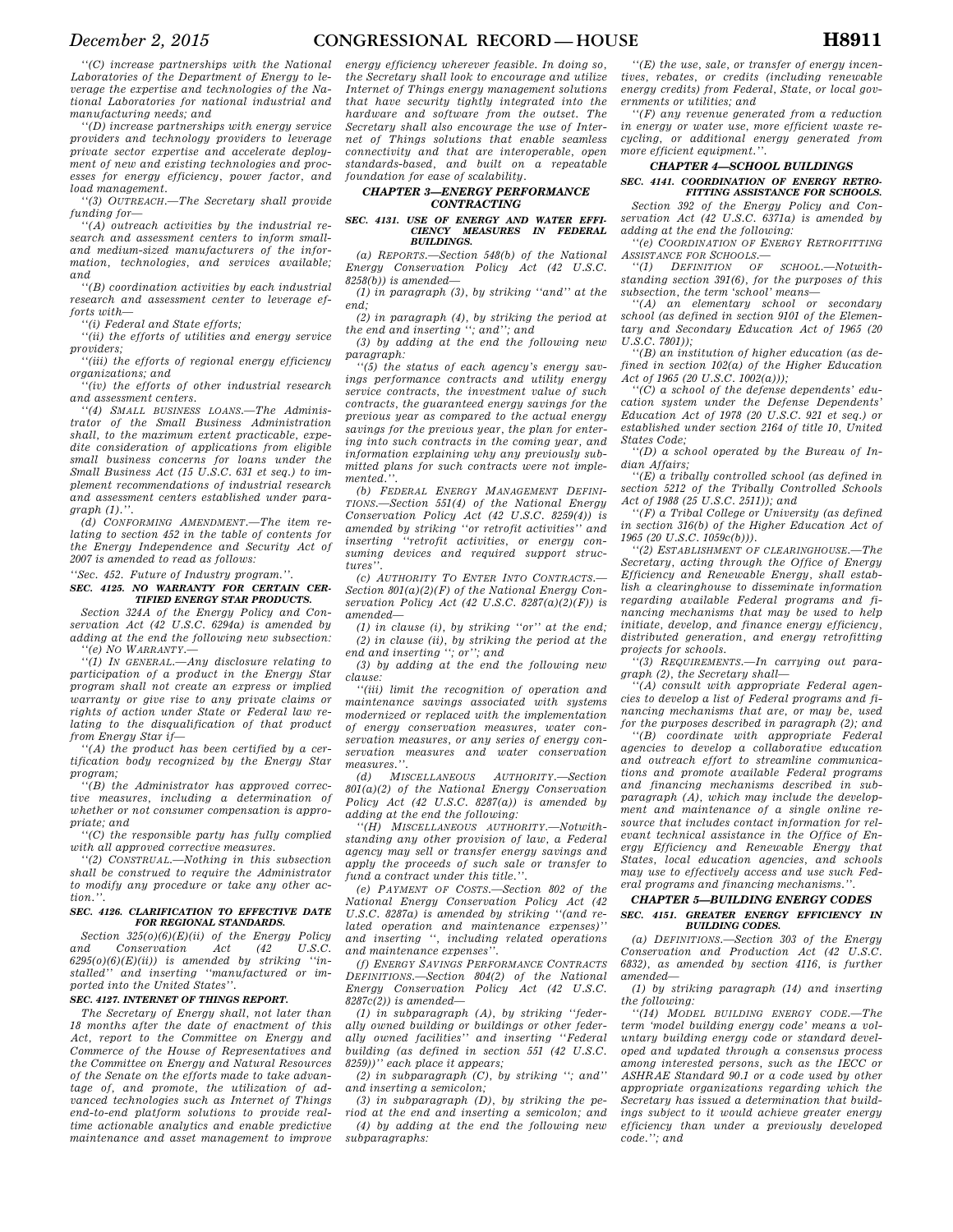*''(18) ASHRAE STANDARD 90.1.—The term 'ASHRAE Standard 90.1' means the American Society of Heating, Refrigerating and Air-Conditioning Engineers ANSI/ASHRAE/IES Standard 90/1 Energy Standard for Buildings Except* 

*Low-Rise Residential Buildings. ''(19) COST-EFFECTIVE.—The term 'cost-effective' means having a simple payback of 10 years or less.* 

*''(20) IECC.—The term 'IECC' means the International Energy Conservation Code as published by the International Code Council. ''(21) INDIAN TRIBE.—The term 'Indian tribe'* 

*has the meaning given the term in section 4 of the Native American Housing Assistance and Self-Determination Act of 1996 (25 U.S.C. 4103). ''(22) SIMPLE PAYBACK.—The term 'simple pay-*

*back' means the time in years that is required for energy savings to exceed the incremental first cost of a new requirement or code.* 

*''(23) TECHNICALLY FEASIBLE.—The term 'technically feasible' means capable of being achieved, based on widely available appliances, equipment, technologies, materials, and construction practices.''.* 

*(b) STATE BUILDING ENERGY EFFICIENCY CODES.—Section 304 of the Energy Conservation and Production Act (42 U.S.C. 6833) is amended to read as follows:* 

#### *''SEC. 304. UPDATING STATE BUILDING ENERGY EFFICIENCY CODES.*

*''(a) IN GENERAL.—The Secretary shall provide technical assistance, as described in subsection (e), for the purposes of—* 

*''(1) implementation of building energy codes by States, Indian tribes, and, as appropriate, by local governments, that are technically feasible and cost-effective; and* 

*''(2) supporting full compliance with the State, tribal, and local codes.* 

*''(b) STATE AND INDIAN TRIBE CERTIFICATION OF BUILDING ENERGY CODE UPDATES.—* 

*''(1) REVIEW AND UPDATING OF CODES BY EACH STATE AND INDIAN TRIBE.—* 

*''(A) IN GENERAL.—Not later than 3 years after the date on which a model building energy code is published, each State or Indian tribe shall certify whether or not the State or Indian tribe, respectively, has reviewed and updated the energy provisions of the building code of the State or Indian tribe, respectively.* 

*''(B) DEMONSTRATION.—The certification shall include a statement of whether or not the energy savings for the code provisions that are in effect throughout the State or Indian tribal territory meet or exceed—* 

*''(i) the energy savings of the most recently published model building energy code; or* 

*''(ii) the targets established under section 307(b)(2). ''(C) NO MODEL BUILDING ENERGY CODE UP-*

*DATE.—If a model building energy code is not updated by a target date established under section 307(b)(2)(D), each State or Indian tribe shall, not later than 3 years after the specified date, certify whether or not the State or Indian tribe, respectively, has reviewed and updated the energy provisions of the building code of the State or Indian tribe, respectively, to meet or exceed the target in section 307(b)(2).* 

*''(2) VALIDATION BY SECRETARY.—Not later than 90 days after a State or Indian tribe certification under paragraph (1), the Secretary shall—* 

*''(A) determine whether the code provisions of the State or Indian tribe, respectively, meet the criteria specified in paragraph (1); ''(B) determine whether the certification sub-*

*mitted by the State or Indian tribe, respectively, is complete; and* 

*''(C) if the requirements of subparagraph (B) are satisfied, validate the certification.* 

*''(3) LIMITATION.—Nothing in this section shall be interpreted to require a State or Indian tribe to adopt any building code or provision within a code.* 

*''(c) IMPROVEMENTS IN COMPLIANCE WITH BUILDING ENERGY CODES.—* 

*''(1) REQUIREMENT.—* 

*''(A) IN GENERAL.—Not later than 3 years after the date of a certification under subsection (b), each State and Indian tribe shall certify whether or not the State or Indian tribe, respectively, has—* 

*''(i) achieved full compliance under paragraph (3) with the applicable certified State or Indian tribe building energy code or with the associated model building energy code; or* 

*''(ii) made significant progress under paragraph (4) toward achieving compliance with the applicable certified State or Indian tribe building energy code or with the associated model building energy code.* 

*''(B) REPEAT CERTIFICATIONS.—If the State or Indian tribe certifies progress toward achieving compliance, the State or Indian tribe shall repeat the certification until the State or Indian tribe certifies that the State or Indian tribe has achieved full compliance.* 

*''(2) MEASUREMENT OF COMPLIANCE.—A certification under paragraph (1) shall include documentation of the rate of compliance based on—* 

*''(A) inspections of a random sample of the buildings covered by the code in the preceding year; or* 

*''(B) an alternative method that yields an accurate measure of compliance.* 

*''(3) ACHIEVEMENT OF COMPLIANCE.—A State or Indian tribe shall be considered to achieve full compliance under paragraph (1) if—* 

*''(A) at least 90 percent of building space covered by the code in the preceding year substantially meets all the requirements of the applicable code specified in paragraph (1), or achieves equivalent or greater energy savings level; or* 

*''(B) the estimated excess energy use of buildings that did not meet the applicable code specified in paragraph (1) in the preceding year, compared to a baseline of comparable buildings that meet this code, is not more than 5 percent of the estimated energy use of all buildings covered by this code during the preceding year.* 

*''(4) SIGNIFICANT PROGRESS TOWARD ACHIEVE-MENT OF COMPLIANCE.—A State or Indian tribe shall be considered to have made significant progress toward achieving compliance for purposes of paragraph (1) if the State or Indian tribe—* 

*''(A) has developed and is implementing a plan for achieving compliance during the 8-year period beginning on the date of enactment of this paragraph, including annual targets for compliance and active training and enforcement programs; and* 

*''(B) has met the most recent target under subparagraph (A).* 

*''(5) VALIDATION BY SECRETARY.—Not later than 90 days after a State or Indian tribe certification under paragraph (1), the Secretary shall—* 

*''(A) determine whether the State or Indian tribe has demonstrated meeting the criteria of this subsection, including accurate measurement of compliance;* 

*''(B) determine whether the certification submitted by the State or Indian tribe is complete; and* 

*''(C) if the requirements of subparagraph (B) are satisfied, validate the certification.* 

*''(6) LIMITATION.—Nothing in this section shall be interpreted to require a State or Indian tribe to adopt any building code or provision within a code.* 

*''(d) STATES OR INDIAN TRIBES THAT DO NOT ACHIEVE COMPLIANCE.—* 

*''(1) REPORTING.—A State or Indian tribe that has not made a certification required under subsection (b) or (c) by the applicable deadline shall submit to the Secretary a report on the status of the State or Indian tribe with respect to meeting the requirements and submitting the certification.* 

*''(2) STATE SOVEREIGNTY.—Nothing in this section shall be interpreted to require a State or Indian tribe to adopt any building code or provision within a code.* 

*''(3) LOCAL GOVERNMENT.—In any State or Indian tribe for which the Secretary has not validated a certification under subsection (b) or (c), a local government may be eligible for Federal support by meeting the certification requirements of subsections (b) and (c).* 

*''(4) ANNUAL REPORTS BY SECRETARY.—* 

*''(A) IN GENERAL.—The Secretary shall annually submit to Congress, and publish in the Federal Register, a report on—* 

*''(i) the status of model building energy codes; ''(ii) the status of code adoption and compliance in the States and Indian tribes;* 

*''(iii) implementation of this section; and* 

*''(iv) improvements in energy savings over time as a result of the targets established under section 307(b)(2).* 

*''(B) IMPACTS.—The report shall include estimates of impacts of past action under this section, and potential impacts of further action,* 

*on— ''(i) upfront financial and construction costs, cost benefits and returns (using a return on investment analysis), and lifetime energy use for buildings;* 

*''(ii) resulting energy costs to individuals and businesses; and* 

*''(iii) resulting overall annual building ownership and operating costs.* 

*''(e) TECHNICAL ASSISTANCE TO STATES AND IN-DIAN TRIBES.—* 

*''(1) IN GENERAL.—The Secretary shall, upon request, provide technical assistance to States and Indian tribes to implement the goals and requirements of this section—* 

*''(A) to implement State residential and commercial building energy codes; and* 

*''(B) to document the rate of compliance with a building energy code.* 

*''(2) TECHNICAL ASSISTANCE.—The assistance shall include, as requested by the State or Indian tribe, technical assistance in—* 

*''(A) evaluating the energy savings of building energy codes;* 

*''(B) assessing the economic considerations, referenced in section 307(b)(4), of implementing building energy codes;* 

*''(C) building energy analysis and design tools;* 

*''(D) energy simulation models;* 

*''(E) building demonstrations;* 

*''(F) developing the definitions of energy use intensity and building types for use in model building energy codes to evaluate the efficiency impacts of the model building energy codes; and ''(G) complying with a performance-based* 

*pathway referenced in the model code.* 

*''(3) EXCLUSION.—For purposes of this section, 'technical assistance' shall not include actions that promote or discourage the adoption of a particular building energy code, code provision, or energy savings target to a State or Indian tribe.* 

 $INFORMATION$  *QUALITY AND TRANS-PARENCY.—For purposes of this section, information provided by the Secretary, attendant to any technical assistance provided to a State or Indian tribe, is 'influential information' and shall satisfy the guidelines established by the Office of Management and Budget and published at 67 Federal Register 8,452 (Feb. 22, 2002).* 

*''(f) FEDERAL SUPPORT.—* 

*''(1) IN GENERAL.—The Secretary shall provide support to States and Indian tribes— ''(A) to implement the reporting requirements* 

*of this section; and* 

*''(B) to implement residential and commercial building energy codes, including increasing and verifying compliance with the codes and training of State, tribal, and local building code officials to implement and enforce the codes.* 

*''(2) EXCLUSION.—Support shall not be given to support adoption and implementation of model building energy codes for which the Secretary has made a determination under section 307(g)(1)(C) that the code is not cost-effective.* 

*''(3) TRAINING.—Support shall be offered to States to train State and local building code officials to implement and enforce codes described in paragraph (1)(B).*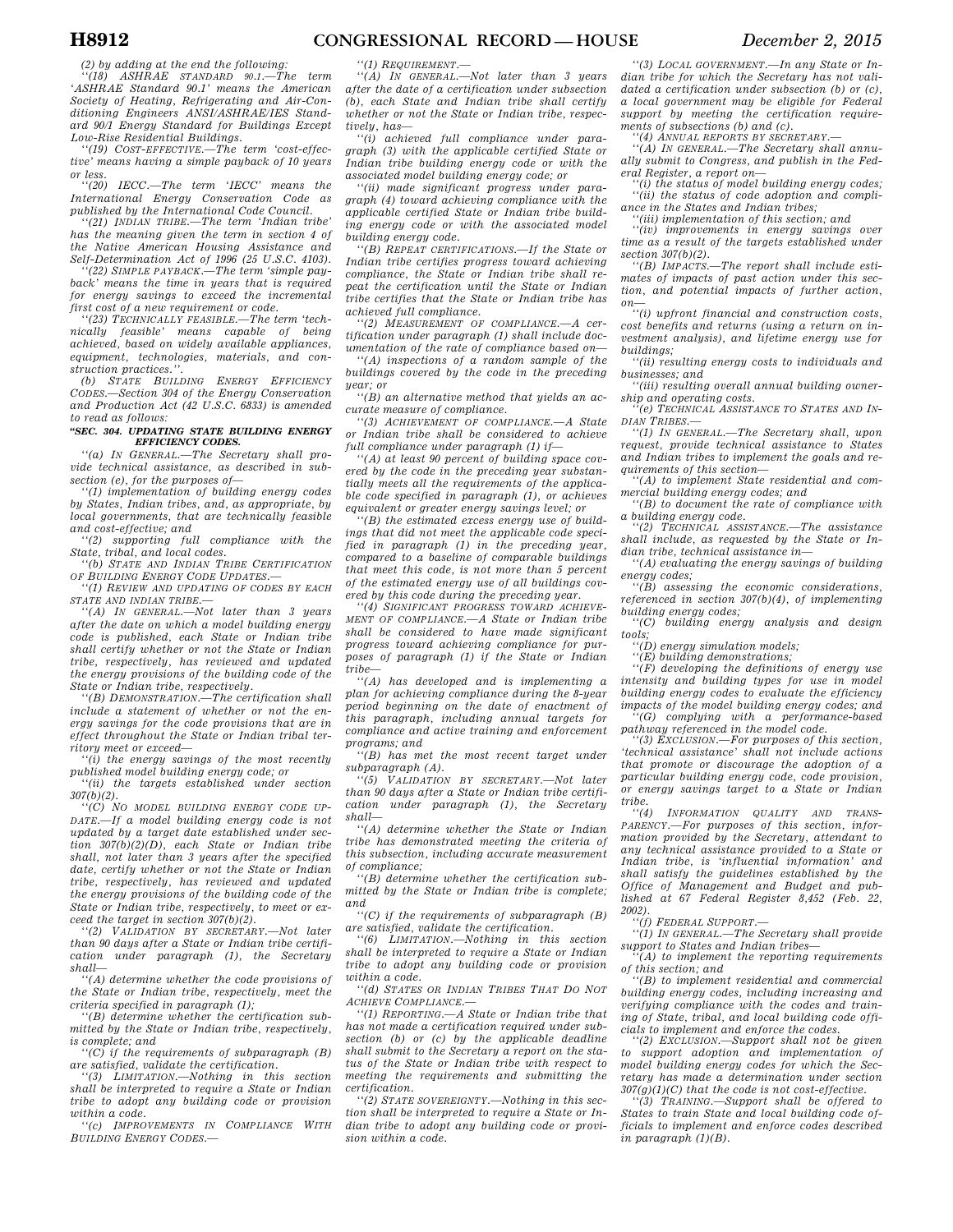*''(4) LOCAL GOVERNMENTS.—States may work under this subsection with local governments that implement and enforce codes described in paragraph (1)(B). ''(g) VOLUNTARY PROGRAMS TO EXCEED*

*MODEL BUILDING ENERGY CODE.—* 

*''(1) IN GENERAL.—The Secretary shall provide technical assistance, as described in subsection (e), for the development of voluntary programs that exceed the model building energy codes for residential and commercial buildings for use as—* 

*''(A) voluntary incentive programs adopted by local, tribal, or State governments; and* 

*''(B) nonbinding guidelines for energy-efficient building design. ''(2) TARGETS.—The voluntary programs de-*

*scribed in paragraph (1) shall be designed—* 

*''(A) to achieve substantial energy savings compared to the model building energy codes; and* 

*''(B) to meet targets under section 307(b), if available, up to 3 to 6 years in advance of the target years.* 

*''(h) STUDIES.—* 

*''(1) GAO STUDY.—* 

*''(A) IN GENERAL.—The Comptroller General of the United States shall conduct a study of the impacts of updating the national model building energy codes for residential and commercial buildings. In conducting the study, the Comptroller General shall consider and report, at a minimum—* 

*''(i) the actual energy consumption savings stemming from updated energy codes compared to the energy consumption savings predicted during code development;* 

*''(ii) the actual consumer cost savings stemming from updated energy codes compared to predicted consumer cost savings; and* 

*''(iii) an accounting of expenditures of the Federal funds under each program authorized by this title.* 

*''(B) REPORT TO CONGRESS.—Not later than 3 years after the date of enactment of the North American Energy Security and Infrastructure Act of 2015, the Comptroller General of the United States shall submit a report to the Committee on Energy and Natural Resources of the Senate and the Committee on Energy and Commerce of the House of Representatives including* 

*the study findings and conclusions. ''(2) FEASIBILITY STUDY.—The Secretary, in consultation with building science experts from the National Laboratories and institutions of higher education, designers and builders of energy-efficient residential and commercial buildings, code officials, and other stakeholders, shall undertake a study of the feasibility, impact, economics, and merit of—* 

*''(A) code improvements that would require that buildings be designed, sited, and constructed in a manner that makes the buildings more adaptable in the future to become zero-netenergy after initial construction, as advances are achieved in energy-saving technologies;* 

*''(B) code procedures to incorporate a tenyear payback, not just first-year energy use, in trade-offs and performance calculations; and* 

*''(C) legislative options for increasing energy savings from building energy codes, including additional incentives for effective State and local verification of compliance with and enforcement of a code.* 

*''(3) ENERGY DATA IN MULTITENANT BUILD-INGS.—The Secretary, in consultation with appropriate representatives of the utility, utility regulatory, building ownership, and other stakeholders, shall—* 

*''(A) undertake a study of best practices regarding delivery of aggregated energy consumption information to owners and managers of residential and commercial buildings with multiple tenants and uses; and* 

*''(B) consider the development of a memorandum of understanding between and among affected stakeholders to reduce barriers to the delivery of aggregated energy consumption information to such owners and managers.* 

*''(i) EFFECT ON OTHER LAWS.—Nothing in this section or section 307 supersedes or modifies the application of sections 321 through 346 of the Energy Policy and Conservation Act (42 U.S.C. 6291 et seq.).* 

*''(j) FUNDING LIMITATIONS.—No Federal funds shall be—* 

*''(1) used to support actions by the Secretary, or States, to promote or discourage the adoption of a particular building energy code, code provision, or energy saving target to a State or Indian tribe; or* 

*''(2) provided to private third parties or nongovernmental organizations to engage in such activities.''.* 

*(c) FEDERAL BUILDING ENERGY EFFICIENCY STANDARDS.—Section 305 of the Energy Conservation and Production Act (42 U.S.C. 6834) is amended by striking ''voluntary building energy code'' in subsections (a)(2)(B) and (b) and inserting ''model building energy code''.* 

*(d) MODEL BUILDING ENERGY CODES.—* 

*(1) AMENDMENT.—Section 307 of the Energy Conservation and Production Act (42 U.S.C. 6836) is amended to read as follows:* 

### *''SEC. 307. SUPPORT FOR MODEL BUILDING EN-ERGY CODES.*

*''(a) IN GENERAL.—The Secretary shall provide technical assistance, as described in subsection (c), for updating of model building energy codes.* 

*''(b) TARGETS.—* 

*''(1) IN GENERAL.—The Secretary shall provide technical assistance, for updating the model building energy codes.* 

*''(2) TARGETS.—* 

*''(A) IN GENERAL.—The Secretary shall provide technical assistance to States, Indian tribes, local governments, nationally recognized code and standards developers, and other interested parties for updating of model building energy codes by establishing one or more aggregate energy savings targets through rulemaking in accordance with section 553 of title 5, United States Code, to achieve the purposes of this section.* 

*''(B) SEPARATE TARGETS.—Separate targets may be established for commercial and residential buildings.* 

*''(C) BASELINES.—The baseline for updating model building energy codes shall be the 2009 IECC for residential buildings and ASHRAE Standard 90.1–2010 for commercial buildings.* 

*''(D) SPECIFIC YEARS.—* 

*''(i) IN GENERAL.—Targets for specific years shall be established and revised by the Secretary through rulemaking in accordance with section 553 of title 5, United States Code, and coordinated with nationally recognized code and standards developers at a level that—* 

*''(I) is at the maximum level of energy efficiency that is technically feasible and cost effective, while accounting for the economic considerations under paragraph (4); and* 

*''(II) promotes the achievement of commercial and residential high performance buildings through high performance energy efficiency (within the meaning of section 401 of the Energy Independence and Security Act of 2007 (42 U.S.C. 17061)).* 

*''(ii) INITIAL TARGETS.—Not later than 1 year after the date of enactment of this clause, the Secretary shall establish initial targets under this subparagraph.* 

*''(iii) DIFFERENT TARGET YEARS.—Subject to clause (i), prior to the applicable year, the Secretary may set a later target year for any of the model building energy codes described in subparagraph (A) if the Secretary determines that a target cannot be met.* 

*''(E) SMALL BUSINESS.—When establishing targets under this paragraph through rulemaking, the Secretary shall ensure compliance with the Small Business Regulatory Enforcement Fairness Act of 1996 (5 U.S.C. 601 note; Public Law 104–121) for any indirect economic effect on small entities that is reasonably foreseeable and a result of such rule.* 

*''(3) APPLIANCE STANDARDS AND OTHER FAC-TORS AFFECTING BUILDING ENERGY USE.—In establishing energy savings targets under paragraph (2), the Secretary shall develop and adjust the targets in recognition of potential savings and costs relating to—* 

*''(A) efficiency gains made in appliances, lighting, windows, insulation, and building envelope sealing;* 

*''(B) advancement of distributed generation and on-site renewable power generation technologies;* 

*''(C) equipment improvements for heating, cooling, and ventilation systems and water heating systems;* 

*''(D) building management systems and smart grid technologies to reduce energy use; and* 

*''(E) other technologies, practices, and building systems regarding building plug load and other energy uses.* 

*In developing and adjusting the targets, the Secretary shall use climate zone weighted averages for equipment efficiency for heating, cooling, ventilation, and water heating systems, using equipment that is actually installed.* 

*''(4) ECONOMIC CONSIDERATIONS.—In establishing and revising energy savings targets under paragraph (2), the Secretary shall consider the economic feasibility of achieving the proposed targets established under this section and the potential costs and savings for consumers and building owners, by conducting a return on investment analysis, using a simple payback methodology over a 3-, 5-, and 7-year period. The Secretary shall not propose or provide technical or financial assistance for any code, provision in the code, or energy target, or amendment thereto, that has a payback greater than 10 years.* 

*''(c) TECHNICAL ASSISTANCE TO MODEL BUILD-ING ENERGY CODE-SETTING AND STANDARD DE-VELOPMENT ORGANIZATIONS.—* 

*''(1) IN GENERAL.—The Secretary shall, on a timely basis, provide technical assistance to model building energy code-setting and standard development organizations consistent with the goals of this section.* 

*''(2) TECHNICAL ASSISTANCE.—The assistance shall include, as requested by the organizations, technical assistance in—* 

*''(A) evaluating the energy savings of building energy codes;* 

*''(B) assessing the economic considerations, under subsection (b)(4), of code or standards proposals or revisions;* 

*''(C) building energy analysis and design tools;* 

*''(D) energy simulation models;* 

*''(E) building demonstrations;* 

*''(F) developing definitions of energy use intensity and building types for use in model building energy codes to evaluate the efficiency impacts of the model building energy codes;* 

*''(G) developing a performance-based pathway for compliance;* 

*''(H) developing model building energy codes by Indian tribes in accordance with tribal law; and* 

*''(I) code development meetings, including through direct Federal employee participation in committee meetings, hearings and online communication, voting, and presenting research and technical or economic analyses during such meetings.* 

*''(3) EXCLUSION.—Except as provided in paragraph (2)(I), for purposes of this section, 'technical assistance' shall not include actions that promote or discourage the adoption of a particular building energy code, code provision, or* 

*energy savings target.*   $\overline{QUALITY}$  *AND TRANS-PARENCY.—For purposes of this section, information provided by the Secretary, attendant to development of any energy savings targets, is influential information and shall satisfy the guidelines established by the Office of Management and Budget and published at 67 Federal Register 8,452 (Feb. 22, 2002).*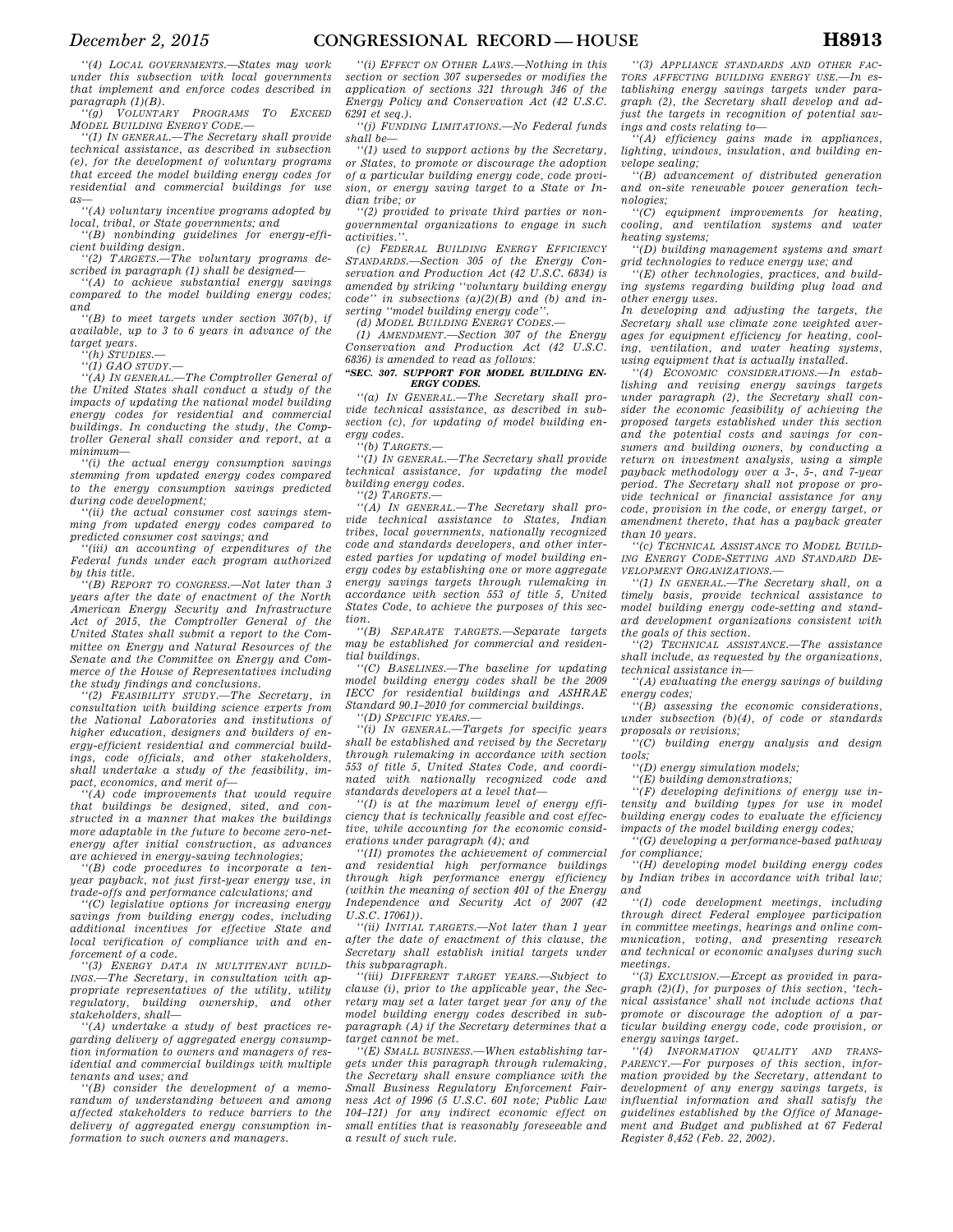*''(d) AMENDMENT PROPOSALS.—* 

*''(1) IN GENERAL.—The Secretary may submit timely model building energy code amendment proposals that are technically feasible, cost-effective, and technology-neutral to the model building energy code-setting and standard development organizations, with supporting evidence, sufficient to enable the model building energy codes to meet the targets established under subsection (b)(2).* 

*''(2) PROCESS AND FACTORS.—All amendment proposals submitted by the Secretary shall be published in the Federal Register and made available on the Department of Energy website 90 days prior to any submittal to a code development body, and shall be subject to a public comment period of not less than 60 days. Information provided by the Secretary, attendant to submission of any amendment proposals, is influential information and shall satisfy the guidelines established by the Office of Management and Budget and published at 67 Federal Register 8,452 (Feb. 22, 2002). When calculating the costs and benefits of an amendment, the Secretary shall use climate zone weighted averages for equipment efficiency for heating, cooling, ventilation, and water heating systems, using equipment that is actually installed.* 

*''(e) ANALYSIS METHODOLOGY.—The Secretary shall make publicly available the entire calculation methodology (including input assumptions and data) used by the Secretary to estimate the energy savings of code or standard proposals and revisions.* 

*''(f) METHODOLOGY DEVELOPMENT.—The Secretary shall establish a methodology for evaluating cost effectiveness of energy code changes in multifamily buildings that incorporates economic parameters representative of typical multifamily buildings.* 

*''(g) DETERMINATION.—* 

*''(1) REVISION OF MODEL BUILDING ENERGY CODES.—If the provisions of the IECC or ASHRAE Standard 90.1 regarding building energy use are revised, the Secretary shall make a preliminary determination not later than 90 days after the date of the revision, and a final determination not later than 15 months after the date of the revision, on whether or not the revision—* 

*''(A) improves energy efficiency in buildings compared to the existing IECC or ASHRAE Standard 90.1, as applicable;* 

*''(B) meets the applicable targets under subsection (b)(2); and* 

*''(C) is technically feasible and cost-effective. ''(2) CODES OR STANDARDS NOT MEETING CRI-TERIA.—* 

*''(A) IN GENERAL.—If the Secretary makes a preliminary determination under paragraph (1)(B) that a revised IECC or ASHRAE Standard 90.1 does not meet the targets established under subsection (b)(2), is not technically feasible, or is not cost-effective, the Secretary may at the same time provide technical assistance, as described in subsection (c), to the International Code Council or ASHRAE, as applicable, with proposed changes that would result in a model building energy code or standard that meets the criteria, and with supporting evidence. Proposed changes submitted by the Secretary shall be published in the Federal Register and made available on the Department of Energy website 90 days prior to any submittal to a code development body, and shall be subject to a public comment period of not less than 60 days. Information provided by the Secretary, attendant to submission of any amendment proposals, is influential information and shall satisfy the guidelines established by the Office of Management and Budget and published at 67 Federal Register 8,452 (Feb. 22, 2002).* 

*''(B) INCORPORATION OF CHANGES.—* 

*''(i) IN GENERAL.—On receipt of the technical assistance, as described in subsection (c), the International Code Council or ASHRAE, as applicable, shall, prior to the Secretary making a final determination under paragraph (1), have* 

*an additional 270 days to accept or reject the proposed changes made by the Secretary to the model building energy code or standard.* 

*''(ii) FINAL DETERMINATION.—A final determination under paragraph (1) shall be on the final revised model building energy code or standard.* 

*''(h) ADMINISTRATION.—In carrying out this section, the Secretary shall—* 

*''(1) publish notice of targets, amendment proposals and supporting analysis and determinations under this section in the Federal Register to provide an explanation of and the basis for such actions, including any supporting modeling, data, assumptions, protocols, and costbenefit analysis, including return on investment;* 

*''(2) provide an opportunity for public comment on targets and supporting analysis and determinations under this section, in accordance with section 553 of title 5, United States Code; and* 

*''(3) provide an opportunity for public comment on amendment proposals.* 

*''(i) VOLUNTARY CODES AND STANDARDS.—Not withstanding any other provision of this section, any model building code or standard established under this section shall not be binding on a State, local government, or Indian tribe as a matter of Federal law.''.* 

*(2) CONFORMING AMENDMENT.—The item relating to section 307 in the table of contents for the Energy Conservation and Production Act is amended to read as follows:* 

*''Sec. 307. Support for model building energy codes.''.* 

#### *SEC. 4152. VOLUNTARY NATURE OF BUILDING ASSET RATING PROGRAM.*

*(a) IN GENERAL.—Any program of the Secretary of Energy that may enable the owner of a commercial building or a residential building to obtain a rating, score, or label regarding the actual or anticipated energy usage or performance of a building shall be made available on a voluntary, optional, and market-driven basis.* 

*(b) DISCLAIMER AS TO REGULATORY INTENT.— Information disseminated by the Secretary of Energy regarding the program described in subsection (a), including any information made available by the Secretary on a website, shall include language plainly stating that such program is not developed or intended to be the basis for a regulatory program by a Federal, State, local, or municipal government body.* 

### *CHAPTER 6—EPCA TECHNICAL CORRECTIONS AND CLARIFICATIONS*

*SEC. 4161. MODIFYING PRODUCT DEFINITIONS.* 

*(a) AUTHORITY TO MODIFY DEFINITIONS.— (1) COVERED PRODUCTS.—Section 322 of the Energy Policy and Conservation Act (42 U.S.C. 6292) is amended by adding at the end the following:* 

*''(c) MODIFYING DEFINITIONS OF COVERED PRODUCTS.—* 

*''(1) IN GENERAL.—For any covered product for which a definition is provided in section 321, the Secretary may, by rule, unless prohibited herein, modify such definition in order to—* 

*''(A) address significant changes in the product or the market occurring since the definition was established; and* 

*''(B) better enable improvements in the energy efficiency of the product as part of an energy using system.* 

*''(2) ANTIBACKSLIDING EXEMPTION.—Section 325(o)(1) shall not apply to adjustments to covered product definitions made pursuant to this subsection.* 

*''(3) PROCEDURE FOR MODIFYING DEFINITION.— ''(A) IN GENERAL.—Notice of any adjustment to the definition of a covered product and an explanation of the reasons therefor shall be published in the Federal Register and opportunity provided for public comment.* 

*''(B) CONSENSUS REQUIRED.—Any amendment to the definition of a covered product under this subsection must have consensus support, as reflected in—* 

*''(i) the outcome of negotiations conducted in accordance with the subchapter III of chapter 5 of title 5, United States Code (commonly known as the 'Negotiated Rulemaking Act of 1990'); or* 

*''(ii) the Secretary's receipt of a statement that is submitted jointly by interested persons that are fairly representative of relevant points of view (including representatives of manufacturers of covered products, States, and efficiency advocates), as determined by the Secretary, which contains a recommended modified definition for a covered product.* 

*''(4) EFFECT OF A MODIFIED DEFINITION.—* 

*''(A) IN GENERAL.—For any type or class of consumer product which becomes a covered product pursuant to this subsection—* 

*''(i) the Secretary may establish test procedures for such type or class of covered product pursuant to section 323 and energy conservation standards pursuant to section 325(l);* 

*''(ii) the Commission may prescribe labeling rules pursuant to section 324 if the Commission determines that labeling in accordance with that section is technologically and economically feasible and likely to assist consumers in making purchasing decisions;* 

*''(iii) section 327 shall begin to apply to such type or class of covered product in accordance with section 325(ii)(1); and* 

*''(iv) standards previously promulgated under section 325 shall not apply to such type or class of product.* 

*''(B) APPLICABILITY.—For any type or class of consumer product which ceases to be a covered product pursuant to this subsection, the provisions of this part shall no longer apply to the type or class of consumer product.''.* 

*(2) COVERED EQUIPMENT.—Section 341 of the Energy Policy and Conservation Act (42 U.S.C. 6312) is amended by adding at the end the following:* 

*''(d) MODIFYING DEFINITIONS OF COVERED EQUIPMENT.—* 

*''(1) IN GENERAL.—For any covered equipment for which a definition is provided in section 340, the Secretary may, by rule, unless prohibited herein, modify such definition in order to—* 

*''(A) address significant changes in the product or the market occurring since the definition was established; and* 

*''(B) better enable improvements in the energy efficiency of the equipment as part of an energy using system.* 

*''(2) ANTIBACKSLIDING EXEMPTION.—Section 325(o)(1) shall not apply to adjustments to covered equipment definitions made pursuant to this subsection.* 

*''(3) PROCEDURE FOR MODIFYING DEFINITION.— ''(A) IN GENERAL.—Notice of any adjustment to the definition of a type of covered equipment and an explanation of the reasons therefor shall be published in the Federal Register and opportunity provided for public comment.* 

*''(B) CONSENSUS REQUIRED.—Any amendment to the definition of a type of covered equipment under this subsection must have consensus support, as reflected in—* 

*''(i) the outcome of negotiations conducted in accordance with the subchapter III of chapter 5 of title 5, United States Code (commonly known as the 'Negotiated Rulemaking Act of 1990'); or* 

*''(ii) the Secretary's receipt of a statement that is submitted jointly by interested persons that are fairly representative of relevant points of view (including representatives of manufacturers of covered equipment, States, and efficiency advocates), as determined by the Secretary, which contains a recommended modified definition for a type of covered equipment.* 

*''(4) EFFECT OF A MODIFIED DEFINITION.—* 

*''(A) For any type or class of equipment which becomes covered equipment pursuant to this subsection—* 

*''(i) the Secretary may establish test proce*dures for such type or class of covered equip*ment pursuant to section 343 and energy conservation standards pursuant to section 325(l);* 

*''(ii) the Secretary may prescribe labeling rules pursuant to section 344 if the Secretary determines that labeling in accordance with that*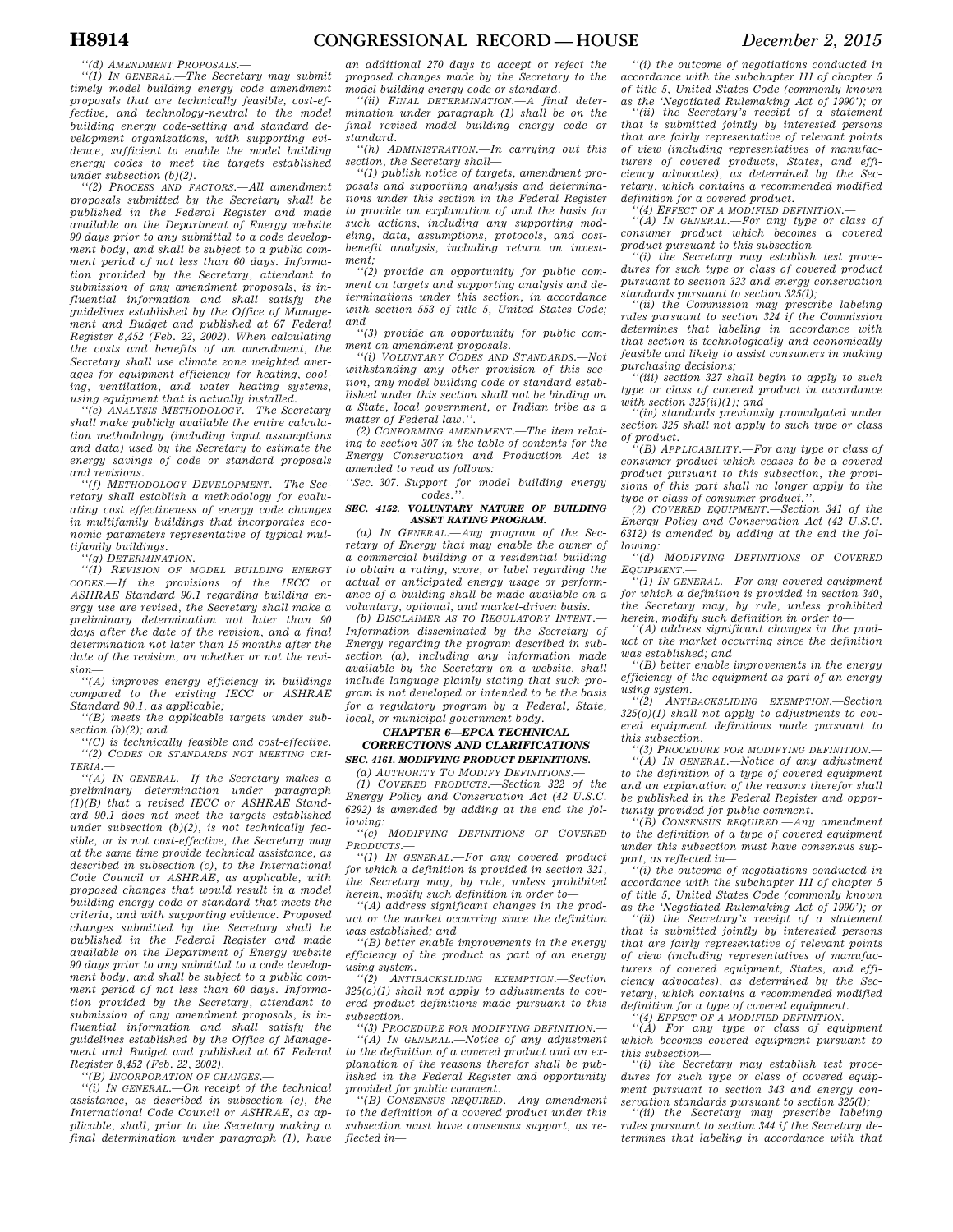*section is technologically and economically feasible and likely to assist purchasers in making purchasing decisions;* 

*''(iii) section 327 shall begin to apply to such type or class of covered equipment in accordance with section 325(ii)(1); and* 

*''(iv) standards previously promulgated under section 325, 342, or 346 shall not apply to such type or class of covered equipment.* 

*''(B) For any type or class of equipment which ceases to be covered equipment pursuant to this subsection the provisions of this part shall no longer apply to the type or class of equipment.''.* 

*(b) CONFORMING AMENDMENTS PROVIDING FOR JUDICIAL REVIEW.—* 

*(1) Section 336 of the Energy Policy and Conservation Act (42 U.S.C. 6306) is amended by striking ''section 323,'' each place it appears and inserting ''section 322, 323,''; and* 

*(2) Section 345(a)(1) of the Energy Policy and Conservation Act (42 U.S.C. 6316(a)(1)) is amended to read as follows:* 

*''(1) the references to sections 322, 323, 324, and 325 of this Act shall be considered as references to sections 341, 343, 344, and 342 of this Act, respectively;''.* 

#### *SEC. 4162. CLARIFYING RULEMAKING PROCE-DURES.*

*(a) COVERED PRODUCTS.—Section 325(p) of the Energy Policy and Conservation Act (42 U.S.C. 6295(p)) is amended—* 

*(1) by redesignating paragraphs (1), (2), (3), and (4) as paragraphs (2), (3), (5), and (6), respectively;* 

*(2) by inserting before paragraph (2) (as so redesignated by paragraph (1) of this subsection) the following:* 

*''(1) The Secretary shall provide an opportunity for public input prior to the issuance of a proposed rule, seeking information—* 

*''(A) identifying and commenting on design options;* 

*''(B) on the existence of and opportunities for voluntary nonregulatory actions; and* 

*''(C) identifying significant subgroups of consumers and manufacturers that merit analysis.'';* 

*(3) in paragraph (3) (as so redesignated by paragraph (1) of this subsection)—* 

*(A) in subparagraph (C), by striking ''and'' after ''adequate;'';* 

*(B) in subparagraph (D), by striking ''standard.'' and inserting ''standard;''; and* 

*(C) by adding at the end the following new subparagraphs:* 

*''(E) whether the technical and economic analytical assumptions, methods, and models used to justify the standard to be prescribed are—* 

*''(i) justified; and* 

*''(ii) available and accessible for public review, analysis, and use; and* 

*''(F) the cumulative regulatory impacts on the manufacturers of the product, taking into account—* 

*''(i) other government standards affecting energy use; and* 

*''(ii) other energy conservation standards affecting the same manufacturers.''; and* 

*(4) by inserting after paragraph (3) (as so redesignated by paragraph (1) of this subsection) the following:* 

*''(4) RESTRICTION ON TEST PROCEDURE AMEND-MENTS.—* 

*''(A) IN GENERAL.—Any proposed energy conservation standards rule shall be based on the final test procedure which shall be used to determine compliance, and the public comment period on the proposed standards shall conclude no sooner than 180 days after the date of publication of a final rule revising the test procedure.* 

*''(B) EXCEPTION.—The Secretary may propose or prescribe an amendment to the test procedures issued pursuant to section 323 for any type or class of covered product after the issuance of a notice of proposed rulemaking to prescribe an amended or new energy conservation standard for that type or class of covered* 

*product, but before the issuance of a final rule prescribing any such standard, if—* 

*''(i) the amendments to the test procedure have consensus support achieved through a rulemaking conducted in accordance with the subchapter III of chapter 5 of title 5, United States Code (commonly known as the 'Negotiated Rulemaking Act of 1990'); or* 

*''(ii) the Secretary receives a statement that is submitted jointly by interested persons that are fairly representative of relevant points of view (including representatives of manufacturers of the type or class of covered product, States, and efficiency advocates), as determined by the Secretary, which contains a recommendation that a supplemental notice of proposed rulemaking is not necessary for the type or class of covered product.''.* 

*(b) CONFORMING AMENDMENT.—Section 345(b)(1) of the Energy Policy and Conservation Act (42 U.S.C. 6316(b)(1)) is amended by striking ''section 325(p)(4),'' and inserting ''section 325(p)(3), (4), and (6),''.* 

### *CHAPTER 7—ENERGY AND WATER EFFICIENCY*

## *SEC. 4171. SMART ENERGY AND WATER EFFI-CIENCY PILOT PROGRAM.*

*(a) DEFINITIONS.—In this section:* 

*(1) ELIGIBLE ENTITY.—The term ''eligible entity'' means—* 

*(A) a utility;* 

*(B) a municipality;* 

*(C) a water district; and* 

*(D) any other authority that provides water, wastewater, or water reuse services.* 

*(2) SECRETARY.—The term ''Secretary'' means the Secretary of Energy.* 

*(3) SMART ENERGY AND WATER EFFICIENCY PILOT PROGRAM.—The term ''smart energy and water efficiency pilot program'' or ''pilot program'' means the pilot program established under subsection (b).* 

*(b) SMART ENERGY AND WATER EFFICIENCY PILOT PROGRAM.—* 

*(1) IN GENERAL.—The Secretary shall establish and carry out a smart energy and water efficiency management pilot program in accordance with this section.* 

*(2) PURPOSE.—The purpose of the smart energy and water efficiency pilot program is to award grants to eligible entities to demonstrate advanced and innovative technology-based solutions that will—* 

*(A) increase and improve the energy efficiency of water, wastewater, and water reuse systems to help communities across the United States make significant progress in conserving water, saving energy, and reducing costs;* 

*(B) support the implementation of innovative processes and the installation of advanced automated systems that provide real-time data on energy and water; and* 

*(C) improve energy and water conservation, water quality, and predictive maintenance of energy and water systems, through the use of Internet-connected technologies, including sensors, intelligent gateways, and security embedded in hardware.* 

*(3) PROJECT SELECTION.—* 

*(A) IN GENERAL.—The Secretary shall make competitive, merit-reviewed grants under the pilot program to not less than 3, but not more than 5, eligible entities.* 

*(B) SELECTION CRITERIA.—In selecting an eligible entity to receive a grant under the pilot program, the Secretary shall consider—* 

*(i) energy and cost savings anticipated to result from the project;* 

*(ii) the innovative nature, commercial viability, and reliability of the technology to be used;* 

*(iii) the degree to which the project integrates next-generation sensors, software, hardware, analytics, and management tools;* 

*(iv) the anticipated cost effectiveness of the pilot project in terms of energy efficiency savings, water savings or reuse, and infrastructure costs averted;* 

*(v) whether the technology can be deployed in a variety of geographic regions and the degree to which the technology can be implemented on a smaller or larger scale, including whether the technology can be implemented by each type of eligible entity;* 

*(vi) whether the technology has been successfully deployed elsewhere;* 

*(vii) whether the technology is sourced from a manufacturer based in the United States; and* 

*(viii) whether the project will be completed in 5 years or less.* 

*(C) APPLICATIONS.—* 

*(i) IN GENERAL.—Subject to clause (ii), an eligible entity seeking a grant under the pilot program shall submit to the Secretary an application at such time, in such manner, and containing such information as the Secretary determines to be necessary.* 

*(ii) CONTENTS.—An application under clause (i) shall, at a minimum, include—* 

*(I) a description of the project;* 

*(II) a description of the technology to be used in the project;* 

*(III) the anticipated results, including energy and water savings, of the project;* 

*(IV) a comprehensive budget for the project;* 

*(V) the names of the project lead organization and any partners;* 

*(VI) the number of users to be served by the project; and* 

*(VII) any other information that the Secretary determines to be necessary to complete the review and selection of a grant recipient.* 

*(4) ADMINISTRATION.—* 

*(A) IN GENERAL.—Not later than 300 days after the date of enactment of this Act, the Secretary shall select grant recipients under this section.* 

*(B) EVALUATIONS.—The Secretary shall annually carry out an evaluation of each project for which a grant is provided under this section that—* 

*(i) evaluates the progress and impact of the project; and* 

*(ii) assesses the degree to which the project is meeting the goals of the pilot program.* 

*(C) TECHNICAL AND POLICY ASSISTANCE.—On the request of a grant recipient, the Secretary shall provide technical and policy assistance to the grant recipient to carry out the project.* 

*(D) BEST PRACTICES.—The Secretary shall make available to the public—* 

*(i) a copy of each evaluation carried out under subparagraph (B); and* 

*(ii) a description of any best practices identified by the Secretary as a result of those evaluations.* 

*(E) REPORT TO CONGRESS.—The Secretary shall submit to Congress a report containing the results of each evaluation carried out under subparagraph (B).* 

*(c) FUNDING.—* 

*(1) IN GENERAL.—To carry out this section, the Secretary shall use not more than \$15,000,000 of amounts made available to the Secretary.* 

*(2) PRIORITIZATION.—In funding activities under this section, the Secretary shall prioritize funding in the following manner:* 

*(A) The Secretary shall first use any unobligated amounts made available to the Secretary to carry out the activities of the Energy Efficiency and Renewable Energy Office.* 

*(B) After any amounts described in subparagraph (A) have been used, the Secretary shall then use any unobligated amounts (other than those described in subparagraph (A)) made available to the Secretary.* 

### *SEC. 4172. WATERSENSE.*

*(a) IN GENERAL.—The Energy Policy and Conservation Act (42 U.S.C. 6201 et seq.) is amended by adding after section 324A the following:* 

*''SEC. 324B. WATERSENSE.* 

*''(a) WATERSENSE.—* 

*''(1) IN GENERAL.—There is established within the Environmental Protection Agency a voluntary program, to be entitled 'WaterSense', to*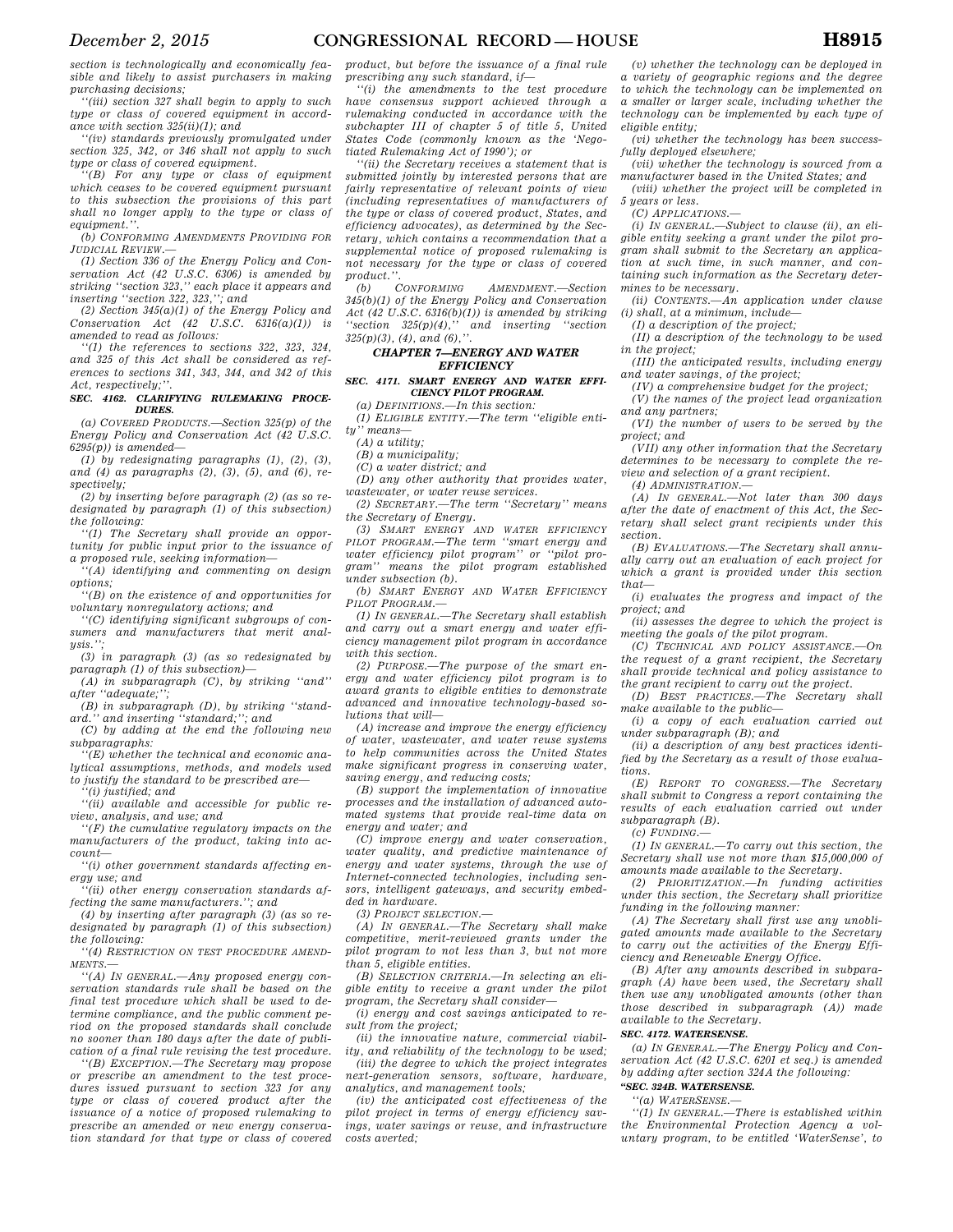*identify water efficient products, buildings, landscapes, facilities, processes, and services that sensibly—* 

*''(A) reduce water use;* 

*''(B) reduce the strain on public and community water systems and wastewater and stormwater infrastructure;* 

*''(C) conserve energy used to pump, heat, transport, and treat water; and* 

*''(D) preserve water resources for future generations, through voluntary labeling of, or other forms of communications about, products, buildings, landscapes, facilities, processes, and services while still meeting strict performance criteria.* 

 $DUTIES. - The$  *Administrator, coordinating as appropriate with the Secretary of Energy, shall—* 

*''(A) establish—* 

*''(i) a WaterSense label to be used for items meeting the certification criteria established in this section; and* 

*''(ii) the procedure, including the methods and means, by which an item may be certified to display the WaterSense label;* 

*''(B) conduct a public awareness education campaign regarding the WaterSense label;* 

*''(C) preserve the integrity of the WaterSense label by—* 

*''(i) establishing and maintaining feasible performance criteria so that products, buildings, landscapes, facilities, processes, and services labeled with the WaterSense label perform as well or better than less water-efficient counterparts;* 

*''(ii) overseeing WaterSense certifications made by third parties;* 

*''(iii) using testing protocols, from the appropriate, applicable, and relevant consensus standards, for the purpose of determining standards compliance; and* 

*''(iv) auditing the use of the WaterSense label in the marketplace and preventing cases of misuse; and* 

*''(D) not more often than every six years, review and, if appropriate, update WaterSense criteria for the defined categories of water-efficient product, building, landscape, process, or service, including—* 

*''(i) providing reasonable notice to interested parties and the public of any such changes, including effective dates, and an explanation of the changes;* 

*''(ii) soliciting comments from interested parties and the public prior to any such changes;* 

*''(iii) as appropriate, responding to comments submitted by interested parties and the public; and* 

*''(iv) providing an appropriate transition time prior to the applicable effective date of any such changes, taking into account the timing necessary for the manufacture, marketing, training, and distribution of the specific water-efficient product, building, landscape, process, or service category being addressed.* 

*''(b) USE OF SCIENCE.—In carrying out this section, and, to the degree that an agency action is based on science, the Administrator shall use—* 

*''(1) the best available peer-reviewed science and supporting studies conducted in accordance with sound and objective scientific practices; and* 

*''(2) data collected by accepted methods or best available methods (if the reliability of the method and the nature of the decision justify use of the data).* 

*''(c) DISTINCTION OF AUTHORITIES.—In setting or maintaining standards for Energy Star pursuant to section 324A, and WaterSense under this section, the Secretary and Administrator shall coordinate to prevent duplicative or conflicting requirements among the respective programs.* 

*''(d) DEFINITIONS.—In this section:* 

*''(1) ADMINISTRATOR.—The term 'Administrator' means the Administrator of the Environmental Protection Agency.* 

*''(2) FEASIBLE.—The term 'feasible' means feasible with the use of the best technology, treat-*

*ment techniques, and other means that the Administrator finds, after examination for efficacy under field conditions and not solely under laboratory conditions, are available (taking cost into consideration).* 

*''(3) SECRETARY.—The term 'Secretary' means the Secretary of Energy.* 

*''(4) WATER-EFFICIENT PRODUCT, BUILDING, LANDSCAPE, PROCESS, OR SERVICE.—The term 'water-efficient product, building, landscape, process, or service' means a product, building, landscape, process, or service for a residence or a commercial or institutional building, or its landscape, that is rated for water efficiency and performance, the covered categories of which are—* 

*''(A) irrigation technologies and services;* 

*''(B) point-of-use water treatment devices;* 

*''(C) plumbing products;* 

*''(D) reuse and recycling technologies;* 

*''(E) landscaping and gardening products, including moisture control or water enhancing technologies;* 

*''(F) xeriscaping and other landscape conversions that reduce water use; and* 

*''(G) new water efficient homes certified under the WaterSense program.''.* 

*(b) CONFORMING AMENDMENT.—The table of contents for the Energy Policy and Conservation Act (Public Law 94–163; 42 U.S.C. 6201 et seq.) is amended by inserting after the item relating to section 324A the following new item: ''Sec. 324B. WaterSense.''.* 

### *Subtitle B—Accountability*

### *CHAPTER 1—MARKET MANIPULATION, ENFORCEMENT, AND COMPLIANCE*

*SEC. 4211. FERC OFFICE OF COMPLIANCE ASSIST-ANCE AND PUBLIC PARTICIPATION.* 

*Section 319 of the Federal Power Act (16 U.S.C. 825q–1) is amended to read as follows: ''SEC. 319. OFFICE OF COMPLIANCE ASSISTANCE* 

### *AND PUBLIC PARTICIPATION.*

*''(a) ESTABLISHMENT.—There is established within the Commission an Office of Compliance Assistance and Public Participation (referred to in this section as the 'Office'). The Office shall be headed by a Director.* 

*''(b) DUTIES OF DIRECTOR.—* 

*''(1) IN GENERAL.—The Director of the Office shall promote improved compliance with Commission rules and orders by—* 

*''(A) making recommendations to the Commission regarding—* 

*''(i) the protection of consumers;* 

*''(ii) market integrity and support for the development of responsible market behavior; ''(iii) the application of Commission rules and* 

*orders in a manner that ensures that—* 

*''(I) rates and charges for, or in connection with, the transmission or sale of electric energy subject to the jurisdiction of the Commission shall be just and reasonable and not unduly discriminatory or preferential; and* 

*''(II) markets for such transmission and sale of electric energy are not impaired and consumers are not damaged; and* 

*''(iv) the impact of existing and proposed Commission rules and orders on small entities, as defined in section 601 of title 5, United States Code (commonly known as the Regulatory Flexibility Act);* 

*''(B) providing entities subject to regulation by the Commission the opportunity to obtain timely guidance for compliance with Commission rules and orders; and* 

*''(C) providing information to the Commission and Congress to inform policy with respect to energy issues under the jurisdiction of the Commission.* 

*''(2) REPORTS AND GUIDANCE.—The Director shall, as the Director determines appropriate, issue reports and guidance to the Commission and to entities subject to regulation by the Commission, regarding market practices, proposing improvements in Commission monitoring of market practices, and addressing potential improvements to both industry and Commission practices.* 

*''(3) OUTREACH.—The Director shall promote improved compliance with Commission rules and orders through outreach, publications, and, where appropriate, direct communication with entities regulated by the Commission.''.* 

### *CHAPTER 2—MARKET REFORMS*

### *SEC. 4221. GAO STUDY ON WHOLESALE ELEC-TRICITY MARKETS.*

*(a) STUDY AND REPORT.—Not later than 1 year after the date of enactment of this Act, the Comptroller General shall submit to the Committee on Energy and Commerce of the House of Representatives and the Committee on Energy and Natural Resources of the Senate a report describing the results of a study of whether and how the current market rules, practices, and structures of each regional transmission entity produce rates that are just and reasonable by—* 

*(1) facilitating fuel diversity, the availability of generation resources during emergency and severe weather conditions, resource adequacy, and reliability, including the cost-effective retention and development of needed generation;* 

*(2) promoting the equitable treatment of business models, including different utility types, the integration of diverse generation resources, and advanced grid technologies;* 

*(3) identifying and addressing regulatory barriers to entry, market-distorting incentives, and artificial constraints on competition;* 

*(4) providing transparency regarding dispatch decisions, including the need for out-of-market actions and payments, and the accuracy of dayahead unit commitments;* 

*(5) facilitating the development of necessary natural gas pipeline and electric transmission infrastructure;* 

*(6) ensuring fairness and transparency in governance structures and stakeholder processes, including meaningful participation by both voting and nonvoting stakeholder representatives;* 

*(7) ensuring the proper alignment of the energy and transmission markets by including both energy and financial transmission rights in the day-ahead markets;* 

*(8) facilitating the ability of load-serving entities to self-supply their service territory load;* 

*(9) considering, as appropriate, State and local resource planning; and* 

*(10) mitigating, to the extent practicable, the disruptive effects of tariff revisions on the economic decisionmaking of market participants.* 

*(b) DEFINITIONS.—In this section:* 

*(1) LOAD-SERVING ENTITY.—The term ''loadserving entity'' has the meaning given that term in section 217 of the Federal Power Act (16 U.S.C. 824q).* 

*(2) REGIONAL TRANSMISSION ENTITY.—The term ''regional transmission entity'' means a Regional Transmission Organization or an Independent System Operator, as such terms are defined in section 3 of the Federal Power Act (16 U.S.C. 796).* 

#### *SEC. 4222. CLARIFICATION OF FACILITY MERGER AUTHORIZATION.*

*Section 203(a)(1)(B) of the Federal Power Act (16 U.S.C. 824b(a)(1)(B)) is amended by striking ''such facilities or any part thereof'' and inserting ''such facilities, or any part thereof, of a value in excess of \$10,000,000''.* 

#### *CHAPTER 3—CODE MAINTENANCE*

### *SEC. 4231. REPEAL OF OFF-HIGHWAY MOTOR VE-HICLES STUDY.*

*(a) REPEAL.—Part I of title III of the Energy Policy and Conservation Act (42 U.S.C. 6373) is repealed.* 

*(b) CONFORMING AMENDMENT.—The table of contents for the Energy Policy and Conservation Act (Public Law 94–163; 89 Stat. 871) is amended—* 

*(1) by striking the item relating to part I of title III; and* 

*(2) by striking the item relating to section 385. SEC. 4232. REPEAL OF METHANOL STUDY.* 

*Section 400EE of the Energy Policy and Conservation Act (42 U.S.C. 6374d) is amended—*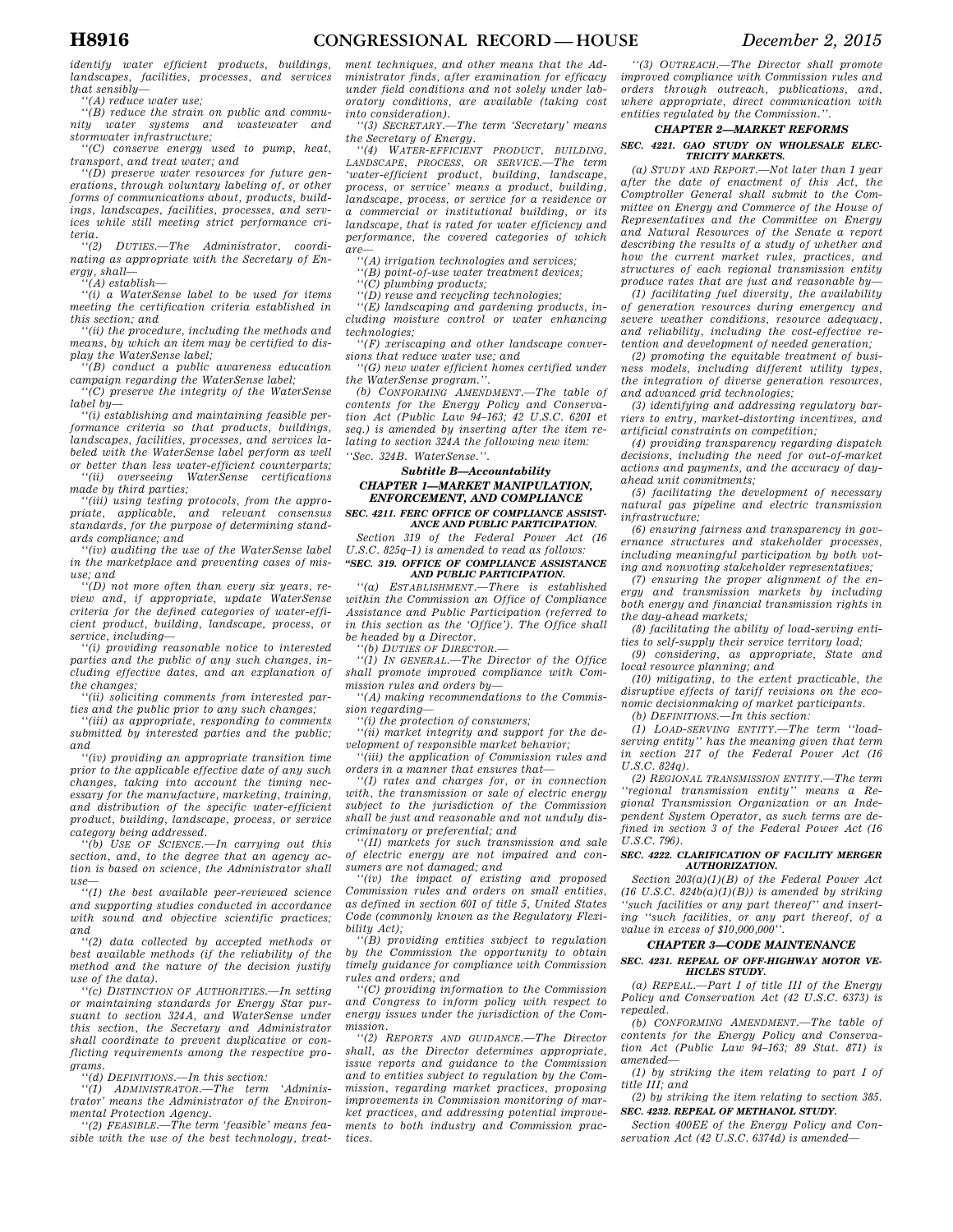*(1) by striking subsection (a); and* 

*(2) by redesignating subsections (b) and (c) as subsections (a) and (b), respectively.* 

### *SEC. 4233. REPEAL OF RESIDENTIAL ENERGY EF-FICIENCY STANDARDS STUDY.*

*(a) REPEAL.—Section 253 of the National Energy Conservation Policy Act (42 U.S.C. 8232) is repealed.* 

*(b) CONFORMING AMENDMENT.—The table of contents for the National Energy Conservation Policy Act (Public Law 95–619; 92 Stat. 3206) is amended by striking the item relating to section 253.* 

### *SEC. 4234. REPEAL OF WEATHERIZATION STUDY.*

*(a) REPEAL.—Section 254 of the National Energy Conservation Policy Act (42 U.S.C. 8233) is repealed.* 

*(b) CONFORMING AMENDMENT.—The table of contents for the National Energy Conservation Policy Act (Public Law 95–619; 92 Stat. 3206) is amended by striking the item relating to section 254.* 

#### *SEC. 4235. REPEAL OF REPORT TO CONGRESS.*

*(a) REPEAL.—Section 273 of the National Energy Conservation Policy Act (42 U.S.C. 8236b) is repealed.* 

*(b) CONFORMING AMENDMENT.—The table of contents for the National Energy Conservation Policy Act (Public Law 95–619; 92 Stat. 3206) is amended by striking the item relating to section 273.* 

### *SEC. 4236. REPEAL OF REPORT BY GENERAL SERVICES ADMINISTRATION.*

*(a) REPEAL.—Section 154 of the Energy Policy Act of 1992 (42 U.S.C. 8262a) is repealed. (b) CONFORMING AMENDMENTS.—* 

*(1) The table of contents for the Energy Policy Act of 1992 (Public Law 102–486; 106 Stat. 2776) is amended by striking the item relating to sec-*

*tion 154. (2) Section 159 of the Energy Policy Act of 1992 (42 U.S.C. 8262e) is amended by striking* 

*subsection (c). SEC. 4237. REPEAL OF INTERGOVERNMENTAL EN-*

### *ERGY MANAGEMENT PLANNING AND COORDINATION WORKSHOPS.*

*(a) REPEAL.—Section 156 of the Energy Policy Act of 1992 (42 U.S.C. 8262b) is repealed.* 

*(b) CONFORMING AMENDMENT.—The table of contents for the Energy Policy Act of 1992 (Public Law 102–486; 106 Stat. 2776) is amended by striking the item relating to section 156.* 

### *SEC. 4238. REPEAL OF INSPECTOR GENERAL AUDIT SURVEY AND PRESIDENT'S COUNCIL ON INTEGRITY AND EFFI-CIENCY REPORT TO CONGRESS.*

*(a) REPEAL.—Section 160 of the Energy Policy Act of 1992 (42 U.S.C. 8262f) is amended by striking the section designation and heading and all that follows through ''(c) INSPECTOR GENERAL REVIEW.—Each Inspector General'' and inserting the following:* 

### *''SEC. 160. INSPECTOR GENERAL REVIEW.*

*''Each Inspector General''.* 

*(b) CONFORMING AMENDMENT.—The table of contents for the Energy Policy Act of 1992 (Public Law 102–486; 106 Stat. 2776) is amended by striking the item relating to section 160 and inserting the following:* 

*''Sec. 160. Inspector General review.''.* 

#### *SEC. 4239. REPEAL OF PROCUREMENT AND IDEN-TIFICATION OF ENERGY EFFICIENT PRODUCTS PROGRAM.*

*(a) REPEAL.—Section 161 of the Energy Policy Act of 1992 (42 U.S.C. 8262g) is repealed.* 

*(b) CONFORMING AMENDMENT.—The table of contents for the Energy Policy Act of 1992 (Public Law 102–486; 106 Stat. 2776) is amended by striking the item relating to section 161.* 

#### *SEC. 4240. REPEAL OF NATIONAL ACTION PLAN FOR DEMAND RESPONSE.*

*(a) REPEAL.—Part 5 of title V of the National Energy Conservation Policy Act (42 U.S.C. 8279) is repealed.* 

*(b) CONFORMING AMENDMENT.—The table of contents for the National Energy Conservation* 

*Policy Act (Public Law 95–619; 92 Stat. 3206; 121 Stat. 1665) is amended—* 

*(1) by striking the item relating to part 5 of title V; and* 

*(2) by striking the item relating to section 571. SEC. 4241. REPEAL OF NATIONAL COAL POLICY STUDY.* 

*(a) REPEAL.—Section 741 of the Powerplant and Industrial Fuel Use Act of 1978 (42 U.S.C. 8451) is repealed.* 

*(b) CONFORMING AMENDMENT.—The table of contents for the Powerplant and Industrial Fuel Use Act of 1978 (Public Law 95–620; 92 Stat. 3289) is amended by striking the item relating to section 741.* 

## *SEC. 4242. REPEAL OF STUDY ON COMPLIANCE PROBLEM OF SMALL ELECTRIC UTIL-ITY SYSTEMS.*

*(a) REPEAL.—Section 744 of the Powerplant and Industrial Fuel Use Act of 1978 (42 U.S.C. 8454) is repealed.* 

*(b) CONFORMING AMENDMENT.—The table of contents for the Powerplant and Industrial Fuel Use Act of 1978 (Public Law 95–620; 92 Stat. 3289) is amended by striking the item relating to section 744.* 

#### *SEC. 4243. REPEAL OF STUDY OF SOCIO-ECONOMIC IMPACTS OF INCREASED COAL PRODUCTION AND OTHER EN-ERGY DEVELOPMENT.*

*(a) REPEAL.—Section 746 of the Powerplant and Industrial Fuel Use Act of 1978 (42 U.S.C. 8456) is repealed.* 

*(b) CONFORMING AMENDMENT.—The table of contents for the Powerplant and Industrial Fuel Use Act of 1978 (Public Law 95–620; 92 Stat. 3289) is amended by striking the item relating to section 746.* 

#### *SEC. 4244. REPEAL OF STUDY OF THE USE OF PE-TROLEUM AND NATURAL GAS IN COMBUSTORS.*

*(a) REPEAL.—Section 747 of the Powerplant and Industrial Fuel Use Act of 1978 (42 U.S.C. 8457) is repealed.* 

*(b) CONFORMING AMENDMENT.—The table of contents for the Powerplant and Industrial Fuel Use Act of 1978 (Public Law 95–620; 92 Stat. 3289) is amended by striking the item relating to section 747.* 

### *SEC. 4245. REPEAL OF SUBMISSION OF REPORTS.*

*(a) REPEAL.—Section 807 of the Powerplant and Industrial Fuel Use Act of 1978 (42 U.S.C. 8483) is repealed.* 

*(b) CONFORMING AMENDMENT.—The table of contents for the Powerplant and Industrial Fuel Use Act of 1978 (Public Law 95–620; 92 Stat. 3289) is amended by striking the item relating to section 807.* 

#### *SEC. 4246. REPEAL OF ELECTRIC UTILITY CON-SERVATION PLAN.*

*(a) REPEAL.—Section 808 of the Powerplant and Industrial Fuel Use Act of 1978 (42 U.S.C. 8484) is repealed.* 

*(b) CONFORMING AMENDMENTS.—* 

*(1) TABLE OF CONTENTS.—The table of contents for the Powerplant and Industrial Fuel Use Act of 1978 (Public Law 95–620; 92 Stat. 3289) is amended by striking the item relating to section 808.* 

*(2) REPORT ON IMPLEMENTATION.—Section 712 of the Powerplant and Industrial Fuel Use Act of 1978 (42 U.S.C. 8422) is amended—* 

*(A) by striking ''(a) GENERALLY.—''; and* 

*(B) by striking subsection (b).* 

## *SEC. 4247. TECHNICAL AMENDMENT TO POWER-PLANT AND INDUSTRIAL FUEL USE ACT OF 1978.*

*The table of contents for the Powerplant and Industrial Fuel Use Act of 1978 (Public Law 95– 620; 92 Stat. 3289) is amended by striking the item relating to section 742.* 

### *SEC. 4248. EMERGENCY ENERGY CONSERVATION REPEALS.*

*(a) REPEALS.—* 

*(1) Section 201 of the Emergency Energy Conservation Act of 1979 (42 U.S.C. 8501) is amended—* 

- *(A) in the section heading, by striking ''FIND-INGS AND'';*
- *(B) by striking subsection (a); and*
- *(C) by striking "(b) PURPOSES.*—

*(2) Section 221 of the Emergency Energy Conservation Act of 1979 (42 U.S.C. 8521) is repealed. (3) Section 222 of the Emergency Energy Con-*

*servation Act of 1979 (42 U.S.C. 8522) is repealed. (4) Section 241 of the Emergency Energy Conservation Act of 1979 (42 U.S.C. 8531) is repealed.* 

*(b) CONFORMING AMENDMENT.—The table of contents for the Emergency Energy Conservation Act of 1979 (Public Law 96–102; 93 Stat. 749) is amended—* 

*(1) by striking the item relating to section 201 and inserting the following:* 

*''Sec. 201. Purposes.''; and* 

*(2) by striking the items relating to sections 221, 222, and 241.* 

#### *SEC. 4249. REPEAL OF STATE UTILITY REGU-LATORY ASSISTANCE.*

*(a) REPEAL.—Section 207 of the Energy Conservation and Production Act (42 U.S.C. 6807) is repealed.* 

*(b) CONFORMING AMENDMENT.—The table of contents for the Energy Conservation and Production Act (Public Law 94–385; 90 Stat. 1125) is amended by striking the item relating to section 207.* 

#### *SEC. 4250. REPEAL OF SURVEY OF ENERGY SAV-ING POTENTIAL.*

*(a) REPEAL.—Section 550 of the National Energy Conservation Policy Act (42 U.S.C. 8258b) is repealed.* 

*(b) CONFORMING AMENDMENTS.—* 

*(1) The table of contents for the National Energy Conservation Policy Act (Public Law 95– 619; 92 Stat. 3206; 106 Stat. 2851) is amended by striking the item relating to section 550.* 

*(2) Section 543(d)(2) of the National Energy Conservation Policy Act (42 U.S.C. 8253(d)(2)) is amended by striking '', incorporating any relevant information obtained from the survey conducted pursuant to section 550''.* 

#### *SEC. 4251. REPEAL OF PHOTOVOLTAIC ENERGY PROGRAM.*

*(a) REPEAL.—Part 4 of title V of the National Energy Conservation Policy Act (42 U.S.C. 8271 et seq.) is repealed.* 

*(b) CONFORMING AMENDMENTS.—The table of contents for the National Energy Conservation Policy Act (Public Law 95–619; 92 Stat. 3206) is amended—* 

*(1) by striking the item relating to part 4 of title V; and* 

*(2) by striking the items relating to sections 561 through 570.* 

### *SEC. 4252. REPEAL OF ENERGY AUDITOR TRAIN-ING AND CERTIFICATION.*

*(a) REPEAL.—Subtitle F of title V of the Energy Security Act (42 U.S.C. 8285 et seq.) is repealed.* 

*(b) CONFORMING AMENDMENT.—The table of contents for the Energy Security Act (Public Law 96–294; 94 Stat. 611) is amended by striking the items relating to subtitle F of title V.* 

#### *CHAPTER 4—USE OF EXISTING FUNDS SEC. 4261. USE OF EXISTING FUNDS.*

*Amounts required for carrying out this Act, other than section 1201, shall be derived from amounts appropriated under authority provided by previously enacted law.* 

### *TITLE V—NATIONAL ENERGY SECURITY CORRIDORS*

### *SEC. 5001. SHORT TITLE.*

*This title may be cited as the ''National Energy Security Corridors Act''.* 

#### *SEC. 5002. DESIGNATION OF NATIONAL ENERGY SECURITY CORRIDORS ON FEDERAL LANDS.*

*(a) IN GENERAL.—Section 28 of the Mineral Leasing Act (30 U.S.C. 185) is amended as follows:* 

*(1) In subsection (b)—* 

*(A) by striking ''(b)(1) For the purposes of this section 'Federal lands' means'' and inserting the following:*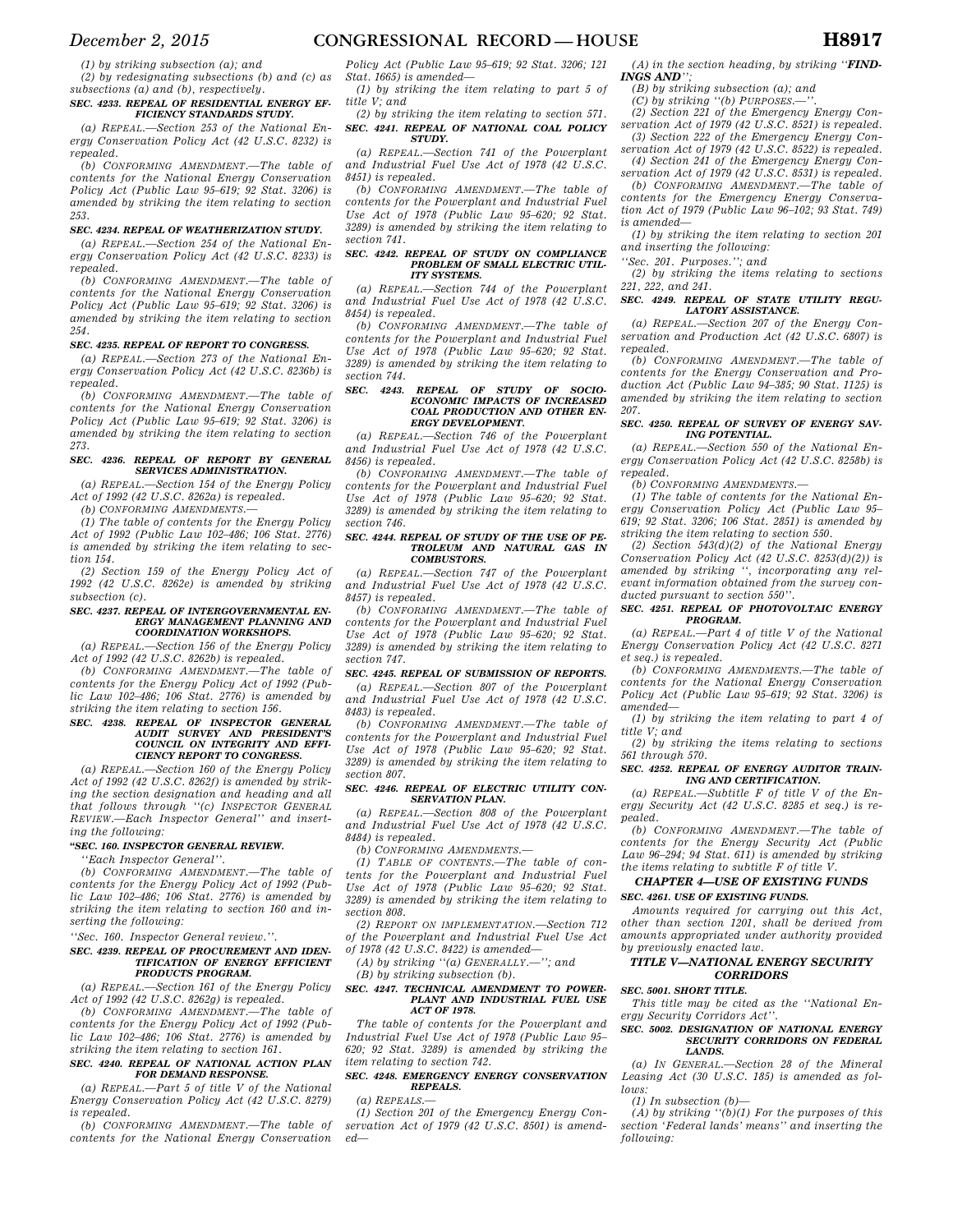*''(b)(1) For the purposes of this section 'Federal lands'—* 

*''(A) except as provided in subparagraph (B), means'';* 

*(B) by striking the period at the end of paragraph (1) and inserting ''; and'' and by adding at the end of paragraph (1) the following:* 

*''(B) for purposes of granting an application for a natural gas pipeline right-of-way, means all lands owned by the United States except—* 

*''(i) such lands held in trust for an Indian or Indian tribe; and* 

*''(ii) lands on the Outer Continental Shelf.''. (2) By redesignating subsection (b), as so amended, as subsection (z), and transferring such subsection to appear after subsection (y) of that section.* 

*(3) By inserting after subsection (a) the following:* 

*''(b) NATIONAL ENERGY SECURITY COR-RIDORS.—* 

*''(1) DESIGNATION.—In addition to other authorities under this section, the Secretary shall—* 

*''(A) identify and designate suitable Federal lands as National Energy Security Corridors (in this subsection referred to as a 'Corridor'), which shall be used for construction, operation, and maintenance of natural gas transmission facilities; and* 

*''(B) incorporate such Corridors upon designation into the relevant agency land use and resource management plans or equivalent plans.* 

*''(2) CONSIDERATIONS.—In evaluating Federal lands for designation as a National Energy Security Corridor, the Secretary shall—* 

*''(A) employ the principle of multiple use to ensure route decisions balance national energy security needs with existing land use principles;* 

*''(B) seek input from other Federal counterparts, State, local, and tribal governments, and affected utility and pipeline industries to determine the best suitable, most cost-effective, and commercially viable acreage for natural gas transmission facilities;* 

*''(C) focus on transmission routes that improve domestic energy security through increasing reliability, relieving congestion, reducing natural gas prices, and meeting growing demand for natural gas; and* 

*''(D) take into account technological innovations that reduce the need for surface disturbance.* 

*''(3) PROCEDURES.—The Secretary shall establish procedures to expedite and approve applications for rights-of-way for natural gas pipelines across National Energy Security Corridors, that—* 

*''(A) ensure a transparent process for review of applications for rights-of-way on such corridors;* 

*''(B) require an approval time of not more than 1 year after the date of receipt of an application for a right-of-way; and* 

*''(C) require, upon receipt of such an application, notice to the applicant of a predictable timeline for consideration of the application, that clearly delineates important milestones in the process of such consideration.* 

*''(4) STATE INPUT.—* 

*''(A) REQUESTS AUTHORIZED.—The Governor of a State may submit requests to the Secretary of the Interior to designate Corridors on Federal land in that State.* 

*''(B) CONSIDERATION OF REQUESTS.—After receiving such a request, the Secretary shall respond in writing, within 30 days—* 

*''(i) acknowledging receipt of the request; and ''(ii) setting forth a timeline in which the Secretary shall grant, deny, or modify such request and state the reasons for doing so.* 

*''(5) SPATIAL DISTRIBUTION OF CORRIDORS.—In implementing this subsection, the Secretary shall coordinate with other Federal Departments to—* 

*''(A) minimize the proliferation of duplicative natural gas pipeline rights-of-way on Federal lands where feasible;* 

*''(B) ensure Corridors can connect effectively across Federal lands; and* 

*''(C) utilize input from utility and pipeline industries submitting applications for rights-ofway to site corridors in economically feasible areas that reduce impacts, to the extent practicable, on local communities.* 

*''(6) NOT A MAJOR FEDERAL ACTION.—Designation of a Corridor under this subsection, and incorporation of Corridors into agency plans under paragraph (1)(B), shall not be treated as a major Federal action for purpose of section 102 of the National Environmental Policy Act of 1969 (42 U.S.C. 4332).* 

*''(7) NO LIMIT ON NUMBER OR LENGTH OF COR-RIDORS.—Nothing in this subsection limits the number or physical dimensions of Corridors that the Secretary may designate under this subsection.* 

*''(8) OTHER AUTHORITY NOT AFFECTED.—Nothing in this subsection affects the authority of the Secretary to issue rights-of-way on Federal land that is not located in a Corridor designated under this subsection.* 

*''(9) NEPA CLARIFICATION.—All applications for rights-of-way for natural gas transmission facilities across Corridors designated under this subsection shall be subject to the environmental*  protections outlined in subsection  $(h)$ .

*(b) APPLICATIONS RECEIVED BEFORE DESIGNA-TION OF CORRIDORS.—Any application for a right-of-way under section 28 of the Mineral Leasing Act (30 U.S.C. 185) that is received by the Secretary of the Interior before designation of National Energy Security Corridors under the amendment made by subsection (a) of this section shall be reviewed and acted upon independently by the Secretary without regard to the process for such designation.* 

*(c) DEADLINE.—Within 2 years after the date of the enactment of this Act, the Secretary of the Interior shall designate at least 10 National Energy Security Corridors under the amendment made by subsection (a) in contiguous States referred to in section 368(b) of the Energy Policy Act of 2005 (42 U.S.C. 15926(b)).* 

#### *SEC. 5003. NOTIFICATION REQUIREMENT.*

*The Secretary of the Interior shall promptly notify the Committee on Natural Resources of the House of Representatives and the Committee on Energy and Natural Resources of the Senate of each instance in which any agency or official of the Department of the Interior fails to comply with any schedule established under section 15(c) of the Natural Gas Act (15 U.S.C. 717n(c)).* 

### *TITLE VI—ELECTRICITY RELIABILITY AND FOREST PROTECTION*

*SEC. 6001. SHORT TITLE.* 

*This title may be cited as the ''Electricity Reliability and Forest Protection Act''.* 

*SEC. 6002. VEGETATION MANAGEMENT, FACILITY INSPECTION, AND OPERATION AND MAINTENANCE ON FEDERAL LANDS CONTAINING ELECTRIC TRANS-MISSION AND DISTRIBUTION FACILI-TIES.* 

*(a) IN GENERAL.—Title V of the Federal Land Policy and Management Act of 1976 (43 U.S.C. 1761 et seq.) is amended by adding at the end the following new section:* 

#### *''SEC. 512. VEGETATION MANAGEMENT, FACILITY INSPECTION, AND OPERATION, AND MAINTENANCE RELATING TO ELEC-TRIC TRANSMISSION AND DISTRIBU-TION FACILITY RIGHTS-OF-WAY.*

*''(a) GENERAL DIRECTION.—In order to enhance the reliability of the electricity grid and reduce the threat of wildfires to and from electric transmission and distribution rights-of-way and related facilities and adjacent property, the Secretary, with respect to public lands and other lands under the jurisdiction of the Secretary, and the Secretary of Agriculture, with respect to National Forest System lands, shall provide direction to ensure that all existing and future rights-of-way, however established (including by grant, special use authorization, and*  *easement), for electrical transmission and distribution facilities on such lands include provisions for utility vegetation management, facility inspection, and operation and maintenance activities that, while consistent with applicable law—* 

*''(1) are developed in consultation with the holder of the right-of-way;* 

*''(2) enable the owner or operator of a facility to operate and maintain the facility in good working order and to comply with Federal, State and local electric system reliability and fire safety requirements, including reliability standards established by the North American Electric Reliability Corporation and plans to meet such reliability standards;* 

*''(3) minimize the need for case-by-case or annual approvals for—* 

*''(A) routine vegetation management, facility inspection, and operation and maintenance activities within existing electrical transmission and distribution rights-of-way; and* 

*''(B) utility vegetation management activities that are necessary to control hazard trees within or adjacent to electrical transmission and distribution rights-of-way; and* 

*''(4) when review is required, provide for expedited review and approval of utility vegetation management, facility inspection, and operation and maintenance activities, especially activities requiring prompt action to avoid an adverse impact on human safety or electric reliability to avoid fire hazards.* 

*''(b) VEGETATION MANAGEMENT, FACILITY IN-SPECTION, AND OPERATION AND MAINTENANCE PLANS.—* 

*''(1) DEVELOPMENT AND SUBMISSION.—Consistent with subsection (a), the Secretary and the Secretary of Agriculture shall provide owners and operators of electric transmission and distribution facilities located on lands described in such subsection with the option to develop and submit a vegetation management, facility inspection, and operation and maintenance plan, that at each owner or operator's transmission discretion may cover some or all of the owner or operator's transmission and distribution rights-of-way on Federal lands, for approval to the Secretary with jurisdiction over the lands. A plan under this paragraph shall enable the owner or operator of a facility, at a minimum, to comply with applicable Federal, State, and local electric system reliability and fire safety requirements, as provided in subsection (a)(2). The Secretaries shall not have the authority to modify those requirements.* 

*''(2) REVIEW AND APPROVAL PROCESS.—The Secretary and the Secretary of Agriculture shall jointly develop a consolidated and coordinated process for review and approval of—* 

*''(A) vegetation management, facility inspection, and operation and maintenance plans submitted under paragraph (1) that—* 

*''(i) assures prompt review and approval not to exceed 90 days;* 

*''(ii) includes timelines and benchmarks for agency comments to submitted plans and final approval of such plans;* 

*''(iii) is consistent with applicable law; and* 

*''(iv) minimizes the costs of the process to the reviewing agency and the entity submitting the plans; and* 

*''(B) amendments to the plans in a prompt manner if changed conditions necessitate a modification to a plan.* 

*''(3) NOTIFICATION.—The review and approval process under paragraph (2) shall—* 

*''(A) include notification by the agency of any changed conditions that warrant a modification to a plan;* 

*''(B) provide an opportunity for the owner or operator to submit a proposed plan amendment to address directly the changed condition; and* 

*''(C) allow the owner or operator to continue to implement those elements of the approved plan that do not directly and adversely affect the condition precipitating the need for modification.*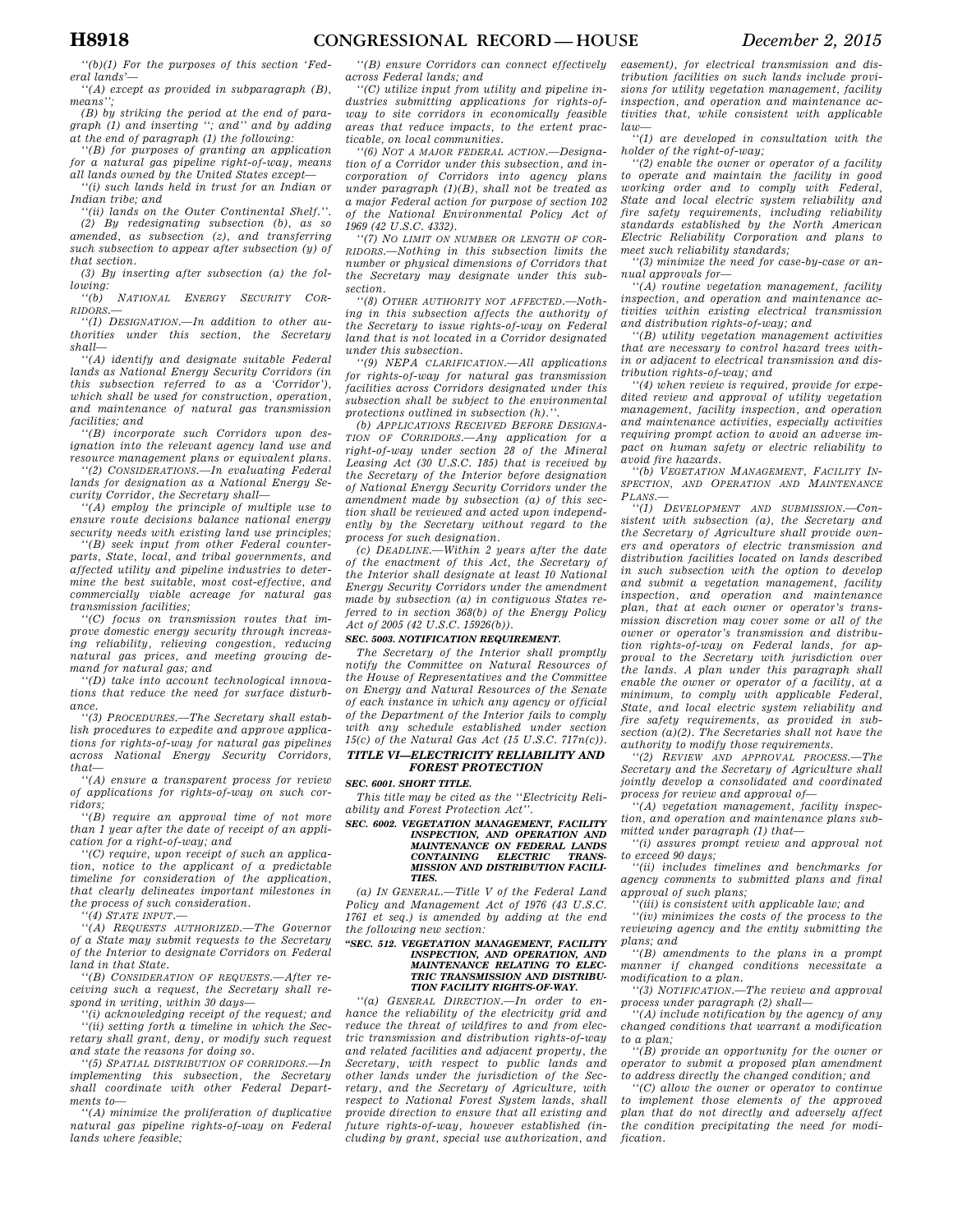*section. ''(5) IMPLEMENTATION.—A plan approved under this subsection shall become part of the authorization governing the covered right-ofway and hazard trees adjacent to the right-ofway. If a vegetation management plan is proposed for an existing transmission and distribution facility concurrent with the siting of a new transmission or distribution facility, necessary reviews shall be completed as part of the siting process or sooner. Once the plan is approved, the owner or operator shall provide the agency with only a notification of activities anticipated to be undertaken in the coming year, a description of those activities, and certification that the activities are in accordance with the plan.* 

*''(6) DEFINITIONS.—In this subsection:* 

*''(A) VEGETATION MANAGEMENT, FACILITY IN-SPECTION, AND OPERATION AND MAINTENANCE PLAN.—The term 'vegetation management, facility inspection, and operation and maintenance plan' means a plan that—* 

*''(i) is prepared by the owner or operator of one or more electrical transmission or distribution facilities to cover one or more electric transmission and distribution rights-of-way; and* 

*''(ii) provides for the long-term, cost-effective, efficient and timely management of facilities and vegetation within the width of the right-ofway and adjacent Federal lands to enhance electricity reliability, promote public safety, and avoid fire hazards.* 

*''(B) OWNER OR OPERATOR.—The terms 'owner' and 'operator' include contractors or other agents engaged by the owner or operator of a facility.* 

*''(C) HAZARD TREE.—The term 'hazard tree' means any tree inside the right-of-way or located outside the right-of-way that has been found by the either the owner or operator of a transmission or distribution facility, or the Secretary or the Secretary of Agriculture, to be likely to fail and cause a high risk of injury, damage, or disruption within 10 feet or less of an electric power line or related structure if it fell.* 

*''(c) RESPONSE TO EMERGENCY CONDITIONS.— If vegetation on Federal lands within, or hazard trees on Federal lands adjacent to, an electrical transmission or distribution right-of-way granted by the Secretary or the Secretary of Agriculture has contacted or is in imminent danger of contacting one or more electric transmission or distribution lines, the owner or operator of the transmission or distribution lines—* 

*''(1) may prune or remove the vegetation to avoid the disruption of electric service and risk of fire; and* 

*''(2) shall notify the appropriate local agent of the relevant Secretary not later than 24 hours after such removal.* 

*''(d) COMPLIANCE WITH APPLICABLE RELI-ABILITY AND SAFETY STANDARDS.—If vegetation on Federal lands within or adjacent to an electrical transmission or distribution right-of-way under the jurisdiction of each Secretary does not meet clearance requirements under standards established by the North American Electric Reliability Corporation, or by State and local authorities, and the Secretary having jurisdiction over the lands has failed to act to allow a transmission or distribution facility owner or operator to conduct vegetation management activities within 3 business days after receiving a request to allow such activities, the owner or operator may, after notifying the Secretary, conduct such vegetation management activities to meet those clearance requirements.* 

*''(e) REPORTING REQUIREMENT.—The Secretary or Secretary of Agriculture shall report requests and actions made under subsections (c) and (d) annually on each Secretary's website.* 

*''(f) LIABILITY.—An owner or operator of a transmission or distribution facility shall not be held liable for wildfire damage, loss or injury, including the cost of fire suppression, if—* 

*''(1) the Secretary or the Secretary of Agriculture fails to allow the owner or operator to operate consistently with an approved vegetation management, facility inspection, and operation and maintenance plan on Federal lands under the relevant Secretary's jurisdiction within or adjacent to a right-of-way to comply with Federal, State or local electric system reliability and fire safety standards, including standards established by the North American Electric Reliability Corporation; or* 

*''(2) the Secretary or the Secretary of Agriculture fails to allow the owner or operator of the transmission or distribution facility to perform appropriate vegetation management activities in response to an identified hazard tree as defined under subsection (b)(6), or a tree in imminent danger of contacting the owner's or operator's transmission or distribution facility.* 

*''(g) TRAINING AND GUIDANCE.—In consultation with the electric utility industry, the Secretary and the Secretary of Agriculture are encouraged to develop a program to train personnel of the Department of the Interior and the Forest Service involved in vegetation management decisions relating to transmission and distribution facilities to ensure that such personnel—* 

*''(1) understand electric system reliability and fire safety requirements, including reliability standards established by the North American Electric Reliability Corporation;* 

*''(2) assist owners and operators of transmission and distribution facilities to comply with applicable electric reliability and fire safety requirements; and* 

*''(3) encourage and assist willing owners and operators of transmission and distribution facilities to incorporate on a voluntary basis vegetation management practices to enhance habitats and forage for pollinators and for other wildlife so long as the practices are compatible with the integrated vegetation management practices necessary for reliability and safety.* 

*''(h) IMPLEMENTATION.—The Secretary of the Interior and the Secretary of Agriculture shall—* 

*''(1) not later than one year after the date of the enactment of this section, prescribe regulations, or amend existing regulations, to implement this section; and* 

*''(2) not later than two years after the date of the enactment of this section, finalize regulations, or amend existing regulations, to implement this section.* 

*''(i) EXISTING VEGETATION MANAGEMENT, FA-CILITY INSPECTION AND OPERATION AND MAINTE-NANCE PLANS.—Nothing in this section requires an owner or operator to develop and submit a vegetation management, facility inspection, and operation and maintenance plan if one has already been approved by the Secretary or Secretary of Agriculture before the date of the enactment of this section.''.* 

*(b) CLERICAL AMENDMENT.—The table of sections for the Federal Land Policy and Management Act of 1976 (43 U.S.C. 1761 et seq.), is amended by inserting after the item relating to section 511 the following new item:* 

*''Sec. 512. Vegetation management, facility inspection, and operation, and maintenance relating to electric transmission and distribution facility rights-of-way.''.* 

The Acting CHAIR. No amendment to that amendment in the nature of a substitute shall be in order except those printed in House Report 114–359. Each such amendment may be offered only in the order printed in the report, by a Member designated in the report, shall be considered as read, shall be debatable for the time specified in the report equally divided and controlled by the proponent and an opponent, shall not be subject to amendment, and shall not be subject to a demand for division of the question.

AMENDMENT NO. 1 OFFERED BY MR. UPTON

The Acting CHAIR. It is now in order to consider amendment No. 1 printed in House Report 114–359.

Mr. UPTON. Mr. Chairman, I have an amendment at the desk.

The Acting CHAIR. The Clerk will designate the amendment.

The text of the amendment is as follows:

Amend the table of contents to read as follows:

Sec. 1. Short title; table of contents. TITLE I—MODERNIZING AND PROTECTING INFRASTRUCTURE

Subtitle A—Energy Delivery, Reliability, and Security

Sec. 1101. FERC process coordination.

Sec. 1102. Resolving environmental and grid reliability conflicts.

- Sec. 1103. Emergency preparedness for energy supply disruptions.
- Sec. 1104. Critical electric infrastructure security.
- Sec. 1105. Strategic Transformer Reserve.
- Sec. 1106. Cyber Sense.
- Sec. 1107. State coverage and consideration of PURPA standards for electric utilities.
- Sec. 1108. Reliability analysis for certain rules that affect electric generating facilities.
- Sec. 1109. Increased accountability with respect to carbon capture, utiliza-<br>tion, and sequestration sequestration projects.
- Sec. 1110. Reliability and performance assurance in Regional Transmission Organizations.
- Sec. 1111. Designation of National Energy Security Corridors on Federal lands.
- Sec. 1112. Vegetation management, facility inspection, and operation and maintenance on Federal lands containing electric transmission and distribution facilities.

#### Subtitle B—Hydropower Regulatory Modernization

- Sec. 1201. Protection of private property rights in hydropower licensing.
- Sec. 1202. Extension of time for FERC project involving W. Kerr Scott Dam.
- Sec. 1203. Hydropower licensing and process improvements.
- Sec. 1204. Judicial review of delayed Federal authorizations.
- Sec. 1205. Licensing study improvements.
- Sec. 1206. Closed-loop pumped storage
- projects.<br>cense amendment Sec. 1207. License amendment improve-
- ments. Sec. 1208. Promoting hydropower development at existing nonpowered dams.

### TITLE II—ENERGY SECURITY AND DIPLOMACY

- Sec. 2001. Sense of Congress.
- Sec. 2002. Energy security valuation.
- Sec. 2003. North American energy security plan.
- Sec. 2004. Collective energy security.
- Sec. 2005. Authorization to export natural gas.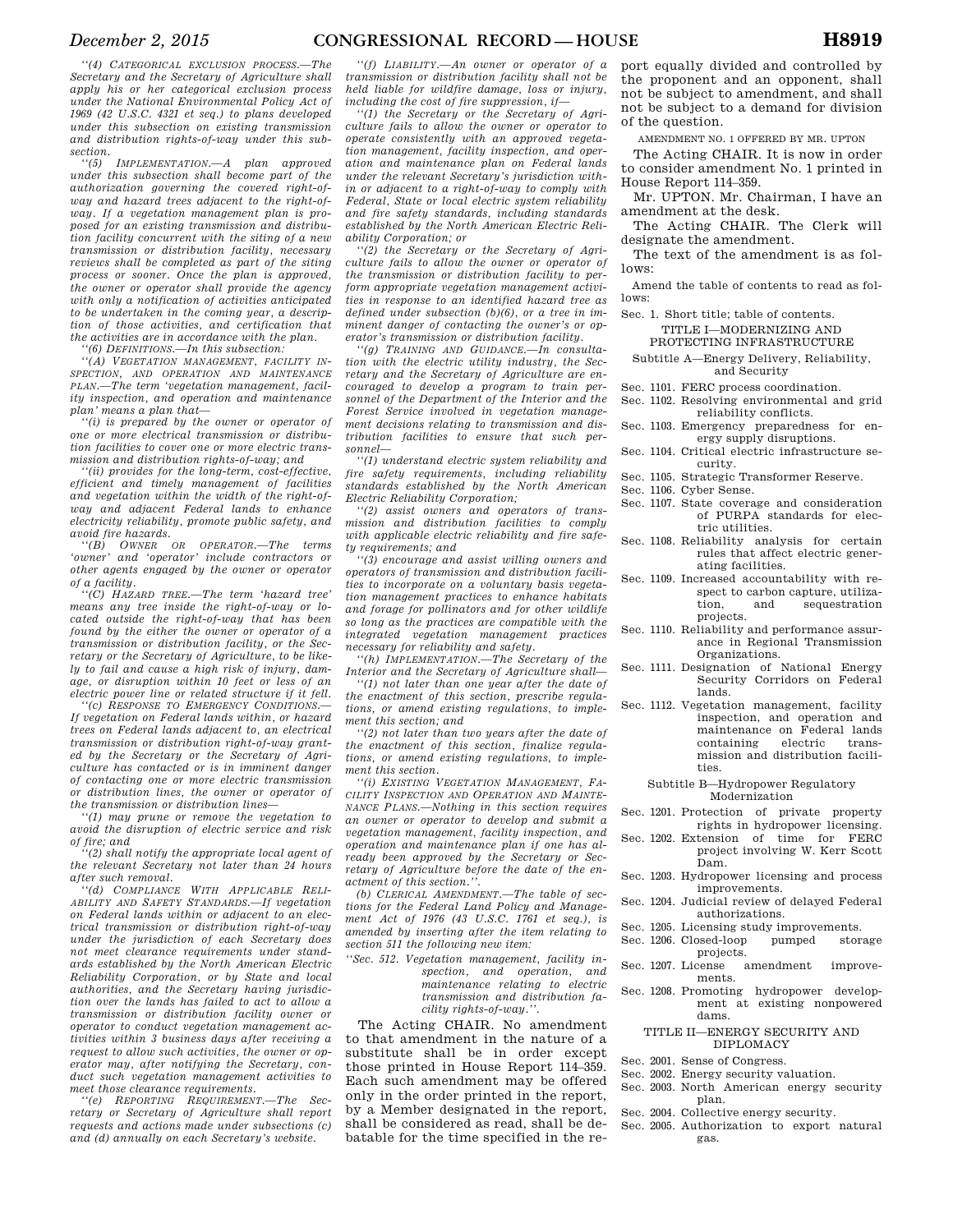TITLE III—ENERGY EFFICIENCY AND ACCOUNTABILITY

Subtitle A—Energy Efficiency CHAPTER 1—FEDERAL AGENCY ENERGY **EFFICIENCY** 

- Sec. 3111. Energy-efficient and energy-saving information technologies.
- Sec. 3112. Energy efficient data centers.
- Sec. 3113. Report on energy and water savings potential from thermal insulation.
- Sec. 3114. Federal purchase requirement.
- Sec. 3115. Energy performance requirement for Federal buildings.
- Sec. 3116. Federal building energy efficiency performance standards; certification system and level for Federal buildings.
- Sec. 3117. Operation of battery recharging stations in parking areas used by Federal employees.
- CHAPTER 2—ENERGY EFFICIENT TECHNOLOGY AND MANUFACTURING
- Sec. 3121. Inclusion of Smart Grid capability on Energy Guide labels.
- Sec. 3122. Voluntary verification programs for air conditioning, furnace, boiler, heat pump, and water
- heater products.<br>cilitating consensus furnace Sec. 3123. Facilitating
- standards. Sec. 3124. No warranty for certain certified
- Energy Star products. Sec. 3125. Clarification to effective date for
- regional standards. Sec. 3126. Internet of Things report.
- CHAPTER 3—SCHOOL BUILDINGS
- Sec. 3131. Coordination of energy retrofitting assistance for schools. CHAPTER 4—BUILDING ENERGY CODES
- Sec. 3141. Greater energy efficiency in build-
- ing codes. Sec. 3142. Voluntary nature of building asset
- rating program.
- CHAPTER 5—EPCA TECHNICAL CORRECTIONS AND CLARIFICATIONS
- Sec. 3151. Modifying product definitions.
- Sec. 3152. Clarifying rulemaking procedures.
- CHAPTER 6—ENERGY AND WATER EFFICIENCY Sec. 3161. Smart energy and water efficiency
- pilot program. Sec. 3162. WaterSense.

Subtitle B—Accountability

CHAPTER 1—MARKET MANIPULATION, ENFORCEMENT, AND COMPLIANCE

Sec. 3211. FERC Office of Compliance Assistance and Public Participation.

CHAPTER 2—MARKET REFORMS

- Sec. 3221. GAO study on wholesale electricity markets.
- Sec. 3222. Clarification of facility merger authorization.

CHAPTER 3—CODE MAINTENANCE

- Sec. 3231. Repeal of off-highway motor vehicles study.
- Sec. 3232. Repeal of methanol study. Sec. 3233. Repeal of residential energy effi-
- ciency standards study. Sec. 3234. Repeal of weatherization study.
- Sec. 3235. Repeal of report to Congress.
- Sec. 3236. Repeal of report by General Services Administration.
- Sec. 3237. Repeal of intergovernmental energy management planning and coordination workshops.
- Sec. 3238. Repeal of Inspector General audit survey and President's Council on Integrity and Efficiency report to Congress.
- Sec. 3239. Repeal of procurement and identification of energy efficient products program.
- Sec. 3240. Repeal of national action plan for demand response.
- Sec. 3241. Repeal of national coal policy study. Sec. 3242. Repeal of study on compliance
- problem of small electric utility systems.
- Sec. 3243. Repeal of study of socioeconomic impacts of increased coal production and other energy development.
- Sec. 3244. Repeal of study of the use of petroleum and natural gas in combustors.
- Sec. 3245. Repeal of submission of reports.
- Sec. 3246. Repeal of electric utility conservation plan.
- Sec. 3247. Technical amendment to Powerplant and Industrial Fuel Use Act of 1978.
- Sec. 3248. Emergency energy conservation repeals.
- Sec. 3249. Repeal of State utility regulatory assistance.
- Sec. 3250. Repeal of survey of energy saving potential.
- Sec. 3251. Repeal of photovoltaic energy program.
- Sec. 3252. Repeal of energy auditor training and certification.
	- CHAPTER 4—USE OF EXISTING FUNDS
- Sec. 3261. Use of existing funds.

Page 25, strike lines 1 though 11 and insert the following:

''(7) DISCLOSURE OF PROTECTED INFORMA-TION.—In implementing this section, the Commission shall segregate critical electric infrastructure information or information that reasonably could be expected to lead to the disclosure of the critical electric infrastructure information within documents and electronic communications, wherever feasible, to facilitate disclosure of information that is not designated as critical electric infrastructure information.

Beginning on page 36, strike line 21 and all that follows through page 37, line 3 and insert the following:

(e) DISCLOSURE OF INFORMATION.—Any information included in the Strategic Transformer Reserve plan, or shared in the preparation and development of such plan, the disclosure of which the agency reasonably foresees would cause harm to critical electric infrastructure, shall be deemed to be critical electric infrastructure information for purposes of section 215A(d) of the Federal Power Act.

Beginning on page 38, strike line 20 and all that follows through page 39, line 2 and insert the following:

(c) DISCLOSURE OF INFORMATION.—Any vulnerability reported pursuant to regulations promulgated under subsection (b)(3), the disclosure of which the agency reasonably foresees would cause harm to critical electric infrastructure (as defined in section 215A of the Federal Power Act), shall be deemed to be critical electric infrastructure information for purposes of section 215A(d) of the Federal Power Act.

Amend section 1109 to read as follows:

### **SEC. 1109. INCREASED ACCOUNTABILITY WITH RESPECT TO CARBON CAPTURE, UTI-LIZATION, AND SEQUESTRATION PROJECTS.**

(a) DOE EVALUATION.—

(1) IN GENERAL.—The Secretary of Energy (in this section referred to as the ''Secretary'') shall, in accordance with this section, annually conduct an evaluation, and make recommendations, with respect to each project conducted by the Secretary for research, development, demonstration, or deployment of carbon capture, utilization, and sequestration technologies (also known as carbon capture and storage and utilization technologies).

(2) SCOPE.—For purposes of this section, a project includes any contract, lease, cooperative agreement, or other similar transaction with a public agency or private organization or person, entered into or performed, or any payment made, by the Secretary for research, development, demonstration, or deployment of carbon capture, utilization, and sequestration technologies.

(b) REQUIREMENTS FOR EVALUATION.—In conducting an evaluation of a project under this section, the Secretary shall—

(1) examine if the project has made advancements toward achieving any specific goal of the project with respect to a carbon capture, utilization, and sequestration technology; and

(2) evaluate and determine if the project has made significant progress in advancing a carbon capture, utilization, and sequestration technology.

(c) RECOMMENDATIONS.—For each evaluation of a project conducted under this section, if the Secretary determines that—

(1) significant progress in advancing a carbon capture, utilization, and sequestration technology has been made, the Secretary shall assess the funding of the project and make a recommendation as to whether increased funding is necessary to advance the project; or

(2) significant progress in advancing a carbon capture, utilization, and sequestration technology has not been made, the Secretary shall—

(A) assess the funding of the project and make a recommendation as to whether increased funding is necessary to advance the project;

(B) assess and determine if the project has reached its full potential; and

(C) make a recommendation as to whether the project should continue.

(d) REPORTS.—

(1) REPORT ON EVALUATIONS AND REC-OMMENDATIONS.—Not later than 2 years after the date of enactment of this Act, and every 2 years thereafter, the Secretary shall—

(A) issue a report on the evaluations conducted and recommendations made during the previous year pursuant to this section; and

(B) make each such report available on the Internet website of the Department of Energy.

(2) REPORT.—Not later than 2 years after the date of enactment of this Act, and every 3 years thereafter, the Secretary shall submit to the Subcommittee on Energy and Power of the Committee on Energy and Commerce and the Committee on Science, Space, and Technology of the House of Representatives and the Committee on Energy and Natural Resources and the Committee on Commerce, Science, and Transportation of the Senate a report on—

(A) the evaluations conducted and recommendations made during the previous 3 years pursuant to this section; and

(B) the progress of the Department of Energy in advancing carbon capture, utilization, and sequestration technologies, including progress in achieving the Department of Energy's goal of having an array of advanced carbon capture and sequestration technologies ready by 2020 for large-scale demonstration.

Insert after section 1110 the following:

### **SEC. 1111. DESIGNATION OF NATIONAL ENERGY SECURITY CORRIDORS ON FEDERAL LANDS.**

(a) IN GENERAL.—Section 28 of the Mineral Leasing Act (30 U.S.C. 185) is amended as follows:

(1) In subsection (b)—

 $(A)$  by striking " $(b)(1)$  For the purposes of this section 'Federal lands' means'' and inserting the following:

 $``(b)$  $(1)$  For the purposes of this section 'Federal lands'—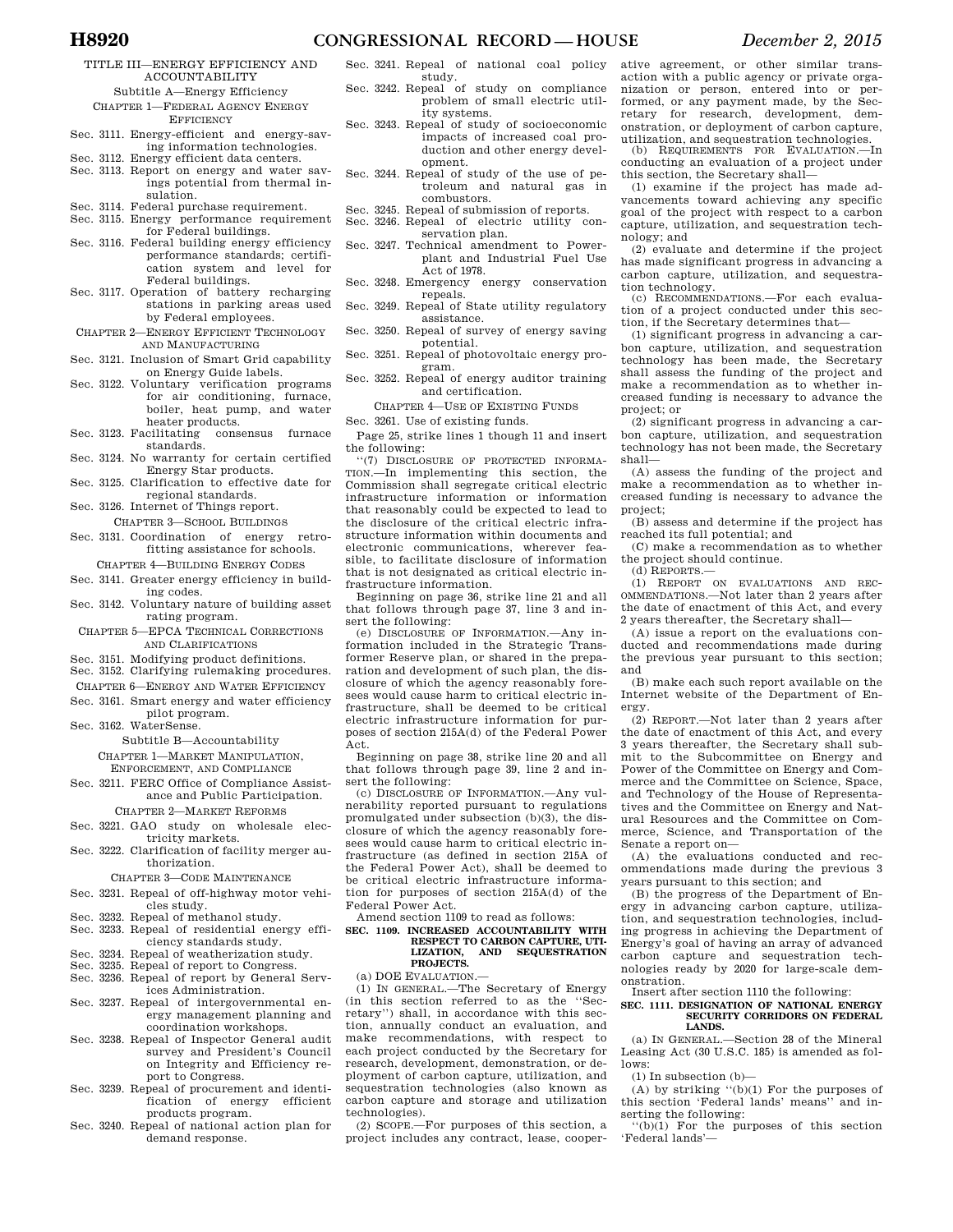''(A) except as provided in subparagraph (B), means''

(B) by striking the period at the end of paragraph (1) and inserting ''; and'' and by adding at the end of paragraph (1) the following:

''(B) for purposes of granting an application for a natural gas pipeline right-of-way, means all lands owned by the United States except—

''(i) such lands held in trust for an Indian or Indian tribe; and

''(ii) lands on the Outer Continental Shelf.''.

(2) By redesignating subsection (b), as so amended, as subsection (z), and transferring such subsection to appear after subsection (y) of that section.

(3) By inserting after subsection (a) the following:

''(b) NATIONAL ENERGY SECURITY COR-RIDORS.—

''(1) DESIGNATION.—In addition to other authorities under this section, the Secretary shall—

''(A) identify and designate suitable Federal lands as National Energy Security Corridors (in this subsection referred to as a 'Corridor'), which shall be used for construction, operation, and maintenance of natural gas transmission facilities; and

''(B) incorporate such Corridors upon designation into the relevant agency land use and resource management plans or equivalent plans.

'(2) CONSIDERATIONS.—In evaluating Federal lands for designation as a National Energy Security Corridor, the Secretary shall—

 $($ A) employ the principle of multiple use to ensure route decisions balance national energy security needs with existing land use principles;

''(B) seek input from other Federal counterparts, State, local, and tribal governments, and affected utility and pipeline industries to determine the best suitable, most cost-effective, and commercially viable acreage for natural gas transmission facilities;

''(C) focus on transmission routes that improve domestic energy security through increasing reliability, relieving congestion, reducing natural gas prices, and meeting growing demand for natural gas; and

''(D) take into account technological innovations that reduce the need for surface disturbance.

''(3) PROCEDURES.—The Secretary shall establish procedures to expedite and approve applications for rights-of-way for natural gas pipelines across National Energy Security Corridors, that—

''(A) ensure a transparent process for review of applications for rights-of-way on such corridors;

''(B) require an approval time of not more than 1 year after the date of receipt of an application for a right-of-way; and

''(C) require, upon receipt of such an application, notice to the applicant of a predictable timeline for consideration of the application, that clearly delineates important milestones in the process of such consideration.

 $``(4)$  STATE INPUT.

''(A) REQUESTS AUTHORIZED.—The Governor of a State may submit requests to the Secretary of the Interior to designate Corridors on Federal land in that State.

''(B) CONSIDERATION OF REQUESTS.—After receiving such a request, the Secretary shall respond in writing, within 30 days—

''(i) acknowledging receipt of the request; and

''(ii) setting forth a timeline in which the Secretary shall grant, deny, or modify such request and state the reasons for doing so.

'(5) SPATIAL DISTRIBUTION OF CORRIDORS. In implementing this subsection, the Sec-

retary shall coordinate with other Federal Departments to—

''(A) minimize the proliferation of duplicative natural gas pipeline rights-of-way on Federal lands where feasible;

''(B) ensure Corridors can connect effectively across Federal lands; and

''(C) utilize input from utility and pipeline industries submitting applications for rights-of-way to site corridors in economically feasible areas that reduce impacts, to the extent practicable, on local communities.

''(6) NOT A MAJOR FEDERAL ACTION.—Designation of a Corridor under this subsection, and incorporation of Corridors into agency plans under paragraph (1)(B), shall not be treated as a major Federal action for purpose of section 102 of the National Environmental Policy Act of 1969 (42 U.S.C. 4332).

''(7) NO LIMIT ON NUMBER OR LENGTH OF COR-RIDORS.—Nothing in this subsection limits the number or physical dimensions of Corridors that the Secretary may designate under this subsection.

''(8) OTHER AUTHORITY NOT AFFECTED.— Nothing in this subsection affects the authority of the Secretary to issue rights-ofway on Federal land that is not located in a Corridor designated under this subsection.

''(9) NEPA CLARIFICATION.—All applications for rights-of-way for natural gas transmission facilities across Corridors designated under this subsection shall be subject to the environmental protections outlined in subsection (h)."

(b) APPLICATIONS RECEIVED BEFORE DES-IGNATION OF CORRIDORS.—Any application for a right-of-way under section 28 of the Mineral Leasing Act (30 U.S.C. 185) that is received by the Secretary of the Interior before designation of National Energy Security Corridors under the amendment made by subsection (a) of this section shall be reviewed and acted upon independently by the Secretary without regard to the process for such designation.

(c) DEADLINE.—Within 2 years after the date of the enactment of this Act, the Secretary of the Interior shall designate at least 10 National Energy Security Corridors under the amendment made by subsection (a) in States referred to in section 368(b) of the Energy Policy Act of 2005 (42 U.S.C. 15926(b)).

#### **SEC. 1112. VEGETATION MANAGEMENT, FACILITY INSPECTION, AND OPERATION AND MAINTENANCE ON FEDERAL LANDS CONTAINING ELECTRIC MISSION AND DISTRIBUTION FACILI-TIES.**

(a) IN GENERAL.—Title V of the Federal Land Policy and Management Act of 1976 (43 U.S.C. 1761 et seq.) is amended by adding at the end the following new section:

#### **''SEC. 512. VEGETATION MANAGEMENT, FACILITY INSPECTION, AND OPERATION AND MAINTENANCE RELATING TO ELEC-TRIC TRANSMISSION AND DISTRIBU-TION FACILITY RIGHTS-OF-WAY.**

''(a) GENERAL DIRECTION.—In order to enhance the reliability of the electric grid and reduce the threat of wildfires to and from electric transmission and distribution rights-of-way and related facilities and adjacent property, the Secretary, with respect to public lands and other lands under the jurisdiction of the Secretary, and the Secretary of Agriculture, with respect to National Forest System lands, shall provide direction to ensure that all existing and future rights-ofway, however established (including by grant, special use authorization, and easement), for electric transmission and distribution facilities on such lands include provisions for utility vegetation management, facility inspection, and operation and maintenance activities that, while consistent with applicable law—

''(1) are developed in consultation with the holder of the right-of-way;

''(2) enable the owner or operator of an electric transmission and distribution facility to operate and maintain the facility in good working order and to comply with Federal, State, and local electric system reliability and fire safety requirements, including reliability standards established by the North American Electric Reliability Corporation and plans to meet such reliability standards;

''(3) minimize the need for case-by-case or annual approvals for—

''(A) routine vegetation management, facility inspection, and operation and maintenance activities within existing electric transmission and distribution rights-of-way; and

''(B) utility vegetation management activities that are necessary to control hazard trees within or adjacent to electric transmission and distribution rights-of-way; and

''(4) when review is required, provide for expedited review and approval of utility vegetation management, facility inspection, and operation and maintenance activities, especially activities requiring prompt action to avoid an adverse impact on human safety or electric reliability to avoid fire hazards.

''(b) VEGETATION MANAGEMENT, FACILITY INSPECTION, AND OPERATION AND MAINTE-NANCE PLANS.—

''(1) DEVELOPMENT AND SUBMISSION.—Consistent with subsection (a), the Secretary and the Secretary of Agriculture shall provide owners and operators of electric transmission and distribution facilities located on lands described in such subsection with the option to develop and submit a vegetation management, facility inspection, and operation and maintenance plan, that at each owner or operator's discretion may cover some or all of the owner or operator's electric transmission and distribution rights-ofway on Federal lands, for approval to the Secretary with jurisdiction over the lands. A plan under this paragraph shall enable the owner or operator of an electric transmission and distribution facility, at a minimum, to comply with applicable Federal, State, and local electric system reliability and fire safety requirements, as provided in subsection (a)(2). The Secretaries shall not have the authority to modify those requirements.

''(2) REVIEW AND APPROVAL PROCESS.—The Secretary and the Secretary of Agriculture shall jointly develop a consolidated and coordinated process for review and approval  $of$ 

''(A) vegetation management, facility inspection, and operation and maintenance plans submitted under paragraph (1) that—

''(i) assures prompt review and approval not to exceed 90 days;

''(ii) includes timelines and benchmarks for agency comments on submitted plans and final approval of such plans;

''(iii) is consistent with applicable law; and ''(iv) minimizes the costs of the process to the reviewing agency and the entity submitting the plans; and

''(B) amendments to the plans in a prompt manner if changed conditions necessitate a modification to a plan.

''(3) NOTIFICATION.—The review and approval process under paragraph (2) shall—

''(A) include notification by the agency of any changed conditions that warrant a modification to a plan;

''(B) provide an opportunity for the owner or operator to submit a proposed plan amendment to address directly the changed condition; and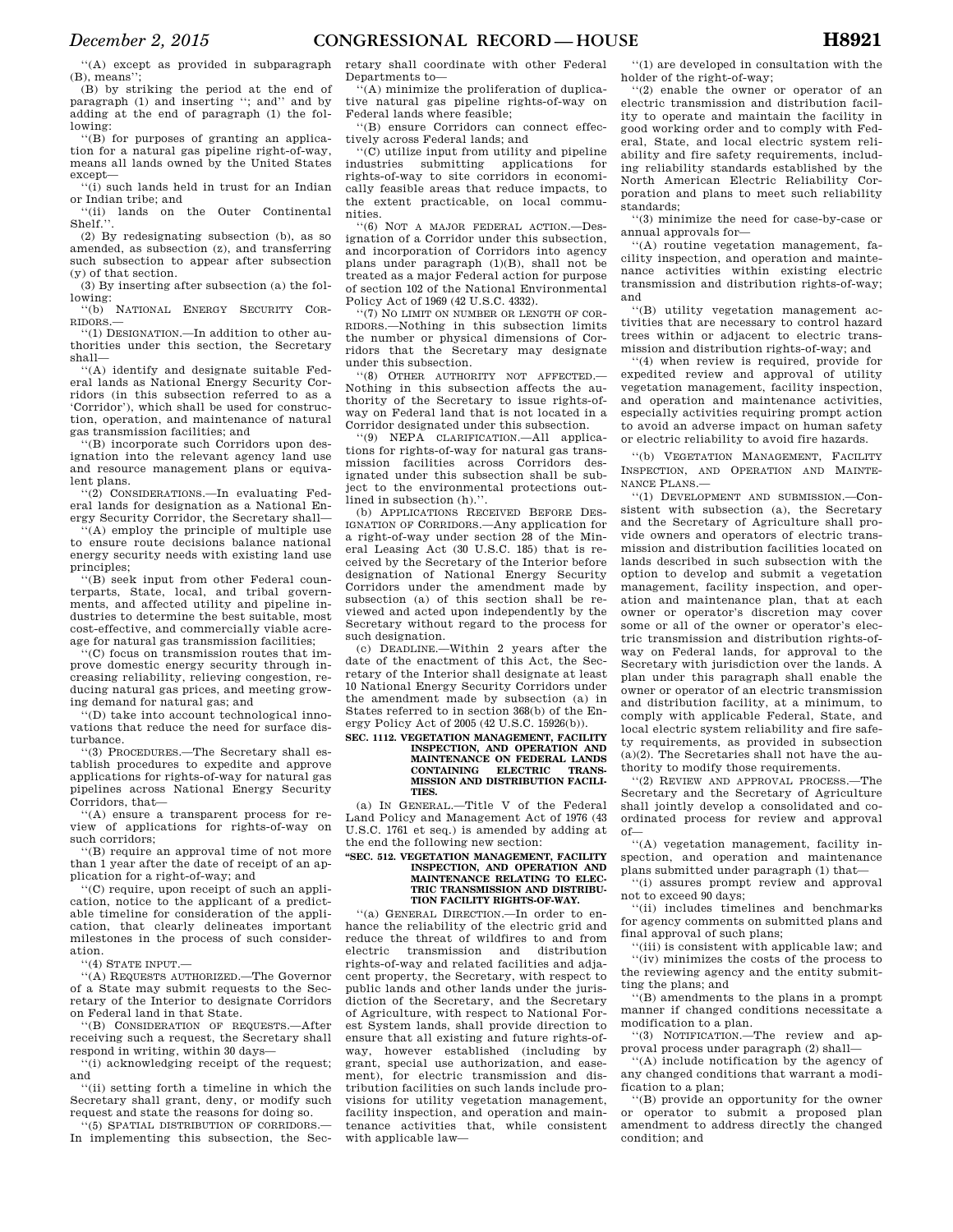''(C) allow the owner or operator to continue to implement those elements of the approved plan that do not directly and adversely affect the condition precipitating the need for modification.

''(4) CATEGORICAL EXCLUSION PROCESS.—The Secretary and the Secretary of Agriculture shall apply his or her categorical exclusion process under the National Environmental Policy Act of 1969 (42 U.S.C. 4321 et seq.) to plans developed under this subsection on existing electric transmission and distribution rights-of-way under this subsection.

''(5) IMPLEMENTATION.—A plan approved under this subsection shall become part of the authorization governing the covered right-of-way and hazard trees adjacent to the right-of-way. If a vegetation management plan is proposed for an existing electric transmission and distribution facility concurrent with the siting of a new electric transmission or distribution facility, necessary reviews shall be completed as part of the siting process or sooner. Once the plan is approved, the owner or operator shall provide the agency with only a notification of activities anticipated to be undertaken in the coming year, a description of those activities, and certification that the activities

are in accordance with the plan. ''(c) RESPONSE TO EMERGENCY CONDI-TIONS.—If vegetation on Federal lands within, or hazard trees on Federal lands adjacent to, an electric transmission or distribution right-of-way granted by the Secretary or the Secretary of Agriculture has contacted or is in imminent danger of contacting one or more electric transmission or distribution lines, the owner or operator of the electric transmission or distribution lines—

''(1) may prune or remove the vegetation to avoid the disruption of electric service and risk of fire; and

''(2) shall notify the appropriate local agent of the relevant Secretary not later than 24 hours after such removal.

''(d) COMPLIANCE WITH APPLICABLE RELI-ABILITY AND SAFETY STANDARDS.—If vegetation on Federal lands within or adjacent to an electric transmission or distribution right-of-way under the jurisdiction of each Secretary does not meet clearance requirements under standards established by the North American Electric Reliability Corporation, or by State and local authorities, and the Secretary having jurisdiction over the lands has failed to act to allow an electric transmission or distribution facility owner or operator to conduct vegetation management activities within 3 business days after receiving a request to allow such activities, the owner or operator may, after notifying the Secretary, conduct such vegetation management activities to meet those clearance requirements.

''(e) REPORTING REQUIREMENT.—The Sec-retary or Secretary of Agriculture shall report requests and actions made under subsections (c) and (d) annually on each Secretary's website.

''(f) LIABILITY.—An owner or operator of an electric transmission or distribution facility shall not be held liable for wildfire damage, loss, or injury, including the cost of fire suppression, if—

''(1) the Secretary or the Secretary of Agriculture fails to allow the owner or operator to operate consistently with an approved vegetation management, facility inspection, and operation and maintenance plan on Federal lands under the relevant Secretary's jurisdiction within or adjacent to a right-ofway to comply with Federal, State, or local electric system reliability and fire safety standards, including standards established by the North American Electric Reliability Corporation; or

''(2) the Secretary or the Secretary of Agriculture fails to allow the owner or operator

of the electric transmission or distribution facility to perform appropriate vegetation management activities in response to an identified hazard tree, or a tree in imminent danger of contacting the owner's or operator's electric transmission or distribution facility.

---, .<br>"(g) TRAINING AND GUIDANCE.—In consultation with the electric utility industry, the Secretary and the Secretary of Agriculture are encouraged to develop a program to train personnel of the Department of the Interior and the Forest Service involved in vegetation management decisions relating to electric transmission and distribution facilities to ensure that such personnel—

''(1) understand electric system reliability and fire safety requirements, including reliability standards established by the North American Electric Reliability Corporation;

''(2) assist owners and operators of electric transmission and distribution facilities to comply with applicable electric reliability and fire safety requirements; and

''(3) encourage and assist willing owners and operators of electric transmission and distribution facilities to incorporate on a voluntary basis vegetation management practices to enhance habitats and forage for pollinators and for other wildlife so long as the practices are compatible with the integrated vegetation management practices necessary for reliability and safety.

(h) IMPLEMENTATION.—The Secretary and the Secretary of Agriculture shall—

''(1) not later than one year after the date of the enactment of this section, propose regulations, or amended existing regulations, to implement this section; and

(2) not later than two years after the date of the enactment of this section, finalize regulations, or amended existing regulations, to implement this section.

(i) EXISTING VEGETATION MANAGEMENT, FACILITY INSPECTION, AND OPERATION AND MAINTENANCE PLANS.—Nothing in this section requires an owner or operator to develop and submit a vegetation management, facility inspection, and operation and maintenance plan if one has already been approved by the Secretary or Secretary of Agriculture before the date of the enactment of this section.

''(j) DEFINITIONS.—In this section:

''(1) HAZARD TREE.—The term 'hazard tree' means any tree inside the right-of-way or located outside the right-of-way that has been found by the either the owner or operator of an electric transmission or distribution facility, or the Secretary or the Secretary of Agriculture, to be likely to fail and cause a high risk of injury, damage, or disruption within 10 feet of an electric power line or related structure if it fell.

''(2) OWNER OR OPERATOR.—The terms 'owner' and 'operator' include contractors or other agents engaged by the owner or operator of an electric transmission and distribution facility.

''(3) VEGETATION MANAGEMENT, FACILITY IN-SPECTION, AND OPERATION AND MAINTENANCE PLAN.—The term 'vegetation management, facility inspection, and operation and maintenance plan' means a plan that—

''(A) is prepared by the owner or operator of one or more electric transmission or distribution facilities to cover one or more electric transmission and distribution rights-ofway; and

''(B) provides for the long-term, cost-effective, efficient, and timely management of facilities and vegetation within the width of the right-of-way and adjacent Federal lands to enhance electric reliability, promote public safety, and avoid fire hazards."

(b) CLERICAL AMENDMENT.—The table of sections for the Federal Land Policy and Management Act of 1976 (43 U.S.C. 1761 et seq.), is amended by inserting after the item relating to section 511 the following new item:

''Sec. 512. Vegetation management, facility inspection, and operation and maintenance relating to electric transmission and distribution facility rights-of-way.''.

Strike subtitle B of title I and redesignate subtitle C of such title as subtitle B.

Strike section 1301. Redesignate sections 1302 through 1309 as sections 1201 through 1208, respectively.

Page 88, line 3, strike "1304" and insert ''1203''.

Page 90, line 5, strike "1306" and insert  $``1205"$ .

Page 92, line 3, strike "1307" and insert

''1206''. Page 100, line 6, strike "1308" and insert ''1207''.

Strike title II and redesignate titles III and IV as titles II and III, respectively.

Redesignate sections 3001 through 3004 as

sections 2001 through 2004, respectively. Page 117, line 11, insert '', the Committee on Science, Space, and Technology,'' after ''Energy and Commerce''.

Page 117, line 13, insert '', the Committee on Commerce, Science, and Transportation,'' after ''Energy and Natural Resources'''.

Strike section 3005.

Redesignate section 3006 as section 2005.

Redesignate sections 4111 through 4117 as sections 3111 though 3117, respectively.

Redesignate sections 4121 through 4123 as sections 3121 through 3123, respectively.

Page 157, beginning on line 15, strike '', to be exempted from disclosure under section 552(b)(4) of title 5, United States Code''.

Strike section 4124.

Redesignate sections 4125 through 4127 as sections 3124 though 3126, respectively.

Strike chapter 3 of subtitle A of title III, as redesignated by this amendment, and redesignate chapters 4 through 7 of such subtitle as chapters 3 through 6, respectively.

Redesignate section 4141 as section 3131.

Redesignate sections 4151 and 4152 as sections 3141 and 3142, respectively.

Page 174, line 22, strike "4116" and insert  $\lq 3116'$ 

Redesignate sections 4161 and 4162 as sections 3151 and 3152, respectively.

Redesignate sections 4171 and 4172 as sections 3161 and 3162, respectively.

Beginning on page 218, strike line 12 and all that follows through page 219, line 2 and insert the following:

(c) FUNDING.—To carry out this section, the Secretary is authorized to use not more than \$15,000,000, to the extent provided in advance in appropriation Acts.

Redesignate section 4211 as section 3211.

Redesignate sections 4221 and 4222 as sections 3221 and 3222, respectively.

Redesignate sections 4231 through 4252 as sections 3231 through 3252, respectively.

Beginning on page 238, strike line 22 and all that follows through page 239, line 2 and insert the following:

### **CHAPTER 4—AUTHORIZATION**

### **SEC. 3261 AUTHORIZATION.**

There are authorized to be appropriated, out of funds authorized under previously enacted laws, amounts required for carrying out this Act and the amendments made by this Act.

Strike titles V and VI.

The Acting CHAIR. Pursuant to House Resolution 542, the gentleman from Michigan (Mr. UPTON) and a Member opposed each will control 5 minutes.

The Chair recognizes the gentleman from Michigan.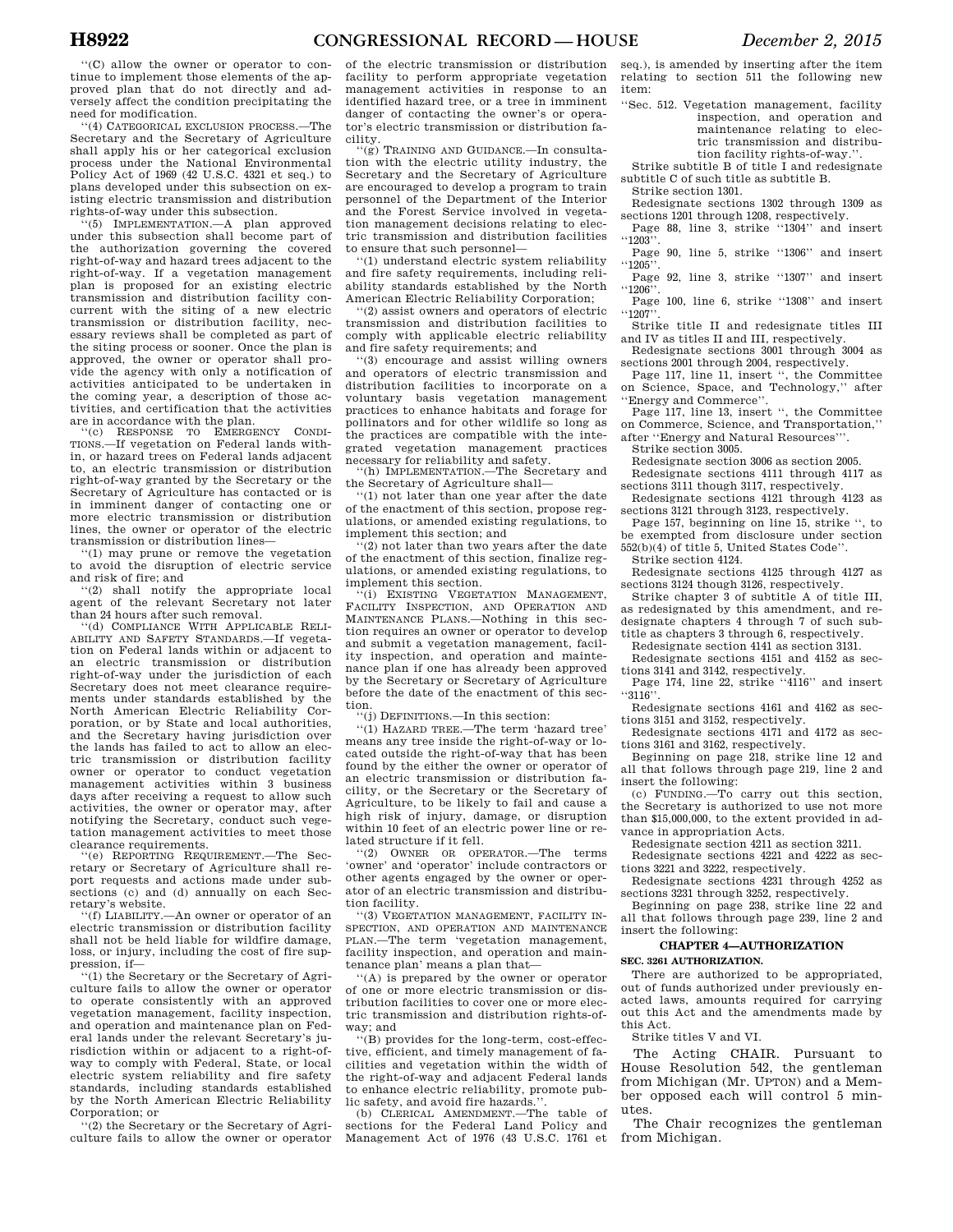### $\square$  1545

Mr. UPTON. Mr. Chairman, I yield myself such time as I may consume.

Mr. Chairman, this amendment strikes a number of provisions, some of which have already been enacted into law, and makes technical and conforming changes to the reported text of H.R. 8, H.R. 2295, and H.R. 2358. So the overall bill, I would say, H.R. 8, is a broad, bipartisan bill. It seeks to maximize America's energy potential, and it seeks to update and modernize outdated policies rooted in an era of energy scarcity to reflect today's era of energy abundance. I think that this is a good amendment.

Mr. Chairman, I reserve the balance of my time.

Mr. RUSH. Mr. Chairman, I rise in opposition to the amendment.

The Acting CHAIR. The gentleman from Illinois is recognized for 5 minutes.

Mr. RUSH. Mr. Chairman, I yield myself such time as I may consume.

Mr. Chairman, how in the world did we get to this point? How did we get to the point of the majority party bringing forth this highly partisan, backwards-looking, does-more-harm-thangood so-called energy bill after all the time and all the effort that was put forth by both sides to come up with a bipartisan compromise?

Mr. Chairman, after working together for the majority of this year, literally moments before the full Energy and Commerce Committee was set to mark up this bill, the rug was pulled out from under the minority side, and the Republicans turned their collective back on the legislative compromise.

We were informed that the majority had reneged on its prior commitments, and what was initially supposed to be an infrastructure bill would contain no actual funding for any infrastructure projects—not one red cent.

In addition to reneging on a promise to fund a grid modernization program and a pipeline replacement program that would have benefited low-income consumers, the majority has also stripped the one provision of the bill that received widespread praise and support from both sides of the aisle.

The 21st Century Workforce title that my office had authored has been stripped from this awful excuse for a comprehensive energy bill.

It would seem, Mr. Chairman, that all of the care and support that my Republican colleagues professed to have for helping minorities, women, and veterans find good-paying energy jobs and careers has somehow not only dissipated, but has totally disappeared.

It would appear, Mr. Chairman, that due to the apathy and indifference of a few highly privileged desk jockey elitists from the Heritage Foundation, helping to improve the plight of millions of disadvantaged Americans who have been historically underserved and underemployed within the energy sector is now considered to be, to use their very words, ''wasteful, ineffective, and inefficient.''

So, what we are left, Mr. Chairman, with is this: What aspects of this bill can we take back to our constituents? What aspects of this bill can we tell our constituents with a straight face will help them improve their lives?

All this bill does, Mr. Chairman, is attempt to strip away oversight and roll back regulations in order to help industry game the system and increase its profit at the expense of the American people. Mr. Chairman, this bill is a sham, and it will actually take the Nation's energy policy backwards, all the way back.

Mr. Chairman, the 21st Century Workforce amendment represented a win for industry, a win for our communities, and a win for Americans all. Deleting this very provision that was unanimously approved in committee speaks volumes about the majority's commitment to minorities, to women, and to veterans. This bill, H.R. 8, leaves women behind, it leaves minorities behind, it leaves veterans behind, it leaves low-income communities behind, and it leaves America behind.

Mr. Chairman, for this reason, I oppose the bill.

I yield back the balance of my time. Mr. UPTON. Mr. Chairman, I ask for a favorable vote on the amendment.

I yield back the balance of my time. The Acting CHAIR. The question is on the amendment offered by the gen-

tleman from Michigan (Mr. UPTON). The question was taken; and the Act-

ing Chair announced that the ayes appeared to have it.

Mr. RUSH. Mr. Chairman, I demand a recorded vote.

The Acting CHAIR. Pursuant to clause 6 of rule XVIII, further proceedings on the amendment offered by the gentleman from Michigan will be postponed.

AMENDMENT NO. 2 OFFERED BY MR. TONKO

The Acting CHAIR. It is now in order to consider amendment No. 2 printed in House Report 114–359.

Mr. TONKO. Mr. Chairman, I have an amendment at the desk.

The Acting CHAIR. The Clerk will designate the amendment.

The text of the amendment is as follows:

Page 4, line 5, through page 10, line 3, strike section 1101.

The Acting CHAIR. Pursuant to House Resolution 542, the gentleman from New York (Mr. TONKO) and a Member opposed each will control 5 minutes.

The Chair recognizes the gentleman from New York.

Mr. TONKO. Mr. Chairman, I yield myself such time as I may consume.

Mr. Chairman, my amendment simply strikes section 1101 of the underlying bill. The section is a solution in search of a problem. The section's purported goal is to reinforce the Federal Energy Regulatory Commission's role as the lead agency for siting interstate natural gas pipelines; however, I do not think there is any doubt over FERC's role in pipeline siting approval.

In reality, this section is designed to further expedite permitting for natural gas pipelines. But there is very little evidence that this process needs expediting, which ultimately would restrict States and other Federal agencies' ability to review projects and the public's ability to comment on them.

Mr. Chairman, the GAO looked at the approval process for pipelines by FERC and found 95 percent are approved within 2 years. When it takes longer, it is because the project is large or controversial due to taking of private property, traversing State or Federal land, or requiring placement of compression stations and other operation equipment in an area close to existing infrastructure or communities.

Even the industry agrees that pipeline approvals are happening. In October, Pipelines Digest, an industry publication, wrote:

Through April 30 of this year, FERC certified and placed in service almost twice as many natural gas projects and more than doubled the miles of pipeline that were put in service and certified through the same date in 2014.

We are building new pipelines. There is no problem that needs fixing. So what evidence is there that the certification process needs to be further tilted in favor of pipeline companies at the expense of environmental review and public comment? I would say there isn't any. Yet, Mr. Chairman, this section would require FERC to decide on a pipeline application within 90 days after the Commission issues its final environmental document, regardless of the complexity of the application.

It would also allow FERC to consider environmental data collected by aerial or other remote surveys instead of onsite inspections. This would enable pipeline companies to circumvent property owners' rights when surveying land, all in hopes of speeding up projects.

The siting of natural gas pipelines is complicated and can be controversial. I know this well since there are a number of projects currently being developed in or near the district I represent. I hear from my constituents about these projects regularly. They are very concerned, and they feel like they are being left out of this process. They are concerned about the safety and about the noise, air, and water pollution from the construction and operation of the pipeline's associated facilities. The pipeline companies do not have a problem. The public does.

We know that these types of projects. no matter how beneficial to the public interest, can be controversial. Someone is always unhappy about the selected route or placement of these facilities. But we need to do a better job of bringing the public along, and these provisions do the opposite.

Mr. Chairman, the public has a right to be part of large projects that impact their communities. Does that take extra time? Yes. Is it less convenient for the company? Yes. But these pipelines will be in service for many decades. If it is worth doing, it is worth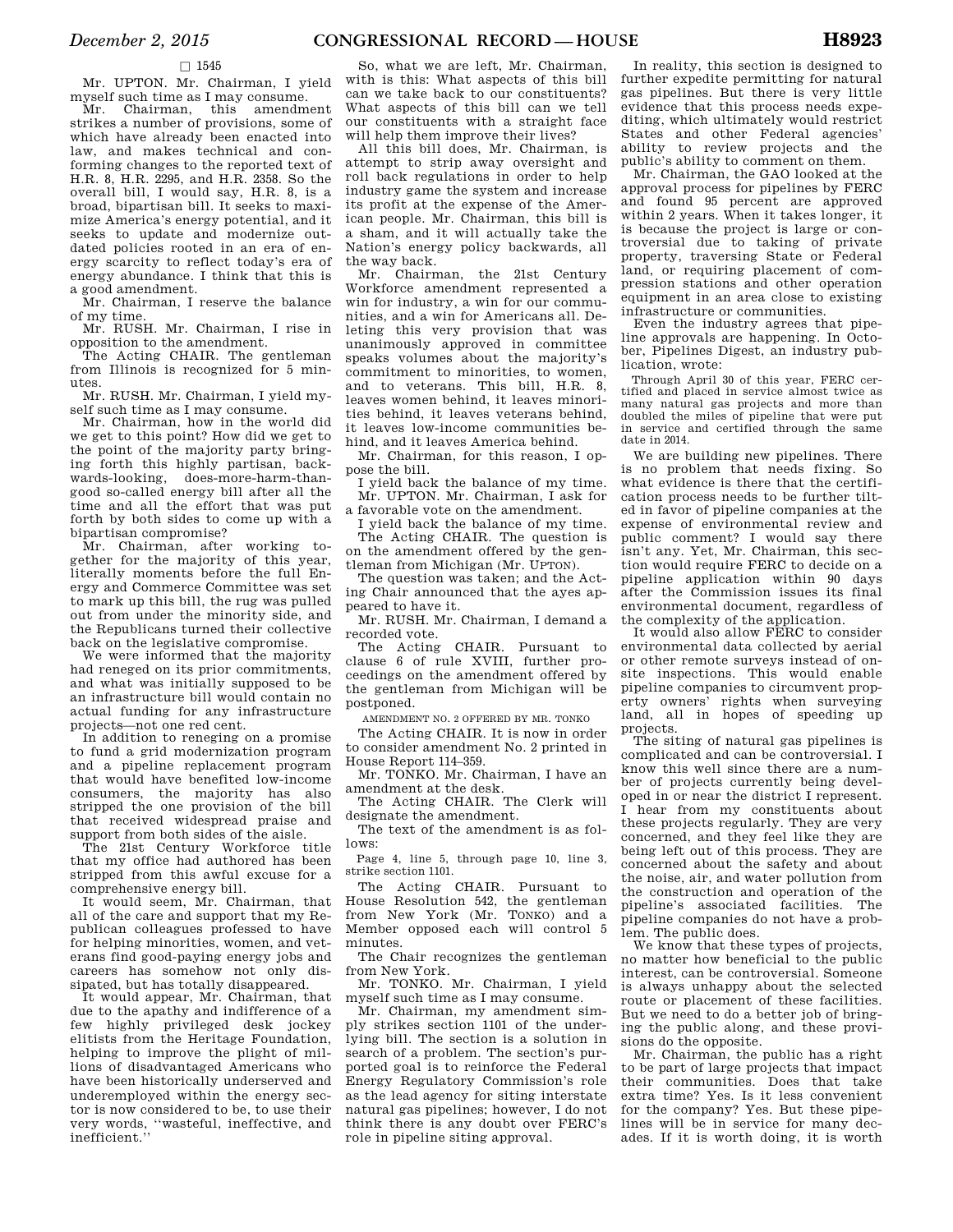doing right. So I see no reason why we should be expediting projects if we cannot be sure they can be built in a safe and environmentally friendly manner.

We need to ensure State and Federal regulators are given the time needed to carefully review applications for the construction of natural gas pipelines and to ensure that the landowners and the general public have the ability to participate meaningfully in the siting process. This section undermines that process.

I urge support of the amendment.

Mr. Chairman, I yield the balance of my time to the gentlewoman from New Jersey (Mrs. WATSON COLEMAN) for a brief statement.

Mrs. WATSON COLEMAN. Mr. Chairman, I thank the gentleman from New York for yielding to me.

Mr. Chairman, I rise in strong support of the Tonko amendment and strongly urge its adoption.

Section 1101 of this misguided energy bill includes a critical provision that I would like to highlight. This language would allow big energy companies to use aerial and remote surveying to circumvent key FERC environmental reviews.

This troubling provision flies in the face of the rights of local governments and even private landowners to make decisions about the use of their own property. This provision allows Big Energy to bypass more comprehensive and appropriate on-the-ground surveys to assess the environmental impacts of energy infrastructure.

Mr. Chairman, there is one such project that New Jerseyans know all too well—the PennEast pipeline. PennEast is the proposed 108-mile natural gas pipeline that would run from Pennsylvania, across the Delaware River, and terminate in Hopewell Township in my district. If built, this pipeline would threaten some of the most environmentally sensitive areas in the Delaware River Basin, farmland, watersheds, and uninterrupted natural areas.

Virtually every local government along the PennEast route has officially lodged their opposition or disapproval. Concerned citizens have packed scoping meetings to make their voices heard to stop this pipeline. These are diverse communities across two States represented by Members of Congress on both sides of the aisle. Areas I represent, like Mercer County and Hopewell, and scores of private property owners have exercised their right to deny PennEast access to their property to carry out their surveys.

Mr. Chairman, my constituents sent me to Congress to fight for the environment and to stand up against illconceived projects such as this one.

Mr. TONKO. I yield back the balance of my time.

Mr. UPTON. Mr. Chairman, I rise in opposition to the amendment.

The Acting CHAIR. The gentleman from Michigan is recognized for 5 minutes.

Mr. UPTON. Mr. Chairman, I yield myself such time as I may consume.

Mr. Chairman, I oppose this amendment. Section 1101 makes important improvements to FERC's process for reviewing interstate natural gas pipelines.

As we all know, the demand for natural gas is growing, which requires new and modernized pipeline infrastructure. It has got to happen.

Unfortunately, the permitting process is becoming increasingly complex and challenging. Rate hikes hit the families and businesses that can least afford it the hardest, the most vulnerable. So we have worked very diligently to find some agreement on this provision. We have held hearings, received technical assistance from FERC, and accepted many of their recommendations.

Section 1101 would authorize concurrent permitting reviews, require more transparency through the process, and allow for the use of new survey technology for citing pipelines.

Just yesterday, Mr. Chairman, in a hearing before the House Energy and Commerce Committee, FERC Chairman Bay acknowledged the need for new pipeline capacity and signaled his support for the enhanced transparency provisions and the regulatory dashboard that is required by section 1101.

So this amendment, if passed, would strike a commonsense approach to introduce greater public transparency and accountability for Federal and State permitting agencies, and therefore I would ask for a ''no'' vote on the amendment.

Mr. Chairman, I yield back the balance of my time.

The Acting CHAIR. The question is on the amendment offered by the gentleman from New York (Mr. TONKO).

The question was taken; and the Acting Chair announced that the noes appeared to have it.

Mr. TONKO. Mr. Chairman, I demand a recorded vote.

The Acting CHAIR. Pursuant to clause 6 of rule XVIII, further proceedings on the amendment offered by the gentleman from New York will be postponed.

AMENDMENT NO. 3 OFFERED BY MR. PETERS

The Acting CHAIR. It is now in order to consider amendment No. 3 printed in House Report 114–359.

Mr. PETERS. Mr. Chairman, I have an amendment at the desk.

The Acting CHAIR. The Clerk will designate the amendment.

The text of the amendment is as follows:

Page 12, line 23, insert ''and energy storage'' after ''infrastructure''.

Page 13, line 19, insert ''the energy storage industry,'' after ''natural gas industry,''.

Page 14, line 1, insert '', the energy storage industry,'' after ''States''.

The Acting CHAIR. Pursuant to House Resolution 542, the gentleman from California (Mr. PETERS) and a Member opposed each will control 5 minutes.

The Chair recognizes the gentleman from California.

Mr. PETERS. Mr. Chairman, my amendment to the North American Energy Security and Infrastructure Act will directly enhance reliable energy security when our communities are most vulnerable during natural disasters. My amendment simply adds energy storage as a form of energy that the Department of Energy should consider to improve emergency preparedness.

### $\Box$  1600

The bill in its current form only addresses the need to have resilient oil and natural gas infrastructure, which we certainly should all support.

Energy storage encompasses technologies capable of storing previously generated electric energy and releasing that energy at a later time. It can include various types of batteries, capacitors, fuel cells, and more and has the potential to improve electric power grids, enable growth in renewable electricity generation, and provide alternatives to oil-based fuels in the Nation's transportation sector.

Grid-level energy storage is on track to reach 40 gigawatts in capacity by 2022, a hundredfold increase from 2013.

And natural disasters are becoming more and more common. Over the last 4 years, the Federal Government has spent more than \$136 billion on relief for hurricanes, tornados, droughts, wildfires, and other weather-related events.

We know that for every dollar we invest in preparedness and resiliency we save \$4 in cleanup and restoration, not to mention the lives that would be saved—something we cannot put a dollar value on.

Building up community resiliency by including energy storage in preparation plans will save lives and save money.

In San Diego, our utilities, including SDG&E, are testing and developing energy storage to accommodate renewable energy, which makes up 33 percent of its power.

Our school districts, including Poway Unified School District, are adding large-scale battery storage to their campuses that go beyond California's energy efficiency guidelines to save money as heat waves and temperatures continue to spike.

And our companies and universities, including UCSD, are part of the California State public-private partnership, CalCharge, that is developing the next generation of energy storage.

Ensuring that we are better able to withstand extreme weather events with added energy storage is just common sense. Including energy storage in this bill is a smart, forward-thinking step to equip States and localities with the tools they need both in advance and in the aftermath of natural disasters.

I ask my colleagues to support the amendment, and I reserve the balance of my time.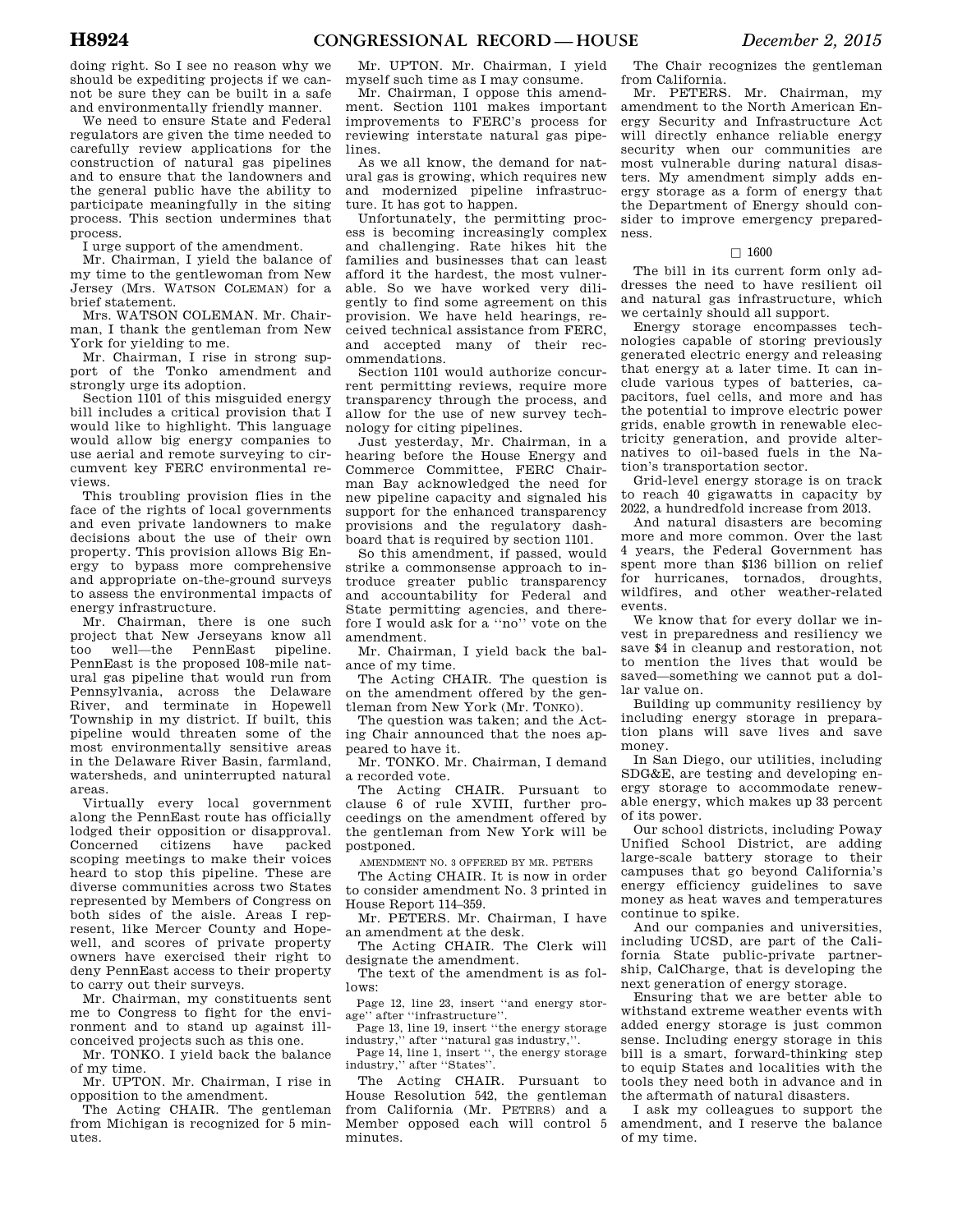Mr. UPTON. Mr. Chairman, I claim the time in opposition to the amendment.

The Acting CHAIR (Mr. WOMACK). The gentleman from Michigan is recognized for 5 minutes.

Mr. UPTON. Mr. Chairman, I support the amendment. I think that it is a good amendment. It includes energy storage as a form of energy that DOE should consider to enhance emergency preparedness for energy supply disruptions during natural disasters.

It improves the bill, and I compliment the gentleman.

I yield back the balance of my time. Mr. PETERS. Mr. Chairman, I thank the chairman.

Thank you for your very hard work on this bill. I appreciate your consideration on inclusion of my amendment.

I yield back the balance of my time. The Acting CHAIR. The question is on the amendment offered by the gen-

tleman from California (Mr. PETERS). The amendment was agreed to.

### AMENDMENT NO. 4 OFFERED BY MR. FRANKS OF ARIZONA

The Acting CHAIR. It is now in order to consider amendment No. 4 printed in House Report 114–359.

Mr. FRANKS of Arizona. Mr. Chairman, I have an amendment at the desk. The Acting CHAIR. The Clerk will

designate the amendment. The text of the amendment is as fol-

lows:

Page 17, after line 12, insert the following: ''(8) GRID SECURITY VULNERABILITY.—The term 'grid security vulnerability' means a weakness that, in the event of a malicious act using an electromagnetic pulse, would pose a substantial risk of disruption to the operation of those electrical or electronic devices or communications networks, including hardware, software, and data, that are essential to the reliability of the bulk-power system.

Page 26, after line 14, insert the following: ''(e) MEASURES TO ADDRESS GRID SECURITY VULNERABILITIES.—

''(1) COMMISSION AUTHORITY.—

''(A) RELIABILITY STANDARDS.—If the Commission, in consultation with appropriate Federal agencies, identifies a grid security vulnerability that the Commission determines has not adequately been addressed through a reliability standard developed and approved under section 215, the Commission shall, after notice and opportunity for comment and after consultation with the Secretary, other appropriate Federal agencies, and appropriate governmental authorities in Canada and Mexico, issue an order directing the Electric Reliability Organization to submit to the Commission for approval under section 215, not later than 30 days after the issuance of such order, a reliability standard requiring implementation, by any owner, operator, or user of the bulk-power system in the United States, of measures to protect the bulk-power system against such vulnerability. Any such standard shall include a protection plan, including automated hardware-based solutions. The Commission shall approve a reliability standard submitted pursuant to this subparagraph, unless the Commission determines that such reliability standard does not adequately protect against such vulnerability or otherwise does not satisfy the requirements of section 215.

'(B) MEASURES TO ADDRESS GRID SECURITY VULNERABILITIES.—If the Commission, after

notice and opportunity for comment and after consultation with the Secretary, other appropriate Federal agencies, and appropriate governmental authorities in Canada and Mexico, determines that the reliability standard submitted by the Electric Reliability Organization to address a grid security vulnerability identified under subparagraph (A) does not adequately protect the bulk-power system against such vulnerability, the Commission shall promulgate a rule or issue an order requiring implementation, by any owner, operator, or user of the bulk-power system in the United States, of measures to protect the bulk-power system against such vulnerability. Any such rule or order shall include a protection plan, including automated hardware-based solutions. Before promulgating a rule or issuing an order under this subparagraph, the Commission shall, to the extent practicable in light of the urgency of the need for action to address the grid security vulnerability, request and consider recommendations from the Electric Reliability Organization regarding such rule or order. The Commission may establish an appropriate deadline for the submission of such recommendations.

''(2) RESCISSION.—The Commission shall approve a reliability standard developed under section 215 that addresses a grid security vulnerability that is the subject of a rule or order under paragraph (1)(B), unless the Commission determines that such reliability standard does not adequately protect against such vulnerability or otherwise does not satisfy the requirements of section 215. Upon such approval, the Commission shall rescind the rule promulgated or order issued under paragraph (1)(B) addressing such vulnerability, effective upon the effective date of the newly approved reliability standard.

''(3) GEOMAGNETIC STORMS AND ELECTRO-MAGNETIC PULSE.—Not later than 6 months after the date of enactment of this section, the Commission shall, after notice and an opportunity for comment and after consultation with the Secretary and other appro-priate Federal agencies, issue an order directing the Electric Reliability Organization to submit to the Commission for approval under section 215, not later than 6 months after the issuance of such order, reliability standards adequate to protect the bulk-power system from any reasonably foreseeable geomagnetic storm or electromagnetic pulse event. The Commission's order shall specify the nature and magnitude of the reasonably foreseeable events against which such standards must protect. Such standards shall appropriately balance the risks to the bulk-power system associated with such events, including any regional variation in such risks, the costs of mitigating such risks, and the priorities and timing associated with implementation. If the Commission determines that the reliability standards submitted by the Electric Reliability Organization pursuant to this paragraph are inadequate, the Commission shall promulgate a rule or issue an order adequate to protect the bulk-power system from geomagnetic storms or electromagnetic pulse as required under paragraph (1)(B).

''(4) LARGE TRANSFORMER AVAILABILITY.— Not later than 1 year after the date of enactment of this section, the Commission shall, after notice and an opportunity for comment and after consultation with the Secretary and other appropriate Federal agencies, issue an order directing the Electric Reliability Organization to submit to the Commission for approval under section 215, not later than 1 year after the issuance of such order, reliability standards addressing availability of large transformers. Such standards shall require entities that own or operate large transformers to ensure, individually or joint-

ly, adequate availability of large transformers to promptly restore the reliable operation of the bulk-power system in the event that any such transformer is destroyed or disabled as a result of a geomagnetic storm event or electromagnetic pulse event. The Commission's order shall specify the nature and magnitude of the reasonably foreseeable events that shall provide the basis for such standards. Such standards shall—

''(A) provide entities subject to the standards with the option of meeting such standards individually or jointly; and

''(B) appropriately balance the risks associated with a reasonably foreseeable event, including any regional variation in such risks, and the costs of ensuring adequate availability of spare transformers.

''(5) CERTAIN FEDERAL ENTITIES.—For the 11-year period commencing on the date of enactment of this section, the Tennessee Valley Authority and the Bonneville Power Administration shall be exempt from any requirement under this subsection.

The Acting CHAIR. Pursuant to House Resolution 542, the gentleman from Arizona (Mr. FRANKS) and a Member opposed each will control 5 minutes.

The Chair recognizes the gentleman from Arizona.

Mr. FRANKS of Arizona. Mr. Chairman, I want first to thank the chairman of the Rules Committee, Mr. SES-SIONS, for making this amendment in order, along with his committee members.

And I want to sincerely thank the chairman of the Energy and Commerce Committee, Mr. UPTON, for his support for the amendment and also just for the entire effort on his part in other committees of jurisdiction to move this underlying and critically important bill forward.

Mr. Chairman, our national security and the reliability of our electric grid are inextricably related. Without the grid, telecommunications no longer operate, transportation of every kind is profoundly affected, sewage and water treatment facilities stop, and a safe and continuous food supply is interrupted.

Contemporary society, Mr. Chairman, is not structured nor does it have the means to provide for the needs of nearly 300 million Americans without electricity. The current strategy for recovery from a failure of the electric grid leaves us ill-prepared to respond effectively to a significant manmade or naturally occurring electromagnetic pulse event that would potentially result in damage to vast numbers of the critical electric grid components nearly simultaneously or over an unprecedented geographic scale.

Mr. Chairman, the negative impacts on U.S. electric infrastructure are potentially catastrophic in a major EMP or severe space weather event unless practical steps are taken to provide protection for critical elements of the electric system.

Nearly a dozen studies, including those by DOD, DOE, the Army War College, the National Academy of Sciences, and the bipartisan Electromagnetic Pulse Commission have all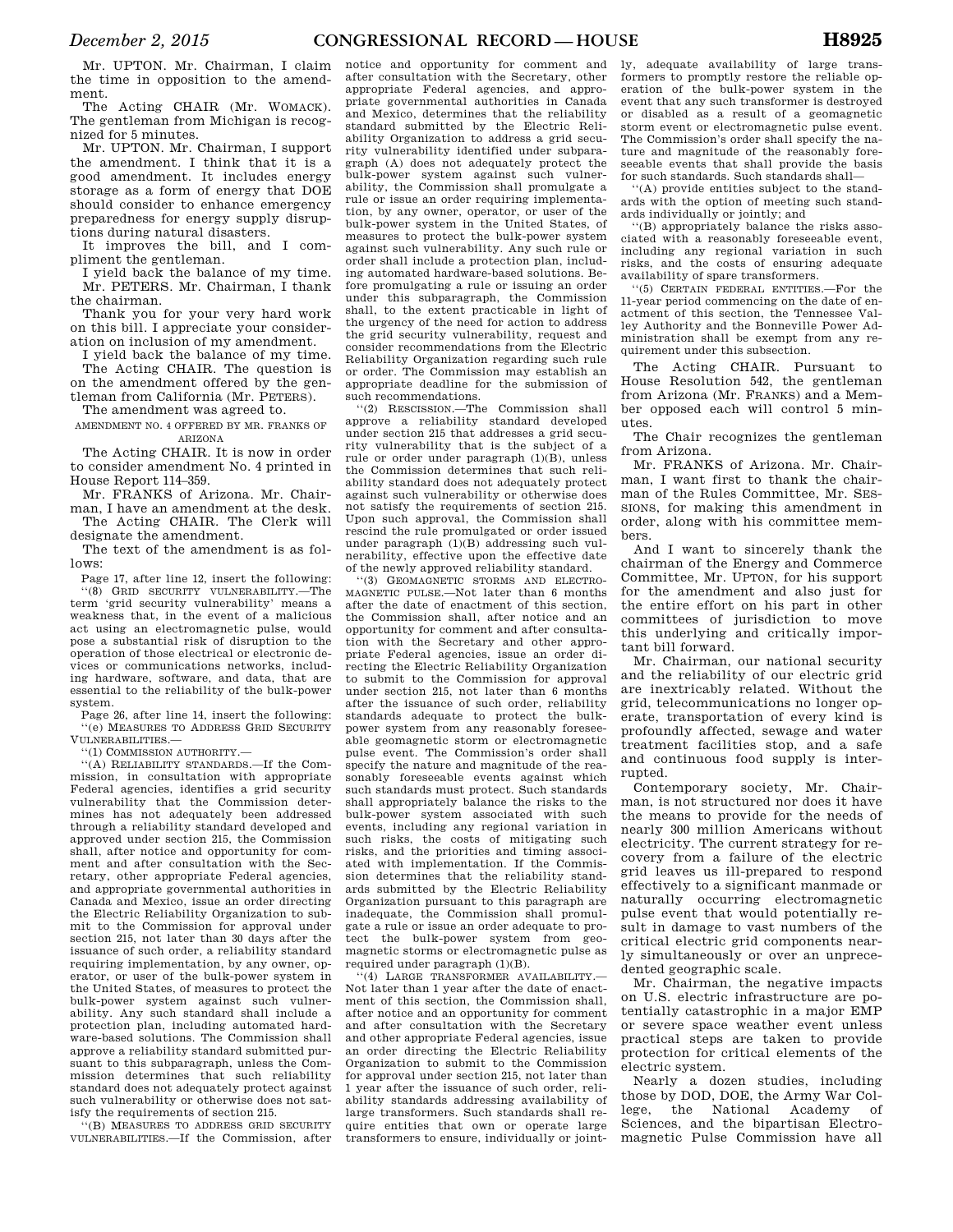come to the same conclusion: The United States bulk power grid is critically vulnerable to severe space weather and electromagnetic pulse, and this represents a profound danger to this Nation.

We have now spent billions of dollars hardening our critical defense assets against electromagnetic pulse. However, the Department of Defense depends upon the unprotected civilian grid within the continual United States for 99 percent of their electricity needs without which they cannot effect their mission.

Some of America's most enlightened national security experts, as well as many of our enemies or potential enemies, consider a well-executed weaponized electromagnetic pulse against America to be a ''kill shot'' against America.

It is astonishing that our civilian grid remains fundamentally unprotected against a severe EMP, and for it to remain so is an open invitation to our enemies to exploit this dangerous vulnerability.

Mr. Chairman, my amendment amends section 215 of the Federal Power Act by creating a protocol for cooperation between industry and government in the development, promulgation, and implementation of standards and processes that are necessary to address the current shortcomings and vulnerabilities of the electric grid from a major EMP event.

This base bill does indeed provide for such protocols for the protection of the grid but only in a ''grid security emergency,'' defined in the bill as the actual occurrence of the EMP event or the imminent danger of one, and only after the President issues a written directive declaring such an emergency.

Mr. Chairman, that is akin to having a parachute that opens on impact. The nature of this threat is such that if there is a true emergency it may be too late to effectively respond. My amendment is critical because it proactively encourages cooperation on a solution to our vulnerability before it is deemed an emergency.

Mr. Chairman, finally, I would just say that we live in a time where the vulnerabilities to our electric grid, our most critical infrastructure, are big enough to be seen and still small enough to be addressed. This is our moment.

I appeal to my colleagues to support this vital amendment to protect Americans and our national security from this dangerous threat.

Mr. UPTON. Will the gentleman yield?

Mr. FRANKS of Arizona. I yield to the gentleman from Michigan.

Mr. UPTON. I would just say to the gentleman, I agree with what you have to say, that the electromagnetic pulse, EMP, and geomagnetic disturbances really do pose a real threat to the grid.

I think your amendment is constructive. It moves the bill forward. I have a few small concerns, but it is a good

amendment, and I certainly intend to vote for it.

Mr. FRANKS of Arizona. I thank the chairman more than I know how to say, and I hope that it comes to fruition as it should.

I yield back the balance of my time. Mr. RUSH. Mr. Chairman, I claim the time in opposition to the amendment, although I am not opposed to it.

The Acting CHAIR. Without objection, the gentleman from Illinois is recognized for 5 minutes.

There was no objection.

Mr. RUSH. Mr. Chairman, this amendment aims to address the threat of electromagnetic pulses and geomagnetic storms on the Nation's electric grid.

While I agree that we should protect our Nation's electric grid, I don't agree that we should only focus on these high-impact, low-frequency events. There are many other threats, Mr. Chairman, to the grid that deserve just as much focus.

The Franks amendment may undermine current FERC authority in the process for developing consistent technical standards for grid security already in place under Federal law.

Mr. Chairman, I yield back the balance of my time.

The Acting CHAIR. The question is on the amendment offered by the gentleman from Arizona (Mr. FRANKS).

The amendment was agreed to.

AMENDMENT NO. 5 OFFERED BY MR. POLIQUIN The Acting CHAIR. It is now in order to consider amendment No. 5 printed in House Report 114–359.

Mr. POLIQUIN. Mr. Chairman, I have an amendment at the desk.

The Acting CHAIR. The Clerk will designate the amendment.

The text of the amendment is as follows:

Page 45, line 8, insert ''(which may not be required to be for a period longer than one year)'' after ''contractual obligations''.

The Acting CHAIR. Pursuant to House Resolution 542, the gentleman from Maine (Mr. POLIQUIN) and a Member opposed each will control 5 minutes.

The Chair recognizes the gentleman from Maine.

Mr. POLIQUIN. Mr. Chairman, I yield myself such time as I may consume.

Mr. Chairman, the great State of Maine is blessed with natural resources. We have 3,000 miles of breathtaking coastline. We have healthy fisheries. We have an abundance of inland waterways, rivers, streams, lakes, and ponds, and we have an abundance of water as a result. We have potatoes and broccoli in our farming communities, and our landscape is dotted with small organic farms that continue to grow. And, most importantly, or as importantly, Maine is right in the middle of the country's wood basket.

Now, Mr. Chairman, when you cut a strand of trees, one can leave behind the branches and the bark for that matter to decompose and become part of the carbon cycle, or that bark and

branches and chips can be collected and transported to paper mills to burn energy or to burn to create energy to run the machinery to create paper, or they can be trucked to power plants to produce electricity.

Now, when this happens, it is the same carbon footprint if that biomass decays on the forest floor or if it is burned in a paper mill or an electric generating station.

This creates jobs, Mr. Chairman, for loggers and truckers, and also we help fuel our State economy and our Nation's economy by using this renewable, green, abundant, safe, homegrown biomass.

Many States, Mr. Chairman, have shifted away from foreign importation of oil for all kinds of reasons, not the least of which is national security. And, today, throughout our country, we are using more natural gas and oil developed here in our country, in America—also nuclear power, hydro, and biomass.

Today, Mr. Chairman, Federal regulations allow electric utilities to determine the reliability of the source of fuel they are burning to create electricity. Part of that reliability equation is the length of a contract to deliver that fuel source to the power plant.

If the reliability of that fuel source is not up to snuff, then that fuel source would result in electricity generated by that power plant not having full access to the power grid and not being able to sell its product, electricity, to the economy.

Some sources of fuel, like coal, for example, Mr. Chairman, are usually sold in 2- or 3-year contracts. The reason for that is because coal today is mostly used to generate electricity.

However, biomass is different. We can use branches and wood chips and bark and biomass that includes other organic materials to create pellets that are burned in wood stoves or to create mulch that gardeners use or also to create plywood and other materials. As a result, Mr. Chairman, biomass as a fuel source is usually sold in 1-year increments.

This bill, H.R. 8, the North American Energy Security and Infrastructure Act, where I am offering an amendment, Mr. Chairman, is a small technical amendment but a very important one, because what it does is it puts all fuel sources on a level playing field, able to compete in the market, such that biomass—a green, renewable, environmentally friendly, homegrown source of fuel for our electric generators—is not penalized.

This is good for the economy, Mr. Chairman. It is good for job creation. It strengthens our national security because it diversifies the fuel sources that we need to fuel and power our electric generators that are used in creating jobs and creating products throughout our country.

As a result, Mr. Chairman, I ask everybody in this Chamber, Republicans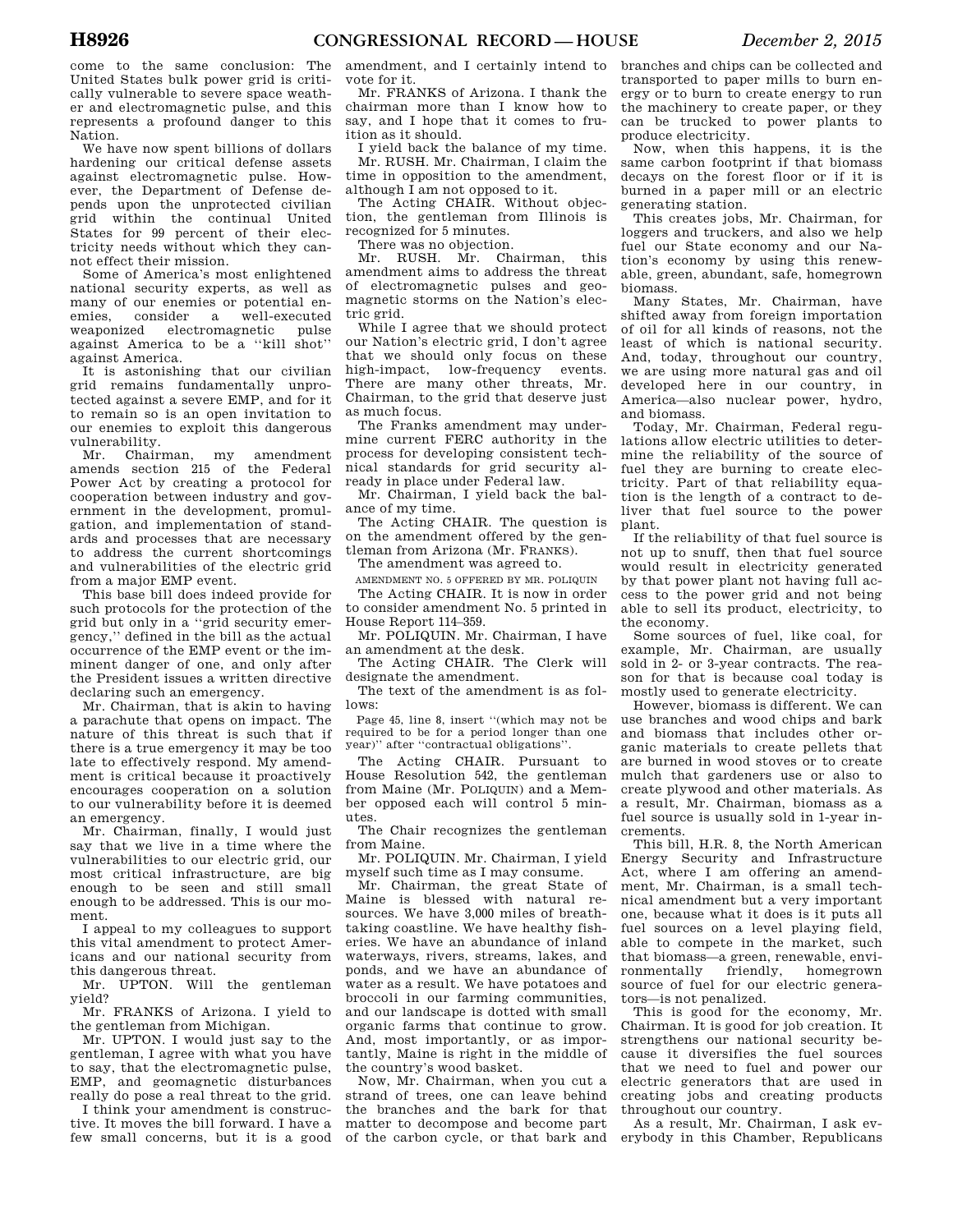and Democrats, today to support this commonsense amendment to help our State, to help our country, to help our economy, and to help our families live better lives.

### $\square$  1615

Mr. UPTON. Will the gentleman yield?

Mr. POLIQUIN. I yield to the gentleman from Michigan.

Mr. UPTON. Mr. Chairman, I just want to say to my colleagues that this amendment clarifies that electric plants can be considered reliable without having to enter into supply contracts that are greater than a year.

I think that it is a good amendment, and we are willing to accept it.

Mr. POLIQUIN. I thank the chairman.

Mr. Chairman, I yield back the balance of my time.

Mr. PALLONE. Mr. Chairman, I claim the time in opposition to the gentleman's amendment.

The Acting CHAIR. The gentleman from New Jersey is recognized for 5 minutes.

Mr. PALLONE. Mr. Chairman, the gentleman from Maine's amendment adds further specificity to the criteria defining fuel certainty, one of the three requirements that defines reliable generation in section 1107 of the bill.

The amendment to the Public Utility Regulatory Policies Act, or PURPA, is already too prescriptive, in my view. The amendments in this legislation to capacity markets under the Federal Power Act in section 1110 and to PURPA in section 1107 are an attempt at micromanaging grid decisions.

I am not certain what the gentleman from Maine's amendment would be other than to ensure that no electric generation facility need enter into a contract with a fuel supplier that was any longer than 1 year.

I realize some problems have arisen in the New England capacity market, but I doubt this is the best way to address those problems.

I yield back the balance of my time. The Acting CHAIR. The question is on the amendment offered by the gentleman from Maine (Mr. POLIQUIN).

The amendment was agreed to.

AMENDMENT NO. 6 OFFERED BY MR. VEASEY

The Acting CHAIR. It is now in order to consider amendment No. 6 printed in House Report 114–359.

Mr. VEASEY. Mr. Chairman, I have an amendment at the desk.

The Acting CHAIR. The Clerk will designate the amendment.

The text of the amendment is as follows:

Page 58, after line 22, insert the following new subparagraph:

(C) ADDITIONAL REPORT.—The Secretary of Energy shall transmit to Congress a report on the potential commercial use of carbon capture, utilization, and storage technologies (including enhanced oil recovery), its potential effects on the economy and gross domestic product (GDP), and its contributions to the United States greenhouse gas emission reduction goals if widely uti-

lized at major carbon dioxide-emitting power plants.

The Acting CHAIR. Pursuant to House Resolution 542, the gentleman from Texas (Mr. VEASEY) and a Member opposed each will control 5 minutes.

The Chair recognizes the gentleman from Texas.

Mr. VEASEY. Mr. Chairman, I am pleased to offer an amendment that would require the Department of Energy to submit a report to Congress related to carbon capture, utilization, and sequestration, known as CCUS technologies.

This report would explore the potential effects that the commercial utilization of CCUS technologies would have on the Nation's economy and our gross domestic product. It would also examine what these technologies could contribute to our efforts to reach our greenhouse gas emission reduction goals.

My amendment is intended to supplement the CCUS evaluation report that is required by the underlying legislation. I am confident that this study's finding will provide concrete evidence that CCUS represents a way to benefit the economy and the environment while meeting our Nation's energy needs.

CCUS is a combination of technologies that allows industries to capture carbon, or  $CO<sub>2</sub>$ , emissions for transport or storage before they are emitted into the atmosphere. These technologies have the potential to allow for the continued use of industries while decreasing the amount of CO<sup>2</sup> released into the environment.

America's recent energy boom has shown us that fossil fuels will continue to make up a sizable portion of our Nation's energy portfolio. So, as we continue to pursue an all-of-the-above energy policy, we must also be sure that we use these resources in an environmentally responsible fashion. Carbon capture technologies do achieve that goal. That is evident in the wide range of support it receives from industry as well as from environmental groups.

However, though much is understood about the various aspects of CCUS, commercial or large-scale deployment has not been achieved, and that is for a variety of different reasons. The absence of commercial projects has led to a fractured understanding of its widespread economic and environmental benefits.

So it is important for us to understand the potential economic benefits CCUS could hold for consumers and stakeholders if we continue to urge the Department of Energy to increase its investments in the research and development of these technologies.

The results of this study would also provide industry stakeholders and likely investors with concrete data to make those economic decisions.

Finally, as America continues to participate in the global effort to address climate change, we must also understand what CCUS can contribute to our

emission reduction goals. By considering long-term climate mitigation needs, this study could provide reason for the Department of Energy to continue to support CCUS technologies even if a DOE-supported project does not immediately succeed.

These technologies have a variety of possible applications, from oil recovery and so on, and it is time that we really understood how a large-scale deployment of this technology would benefit our country. So I urge my colleagues to support this amendment.

I yield back the balance of my time. Mr. UPTON. Mr. Chairman, I claim the time in opposition to the gentleman's amendment.

The Acting CHAIR. The gentleman from Michigan is recognized for 5 minutes.

Mr. UPTON. But I support the amendment.

Mr. Chairman, this amendment requires the Department of Energy to submit a report to Congress on the potential effects that the commercial utilization of carbon capture and sequestration could have on the economy, energy infrastructure, and greenhouse gas emission goals.

I support the amendment.

I yield back the balance of my time. The Acting CHAIR. The question is on the amendment offered by the gentleman from Texas (Mr. VEASEY).

The amendment was agreed to.

AMENDMENT NO. 7 OFFERED BY MR. MCKINLEY The Acting CHAIR. It is now in order to consider amendment No. 7 printed in

House Report 114–359. Mr. MCKINLEY. Mr. Chairman, I

have an amendment at the desk. The Acting CHAIR. The Clerk will

designate the amendment.

The text of the amendment is as follows:

In subtitle A of title I, add at the end the

following new section:

**SEC. 1111. ETHANE STORAGE STUDY.** 

(a) IN GENERAL.—The Secretary of Energy and the Secretary of Commerce, in consultation with other relevant agencies and stakeholders, shall conduct a study on the feasibility of establishing an ethane storage and distribution hub in the United States.

(b) CONTENTS.—The study conducted under subsection (a) shall include—

- (1) an examination of—
- (A) potential locations;
- (B) economic feasibility;
- (C) economic benefits;

(D) geological storage capacity capabilities;

(E) above ground storage capabilities;

(F) infrastructure needs; and

(G) other markets and trading hubs, particularly related to ethane; and

(2) identification of potential additional benefits to energy security.

(c) PUBLICATION OF RESULTS.—Not later than 2 years after the date of enactment of this Act, the Secretaries of Energy and Commerce shall publish the results of the study conducted under subsection (a) on the websites of the Departments of Energy and Commerce, respectively, and shall submit such results to the Committee on Energy and Commerce of the House of Representatives and the Committees on Energy and Natural Resources and Commerce, Science, and Transportation of the Senate.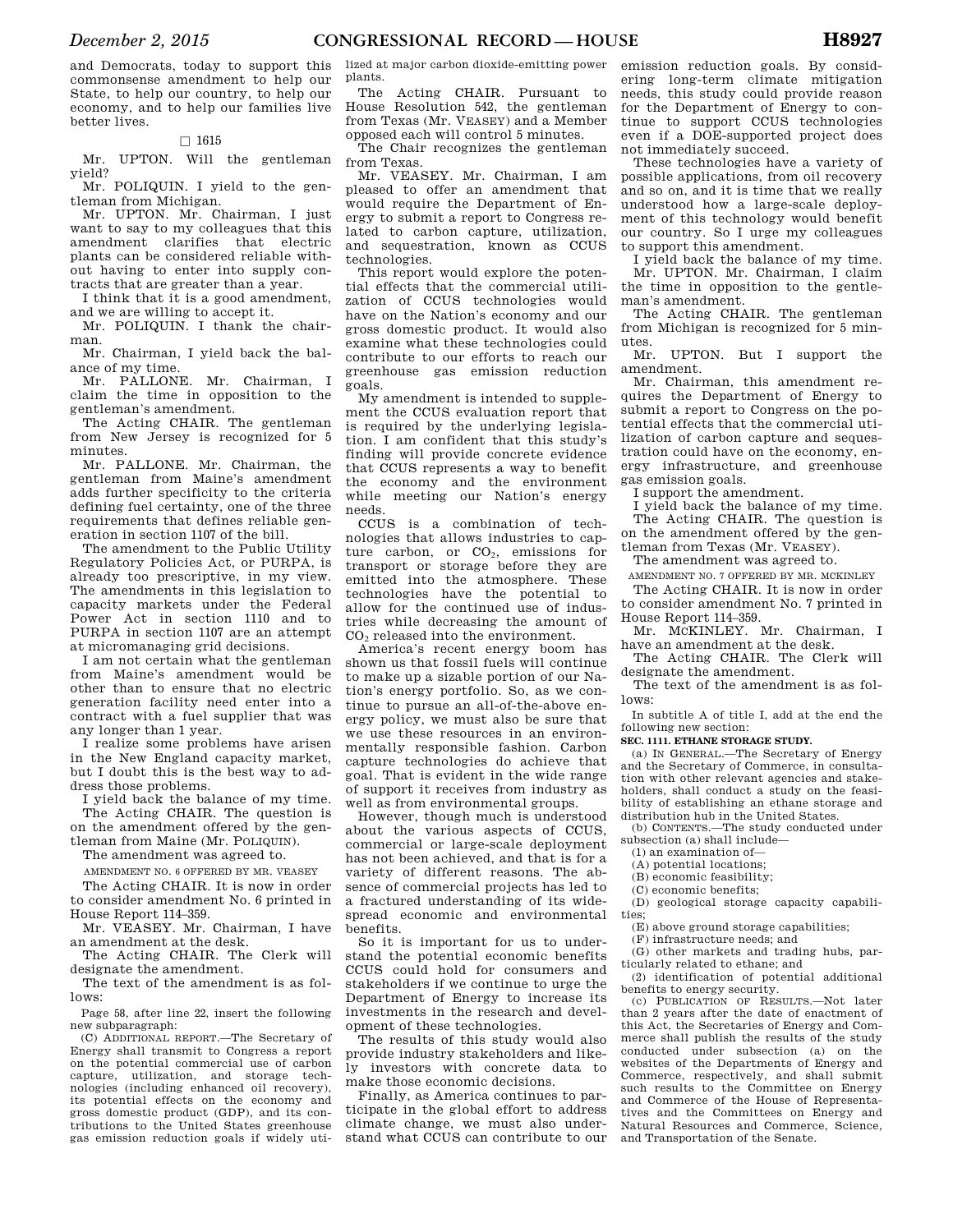The Acting CHAIR. Pursuant to House Resolution 542, the gentleman from West Virginia (Mr. MCKINLEY) and a Member opposed each will control 5 minutes.

The Chair recognizes the gentleman from West Virginia.

Mr. MCKINLEY. Mr. Chairman, I applaud the work of Chairman UPTON and his staff in their bringing this crucial energy bill to the floor, and I want to thank them for that.

Mr. Chairman, I rise in support of this amendment, which directs the Department of Energy and the Department of Commerce to conduct a study on the feasibility of establishing one or more ethane storage and distribution hubs in the United States. This study will also examine the potential benefits that an ethane storage hub would have on our Nation's energy security.

The extraction of natural gas from shale gas formations has increased dramatically over the last 15 years, and ethane is the largest component of that shale gas. Most of the ethane production is used in the petrochemical sector in order to make ethylene, a major component used in the feedstock for manufacturing.

Yet, while the ethane supply continues to grow, the lack of infrastructure and storage inhibits its potential for America's manufacturing economy. Establishing ethane storage and distribution hubs could bring about new markets for these stranded liquids and allow America's shale formations to achieve their full potential as critical national energy assets.

A revamped storage and distribution infrastructure will make our economy less vulnerable to potential unanticipated disruptions and will reduce transportation costs.

Furthermore, the results of this study and decentralization of ethane activity could encourage investment in manufacturing and the expansion of the petrochemical industry all across America.

Therefore, I urge my colleagues to support this amendment for a study.

Mr. UPTON. Will the gentleman yield?

Mr. MCKINLEY. I yield to the gentleman from Michigan.

Mr. UPTON. Mr. Chairman, this amendment is a good amendment. It directs the Secretary of Energy and the Secretary of Commerce, in consultation with other relevant agencies and stakeholders, to conduct a study on the feasibility of establishing an ethane storage and distribution hub in the U.S.

The gentleman and I have talked about it over the last number of months. I think it is a good amendment, and it adds to the bill, so I support the amendment.

Mr. MCKINLEY. Mr. Chairman, I yield back the balance of my time.

The Acting CHAIR. The question is on the amendment offered by the gentleman from West Virginia (Mr. MCKIN-LEY).

The amendment was agreed to.

AMENDMENT NO. 8 OFFERED BY MRS. ELLMERS OF NORTH CAROLINA

The Acting CHAIR. It is now in order to consider amendment No. 8 printed in House Report 114–359.

Mrs. ELLMERS of North Carolina. Mr. Chairman, I have an amendment at the desk.

The Acting CHAIR. The Clerk will designate the amendment.

The text of the amendment is as follows:

At the end of subtitle A of title I, add the following:

SEC. 11 **CONTRIGHT OF POLICY ON GRID MODERNIZATION.** 

It is the policy of the United States to promote and advance—

(1) the modernization of the energy delivery infrastructure of the United States, and bolster the reliability, affordability, diversity, efficiency, security, and resiliency of domestic energy supplies, through advanced grid technologies;

(2) the modernization of the electric grid to enable a robust multi-directional power flow that leverages centralized energy resources and distributed energy resources, enables robust retail transactions, and facilitates the alignment of business and regulatory models to achieve a grid that optimizes the entire electric delivery system;

(3) relevant research and development in advanced grid technologies, including—

(A) energy storage;

(B) predictive tools and requisite real-time data to enable the dynamic optimization of grid operations;

(C) power electronics, including smart inverters, that ease the challenge of intermittent renewable resources and distributed generation;

(D) real-time data and situational awareness tools and systems; and

(E) tools to increase data security, physical security, and cybersecurity awareness and protection;

(4) the leadership of the United States in basic and applied sciences to develop a systems approach to innovation and development of cyber-secure advanced grid technologies, architectures, and control paradigms capable of managing diverse supplies and loads;

(5) the safeguarding of the critical energy delivery infrastructure of the United States and the enhanced resilience of the infrastructure to all hazards, including—

(A) severe weather events; (B) cyber and physical threats; and

(C) other factors that affect energy delivery;

 $(6)$  the coordination of goals, investments to optimize the grid, and other measures for energy efficiency, advanced grid technologies, interoperability, and demand response-side management resources;

(7) partnerships with States and the private sector—

(A) to facilitate advanced grid capabilities and strategies; and

(B) to provide technical assistance, tools, or other related information necessary to enhance grid integration, particularly in connection with the development at the State and local levels of strategic energy, energy surety and assurance, and emergency preparedness, response, and restoration plan- $\frac{\text{ning}}{(8)}$ 

the deployment of information and communications technologies at all levels of the electric system;

(9) opportunities to provide consumers with timely information and advanced control options;

(10) sophisticated or advanced control options to integrate distributed energy resources and associated ancillary services;

(11) open-source communications, database architectures, and common information model standards, guidelines, and protocols that enable interoperability to maximize efficiency gains and associated benefits among—

(A) the grid;

(B) energy and building management systems; and

(C) residential, commercial, and industrial equipment;

(12) private sector investment in the energy delivery infrastructure of the United States through targeted demonstration and validation of advanced grid technologies; and

(13) establishment of common valuation methods and tools for cost-benefit analysis of grid integration paradigms.

The Acting CHAIR. Pursuant to House Resolution 542, the gentlewoman from North Carolina (Mrs. ELLMERS) and a Member opposed each will control 5 minutes.

The Chair recognizes the gentlewoman from North Carolina.

Mrs. ELLMERS of North Carolina. Mr. Chairman, I rise today in support of this bipartisan amendment.

I join my colleague, Congressman JERRY MCNERNEY of California. Together, we chair the Grid Innovation Caucus with the belief that we need to have a bold and ambitious vision for modernizing our Nation's electric grid.

Our current electric infrastructure resembles that of the original grid built over 100 years ago. New technology has given us the opportunity to transform a 20th century grid into a 21st century grid, and my home State of North Carolina is helping to lead the way. In fact, North Carolina is the second-leading State in grid innovation technology development behind California.

There is a need to bring our electric grid and the entire electric system up to date in order to meet the changing demands of our digital economy. This amendment is simply a statement of policy and a blueprint for what we want our future grid to consist of and how we want it to perform. By adopting this amendment, we begin to develop a concrete plan to further secure our grid.

This is a conversation that needs to happen now, and this energy package moves the debate forward. Technology has given us the ability to further secure our grid from physical and cyber threats as well as increase the efficiency, reliability, and redundancy of this vital component.

I urge my colleagues to vote ''yes'' on this amendment.

Mr. Chairman, I yield 3 minutes to the gentleman from California (Mr. MCNERNEY).

Mr. MCNERNEY. Mr. Chairman, I thank my colleague from North Carolina for yielding and for her work on the Grid Innovation Caucus, which is one example of bipartisan cooperation for the good of the Nation.

I also join my colleague Mrs. ELLMERS in offering this bipartisan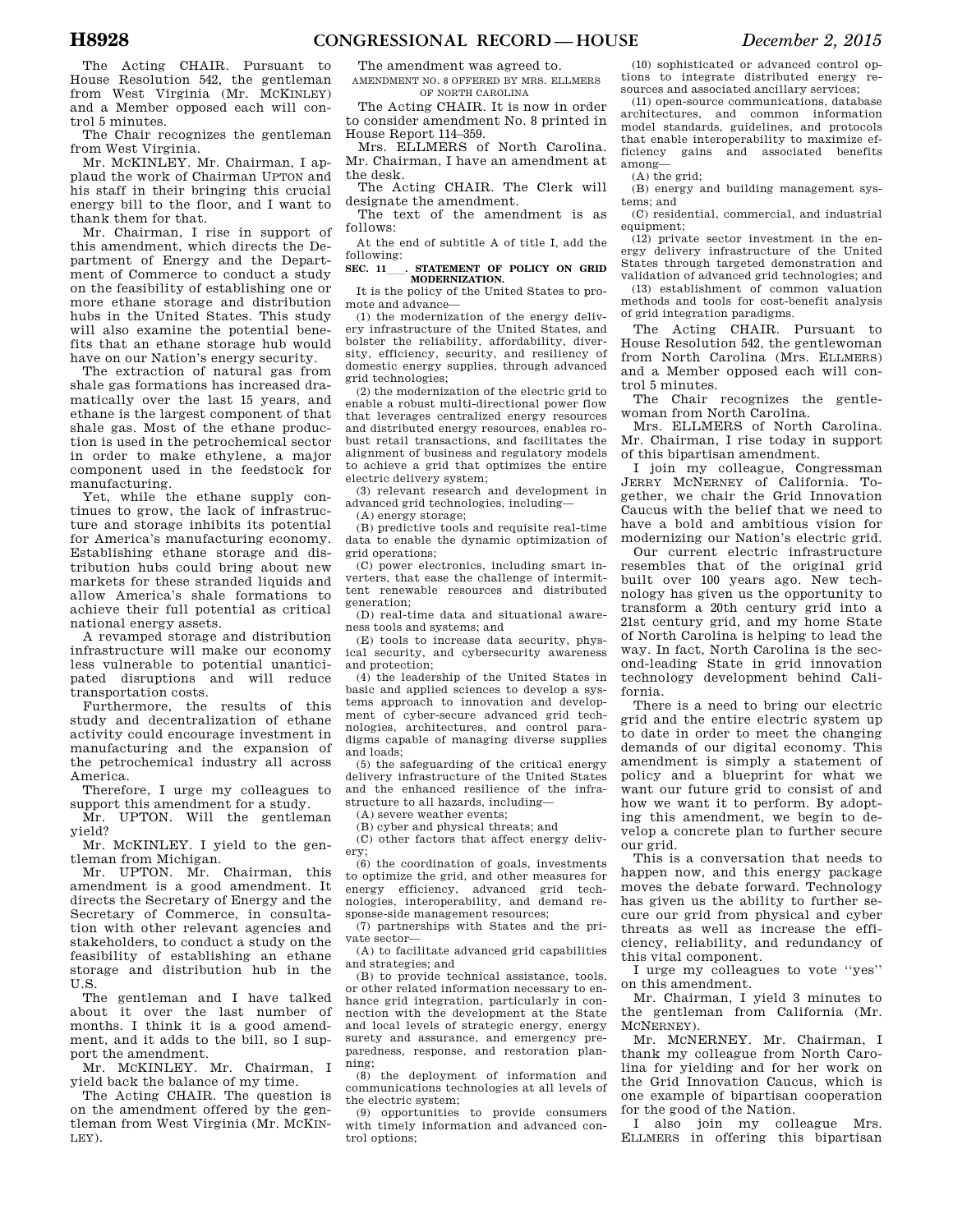amendment, which would establish a statement on grid modernization policy. This will establish a clear vision to achieve the future grid.

The grid is the core of our Nation's effort to transition to clean energy sources. That said, our current electric grid has much the same technology that was in place for the last 100 years. We need to improve and upgrade the grid to meet the 21st century demands and the demands of the digital economy.

The future grid must be reliable, secure, resilient, and affordable while integrating a range of resources and devices, including intermittent renewable energy, storage, and electric vehicles.

Having a national grid modernization policy, or vision, will help achieve these objectives while maintaining the secure, safe, reliable, and affordable power for which our Nation is known.

I thank my colleague, who is the cochair of the Grid Innovation Caucus, and I urge a ''yes'' vote on the amendment.

Mr. UPTON. Mr. Chairman, I claim the time in opposition to the gentlewoman's amendment.

The Acting CHAIR. The gentleman from Michigan is recognized for 5 minutes.

Mr. UPTON. Mr. Chairman, I support the amendment, and I congratulate the two on its being a bipartisan amendment. This makes a strong policy on grid modernization. I appreciate their work, and I urge my colleagues to support it.

I yield back the balance of my time.

The Acting CHAIR. The question is on the amendment offered by the gentlewoman from North Carolina (Mrs. ELLMERS).

The amendment was agreed to.

### $\Box$  1630

AMENDMENT NO. 9, AS MODIFIED, OFFERED BY MS. JACKSON LEE

The Acting CHAIR. It is now in order to consider amendment No. 9 printed in House Report 114–359.

Ms. JACKSON LEE. Mr. Chair, I offer amendment No. 9, and I ask unanimous consent that it be modified in the form I have placed at the desk.

The Acting CHAIR. The Clerk will designate the amendment, as modified, and report the modification.

The text of the amendment, as modified, is as follows:

At the end of subtitle A of title I, add the following:

**SEC. 11 CRID RESILIENCE REPORT.** 

Not later than 120 days after the date of enactment of this Act, the Secretary of Energy shall submit to the Congress a report on methods to increase electric grid resilience with respect to all threats, including cyber attacks, vandalism, terrorism, and severe weather.

The Acting CHAIR. Is there objection to the request of the gentlewoman from Texas?

There was no objection.

The Acting CHAIR. Without objection, the amendment is modified.

Pursuant to House Resolution 542, the gentlewoman from Texas (Ms. JACKSON LEE) and a Member opposed each will control 5 minutes.

The Chair recognizes the gentlewoman from Texas.

Ms. JACKSON LEE. Let me express my appreciation to Chairman UPTON and Ranking Member PALLONE and the Rules Committee for allowing this amendment to come to the floor. Let me thank Chairman SESSIONS and Ranking Member SLAUGHTER of the Rules Committee as well.

As I begin, let me acknowledge that I think we have a collective commitment and need to continue to assess the electric grid. According to a Department of Energy report on the economic benefits of increasing the electric grid resilience, the electric grid in the State of Texas is highly vulnerable to severe weather, cyber attacks, vandalism, and terrorism. Mr. Chairman, Texas is only an example.

I hold in my hand a letter from the Senate Committee on Veteran Affairs & Military Installations that has come to my attention and the House Committee on Defense and Veterans' Affairs to take note of the vulnerability. I use this letter from the State to only say that other States are in the same category.

That is why the Jackson Lee amendment is very relevant, because it requires a report to be promulgated upon our Nation's preparedness for challenges in energy as it pertains to cyber attacks, vandalism, terrorism, and severe weather.

I sit on the Homeland Security Committee's Cybersecurity, Infrastructure Protection, and Security Technologies Subcommittee, and we see every day vulnerabilities to the cybersecurity or the infrastructure. The importance of this amendment was underscored, as I indicated, in a letter that I received.

My amendment offers the option of the utilization of geothermal power, in addition to other renewable strategies, to address some of the energy insecurities faced by this Nation. In today's world of natural and manmade disasters in the energy sector, seeking and implementing complementary alternative measures, such as that proposed in my amendment, will help address some of the insecurity issues triggered by these disasters.

The natural disasters suffered in many of our home States, whether it is tornados or hurricanes, we know that the grid is an important survival asset for the Nation.

According to the DOE report, the average yearly cost of power outages from severe weather in the U.S. is between \$18 billion to \$33 billion. Cold weather in a number of States caused two emergencies that knocked out 9,355 megawatts.

These events warn us that key infrastructure facilities along the Gulf Coast and many other places continue to stress our grid. Thus, this amendment seeks to facilitate the United

States' exploration of possibilities, strategies, and utilities of promoting energy infrastructure.

I would ask my colleagues to join me in ensuring through this report that we are in front of it, if we can be, to strengthen our electric grid, to look for alternatives, to be ahead of cybersecurity attacks, vandalism, weather conditions, and assure the American public that they do have a resilient system that will last during times of great disaster.

I ask my colleagues to support the amendment.

Mr. Chair, let me express my appreciation to Chairman UPTON and Ranking Member PAL-LONE for their leadership and commitment to American energy infrastructure development, security, independence and economic growth.

I also wish to thank Chairman SESSIONS, Ranking Member SLAUGHTER, and the members of the Rules Committee for making in order Jackson Lee Amendment Number 9.

Mr. Chair, thank you for the opportunity to explain my amendment, which provides:

### GRID RESILIENCE REPORT

Not later than 120 days after the date of enactment of this Act, the Secretary of Energy shall submit to Congress a report on methods to increase electric grid resilience with respect to all threats, including cyber attacks, vandalism, terrorism, and severe weather.

According to a Department of Energy Report on the Economic Benefits of Increasing Electric Grid Resilience, the electrical grid in the state of Texas is highly vulnerable to severe weather, cyber attacks, vandalism and terrorism.

This is why Jackson Lee Amendment Number 9 is very relevant because it requires a report to be promulgated on our nation's preparedness for challenges in energy, as pertains to cyber attacks, vandalism, terrorism and severe weather.

The importance of this Amendment was underscored in a letter addressed to me and other members of the Texas Delegation from the Texas Senate Veterans Affairs and Military Installations Committee and the Texas House Defense and Veteran's Affairs Committee.

My Amendment offers the option of the utilization of geothermal power in addition to other renewable strategies to address some of the energy insecurities faced by my home state of Texas and by our nation as a whole.

Across the nation from New Orleans to Georgia to New Jersey, we have all seen the devastation natural and man made disasters have wrought on the livelihood of Americans.

In today's world of natural and man-made disasters in the energy sector, seeking and<br>implementing complementary alternative complementary measures such as that proposed in my Amendment will help address some of the insecurity issues triggered by these disasters.

The natural disaster suffered in my home state of Texas is an example that underscores the imperative of a well informed report corroborated by data and facts.

Here are the recent facts: According to a DOE report, the average yearly cost of power outages from severe weather in the U.S. is between \$18–\$33 billion; Cold weather in Texas caused a level two emergency that knocked out 9,355 MW of power that drastically increased wholesale electricity prices 100 times the normal rate in January 2014;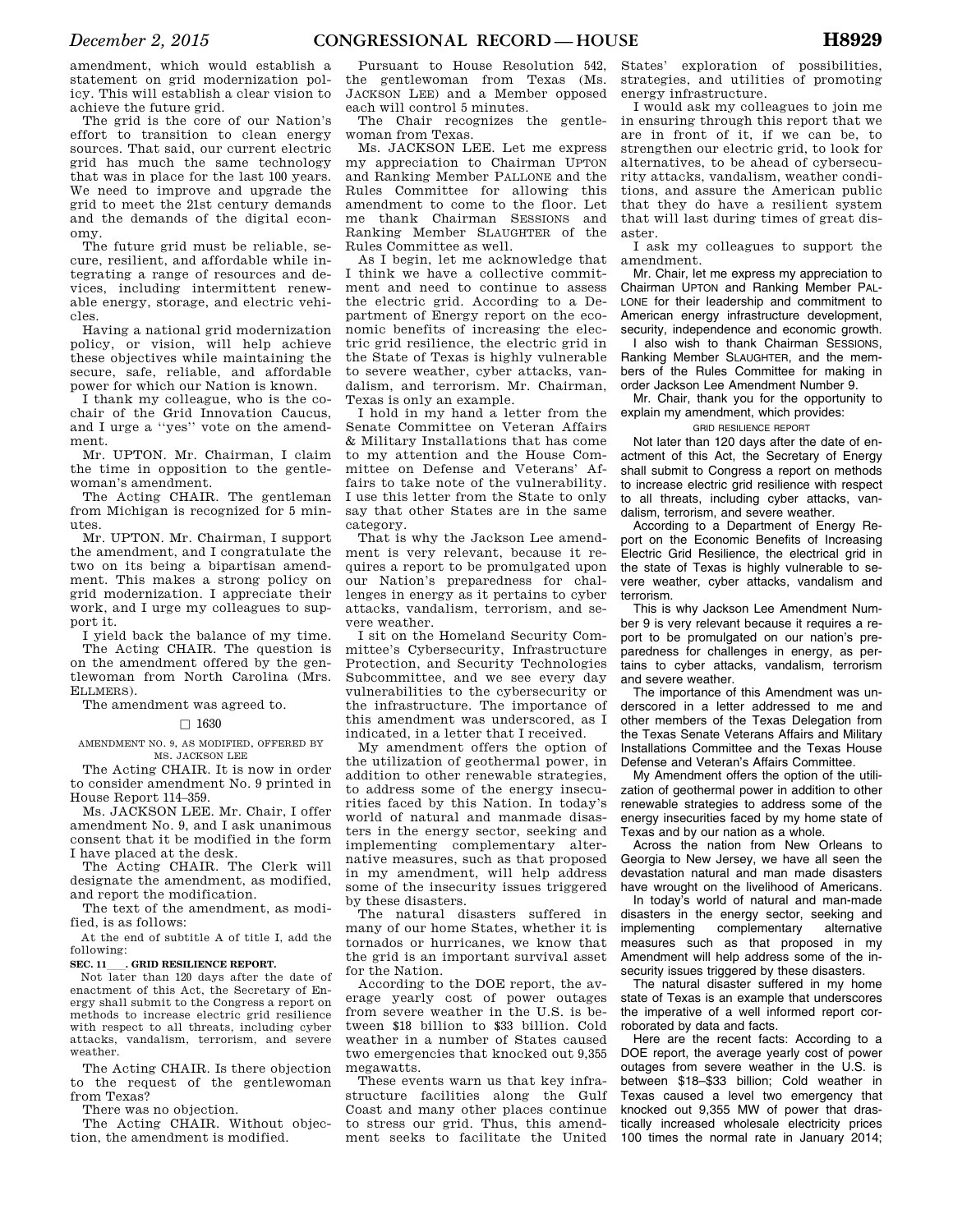Additionally, in 2014 alone, there were approximately eight major power outages in the Corpus Christi area, three of which affected nearby Navy bases.

These events warn us that key infrastructure facilities along the gulf coast operate 24/7 365 days a year, with ongoing powerful power demands, and there is a need for enormous and capable energy security infrastructures, prepared to handle natural and man-made disasters.

Thus, this Amendment seeks to facilitate the United State's exploration of the possibilities, strategies and the utility of promoting energy infrastructures.

Indeed, part of what I hope will be the result of the report requested by my Amendment are the timelines, actions and plans for bolstering energy security and infrastructure development in our nation.

Already we can see some of the potential dividends of investing in infrastructures that foster the utilization of our geothermal resources to promote energy security and efficiency.

A prime example is my home state of Texas.

Indeed, according to reports, Texas' geothermal resources can complement both offsite wind and solar projects and leverage the earth's constant heat in gulf coast pressurized zones and eliminate dependency on external fuel sources.

For example, the National Renewable Energy Laboratory (NREL) published a study in 2012 that determined a minimum of 2,500 Megawatts to the power of 3  $(MW<sub>3</sub>)$  of geothermal potential within the gulf coast region.

For those of us in the Gulf Coast, our geothermal can serve as an unlimited resource which can provide relief to facilities in need of clean, stable power and set a new standard for sustainability.

Additionally, geothermal resource can be instrumental in fostering our nation's renewable energy, while adding military value to our defense installations.

For all of these reasons, I urge my colleagues to join me and support Jackson Lee Amendment Number 9.

Ms. JACKSON LEE. I reserve the balance of my time.

Mr. UPTON. Mr. Chair, I claim the time in opposition.

The Acting CHAIR. The gentleman from Michigan is recognized for 5 minutes.

Mr. UPTON. Mr. Chair, I supported the amendment before it was revised. I support the amendment as revised.

This amendment directs the Secretary of Energy to submit to the House and Senate Energy Committees a report on methods to increase electric grid resilience with respect to all threats, including cyber attacks, vandalism, terrorism, and severe weather. Actually, as amended, it requires it submit to the Congress versus the specific committees.

I think it is a fine amendment, and I support it.

I yield back the balance of my time. Ms. JACKSON LEE. I yield to the gentleman from New Jersey (Mr. PAL-LONE).

Mr. PALLONE. Mr. Chairman, I want to also lend my support to the legislation on grid resiliency. I think it is very important. I appreciate the gentlewoman putting it forward.

Ms. JACKSON LEE. Mr. Chairman, I include for the RECORD this letter from the Senate Committee on Veteran Affairs & Military Installations of the State of Texas and the House Committee on Defense and Veterans' Affairs.

SENATE COMMITTEE ON VETERAN AF-FAIRS & MILITARY INSTALLATIONS AND HOUSE COMMITTEE ON DE-FENSE AND VETERANS' AFFAIRS, *November 12, 2015.* 

DEAR HONORABLE JACKSON LEE: On behalf of the Texas Senate Committee on Veteran Affairs and Military Installations and the House Committee on Defense and Veterans' Affairs, we are writing to ask for your support for the development of geothermal energy along the Gulf Coast to provide onsite power and increased energy independence to critical infrastructure facilities that include Military bases such as Naval Air Station (NAS) Corpus Christi, Naval Air Station Kingsville, and the Ports of Corpus Christi and Brownsville.

The August 2013 Report of Economic Benefits of Increasing Electric Grid Resilience authored by the Department of Energy determined that in addition to cyber-attacks, vandalism, and terrorism, the electrical grid is highly vulnerable to severe weather. The average yearly cost of power outages from severe weather in the U.S. is between \$18-\$33 billion. Cold weather in Texas caused a level two emergency that knocked out 9,355 MW of power that drastically increased wholesale electricity prices 100 times the normal rate in January 2014. Additionally in 2014, there were approximately eight major power outages in the Corpus Christi area, three of which affected the nearby Navy bases. Key infrastructure facilities along the gulf coast operate 24/7/365 and their ongoing power demands are enormous; however, the need for cleaner and more cost effective renewables is

also increasing. The National Renewable Energy Laboratory (NREL), who supports the military's renewable energy goal, published a study in April 2012 that determined a minimum of 2,500 MW of geothermal power potential within the gulf coast region and more recent review by geothermal energy developers have doubled that estimate. Our committees were briefed recently on a conceptual plan to generate as much as 10MW of geothermal power within a 2-acre area at NAS Corpus Christi and up to 5MW at NAS Kingsville. The Corpus Christi Army Depot who is a tenant on NAS Corpus Christi is also considering a plan through its Energy Service Company (ESCO) to utilize geothermal power with a MicroGrid on-site to enhance its energy security in case of power outage. This MicroGrid would complement other offsite renewable power sent from the local grid.

From a regulatory stand-point, the Energy Act of 2005, Presidential Executive Orders 13423 and 13513, and the Department of the Navy's own Renewable Energy Security Goals established by Navy Secretary Ray Mabus in October 2012 are some of the other drivers that are encouraging the military's use of any geographically available onsite renewable sources by 2015 and 2020 respectively. The Navy's 2012 report only considered 1.2MW Solar PV for on-site generation at NAS Corpus Christi; however we understand their renewable energy team has acknowledged Geothermal is an option that has still not been implemented.<br>Texas' Geothermal resource

Geothermal resources can complement both off-site wind and solar projects and leverage the earth's constant heat in gulf coast geopressured zones and eliminate dependency on external fuel sources. This unlimited resource will provide relief to facilities in need of clean, stable power and set a new standard for sustainability while fostering renewable energy growth in Texas and adding military value to our defense installations.

As Chairs of the Texas military affairs committees, we ask for your support and advocacy of this approach to military leaders in Washington D.C. It will improve military value for our defense installations, create new jobs in the energy sector, and benefit the State of Texas as a whole. If you would like more information on the potential projects in Texas, please feel free to contact staff of either Committee.

Sincerely,

SENATOR DONNA CAMPBELL, CHAIR, *Senate Veteran Affairs & Military Installations Committee.*  REPRESENTATIVE SUSAN L. KING, CHAIR, *House Defense & Veterans' Affairs Committee.* 

Ms. JACKSON LEE. Mr. Chairman, let me conclude by simply saying I thank both Mr. UPTON and Mr. PAL-LONE for joining in the unanimous consent to revise the amendment simply to say that this report on increasing methods to increase the electric grid resilience with respect to all threats, including cyber attacks, vandalism, terrorism, severe weather, will go to the Congress. I thank them very much. I ask my colleagues to support the

Jackson Lee amendment. I yield back the balance of my time.

The Acting CHAIR. The question is on the amendment, as modified, offered by the gentlewoman from Texas (Ms. JACKSON LEE).

The amendment, as modified, was agreed to.

AMENDMENT NO. 10 OFFERED BY MR. KILDEE

The Acting CHAIR. It is now in order to consider amendment No. 10 printed in House Report 114–359.

Mr. KILDEE. Mr. Chairman, I have an amendment at the desk.

The Acting CHAIR. The Clerk will designate the amendment.

The text of the amendment is as follows:

At the end of subtitle A of title I, add the following:

## SEC. 11\_\_\_\_. GAO REPORT ON IMPROVING NA-<br>TIONAL RESPONSE CENTER.

The Comptroller General of the United States shall conduct a study of ways in which the capabilities of the National Response Center could be improved.

The Acting CHAIR. Pursuant to House Resolution 542, the gentleman from Michigan (Mr. KILDEE) and a Member opposed each will control 5 minutes.

The Chair recognizes the gentleman from Michigan.

Mr. KILDEE. Mr. Chair, the National Response Center is a joint operation between the U.S. Coast Guard, the EPA, and other agencies. It is the sole Federal point of contact for reporting hazardous substance releases and oil spills.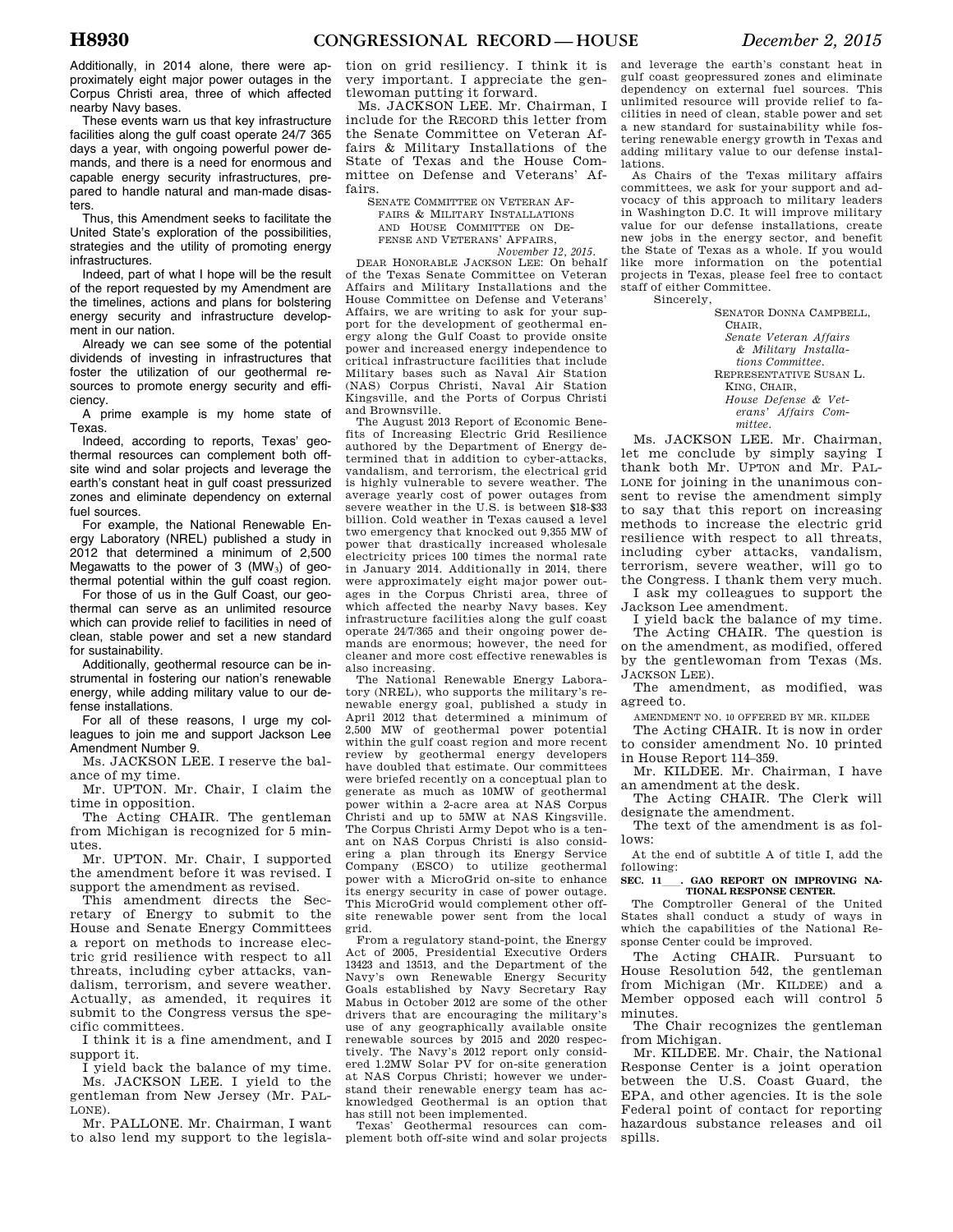Essentially, it is our Nation's 911 for dangerous spills, staffed by the Coast Guard 24 hours a day, passing on reports to relevant national response teams.

Those teams then go to the site of a spill, assess the situation, determine the best way to mitigate exposure, and quickly clean up the spill. Often it is the Coast Guard being called upon to clean up a spill when it involves surface water.

Back in March I visited a Coast Guard station in my district to learn more about their operations. While I was there, we talked quite a bit about a serious deficiency in their capabilities, a deficiency that came to light during one of the greatest environmental disasters that our State has faced, and the chairman is quite aware of this.

In 2010, there was a large spill on the Kalamazoo River. It was the largest inland oil spill in the history of the U.S. in fact. The Coast Guard was called upon to help with those cleanup efforts.

When they arrived, however, they learned that the equipment that they had brought to the spill was for one type of oil—the oil that they believed to have been involved in this particular incident—but the oil in the Kalamazoo River was an entirely different type and consistency than what they had expected, and it required a different cleanup method.

Valuable time was lost as the Coast Guard actually had to return back to their station, hours away, to get the right equipment. Meanwhile, this spill continued into this river.

The terrible scope of the spill could have been much more easily mitigated had the National Response Center possessed the basic information regarding the contents of that particular pipeline so they could pass the information on to the Coast Guard to address the spill when it occurred.

Currently, these response teams are often flying blind as they head out to spills. Without this important information, the likelihood of much more serious damage, such as what we saw in 2010 in the Kalamazoo River, is much higher.

So I have been talking with lots of folks, including the people within the Coast Guard, about ways to improve their ability to address and respond to this type of spill.

The amendment that I have offered would simply require the GAO to conduct a study of ways in which the capabilities of the National Response Center could be improved, including providing additional information on the contents of these pipelines.

It would be an independent study that could then guide policymakers in improving the National Response Center, providing them the tools they need in the 21st century.

The National Response Center receives over 6,000 calls per year across the country on all different sorts of

spills. Giving the National Response Center the tools they need in order to respond to these incidents as quickly as possible with the right information is critical not only to protecting public health, but in preventing long-term damage to the environment.

Of course, coming from Michigan—in the district that I represent, the Great Lakes, I have 77 miles of shoreline—we are particularly concerned about surface water spills, and this information is absolutely critical. Forty million people depend on the Great Lakes for drinking water. We want to ensure that those who are charged with responding to accidents, such as the one we saw in Michigan, have all the information and tools available to them.

I ask my colleagues to support this amendment.

I reserve the balance of my time.

Mr. UPTON. Mr. Chairman, I claim the time in opposition.

The Acting CHAIR. The gentleman from Michigan is recognized for 5 minutes.

Mr. UPTON. Mr. Chair, I support the amendment. I want to say to my friend from the great State of Michigan that this is obviously an issue that is close to both of our hearts.

I want to go back. When I was first elected a few years ago, one of the first bills that I saw enacted into law was an oil spill response team for the Great Lakes. It was actually a visit, I think, now to your district, Bay City, back then, which had a fairly significant oil spill. We found out that the Coast Guard was totally unprepared. My amendment was added, I want to say, to a highway bill to get it done.

When we had the oil spill on the Kalamazoo River in Calhoun County a few years ago, we looked at that. We actually passed the Upton-Dingell—not the DEBBIE DINGELL, but the John Dingell—bill on pipeline safety, which I want to say passed this body with more than 400 votes.

It did a lot of good things, including one that was very important, which was, when there is an oil spill, it had to be reported to PHMSA within an hour versus on a timely basis. That was a big change.

Now that we expect the passage tomorrow of the highway bill, Chairman SHUSTER and myself will be working again to reauthorize the pipeline safety bill. I am led to believe that we will be prepared to start early next year to bring a bill to the floor. I look forward to your support.

### $\Box$  1645

Anything that we can do to improve the current system is a good thing, which is why I strongly support your amendment today.

Mr. Chairman, I yield back the balance of my time.

Mr. KILDEE. Mr. Chairman, I just want to thank the chairman for his good work on this. I look forward to working with him again on additional pipeline safety measures as they come

to the floor. I appreciate his support for my amendment.

I believe in quitting while I am ahead. With that, unless the ranking member would like time, I yield back the balance of my time.

The Acting CHAIR. The question is on the amendment offered by the gentleman from Michigan (Mr. KILDEE).

The amendment was agreed to.

The Acting CHAIR. The Chair understands that amendment No. 11 will not be offered.

AMENDMENT NO. 12 OFFERED BY MR. GARAMENDI The Acting CHAIR. It is now in order

to consider amendment No. 12 printed in House Report 114–359.

Mr. GARAMENDI. Mr. Chairman, I have an amendment at the desk.

The Acting CHAIR. The Clerk will designate the amendment.

The text of the amendment is as follows:

Page 118, line 2, insert ''transportation,'' after ''distribution,''.

The Acting CHAIR. Pursuant to House Resolution 542, the gentleman from California (Mr. GARAMENDI) and a Member opposed each will control 5 minutes.

The Chair recognizes the gentleman from California.

Mr. GARAMENDI. Mr. Chairman, I am trying to figure out who would be opposed to this amendment, so maybe I will just talk my few minutes and go from there.

The bill deals with energy, and I am trying to figure out, let's see, energy that goes along in wires would be electrical energy. If it is coal, it is probably on a truck or a train. If it is oil or gas, it is on a pipeline or maybe in a truck, maybe in a boat or barge.

But this bill doesn't speak to the transportation of energy, so this amendment is extraordinarily important because it really says that, if you are going to study energy, you better study how you are going to get it to wherever it needs to go. This amendment, being such an important amendment, and so long—let's see, transportation. Wow, not even 15 letters. That is all it does. It simply adds the word ''transportation'' to the study section of this bill, requiring the Department of Energy, as it studies energy, to study how it gets from here to there. That is it.

Now, I can go on for another 4 minutes or so, but after doing so, it won't make any difference because we really need to study energy and figure out how it gets to where it needs to go. That is the amendment. Add the word 'transportation'' in it.

Mr. Chairman, I reserve the balance of my time.

Mr. UPTON. Mr. Chairman, I claim the time in opposition but speak in support of the amendment.

The Acting CHAIR. Without objection, the gentleman from Michigan is recognized for 5 minutes.

There was no objection.

Mr. UPTON. Mr. Chairman, this amendment adds inclusion of the energy transportation to the list of considerations for the energy security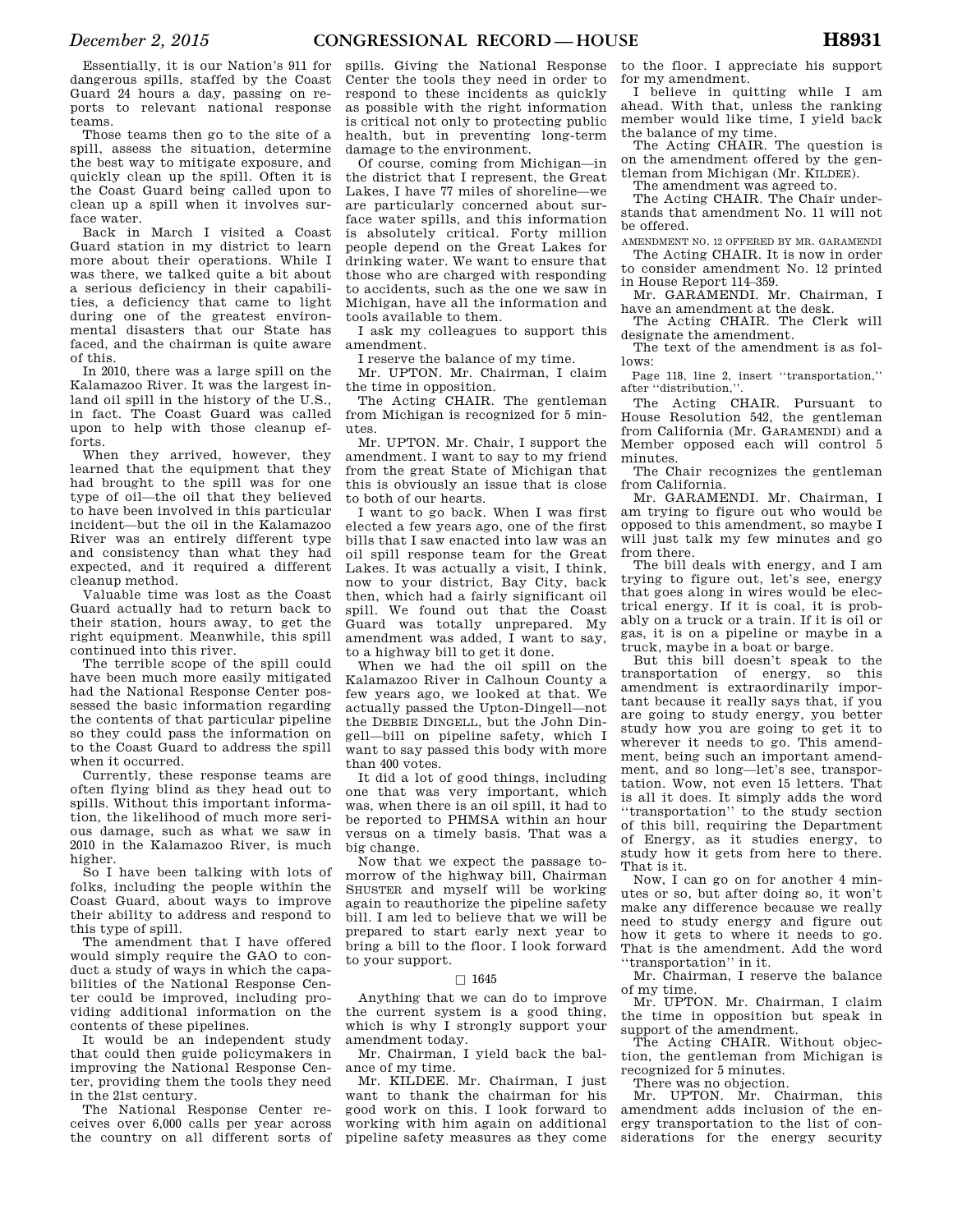valuation report. Section 3002 requires the Secretary of Energy to establish transparent and uniform procedures and criteria to ensure that energy-related actions that significantly affect the supply, distribution, or use of energy are evaluated with respect to their potential impact on energy security, including their impact on the consumer and the economy and energy supply and diversity.

I think it is a good amendment. I urge my colleagues to support it.

Mr. Chairman, I yield back the balance of my time.

Mr. GARAMENDI. Mr. Chairman, I came in prepared for a brawl, and all I get is acceptance of an amendment. I think I will go with that and say thank you, Mr. Chairman, for the extraordinary wisdom that apparently we both seem to have.

Mr. Chairman, I yield back the balance of my time.

The Acting CHAIR. The question is on the amendment offered by the gen-<br>tleman from California (Mr. California f GARAMENDI).

The amendment was agreed to.

AMENDMENT NO. 13 OFFERED BY MR. MCKINLEY The Acting CHAIR. It is now in order to consider amendment No. 13 printed in House Report 114–359.

Mr. MCKINLEY. Mr. Chairman, I have an amendment at the desk.

The Acting CHAIR. The Clerk will designate the amendment.

The text of the amendment is as follows:

At the end of title III, add the following new section:

**SEC. 3007. ENVIRONMENTAL REVIEW FOR EN-ERGY EXPORT FACILITIES.** 

Notwithstanding any other provision of law, including any other provision of this Act and any amendment made by this Act, to the extent that the National Environmental Policy Act of 1969 (42 U.S.C. 4321 et seq.) applies to the issuance of a permit for the construction, operation, or maintenance of a facility for the export of bulk commodities, no such permit may be denied until each applicable Federal agency has completed all reviews required for the facility under such Act.

The Acting CHAIR. Pursuant to House Resolution 542, the gentleman from West Virginia (Mr. MCKINLEY) and a Member opposed each will control 5 minutes.

The Chair recognizes the gentleman from West Virginia.

Mr. MCKINLEY. Mr. Chairman, again, I applaud the committee, and particularly the staff, for the hard work they have done in putting together this comprehensive piece of legislation on energy. It has been long overdue to have that energy bill, so I am delighted it is here on the floor.

I rise today in support of an amendment which is cosponsored by my colleague from Montana, Congressman ZINKE. This amendment will ensure that no permit for a coal export facility can be denied until all reviews required under the National Environmental Policy Act, known as NEPA, have been completed.

The NEPA review process is critical to ensure that the communities can provide input on any proposed project, and it allows the developer the opportunity to work with the citizens of a community and the regulatory agency to address any concerns that may arise. Denying a permit request for a coal export facility before the NEPA process is complete would send a precedent that indicates that those voices of affected parties don't matter and diminish the value of the NEPA process.

This amendment will ensure that a regulatory agency must first take into consideration the merits of the project, voices of the people, their thoughts, concerns, and the findings of the NEPA report before acting on a permit and simply not advancing an anticoal ideology.

I urge my colleagues to support this amendment.

Mr. Chairman, I reserve the balance of my time.

Mr. PALLONE. Mr. Chairman, I claim the time in opposition to the amendment.

The Acting CHAIR. The gentleman from New Jersey is recognized for 5 minutes.

Mr. PALLONE. Mr. Chairman, time after time, Democratic Members have come to the floor to strike bad NEPA language from bills, only to be voted down by Republicans who use streamlining as a euphemism for letting polluters do whatever they want. Now they expect us to believe that they are sincere about keeping NEPA strong in one perverse scenario in which they think it could help them. Well, I don't think that passes the smell test. What is more, the amendment undermines the treaty rights of the Lummi Nation and jeopardizes the sovereignty of all tribes with rights to natural resources.

Mr. Chairman, tomorrow we will be here on the House floor to vote on the conference report for a highway bill which includes, over the opposition of many Democrats, sweeping exemptions from the requirements of the National Environmental Policy Act. I have no doubt that both of the sponsors of this amendment support those exemptions and will vote to pass the bill without a second thought about the fact that it short-circuits NEPA review for many, many infrastructure projects.

I am shocked to see them standing here with straight faces arguing that, when it benefits them and their friends in the coal industry, the NEPA process should be thorough and complete. It is a level of audacity that I think is almost laughable.

I urge my colleagues to vote ''no'' on this damaging and disingenuous amendment.

Mr. Chairman, I yield back the balance of my time.

Mr. MCKINLEY. Mr. Chairman, I yield such time as he may consume to the gentleman from Montana (Mr. ZINKE).

Mr. ZINKE. Mr. Chairman, to clarify, this amendment does not violate trea-

ty rights, and to suggest it does is disingenuous and false.

This is about fairness. It is not about two tribes. It is about fairness of a process. It would be unprecedented for the Army Corps of Engineers to bypass the EIS to make a decision, and that is what this amendment does.

It is not about coal. It is not about commodities, nor is it about treaty rights because, quite frankly, the Crow Tribe in Montana has treaty rights, too. This is not to pit one poor nation against a rich nation. It is about simple fairness.

It would be unprecedented for the Army Corps of Engineers or any government body to give judgment before the process is complete, and that is what we are asking for. The EIS is the process that needs to be done.

Mr. MCKINLEY. Mr. Chairman, I yield back the balance of my time.

The Acting CHAIR. The question is on the amendment offered by the gentleman from West Virginia (Mr. MCKIN-LEY).

The amendment was agreed to.

AMENDMENT NO. 14 OFFERED BY MR. GENE GREEN OF TEXAS

The Acting CHAIR. It is now in order to consider amendment No. 14 printed in House Report 114–359.

Mr. GENE GREEN of Texas. Mr. Chairman, I have an amendment at the desk.

The Acting CHAIR. The Clerk will designate the amendment.

The text of the amendment is as follows:

At the end of title III, insert the following new section:

#### **SEC. 3007. AUTHORIZATION OF CROSS-BORDER INFRASTRUCTURE PROJECTS.**

(a) FINDING.—Congress finds that the United States should establish a more uniform, transparent, and modern process for the construction, connection, operation, and maintenance of pipelines and electric transmission facilities for the import and export of liquid products, including water and petroleum, and natural gas and the transmission of electricity to and from Canada and Mexico.

(b) AUTHORIZATION OF CERTAIN INFRASTRUC-TURE PROJECTS AT THE NATIONAL BOUNDARY OF THE UNITED STATES.

(1) REQUIREMENT.—No person may construct, connect, operate, or maintain a crossborder segment of a pipeline or electric transmission facility for the import or export of liquid products or natural gas, or the transmission of electricity, to or from Canada or Mexico without obtaining a certificate of crossing for such construction, connection, operation, or maintenance under this subsection.

(2) CERTIFICATE OF CROSSING.—

 $(A)$  ISSUANCE  $-$ 

(i) IN GENERAL.—Not later than 120 days after final action is taken under the National Environmental Policy Act of 1969 (42 U.S.C. 4321 et seq.) with respect to a crossborder segment described in paragraph (1), the relevant official identified under subparagraph (B), in consultation with appropriate Federal agencies, shall issue a certificate of crossing for the cross-border segment unless the relevant official finds that the construction, connection, operation, or maintenance of the cross-border segment is not in the public interest of the United States.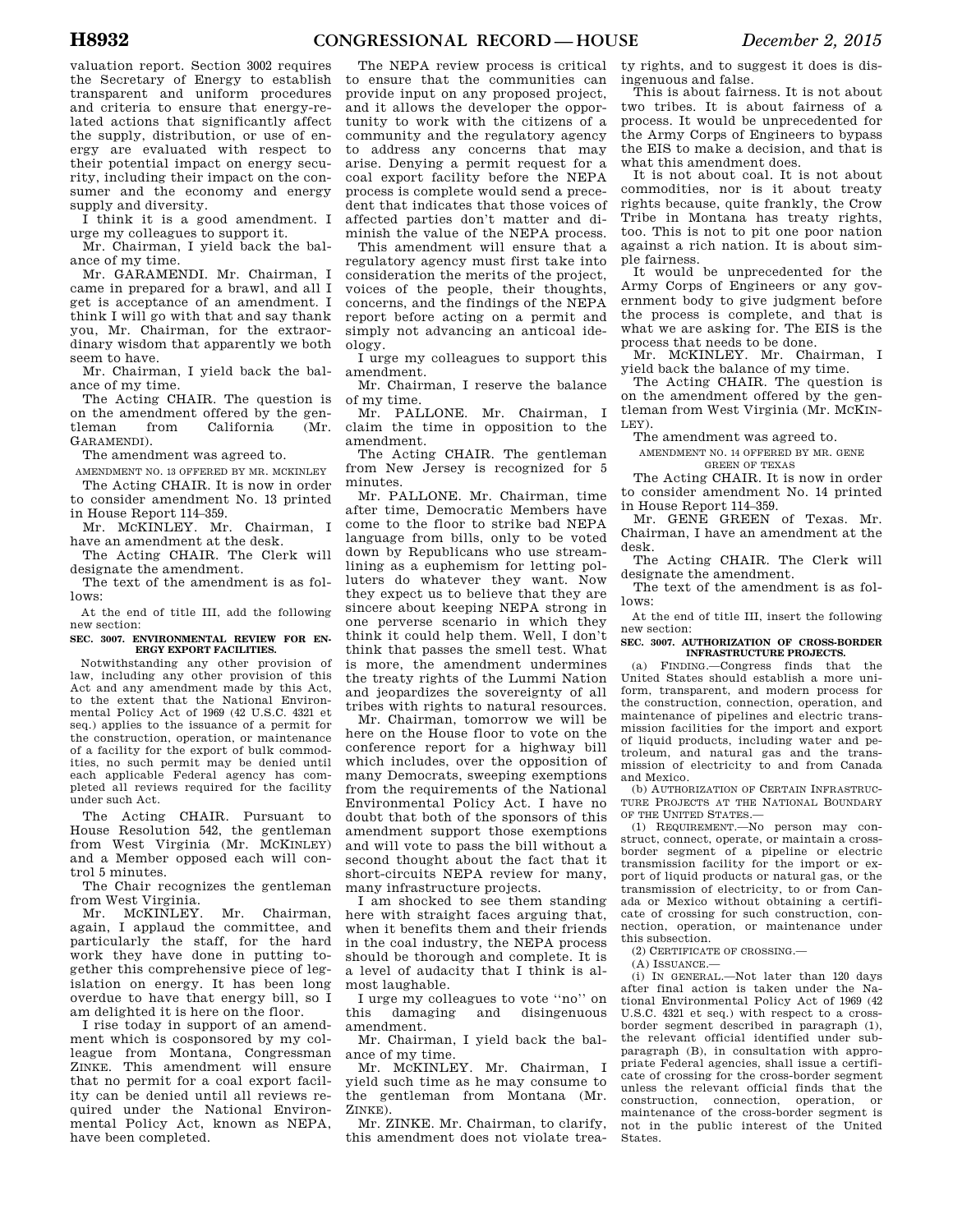(ii) NATURAL GAS.—For the purposes of natural gas pipelines, a finding with respect to the public interest under section 3(a) of the Natural Gas Act (15 U.S.C. 717b(a)) shall serve as a finding under clause (i) of this subparagraph.

(B) RELEVANT OFFICIAL.—The relevant official referred to in subparagraph (A) is—

(i) the Secretary of State with respect to liquid pipelines;

(ii) the Federal Energy Regulatory Commission with respect to natural gas pipelines; and

(iii) the Secretary of Energy with respect to electric transmission facilities.

(C) ADDITIONAL REQUIREMENT FOR ELECTRIC TRANSMISSION FACILITIES.—The Secretary of Energy shall require, as a condition of issuing a certificate of crossing for an electric transmission facility, that the cross-border segment be constructed, connected, operated, or maintained consistent with all applicable policies and standards of—

(i) the Electric Reliability Organization and the applicable regional entity; and

(ii) any Regional Transmission Organization or Independent System Operator with operational or functional control over the cross-border segment of the electric transmission facility.

(3) MODIFICATIONS TO EXISTING PROJECTS.— No certificate of crossing shall be required under this subsection for a change in ownership, volume expansion, downstream or upstream interconnection, or adjustment to maintain flow (such as a reduction or increase in the number of pump or compressor stations) with respect to a liquid or natural gas pipeline or electric transmission facility unless such modification would result in a significant impact at the national boundary.

(4) EFFECT OF OTHER LAWS.—Nothing in this subsection shall affect the application of any other Federal statute (including the Natural Gas Act and the Energy Policy and Conservation Act) to a project for which a certificate of crossing is sought under this subsection.

(c) IMPORTATION OR EXPORTATION OF NAT-URAL GAS TO CANADA AND MEXICO.—Section 3(c) of the Natural Gas Act (15 U.S.C. 717b(c)) is amended by adding at the end the following: ''In the case of an application for the importation or exportation of natural gas to or from Canada or Mexico, the Commission shall grant the application not later than 30 days after the date of receipt of the complete application.''.

(d) TRANSMISSION OF ELECTRIC ENERGY TO CANADA AND MEXICO.—

(1) REPEAL OF REQUIREMENT TO SECURE ORDER.—Section 202(e) of the Federal Power Act (16 U.S.C. 824a(e)) is repealed.

(2) CONFORMING AMENDMENTS.—

(A) STATE REGULATIONS.—Section 202(f) of the Federal Power Act (16 U.S.C. 824a(f)) is amended by striking ''insofar as such State regulation does not conflict with the exercise of the Commission's powers under or relating to subsection 202(e)''.

(B) SEASONAL DIVERSITY ELECTRICITY EX-CHANGE.—Section 602(b) of the Public Utility Regulatory Policies Act of 1978 (16 U.S.C. 824a–4(b)) is amended by striking ''the Commission has conducted hearings and made the findings required under section 202(e) of the Federal Power Act'' and all that follows through the period at the end and inserting ''the Secretary has conducted hearings and finds that the proposed transmission facilities would not impair the sufficiency of electric supply within the United States or would not impede or tend to impede the coordination in the public interest of facilities subject to the jurisdiction of the Secretary''. (e) EFFECTIVE DATE; RULEMAKING DEAD-

LINES.—

(1) EFFECTIVE DATE.-Subsections through (d), and the amendments made by such subsections, shall take effect on January 20, 2017.

(2) RULEMAKING DEADLINES.—Each relevant official described in subsection  $(b)(2)(B)$ shall—

(A) not later than 180 days after the date of enactment of this Act, publish in the Federal Register notice of a proposed rulemaking to carry out the applicable requirements of subsection (b); and

(B) not later than 1 year after the date of enactment of this Act, publish in the Federal Register a final rule to carry out the applicable requirements of subsection (b).

(f) DEFINITIONS.—In this section—

(1) the term ''cross-border segment'' means the portion of a liquid or natural gas pipeline or electric transmission facility that is located at the national boundary of the United States with either Canada or Mexico;

(2) the terms ''Electric Reliability Organization" and "regional entity" have the meanings given those terms in section 215 of the Federal Power Act (16 U.S.C. 824o);

(3) the terms ''Independent System Operator'' and ''Regional Transmission Organization'' have the meanings given those terms in section 3 of the Federal Power Act (16 U.S.C. 796);

(4) the term ''liquid'' includes water, petroleum, petroleum product, and any other substance that flows through a pipeline other than natural gas; and

(5) the term ''natural gas'' has the meaning given that term in section 2 of the Natural Gas Act (15 U.S.C. 717a).

The Acting CHAIR. Pursuant to House Resolution 542, the gentleman from Texas (Mr. GENE GREEN) and a Member opposed each will control 5 minutes.

The Chair recognizes the gentleman from Texas.

Mr. GENE GREEN of Texas. I yield myself such time as I may consume.

Mr. Chairman, I rise in support of an amendment that would create regulatory certainty with our neighbors, Canada and Mexico.

The Presidential permitting process dates back many administrations. Beginning in the administration of Ulysses S. Grant, the executive branch has taken steps to ensure our cross-border infrastructure between Canada and Mexico was constructed.

These past administrations and, indeed, the current administration have been forced to use executive orders because Congress has failed to act. Congress has a duty to regulate the commerce of the United States, and crossborder energy infrastructure projects fall well within that space.

We need to create a system with our neighbors, Mexico and Canada, to truly create a North American energy market, and that is what this amendment would do. We can't build infrastructure in this country or in this continent based on who sits in the White House.

There are 11 cross-border projects awaiting a decision now by the Department of State and the President, including electricity wires and water pipelines.

It is Congress' responsibility to create regulatory rules by which infrastructure is constructed. As a reminder of this, tomorrow we will pass the con-

ference report to the FAST Act. The FAST Act is a multiyear transportation bill that shows our determination to build infrastructure for the 21st century. Now we must build on that success and focus on our energy infrastructure.

This amendment would create a regulatory process at the Department of State, Department of Energy, and the Federal Energy Regulatory Commission to permit cross-border infrastructure. This is no different than building roads, bridges, or railways.

The Department of Transportation coordinates with Federal, State, and local agencies to ensure the project is completed and the environment protected. We will do the same thing with pipes and wires. We need to build electric transmission lines and pipelines to move resources from where they are to where they are needed.

The amendment complies with the National Environmental Policy Act and requires a full environmental review of any cross-border facility, including analysis of the climate change impacts. The entire length of the pipeline or electric transmission line will be reviewed for environmental impacts.

This amendment is about the future and how to meet the 21st century demands that our country needs. We should embrace the changes taking place in North America and harmonize our policies with those of our neighbors both to the north and south.

Mr. Chairman, I reserve the balance of my time.

Mr. PALLONE. Mr. Chairman, I claim the time in opposition to the amendment.

The Acting CHAIR. The gentleman from New Jersey is recognized for 5 minutes.

Mr. PALLONE. Mr. Chairman, this amendment makes an end run around the National Environmental Policy Act. The amendment would simply eliminate any meaningful review of the environmental impact of large transboundary infrastructure projects by redefining and significantly narrowing the scope of NEPA's environmental review.

While a traditional NEPA review looks at the impacts of an entire project, this amendment restricts NEPA review only to that small portion that physically crosses the border, and that defies common sense. We are talking about massive projects that are more than just at border crossing.

When we approve a trans-boundary pipeline or transmission line, we are approving multibillion-dollar infrastructures that may stretch hundreds of miles and will last for decades. They cross through private property, water bodies, farms, sensitive lands, and over aquifers. They carry substances that can catch fire or spill and pollute the environment, and they have profound implications for climate change.

To understand the potential environmental impact of an energy project, we need to look at the project as a whole.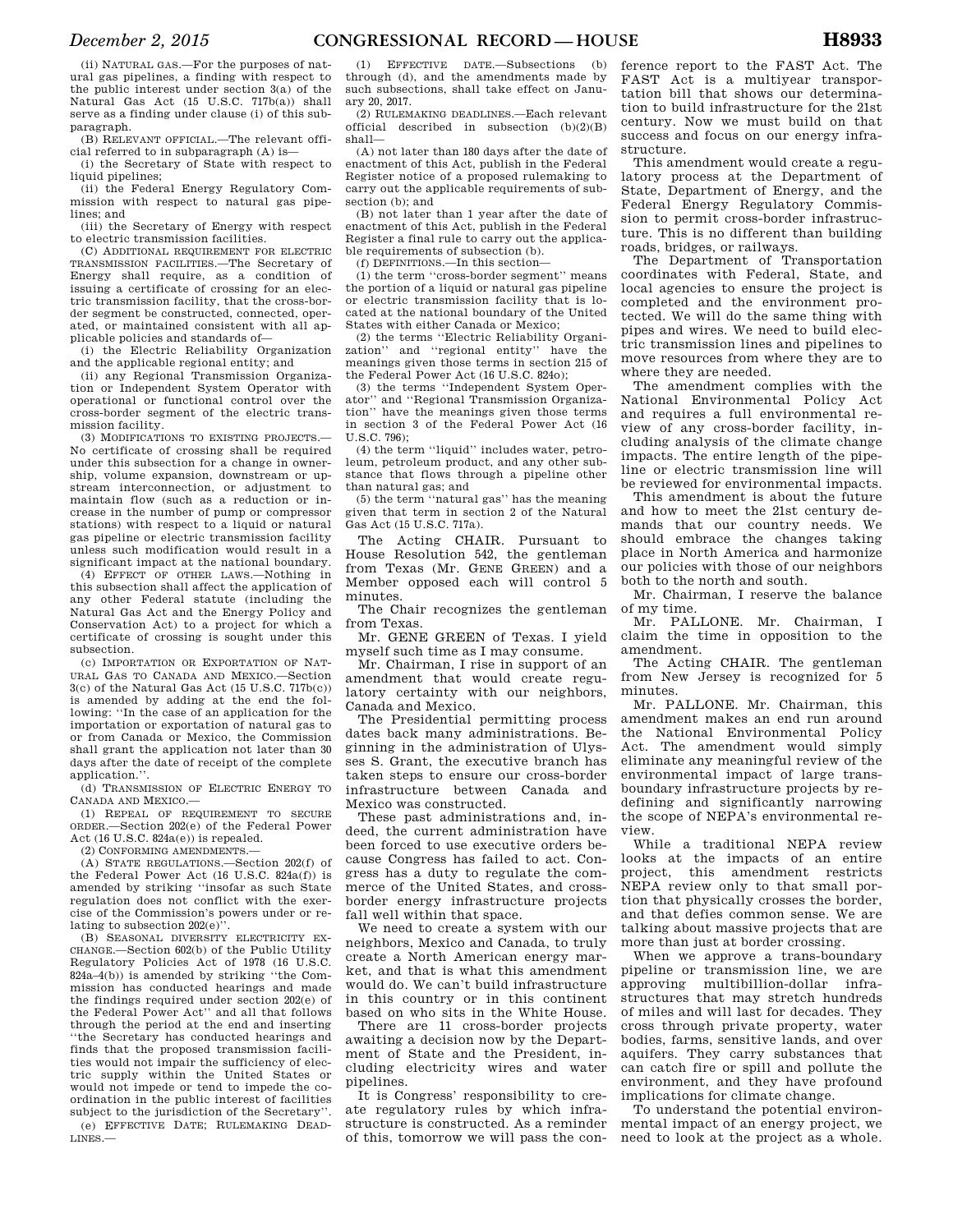To ignore the potential environmental or safety risks for every part of the project except the tiny sliver of land at the national boundary makes no sense.

Imagine going to the doctor if you are feeling sick, and the doctor gives you a clean bill of health after looking only at your elbow. That is what this amendment does by redefining the scope of NEPA's inquiry to only encompass the step across the border. It makes the process of environmental review essentially meaningless, and no meaningful review means no opportunity to mitigate potential harm to public health, public safety, or the environment.

Mr. Chairman, NEPA provides policymakers with a critical tool to understand potential impacts and consider lower impact alternatives. NEPA doesn't dictate the outcome or, by itself, impose any constraints on projects.

### $\square$  1700

Fundamentally, it requires us to look before we leap, and that is just basic common sense. We should not be punching loopholes in this law.

But the amendment doesn't just stop there. It also creates a rebuttable presumption that every cross-border project is in the public interest, tipping the scale in favor of their approval. And that is a subtle but significant change. Coupled with the small portion of projects being reviewed, the amendment makes it virtually impossible to ever prove that a project is not in the public interest.

Proponents of this amendment argue that a new process is necessary for reviewing and approving cross-border projects, but if Congress is going to establish new permitting rules through legislation, it should do so in a thoughtful and balanced way. Instead, this amendment creates a process that rubber stamps projects and eliminates meaningful environmental review and public participation.

Frankly, this amendment is just another attempt to bring TransCanada's Keystone XL pipeline back from the grave. The President has already rejected their application, and we have wasted enough time on this Canadian pipe dream.

The Keystone XL pipeline is a loselose proposition for energy security, a lose-lose for safe climate and a healthy environment. And we shouldn't be trying to create a weaker approval process to provide a new pathway for its approval.

Adoption of this amendment will undoubtedly benefit TransCanada and other multinational oil companies but will not help the American people that we are here to represent.

Mr. Chairman, I yield back the balance of my time.

Mr. GENE GREEN of Texas. Mr. Chairman, how much time is remaining?

The Acting CHAIR. The gentleman has 21⁄2 minutes remaining.

Mr. GENE GREEN of Texas. Mr. Chairman, my good friend from New<br>Jersey is actually incorrect. This Jersey is actually incorrect. amendment passed the House last session and didn't pass in the Senate. But it does have the NEPA process throughout, whether it is a pipeline or transmission line, from literally not just the border but also to the destination.

And it is not just Keystone. We have natural gas pipelines being built from Texas to Mexico. Twenty years from now, we will need those pipelines reversed to bring natural gas from Mexico to my chemical industries. That is what this amendment is about.

I yield the balance of my time to the gentleman from Michigan (Mr. UPTON), the chair of the Energy and Commerce Committee.

Mr. UPTON. Mr. Chairman, the Green amendment is very similar to the bill that I introduced last Congress and, as we know, did pass the House with some bipartisan support.<br>This amendment establishes

amendment establishes a straightforward and predictable procedure to permit cross-border pipelines and electric transmission facilities.

It is not Keystone. We are over that battle. It is time to move beyond that. But we want certainty in these things.

This is an important amendment. In order for the U.S. to fully benefit from our energy abundance, we have to encourage rather than obstruct trade with our good neighbors, particularly the Canadians, as well as the Mexicans—an energy policy that works.

Let's do this. The amendment is a good one.

Mr. GENE GREEN of Texas. Mr. Chairman, I just want to encourage Members to support the amendment. We need to bring our country and our trading partners on the north and south border together on energy issues. I encourage an ''aye'' vote.

Mr. Chairman, I yield back the balance of my time.

The Acting CHAIR. The question is on the amendment offered by the gentleman from Texas (Mr. GENE GREEN).

The question was taken; and the Acting Chair announced that the ayes appeared to have it.

Mr. PALLONE. Mr. Chairman, I demand a recorded vote.

The Acting CHAIR. Pursuant to clause 6 of rule XVIII, further proceedings on the amendment offered by the gentleman from Texas will be postponed.

The Acting CHAIR. The Chair understands that amendment No. 15 will not be offered.

AMENDMENT NO. 16 OFFERED BY MR. TAKANO

The Acting CHAIR. It is now in order to consider amendment No. 16 printed in House Report 114–359.

Mr. TAKANO. Mr. Chairman, I have an amendment at the desk.

The Acting CHAIR. The Clerk will designate the amendment.

The text of the amendment is as follows:

Page 133, after line 19, insert the following new section (and redesignate the subsequent sections accordingly):

### **SEC. 4114. BATTERY STORAGE REPORT.**

Not later than 1 year after the date of enactment of this Act, the Comptroller General shall transmit to Congress a report on the potential of battery energy storage that answers the following questions:

(1) How do existing Federal standards impact the development and deployment of battery storage systems?

(2) What are the benefits of using existing battery storage technology, and what challenges exist to their widespread use? What are some examples of existing battery storage projects providing these benefits?

(3) What potential impact could large-scale battery storage and behind-the-meter battery storage have on renewable energy utilization?

(4) What is the potential of battery technology for grid-scale use nationwide? What is the potential impact of battery technology on the national grid capabilities?

(5) How much economic activity associated with large-scale and behind-the-meter battery storage technology is located in the United States? How many jobs do these industries account for?

(6) What policies other than the Renewable Energy Investment Tax Credit have research and available data shown to promote renewable energy use and storage technology deployment by State and local governments or private end-users?

The Acting CHAIR. Pursuant to House Resolution 542, the gentleman from California (Mr. TAKANO) and a Member opposed each will control 5 minutes.

The Chair recognizes the gentleman from California.

Mr. TAKANO. Mr. Chairman, I rise today in support of this bipartisan amendment which brings us one step closer to realizing the enormous potential of battery energy storage.

This technology is capable of transforming our energy landscape by storing power in times of excess production and releasing power in times of excess demand. It can make our grid more reliable and secure. It can save consumers money by replacing costly gaspowered peaker stations.

And, perhaps most importantly, it is compatible with any source of energy. Its compatibility with multiple power sources means we aren't picking winners and losers. Rather, we are increasing our capacity to use all sources of energy.

Battery energy storage is particularly promising in its ability to unlock the power of renewables, leading to a cleaner, more sustainable energy portfolio.

Even as the cost of renewable energy sources drops closer to that of fossil fuels, the viability of wind and solar power is limited by inconsistency. Put simply, the wind doesn't always blow and the sun doesn't always shine. Battery energy storage offers a solution to this challenge.

This week at the climate summit in Paris, we have heard about the importance of innovation in reaching our environmental goals. Battery storage is exactly the type of revolutionary technology that will help get us there, creating new jobs and economic growth in the process.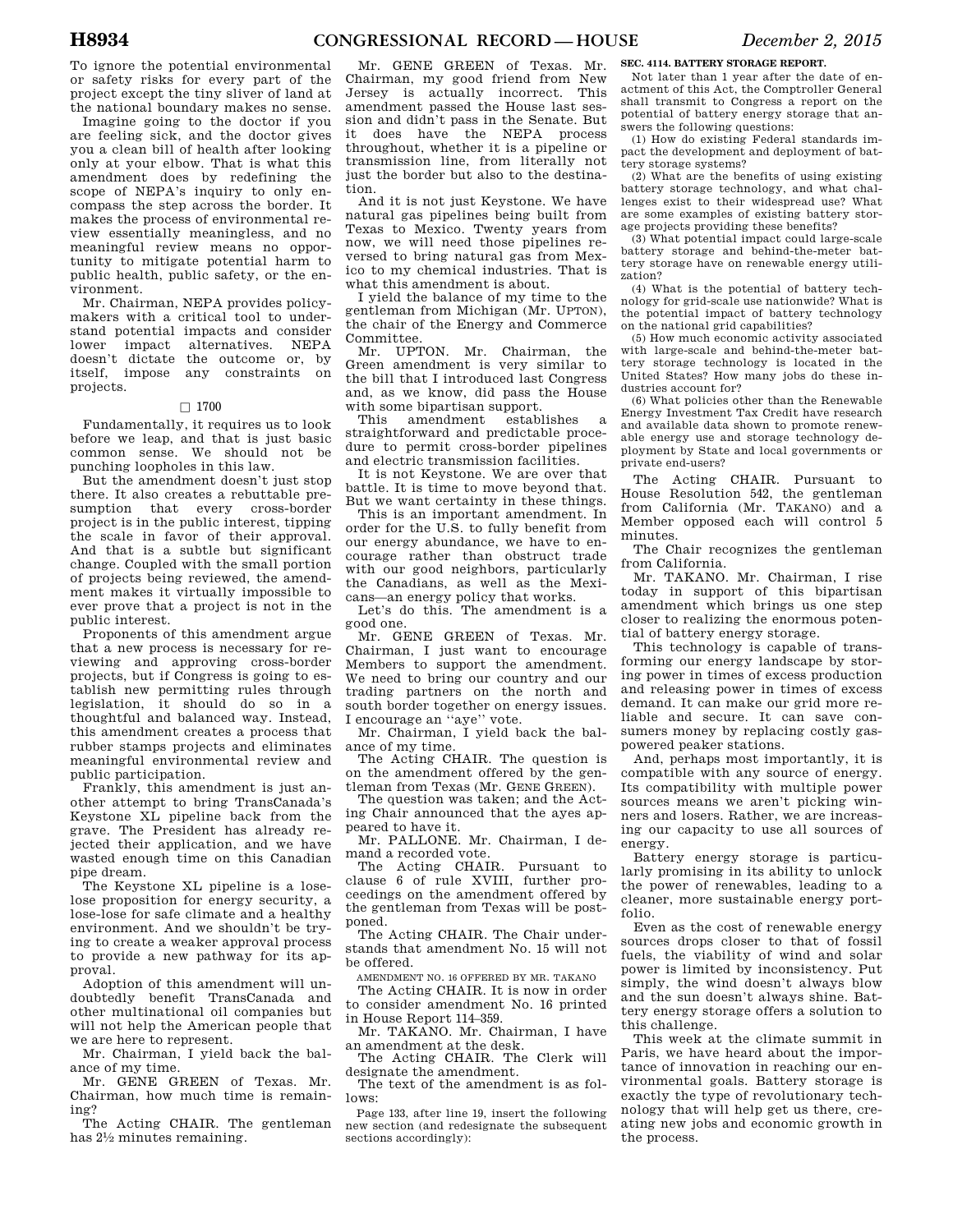A GAO report on large-scale battery storage will help us make informed decisions about accelerating its growth while signaling our commitment to supporting the next chapter in America's energy infrastructure.

I am thankful to be joined by Mr. COLLINS of New York as well as my good friend Mr. HONDA of California.

Mr. Chairman, I reserve the balance of my time.

Mr. UPTON. Mr. Chairman, I claim the time in opposition. Although am not opposed to the amendment.

The Acting CHAIR. Without objection, the gentleman from Michigan is recognized for 5 minutes.

There was no objection.

Mr. UPTON. Mr. Chairman, I support the amendment.

I would note Mr. COLLINS is a member of our committee. He is a cosponsor of the amendment.

It is a good amendment. It needs to be included as part of this. I would urge my colleagues to vote ''yes.''

Mr. Chairman, I yield back the balance of my time.

Mr. TAKANO. I thank the chairman for supporting this bipartisan amendment. I am honored to have that support. I encourage its adoption.

Mr. Chairman, I yield back the balance of my time.

The Acting CHAIR. The question is on the amendment offered by the gen-

tleman from California (Mr. TAKANO).

The amendment was agreed to.

AMENDMENT NO. 17 OFFERED BY MR. BEYER The Acting CHAIR. It is now in order

to consider amendment No. 17 printed in House Report 114–359.

Mr. BEYER. Mr. Chair, I have an amendment at the desk.

The Acting CHAIR. The Clerk will designate the amendment.

The text of the amendment is as follows:

Strike page 147, line 9, through page 149, line 6.

The Acting CHAIR. Pursuant to House Resolution 542, the gentleman from Virginia (Mr. BEYER) and a Member opposed each will control 5 minutes.

The Chair recognizes the gentleman from Virginia.

Mr. BEYER. Mr. Chair, I yield myself such time as I may consume.

Mr. Chair, my amendment preserves section 433.

H.R. 8, the North American Energy Security and Infrastructure Act, deliberately removes the energy usage goals for Federal buildings.

In 2007, under the Energy Independence and Security Act, our last energy infrastructure overhaul bill, a provision was included that set a goal for new Federal buildings to have net-zero energy usage by 2030. This naturally also meant the Federal Government would have a corresponding goal of reducing fossil-fuel-generated electricity consumption in its buildings.

This provision was forward-thinking. The Federal Government will lead by example in the transition to less-pol-

luting buildings and show what the next generation of infrastructure should look like.

Now is not the time to roll back this goal and abandon our leadership. When people mention how H.R. 8 would take us back to a 19th century economy, this is one clear example they can point to.

Commercial and residential buildings account for 39 percent of the Nation's carbon emissions. To ignore this source of pollution at a time when we are trying to keep temperatures from rising less than 2 degrees centigrade isn't just negligent, it ignores our responsibility to be a good steward of the Earth and leave it in good condition for generations to come.

With the Federal Government as the largest consumer of energy in the U.S., we must be the leader. This effort is under attack because of outdated feasibility concerns—concerns which have already been addressed. Last year, the Department of Energy proposed a rule that charts a path forward to reach the 2030 goal that is both technically possible and plausible.

I also want to address some myths about section 433. Some have characterized it as ''a ban on the Federal Government using energy from fossil fuel,'' but the law does no such thing. In fact, at no point does this provision in the current law require zero fossil fuel use for any building designed or renovated before 2030.

And despite objections from my friends at the American Gas Association, the Department of Energy actually proposed carve-outs for onsite natural gas usage in highly efficient combined heat and power systems. Natural gas may actually be an important part of the solution of getting to net-zero energy usage.

Requiring Federal buildings to meet aggressive energy targets not only reduces taxpayer costs through energy savings, it also reduces our dependence on foreign oil and leverages the government's large purchasing power to bring new technologies and materials to the marketplace. If we eliminate section 433, it could cost American consumers \$700 million in savings over the next 25 years.

According to the American Institute of Architects, not only are the current targets achievable, but some buildings are already meeting the 2030 goals right now. The EU has adopted a similar goal but with a shorter time horizon.

Mr. Chair, during my 4 years in Switzerland, we cut the carbon footprint of the U.S. Embassy in half and reduced the carbon footprint of our home to zero.

In 2013, Walgreens opened a net-zero energy retail space in Evanston, Illinois. In 2015, a True Value hardware store was the first net-zero retail store in New York State.

Within the Federal Government, our military has also taken a lead on this important effort and used the goal as a

means to reduce costs and increase energy security. From 2007 to 2013, the Federal Government reduced its annual energy usage by 7 percent while we continue to grow.

We must continue to encourage these energy reduction efforts. We learned a long time ago in business that if we don't have a goal we never get there. We have to have a target that we can all work to meet.

I urge my colleagues to support my amendment to reinstate the energy usage goals for Federal buildings.

Mr. Chairman, I yield back the balance of my time.

Mr. WHITFIELD. Mr. Speaker, I claim the time in opposition to the amendment.

The Acting CHAIR. The gentleman from Kentucky is recognized for 5 minutes.

Mr. WHITFIELD. Mr. Chairman, with all due regard to the gentleman who is offering this amendment, I rise to oppose the amendment, which would reinstate the provisions of section 433 which prohibit the use of fossil fuels in new and modified Federal buildings after the year 2030.

Now, it is true that the Department of Energy is trying to thread a needle through regulations that might allow fossil fuels to be used in new and modified Federal buildings after 2030. But we know the reality is that every environmental group in the country will file a lawsuit against that regulation when it comes out if it is interpreted in any way that fossil fuels might be used.

I am really shocked that people would be opposed to our wanting to use fossil fuels after the year 2030. We are not mandating that they be used, but everyone that comes to this floor, and particularly President Obama when he goes anywhere, talk about an all-ofthe-above energy policy, and yet the 2007 Energy Policy Act prohibits fossil fuel use in new and modified Federal buildings after the year 2030.

Our base bill does not mandate the use. It simply says, basically, that the government will be able to do it if it is necessary. So why should the Federal Government not allow the opportunity to use any fossil fuel after 2030?

We already have a Federal debt approaching \$20 trillion. Natural gas prices are pretty low right now, but let's say they go up. Let's say that renewables go up, that for some reason maybe using coal is more economical, and using a ultra-supercritical facility.

We know that the President does not want to build any new coal-powered plants because regulations now prohibit that. We think it is important that we have an all-of-the-above energy policy. Our base bill allows that even in government buildings.

And so, for that reason, I would respectfully oppose the gentleman's amendment and ask that Members vote against the amendment.

Mr. Chairman, I yield back the balance of my time.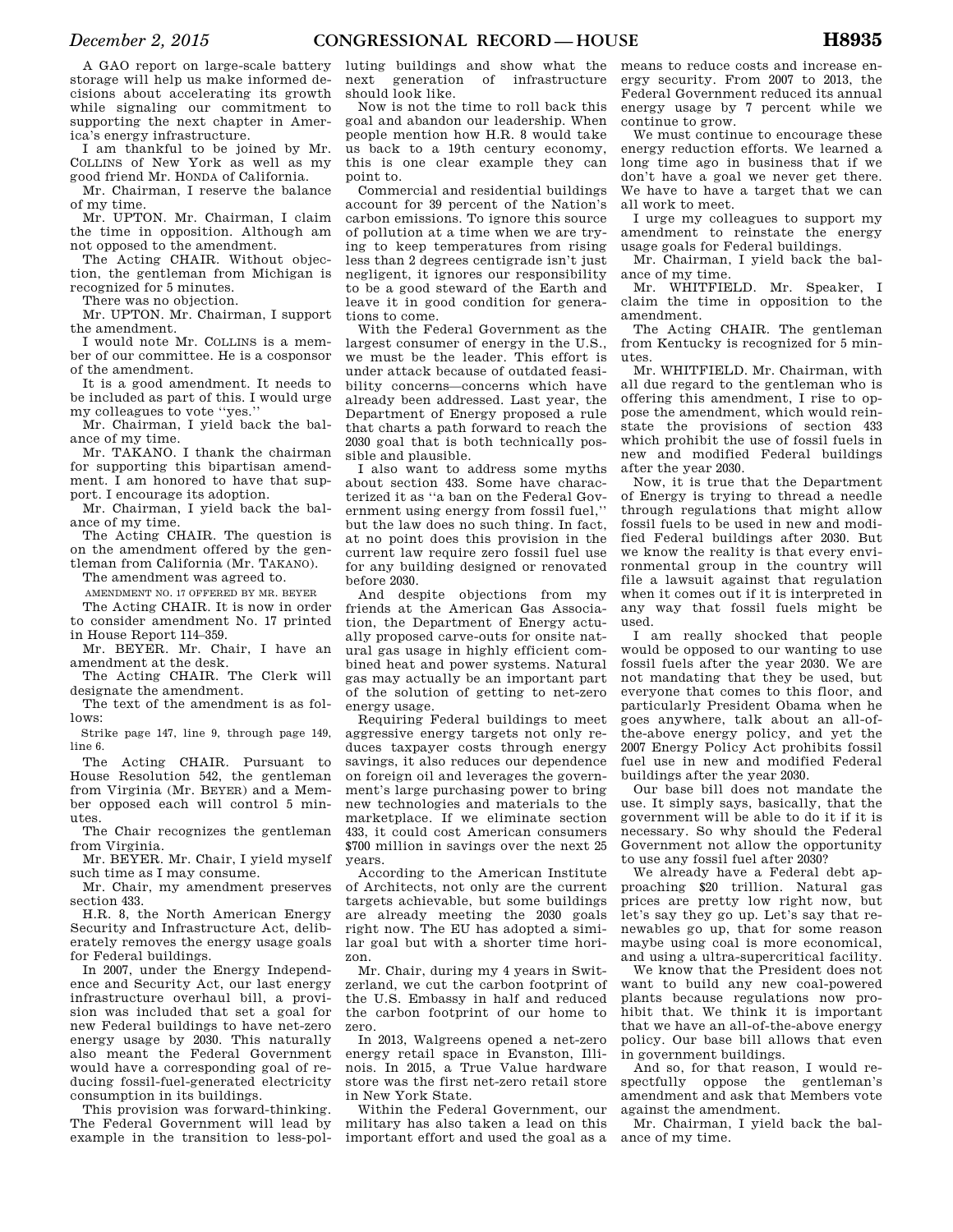The Acting CHAIR. The question is on the amendment offered by the gentleman from Virginia (Mr. BEYER).

The question was taken; and the Acting Chair announced that the ayes appeared to have it.

Mr. WHITFIELD. Mr. Chairman, I demand a recorded vote.

The Acting CHAIR. Pursuant to clause 6 of rule XVIII, further proceedings on the amendment offered by the gentleman from Virginia will be postponed.

AMENDMENT NO. 18 OFFERED BY MR. PETERS

The Acting CHAIR. It is now in order to consider amendment No. 18 printed in House Report 114–359.

Mr. PETERS. Mr. Chairman, I have an amendment at the desk.

The Acting CHAIR. The Clerk will designate the amendment.

The text of the amendment is as follows:

At the end of chapter 1 of subtitle A of title IV, add the following:

## **SEC. \_\_\_\_\_\_\_\_. REPORT ON ENERGY SAVINGS AND GREENHOUSE GAS EMISSIONS RE-DUCTION FROM CONVERSION OF CAPTURED METHANE TO ENERGY.**

(a) REPORT.—Not later than 1 year after the date of enactment of this Act, the Secretary of Energy, in consultation with appropriate Federal agencies and relevant stakeholders, shall submit to the Committee on Energy and Natural Resources of the Senate and the Committee on Energy and Commerce of the House of Representatives a report on the impact of captured methane converted for energy and power generation on Federal lands, Federal buildings, and relevant municipalities that use such generation, and the return on investment and reduction in greenhouse gas emissions of utilizing such power generation.

(b) CONTENTS.—The report shall include—

(1) a summary of energy performance and savings resulting from the utilization of such power generation, including short-term and long-term (20 years) projections of such savings; and

(2) an analysis of the reduction in greenhouse emissions resulting from the utilization of such power generation.

The Acting CHAIR. Pursuant to House Resolution 542, the gentleman from California (Mr. PETERS) and a Member opposed each will control 5 minutes.

The Chair recognizes the gentleman from California.

Mr. PETERS. Mr. Chairman, my amendment to the North American Security and Infrastructure Act requires the Secretary of Energy to submit a report to Congress on the impact of captured methane converted for energy and power generation on Federal lands, buildings, and relevant municipalities.

### $\Box$  1715

The report would include a summary of energy performance and savings from using this power generation source and an analysis of the reduction in greenhouse gas emissions.

In my district in San Diego, we are putting innovative solutions to work to reduce methane emissions and create energy at the same time. At the Point Loma Wastewater Treatment Plant, methane is collected and fuels two continuously running generators. Using the methane produced onsite, the wastewater treatment plant has not only become energy self-sufficient, but is also able to sell excess power that it generates to the local energy grid, enhancing grid reliability and energy efficiency.

Another positive example of converting captured methane to energy is at landfills. In the United States, we have over 1,900 landfills, and they are the third largest source of methane emissions in the United States. This pollution threatens air quality and the public health of communities located close to the landfills themselves.

In San Diego, the Miramar Landfill spans over 1,500 acres and has been operating since 1959. Some years ago, the city, the Navy, and the private sector worked together and installed a methane-capture and energy conversion plant to supply the neighboring Marine Corps Air Station Miramar with 13.4 megawatts of energy. This plant supplies half of the base's energy, allowing it to operate as a 911 base in case of an emergency or power outage. The technology also reduced the emission of pollutants from the Miramar Landfill by 75 percent.

My amendment will simply assess how capturing methane and using it to generate energy reduces emissions, puts America on the path to a lower carbon, renewable energy future, and shares best practices among facilities that might be able to participate. So I ask my colleagues to support the amendment.

I reserve the balance of my time.

Mr. UPTON. Mr. Chairman, I claim the time in opposition to the amendment, even though I am not opposed to it.

The Acting CHAIR. Without objection, the gentleman from Michigan is recognized for 5 minutes.

There was no objection.

Mr. UPTON. Again, I support the amendment. We have no objection to the amendment. I think that it is worthwhile, and I urge my colleagues to support it.

I yield back the balance of my time.

Mr. PETERS. Again, I thank the chairman very much for his hard work and for his willingness to support this amendment.

I yield back the balance of my time. The Acting CHAIR. The question is on the amendment offered by the gentleman from California (Mr. PETERS).

The amendment was agreed to.

AMENDMENT NO. 19 OFFERED BY MS.

**SCHAKOWSKY** 

The Acting CHAIR. It is now in order to consider amendment No. 19 printed in House Report 114–359.

Ms. SCHAKOWSKY. Mr. Chairman, I have an amendment at the desk.

The Acting CHAIR. The Clerk will designate the amendment.

The text of the amendment is as follows:

Strike section 4125.

The Acting CHAIR. Pursuant to House Resolution 542, the gentlewoman ers, and the EPA.

from Illinois (Ms. SCHAKOWSKY) and a Member opposed each will control 5 minutes.

The Chair recognizes the gentlewoman from Illinois.

Ms. SCHAKOWSKY. Mr. Chairman, my amendment would preserve an existing consumer right that has been on the books for many years, but section 4125 of this legislation would prevent consumers from pursuing breach of warranty claims against product manufacturers that inaccurately claim Energy Star compliance. As I said, in doing so, it would eliminate an existing consumer right.

While I see no justification for this change, I see the motive. The Association of Home Appliance Manufacturers, which represents 95 percent of U.S. home appliances and has endorsed this provision, wants to avoid liability.

Consumers pay a premium for Energy Star products. But they don't pay extra because they have a sense of charity; they do it because they have been promised the Energy Star appliances will enable reduced energy usage and lower operation costs. In fact, Energy Star products promise a 10 to 25 percent energy efficiency improvement as compared to Federal minimum standards. So when a manufacturer falsely claims to be Energy Star compliant, consumers are left with a more expensive product without any of the promised benefits. It amounts, really, to fraud.

In the past, manufacturers—including AHAM, the association, members Samsung, LG, and Whirlpool—have falsely claimed that their products meet Energy Star specifications. Consumers have mobilized to be compensated for those false claims, and they deserve that right. My amendment would enable them to retain it.

AHAM claims that my amendment would ''discourage robust participation'' in the Energy Star program. And frankly, I don't see that as a problem. If manufacturers can't stand by their claims of Energy Star compliance, then they shouldn't participate in the program.

Those manufacturers that continue to make Energy Star products will reap the rewards, including higher consumer demand and bigger profits, and that is a win for consumers, honest manufacturers, and the Energy Star program.

So I ask my colleagues, please, to support this amendment.

I reserve the balance of my time.

Mr. LATTA. Mr. Chairman, I rise in opposition to the amendment.

The Acting CHAIR. The gentleman from Ohio is recognized for 5 minutes.

Mr. LATTA. Mr. Chairman, I rise today in opposition to the amendment to strike section 4125 of the bill, which is language that Representative WELCH and I have coauthored over the past two Congresses with bipartisan support. It was developed with a cross section of interests, including efficiency and consumer advocates, manufactur-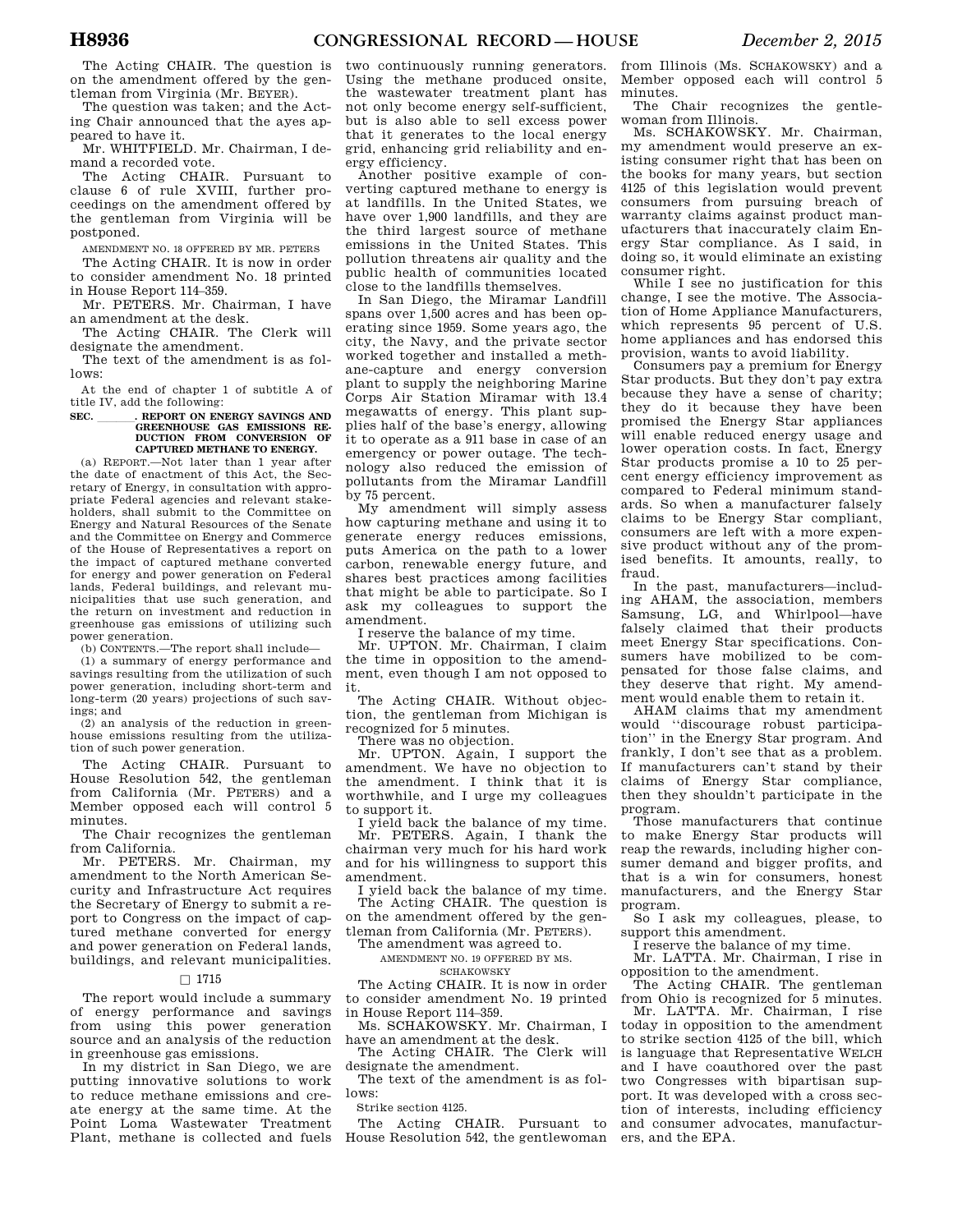By rejecting this amendment and keeping our language, we have an opportunity to encourage manufacturers to continue participation in the Energy Star program.

Energy Star is a highly successful, voluntary program. Consumers, manufacturers, and the government all win under Energy Star. The program was designed to be low-cost and low-compliance to incentivize participation by manufacturers, and the language included in this bill is needed to continue to incentivize participation.

For a product to be branded with the Energy Star logo, it must meet certain energy-saving guidelines. Manufacturers who choose to participate in this voluntary program make the necessary investments needed to increase the energy efficiency of their products.

In order to ensure their products maintain the required levels of efficiency, the Department of Energy performs off-the-shelf testing. If a product fails to meet the standard, that product is disqualified and then publicly listed on the Energy Star Web site. Immediately following a product's disqualification listing, the manufacturer and the EPA will then work to resolve the cause for disqualification.

It is important to note that our language does not prevent lawsuits from being filed; it just requires that a suit be filed before a product is disqualified from Energy Star.

If a product has been disqualified from the program by EPA, the EPA is best positioned to determine consumer impact and if such impact requires any action on the part of the manufacturer.

The EPA process is swift compared to legal proceedings, which could take years. If the focus is really on consumer reimbursement, shouldn't those fighting for consumer rights prefer the EPA disqualification process over class action litigation?

In the EPA disqualification process, the entire reimbursement goes to the consumer, versus a legal proceeding, where legal fees can consume large amounts of the award.

Energy Star has promoted economic expansion and job growth for participating manufacturers across the Nation. In defeating this amendment, we have an opportunity to continue to encourage participation by manufacturers instead of discouraging participation.

This section has the support of the National Association of Manufacturers, the Alliance to Save Energy, the American Council for an Energy-Efficient Economy, and the Chamber of Commerce.

Mr. Chairman, I would ask to reject the amendment.

I reserve the balance of my time.

Ms. SCHAKOWSKY. Mr. Chairman, may I inquire how much time I have remaining.

The Acting CHAIR. The gentlewoman from Illinois has 21⁄2 minutes remaining.

Ms. SCHAKOWSKY. Mr. Chairman, all this would be fine if it weren't the

case that we have members of the Association of Home Appliance Manufacturers that actually have falsely claimed that their products meet Energy Star specifications. And nothing in the remedy actually says that the consumer will have the right to reclaim their money that they spent on the washer or the dryer or the appliance that was bought because they thought that they would both save energy and, over time, that they would save money as well.

As I said earlier, this rule, this law, has been in place for many years. It does not interfere with the fact that this is a voluntary program, that the companies decide if they want to participate in Energy Star to be an Energy Star product, but it does say they have to keep their promise. And they have to keep their promise not just to the EPA or to some regulatory framework; they have to keep their promise to the individual consumer who has actually laid out the bucks to buy that product.

This provides an opportunity for that consumer to be able to reclaim a product if it is found not to meet the Energy Star promise that they made of 10 to 25 percent energy efficiency improvements.

So it seems to me, why would this body go about the business of taking away a consumer right? I thought we were supposed to be in the business of trying to figure out how we are going to adequately protect consumers not in the generic sense, but in the individual sense. That is the kind of protection that we have had, and that is the kind of protection I believe that we should maintain; and this section, put in at the behest of the industry, makes no sense. I think it weights toward the manufacturers and away from the consumers something that we all want to achieve, which is more energy efficiency.

Mr. Chairman, I am very disappointed, as someone who has been a consumer advocate for a very long time in many ways, especially in terms of truth in products, truth in labeling, that we ought to be able to rely on that Energy Star label to know that it is going to give us the energy efficiency that we paid for and that, if it doesn't, we do have a remedy. Those remedies tend to make the manufacturers even more honest. I hope we will get some support.

I yield back the balance of my time. Mr. LATTA. Mr. Chairman, again, I would urge defeat of the amendment because we want to make sure that manufacturers are still encouraged to participate in the Energy Star program, which has been highly successful.

I yield back the balance of my time. The Acting CHAIR. The question is on the amendment offered by the gentlewoman from Illinois (Ms. SCHA-

KOWSKY). The question was taken; and the Acting Chair announced that the ayes appeared to have it.

Mr. LATTA. Mr. Chairman, I demand a recorded vote.

The Acting CHAIR. Pursuant to clause 6 of rule XVIII, further proceedings on the amendment offered by the gentlewoman from Illinois will be postponed.

AMENDMENT NO. 20 OFFERED BY MRS. BROOKS OF INDIANA

The Acting CHAIR. It is now in order to consider amendment No. 20 printed in House Report 114–359.

Mrs. BROOKS of Indiana. Mr. Chairman, I have an amendment at the desk. The Acting CHAIR. The Clerk will

designate the amendment. The text of the amendment is as fol-

lows:

At the end of chapter 2 of subtitle A of title IV, insert the following:

**SEC. 4128. ENERGY SAVINGS FROM LUBRICATING OIL.** 

Not later than one year after the date of enactment of this Act, the Secretary of Energy, in cooperation with the Administrator of the Environmental Protection Agency and the Director of Management and Budget, shall—

(1) review and update the report prepared pursuant to section 1838 of the Energy Policy Act of 2005;

(2) after consultation with relevant Federal, State, and local agencies and affected industry and stakeholder groups, update data that was used in preparing that report; and

(3) prepare and submit to Congress a coordinated Federal strategy to increase the beneficial reuse of used lubricating oil, that—

(A) is consistent with national policy as established pursuant to section 2 of the Used Oil Recycling Act of 1980 (Public Law 96-463); and

(B) addresses measures needed to—

(i) increase the responsible collection of used oil;

(ii) disseminate public information concerning sustainable reuse options for used oil; and

(iii) promote sustainable reuse of used oil by Federal agencies, recipients of Federal grant funds, entities contracting with the Federal Government, and the general public.

The Acting CHAIR. Pursuant to House Resolution 542, the gentlewoman from Indiana (Mrs. BROOKS) and a Member opposed each will control 5 minutes.

The Chair recognizes the gentlewoman from Indiana.

Mrs. BROOKS of Indiana. Mr. Chairman, my amendment is very simple and straightforward. It calls on the Department of Energy, working together with the Environmental Protection Agency and the Office of Management and Budget, to take another look at what is now 20-year-old data about how used oil is managed in the United States and to develop comprehensive strategies to increase recycling used oil as part of a national strategy to save energy and reduce pollution.

Right now, there are options for disposal of motor oil commonly used in trucks and cars. The worst option is for that oil to be simply discarded, leading to contaminants polluting our air and water. If properly collected, the oil can be burned once for use as low-cost fuel.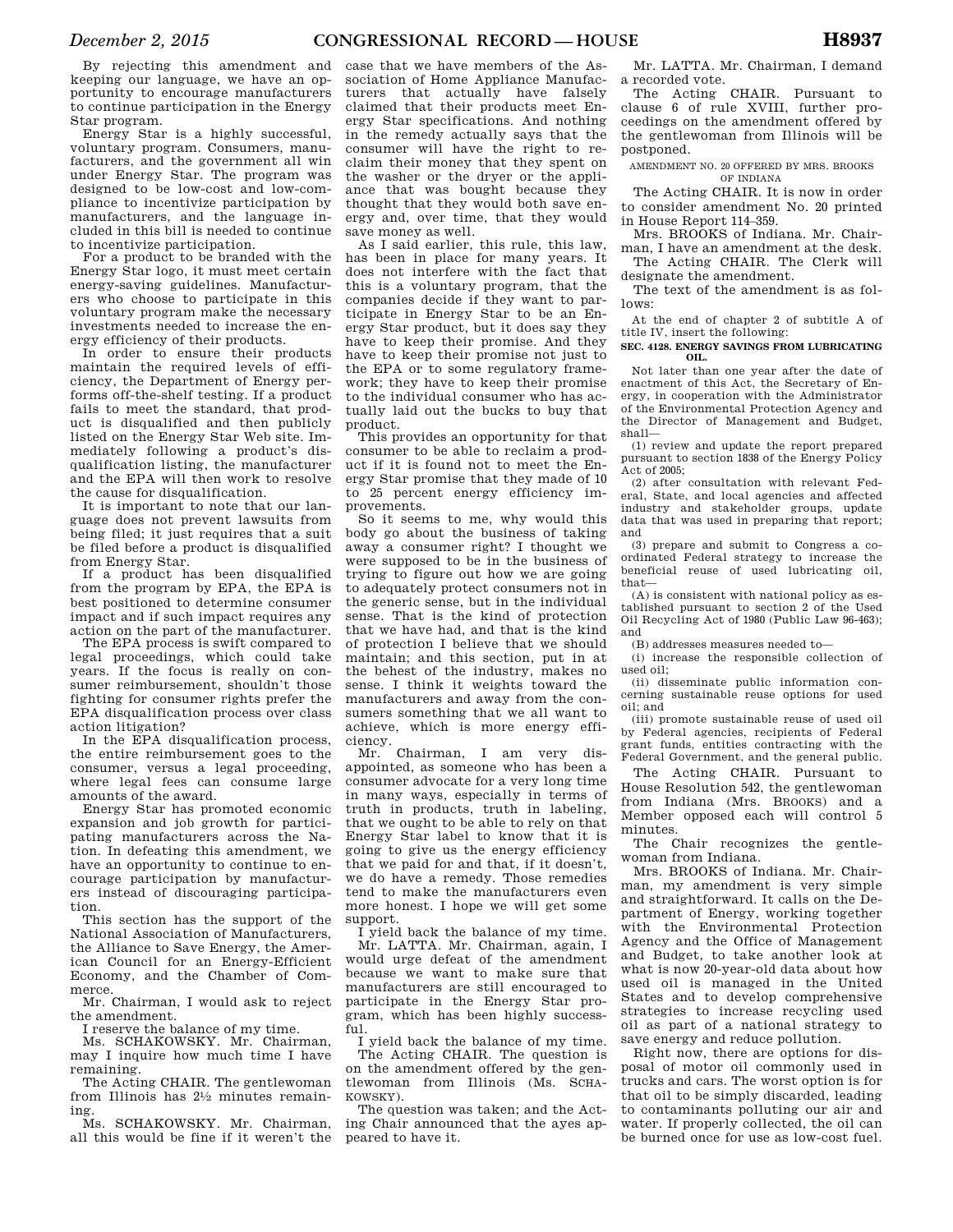Re-refining can turn what used to be a waste product into an infinitely renewable resource. And not only does this re-refined oil meet government and industry specifications, but it is also cost-competitive, reduces waste, and reduces emissions.

Earlier studies done by DOE as well as our national labs show that used motor oil is a valuable and reusable energy resource.

As the motor sports capital of the world—Indianapolis, that is—it is no surprise that Indiana has traditionally been a leader in recycling and re-refining oil. We have two major used oil refineries in Indiana employing almost 1,000 people, and our State has a proud tradition of utilizing this product and promoting its technology.

### $\square$  1730

Re-refined oil is already being actively used by DOD and other Federal agencies, public and commercial fleets, and average consumers with great success. However, far too little of our used oil is recycled in this way. So my amendment is intended to increase conservation and sustainable reuse.

The last major Federal study was called for in the Energy Policy Act of 2005. That study was issued in 2006, but relied on data that was then 10 years old. Now that data is 20 years old.

My amendment will require the DOE to update that data so that we know how much oil is available and how much is actually being reused and rerefined. Data from 20 years ago showed that the United States was well behind other developed and even some developing countries in terms of sustainable reuse.

Mr. Chairman, this amendment will also provide for the development of policies that can significantly increase both the collection rate and sustainable reuse of this valuable resource

Mr. Chairman, I yield such time as he may consume to the gentleman from Michigan (Mr. UPTON).

Mr. UPTON. Mr. Chairman, this amendment calls on the Department of Energy to review and update the data use for a 9-year-old Federal study on oil recycling. It is a good amendment. It promotes recycling of used lubricating oil to save energy, minimize disposal into landfills, and improves public information concerning sustainable reuse options.

It is a good amendment. I would like to see it adopted.

Mrs. BROOKS of Indiana. Mr. Chairman, I urge adoption of the amendment.

Mr. Chairman, I yield back the balance of my time.

The Acting CHAIR. The question is on the amendment offered by the gentlewoman from Indiana (Mrs. BROOKS). The amendment was agreed to.

AMENDMENT NO. 21 OFFERED BY MR. UPTON

The Acting CHAIR. It is now in order to consider amendment No. 21 printed in House Report 114–359.

Mr. UPTON. Mr. Chairman, as the designee of the gentlewoman from North Carolina (Mrs. ELLMERS), I offer amendment No. 21.

The Acting CHAIR. The Clerk will designate the amendment.

The text of the amendment is as follows:

At the end of chapter 2 of subtitle A of title IV, add the following:

**SEC. ll DEFINITION OF EXTERNAL POWER SUPPLY.** 

Section 321(36)(A) of the Energy Policy and Conservation Act (42 U.S.C. 6291(36)(A)) is amended—

(1) by striking the subparagraph designation and all that follows through ''The term'' and inserting the following:

''(A) EXTERNAL POWER SUPPLY.—

''(i) IN GENERAL.—The term''; and

(2) by adding at the end the following:

''(ii) EXCLUSION.—The term 'external power supply' does not include a power supply circuit, driver, or device that is designed exclusively to be connected to, and power—

''(I) light-emitting diodes providing illumination; or

''(II) organic light-emitting diodes providing illumination.''.

## **SEC. \_\_\_\_\_\_\_\_. STANDARDS FOR POWER SUPPLY CIRCUITS CONNECTED TO LEDS OR OLEDS.**

(a) IN GENERAL.—Section 325(u) of the Energy Policy and Conservation Act (42 U.S.C.  $6295(u)$  is amended by adding at the end the following:

''(6) POWER SUPPLY CIRCUITS CONNECTED TO LEDS OR OLEDS.—Notwithstanding the exclusion described in section  $321(36)(A)(ii)$ , the Secretary may prescribe, in accordance with subsections (o) and (p) and section 322(b), an energy conservation standard for a power supply circuit, driver, or device that is designed primarily to be connected to, and power, light-emitting diodes or organic light-emitting diodes providing illumination.'

(b) ENERGY CONSERVATION STANDARDS.— Section 346 of the Energy Policy and Conservation Act (42 U.S.C. 6317) is amended by adding at the end the following:

''(g) ENERGY CONSERVATION STANDARD FOR POWER SUPPLY CIRCUITS CONNECTED TO LEDS OR OLEDS.—Not earlier than 1 year after applicable testing requirements are prescribed under section 343, the Secretary may prescribe an energy conservation standard for a power supply circuit, driver, or device that is designed primarily to be connected to, and power, light-emitting diodes or organic light-emitting diodes providing illumination.''.

The Acting CHAIR. Pursuant to House Resolution 542, the gentleman from Michigan (Mr. UPTON) and a Member opposed each will control 5 minutes.

The Chair recognizes the gentleman from Michigan.

Mr. UPTON. Mr. Chairman, I won't take the full 5 minutes.

Mr. Chairman, I offer this in lieu of Mrs. ELLMERS. It is a simple, technical fix to DOE's external power supply rule. I am not aware of any opposition. Mr. Chairman, I urge my colleagues

to support it. Mr. Chairman, I yield back the balance of my time.

Mrs. ELLMERS of North Carolina. Mr. Speaker, I rise today in support of this bipartisan and commonsense amendment that would provide certainty to manufacturers and resolve this DOE rule.

I would also like to thank my colleagues DEGETTE, POMPEO and DENT for working with me on this issue.

This problem stems from an overly broad interpretation of a provision within the Energy Policy Act of 2005 in which Congress directed DOE to set energy efficiency standards for External Power Supplies.

DOE is now attempting to regulate a product that was not in the marketplace at the time Congress directed the department to set External Power Supple Standards.

Because of DOE's interpretation, other products—such as LED Drivers not intended for regulation—are now a facing regulation under the EPS rule.

This problem is, sadly, just another example of DOE expanding the scope of their rulemakings and capturing products that were not intended by Congress.

Thankfully, my amendment resolves the problem for this technology and prevents it from being included in other broad rulemakings.

The lighting industry is already strenuously regulated for energy efficiency, accounting for 20 percent of DOE's total efficiency regulations.

Regulations like this have had a negative impact of 750 million dollars to U.S. lighting manufacturers.

This regulation will only stifle innovation, ultimately leading to less energy efficient products and higher energy prices for consumers.

Manufacturers cannot operate in an uncertain marketplace and without Congressional action, this rule will unintentionally threaten thousands of jobs.

In North Carolina alone this industry provides over 3,000 jobs.

I urge my colleagues to join this bipartisan effort.

The Acting CHAIR. The question is on the amendment offered by the gentleman from Michigan (Mr. UPTON).

The amendment was agreed to.

AMENDMENT NO. 22 OFFERED BY MR. TONKO

The Acting CHAIR. It is now in order to consider amendment No. 22 printed in House Report 114–359.

Mr. TONKO. Mr. Chairman, I have an amendment at the desk.

The Acting CHAIR. The Clerk will designate the amendment.

The text of the amendment is as follows:

In chapter 2 of subtitle A of title IV, add at the end the following new section:

#### **SEC. 4128. WEATHERIZATION ASSISTANCE AND STATE ENERGY PROGRAMS.**

(a) REAUTHORIZATION OF WEATHERIZATION ASSISTANCE PROGRAM.—Section 422 of the Energy Conservation and Production Act (42 U.S.C. 6872) is amended by striking ''appropriated—'' and all that follows through the period at the end and inserting ''appropriated \$450,000,000 for each of fiscal years 2016 through 2020.''.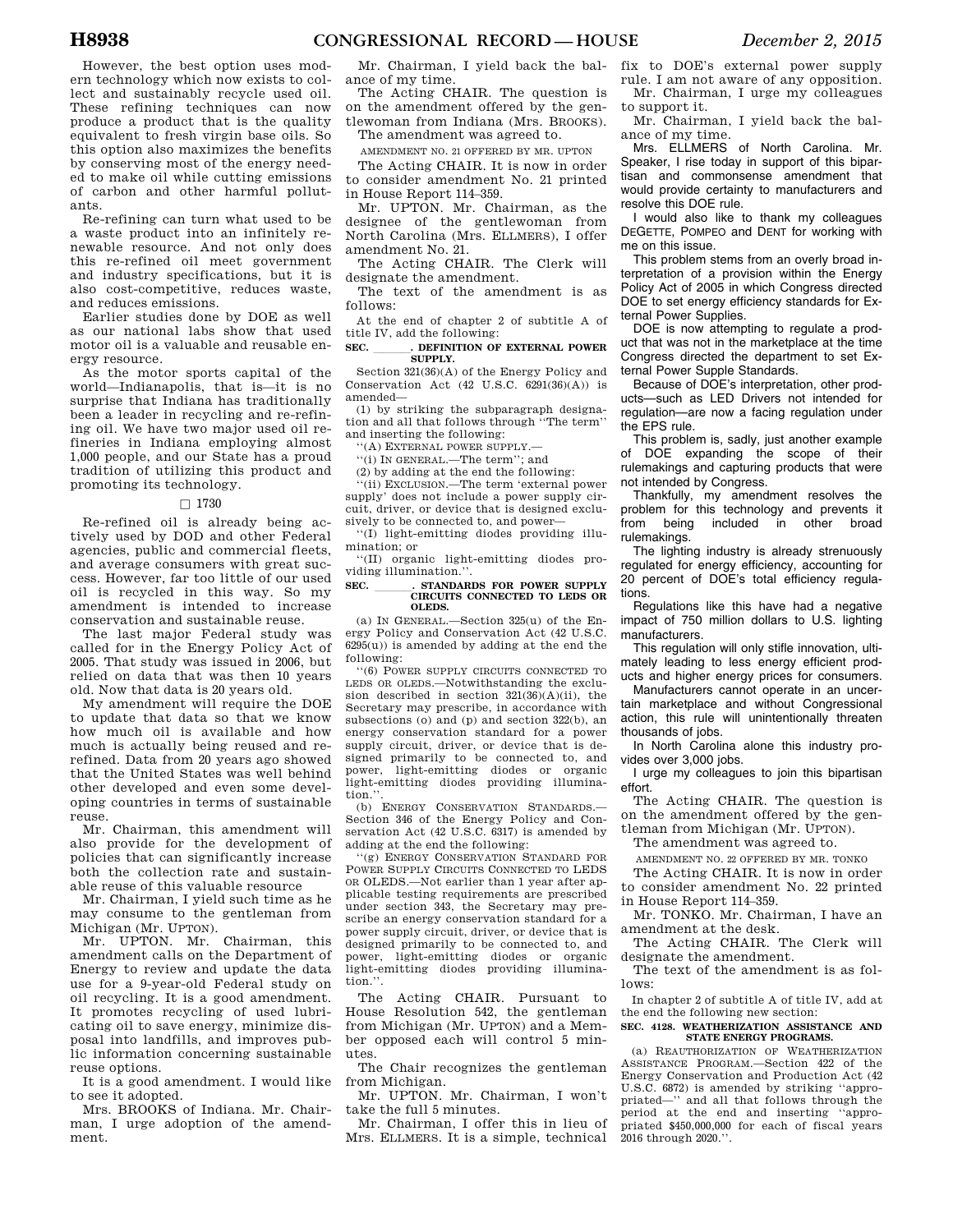(b) REAUTHORIZATION OF STATE ENERGY PROGRAMS.—Section 365(f) of the Energy Policy and Conservation Act (42 U.S.C. 6325(f)) is amended by striking ''\$125,000,000 for each of fiscal years 2007 through 2012'' and inserting ''\$75,000,000 for each of fiscal years 2016 through 2020''.

The Acting CHAIR. Pursuant to House Resolution 542, the gentleman from New York (Mr. TONKO) and a Member opposed each will control 5 minutes.

The Chair recognizes the gentleman from New York.

Mr. TONKO. Mr. Chairman, my amendment reauthorizes two existing programs, the Weatherization Assistance Program and the State Energy Program.

Both of these programs have been operating successfully for many years. The Federal dollars delivered through these programs leverage additional funding from our States and the private sector. These programs address real problems. They are effective, and they create and sustain jobs.

As we heard during debate yesterday, H.R. 8 does very little to advance energy efficiency, an issue that has enjoyed strong, bipartisan support in the past. In fact, some provisions are more likely to be a setback to efficiency standards. While this bill contains plenty of benefits for energy suppliers, there is very little in there designed to address the needs of average Americans.

The Weatherization Assistance Program supports State-based programs to improve the energy efficiency of the homes of low-income families. The Department of Energy provides grants to the States, United States territories, and tribal governments to deliver these services through local weatherization agencies. The weatherization measures used include air sealing, wall and attic insulation, duct sealing, and furnace repair and replacement.

Mr. Chairman, the benefits of weatherization are well known and result in a reduced energy bill for many years into the future. Insulating our walls and our roofs, for example, can provide savings for the lifetime of a house. Other measures, such as making heating or cooling equipment more efficient, can provide savings for more than a decade.

Since 1976, the Weatherization Assistance Program has helped improve the lives of more than 7 million families by reducing their electricity bills. The program provides energy efficiency services to thousands of homes every year, reducing average costs by more than \$400 per household in annual utility bills.

Investments in energy efficiency pay for themselves over time, but the upfront costs can be significant, and when a family's budget is severely limited, those costs are simply too high.

The Weatherization Assistance Program helps those in our communities who do not have the financial resources to make energy efficiency investments on their own. That includes our elder-

ly, our disabled, and our low-income families.

These vulnerable households are often on fixed incomes and are the most susceptible to volatile changes in electricity prices. They are particularly vulnerable to spikes in electricity bills during heat waves or cold weather due to poor insulation or inefficient appliances.

A sudden increase in expenses is difficult to manage for many of our families. Low-income families already spend a disproportionate amount of their income on energy costs.

Mr. Chairman, the State Energy Program provides funding to the States to support the work of their energy offices. It ensures that each State will have basic funding available to support its programs.

These offices play a role in helping States define the least costly ways to meet State goals for energy efficiency, for air quality, for fuel diversity, and for energy security.

According to a study by the Oak Ridge National Laboratory, the State Energy Program often leverages, for every 1 Federal dollar, \$10.71 in State and private funds. That is a great return on investment.

Congress reauthorized these programs back in 2007 for a 5-year period at about \$1 billion per year for Weatherization and \$125 million per year for

the State Energy Program.<br>My amendment authorizes My amendment authorizes the Weatherization Assistance Program for another 5 years, but at lower levels— \$450 million per year—and the State Energy Program is authorized for 5 years at \$75 million per year.

These are robust authorization levels for certain. While I believe these programs should be appropriated even more funding, this amendment authorizes them at lower levels to be more in tune with today's fiscal constraints.

Mr. Chairman, I ask my colleagues to support my amendment and to help to extend the benefits of energy efficiency to our families so that more families can be supported by local jobs, businesses, and certainly contractors that do this extremely important work.

Mr. Chairman, I reserve the balance of my time.

Mr. UPTON. Mr. Chairman, I rise in opposition to the amendment.

The Acting CHAIR. The gentleman from Michigan is recognized for 5 minutes.

Mr. UPTON. Mr. Chairman, I do so to oppose the amendment because, as we all know, this amendment reauthorizes the Federal Weatherization Assistance Program at \$2.2 billion through 2020 and the State Energy Program at \$375 million through 2020.

But our feeling is that it is not needed because the Department of Energy's Weatherization Assistance Program is already extremely well funded.

I support weatherization, as I think most of our colleagues on both sides of the aisle do, but Congress has been funding the program at or near the Department's requested levels.

So this is, in essence, billions above in new spending on an existing program that the Department of Energy has not requested.

I would note that the 2009 stimulus bill included an extra \$5 billion to the Department of Energy for weatherization, roughly 17 times what was originally appropriated for that year.

Furthermore, using experiments considered the gold standard for evidence, researchers from UC Berkeley, MIT, and the University of Chicago recently released a report on a first-of-its-kind field test of the Federal Weatherization Assistance Program.

The study found that the costs of energy efficiency investments were about double the actual savings, that modelprojected savings are 21⁄2 times the actual savings, and that, even when accounting for the broader societal benefits of energy efficiency investments, the costs will substantially outweigh the benefits. The average rate of return is a minus 91⁄2 percent annually.

So, Mr. Chairman, the overall legislation today that is before us is extremely specific in authorizing budgetneutral spending for energy security efforts only. Authorizing additional money—beyond requested amounts—as this Weatherization amendment does, does not have the offset.

Therefore, I would ask my colleagues to vote ''no'' on the amendment.

Mr. Chairman, I yield back the balance of my time.

Mr. TONKO. Mr. Chairman, I yield myself such time as I may consume.

Mr. Chairman, certainly the numbers here speak to the most vulnerable in our society. There are waiting lists that I know exist in States. There are more things we can do for energy efficiency's sake for our most stressed family budgets.

This is a situation where energy costs, as a wedge of the pie for our poor families for their household budgets, is far greater a slice than it is for the average residents of this country. This is a hardhearted approach taken to our elderly, to our low-income families, and to the disabled.

Also, Mr. Chairman, I would suggest that our goal here should be to be as resourceful as possible with our energy mix across this country. Anytime we can reduce consumption we are doing a big thing for all ratepayers. The statements show a missing of the focus that is needed.

Finally, to the study, it was a one-State, one-utility study. It was not peer reviewed. It was flawed. It did not really suggest to show the real issues out there for this program.

I yield back the balance of my time. The Acting CHAIR. The question is on the amendment offered by the gentleman from New York (Mr. TONKO).

The question was taken; and the Acting Chair announced that the noes appeared to have it.

Mr. TONKO. Mr. Chairman, I demand a recorded vote.

The Acting CHAIR. Pursuant to clause 6 of rule XVIII, further proceedings on the amendment offered by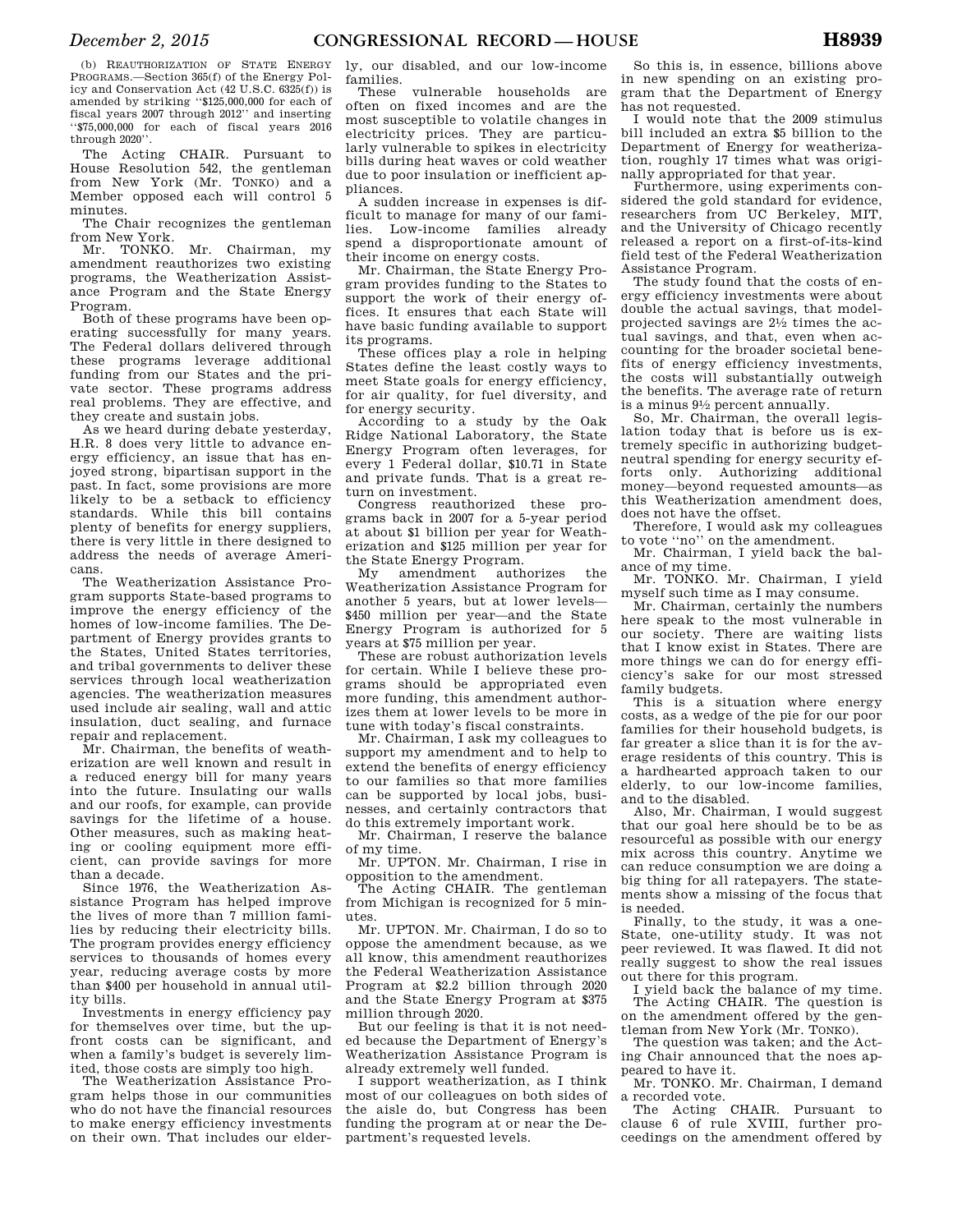the gentleman from New York will be postponed.

AMENDMENT NO. 23 OFFERED BY MS. CASTOR OF FLORIDA

The Acting CHAIR. It is now in order to consider amendment No. 23 printed in House Report 114–359.

Ms. CASTOR of Florida. Mr. Chairman, I have an amendment at the desk. The Acting CHAIR. The Clerk will

designate the amendment. The text of the amendment is as follows:

In subtitle A of title IV, add at the end the following new chapter:

#### **CHAPTER 8—LOCAL ENERGY SUPPLY AND RESILIENCY**

**SEC. 4181. DEFINITIONS.** 

In this chapter:

(1) COMBINED HEAT AND POWER SYSTEM.— The term ''combined heat and power system'' means generation of electric energy and heat in a single, integrated system that meets the efficiency criteria in clauses (ii) and (iii) of section  $48(c)(3)(A)$  of the Internal Revenue Code of 1986, under which heat that is conventionally rejected is recovered and used to meet thermal energy requirements.

(2) DEMAND RESPONSE.—The term ''demand response'' means changes in electric usage by electric utility customers from the normal consumption patterns of the customers in response to—

(A) changes in the price of electricity over time; or

(B) incentive payments designed to induce lower electricity use at times of high wholesale market prices or when system reliability is jeopardized.

(3) DISTRIBUTED ENERGY.—The term ''distributed energy'' means energy sources and systems that—

(A) produce electric or thermal energy close to the point of use using renewable energy resources or waste thermal energy;

(B) generate electricity using a combined heat and power system;

- (C) distribute electricity in microgrids;
- (D) store electric or thermal energy; or

(E) distribute thermal energy or transfer thermal energy to building heating and cooling systems through a district energy system.

(4) DISTRICT ENERGY SYSTEM.—The term 'district energy system'' means a system that provides thermal energy to buildings and other energy consumers from 1 or more plants to individual buildings to provide space heating, air conditioning, domestic hot water, industrial process energy, and other end uses.

(5) ISLANDING.—The term ''islanding'' means a distributed generator or energy storage device continuing to power a location in the absence of electric power from the primary source.

(6) LOAN.—The term ''loan'' has the mean-ing given the term ''direct loan'' in section 502 of the Federal Credit Reform Act of 1990 (2 U.S.C. 661a).

(7) MICROGRID.—The term ''microgrid'' means an integrated energy system consisting of interconnected loads and distributed energy resources, including generators and energy storage devices, within clearly defined electrical boundaries that—

(A) acts as a single controllable entity with respect to the grid; and

(B) can connect and disconnect from the grid to operate in both grid-connected mode and island mode.

(8) RENEWABLE ENERGY SOURCE.—The term ''renewable energy source'' includes—

(A) biomass;

(B) geothermal energy;

(C) hydropower; (D) landfill gas;

(E) municipal solid waste;

(F) ocean (including tidal, wave, current,

and thermal) energy; (G) organic waste;

- (H) photosynthetic processes;
- (I) photovoltaic energy;

(J) solar energy; and

(K) wind.

(9) RENEWABLE THERMAL ENERGY.—The term ''renewable thermal energy'' means heating or cooling energy derived from a renewable energy resource.

(10) SECRETARY.—The term ''Secretary'' means the Secretary of Energy.

(11) THERMAL ENERGY.—The term ''thermal energy'' means—

(A) heating energy in the form of hot water or steam that is used to provide space heat-

ing, domestic hot water, or process heat; or (B) cooling energy in the form of chilled water, ice, or other media that is used to provide air conditioning, or process cooling. (12) WASTE THERMAL ENERGY.—The term

'waste thermal energy'' means energy that— (A) is contained in—

(i) exhaust gases, exhaust steam, condenser water, jacket cooling heat, or lubricating oil in power generation systems;

(ii) exhaust heat, hot liquids, or flared gas from any industrial process;

(iii) waste gas or industrial tail gas that would otherwise be flared, incinerated, or vented;

(iv) a pressure drop in any gas, excluding any pressure drop to a condenser that subsequently vents the resulting heat;

(v) condenser water from chilled water or refrigeration plants; or

(vi) any other form of waste energy, as determined by the Secretary; and

(B)(i) in the case of an existing facility, is not being used; or

(ii) in the case of a new facility, is not conventionally used in comparable systems.

**SEC. 4182. DISTRIBUTED ENERGY LOAN PRO-GRAM.** 

(a) LOAN PROGRAM.—

(1) IN GENERAL.—Subject to the provisions of this subsection and subsections (b) and (c), the Secretary shall establish a program to provide to eligible entities—

(A) loans for the deployment of distributed energy systems in a specific project; and

(B) loans to provide funding for programs to finance the deployment of multiple distributed energy systems through a revolving loan fund, credit enhancement program, or other financial assistance program.

(2) ELIGIBILITY.—Entities eligible to receive a loan under paragraph (1) include—

(A) a State, territory, or possession of the United States;

(B) a State energy office;

(C) a tribal organization (as defined in section 4 of the Indian Self-Determination and Education Assistance Act (25 U.S.C. 450b));

(D) an institution of higher education (as defined in section 101 of the Higher Education Act of 1965 (20 U.S.C. 1001)); and

(E) an electric utility, including—

(i) a rural electric cooperative;

(ii) a municipally owned electric utility; and

(iii) an investor-owned utility.

(3) SELECTION REQUIREMENTS.—In selecting eligible entities to receive loans under this section, the Secretary shall, to the maximum extent practicable, ensure—

(A) regional diversity among eligible entities to receive loans under this section, including participation by rural States and small States; and

(B) that specific projects selected for loans—

(i) expand on the existing technology deployment program of the Department of Energy; and

(ii) are designed to achieve 1 or more of the objectives described in paragraph (4).

(4) OBJECTIVES.—Each deployment selected for a loan under paragraph (1) shall include 1 or more of the following objectives:

(A) Improved security and resiliency of energy supply in the event of disruptions caused by extreme weather events, grid equipment or software failure, or terrorist acts.

(B) Implementation of distributed energy in order to increase use of local renewable energy resources and waste thermal energy sources.

(C) Enhanced feasibility of microgrids, demand response, or islanding;

(D) Enhanced management of peak loads for consumers and the grid.

(E) Enhanced reliability in rural areas, including high energy cost rural areas.

(5) RESTRICTION ON USE OF FUNDS.—Any eligible entity that receives a loan under paragraph (1) may only use the loan to fund programs relating to the deployment of distributed energy systems.

(b) LOAN TERMS AND CONDITIONS.—

(1) TERMS AND CONDITIONS.—Notwithstanding any other provision of law, in providing a loan under this section, the Secretary shall provide the loan on such terms and conditions as the Secretary determines, after consultation with the Secretary of the Treasury, in accordance with this section.

(2) SPECIFIC APPROPRIATION.—No loan shall be made unless an appropriation for the full amount of the loan has been specifically provided for that purpose.

(3) REPAYMENT.—No loan shall be made unless the Secretary determines that there is reasonable prospect of repayment of the principal and interest by the borrower of the loan.

(4) INTEREST RATE.—A loan provided under this section shall bear interest at a fixed rate that is equal or approximately equal, in the determination of the Secretary, to the interest rate for Treasury securities of comparable maturity.

(5) TERM.—The term of the loan shall require full repayment over a period not to exceed the lesser of—

(A) 20 years; or

(B) 90 percent of the projected useful life of the physical asset to be financed by the loan (as determined by the Secretary).

(6) USE OF PAYMENTS.—Payments of principal and interest on the loan shall—

(A) be retained by the Secretary to support energy research and development activities; and

(B) remain available until expended, subject to such conditions as are contained in annual appropriations Acts.

(7) NO PENALTY ON EARLY REPAYMENT.—The Secretary may not assess any penalty for early repayment of a loan provided under this section.

(8) RETURN OF UNUSED PORTION.—In order to receive a loan under this section, an eligible entity shall agree to return to the general fund of the Treasury any portion of the loan amount that is unused by the eligible entity within a reasonable period of time after the date of the disbursement of the loan, as determined by the Secretary.

(9) COMPARABLE WAGE RATES.—Each laborer and mechanic employed by a contractor or subcontractor in performance of construction work financed, in whole or in part, by the loan shall be paid wages at rates not less than the rates prevailing on similar construction in the locality as determined by the Secretary of Labor in accordance with subchapter IV of chapter 31 of title 40, United States Code.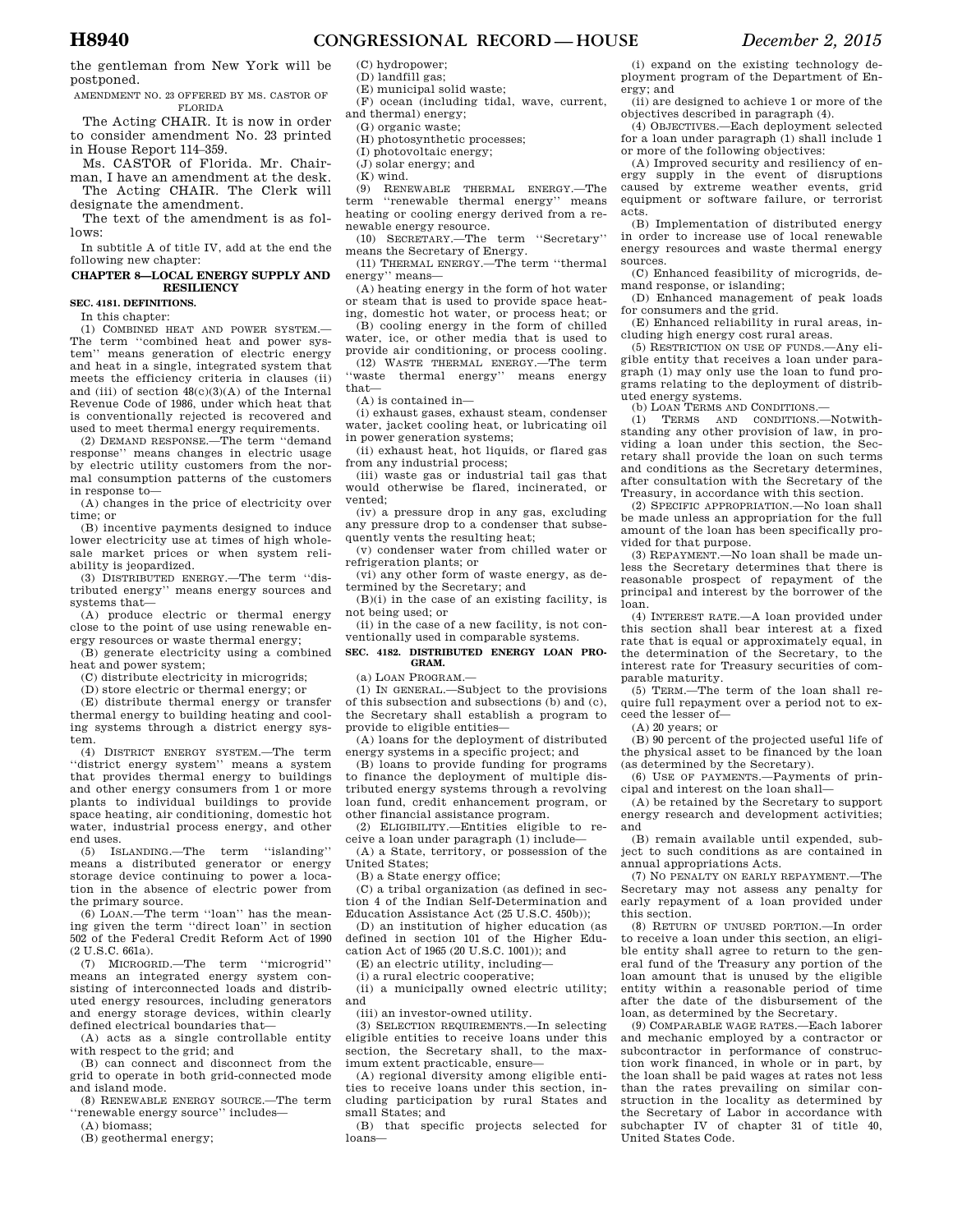(c) RULES AND PROCEDURES; DISBURSEMENT OF LOANS.—

(1) RULES AND PROCEDURES.—Not later than 180 days after the date of enactment of this Act, the Secretary shall adopt rules and procedures for carrying out the loan program under subsection (a).

(2) DISBURSEMENT OF LOANS.—Not later than 1 year after the date on which the rules and procedures under paragraph (1) are established, the Secretary shall disburse the initial loans provided under this section.

(d) REPORTS.—Not later than 2 years after the date of receipt of the loan, and annually thereafter for the term of the loan, an eligible entity that receives a loan under this section shall submit to the Secretary a report describing the performance of each program and activity carried out using the loan, including itemized loan performance data.

(e) AUTHORIZATION OF APPROPRIATIONS.— There are authorized to be appropriated to carry out this section such sums as are necessary.

### **SEC. 4183. TECHNICAL ASSISTANCE AND GRANT PROGRAM.**

(a) ESTABLISHMENT.—

(1) IN GENERAL.—The Secretary shall establish a technical assistance and grant program (referred to in this section as the ''program'')—

(A) to disseminate information and provide technical assistance directly to eligible entities so the eligible entities can identify, evaluate, plan, and design distributed energy systems; and

(B) to make grants to eligible entities so that the eligible entities may contract to obtain technical assistance to identify, evaluate, plan, and design distributed energy systems.

(2) TECHNICAL ASSISTANCE.—The technical assistance described in paragraph (1) shall include assistance with 1 or more of the following activities relating to distributed energy systems:

(A) Identification of opportunities to use distributed energy systems.

(B) Assessment of technical and economic characteristics.

(C) Utility interconnection.

(D) Permitting and siting issues.

(E) Business planning and financial anal-

ysis.

(F) Engineering design.

(3) INFORMATION DISSEMINATION.—The information disseminated under paragraph (1)(A) shall include—

(A) information relating to the topics described in paragraph (2), including case studies of successful examples;

(B) computer software and databases for assessment, design, and operation and maintenance of distributed energy systems; and

(C) public databases that track the operation and deployment of existing and planned distributed energy systems.

(b) ELIGIBILITY.—Any nonprofit or for-profit entity shall be eligible to receive technical assistance and grants under the program.

(c) APPLICATIONS.—

(1) IN GENERAL.—An eligible entity desiring technical assistance or grants under the program shall submit to the Secretary an application at such time, in such manner, and containing such information as the Secretary may require.

(2) APPLICATION PROCESS.—The Secretary shall seek applications for technical assistance and grants under the program—

(A) on a competitive basis; and

(B) on a periodic basis, but not less frequently than once every 12 months.

(3) PRIORITIES.—In selecting eligible entities for technical assistance and grants under the program, the Secretary shall give priority to eligible entities with projects that have the greatest potential for—

(A) facilitating the use of renewable energy resources;

(B) strengthening the reliability and resiliency of energy infrastructure to the impact of extreme weather events, power grid failures, and interruptions in supply of fossil fuels;

(C) improving the feasibility of microgrids or islanding, particularly in rural areas, including high energy cost rural areas;

(D) minimizing environmental impact, including regulated air pollutants and green-

house gas emissions; and

(E) maximizing local job creation.

(d) GRANTS.—On application by an eligible entity, the Secretary may award grants to the eligible entity to provide funds to cover not more than—

(1) 100 percent of the costs of the initial assessment to identify opportunities;

(2) 75 percent of the cost of feasibility studies to assess the potential for the implementation;

(3) 60 percent of the cost of guidance on overcoming barriers to implementation, including financial, contracting, siting, and permitting issues; and

(4) 45 percent of the cost of detailed engineering.

(e) RULES AND PROCEDURES.—

(1) RULES.—Not later than 180 days after the date of enactment of this Act, the Secretary shall adopt rules and procedures for carrying out the program.

 $(2)$  GRANTS  $-N$ ot later than 120 days after the date of issuance of the rules and procedures for the program, the Secretary shall issue grants under this chapter.

(f) REPORTS.—The Secretary shall submit to Congress and make available to the public—

(1) not less frequently than once every 2 years, a report describing the performance of the program under this section, including a synthesis and analysis of the information provided in the reports submitted to the Secretary under section 4181(c); and

(2) on termination of the program under this section, an assessment of the success of, and education provided by, the measures carried out by eligible entities during the term of the program.

(g) AUTHORIZATION OF APPROPRIATIONS.— There is authorized to be appropriated to carry out this section \$250,000,000 for the period of fiscal years 2016 through 2020, to remain available until expended.

The Acting CHAIR. Pursuant to House Resolution 542, the gentlewoman from Florida (Ms. CASTOR) and a Member opposed each will control 5 minutes.

The Chair recognizes the gentlewoman from Florida.

Ms. CASTOR of Florida. Mr. Chairman, my amendment focuses on thermal energy and combined heat power, which are essential to a smart energy future for our country, but they are often overlooked components of our national energy supply.

In the United States, up to 36 percent of the total energy produced is lost from power plants, industrial facilities, and buildings in the form of waste heat. My amendment will help industry, universities, hospitals, and others capture that waste heat and use renewables for heating, cooling, and power generation.

Now, I want to read the definition of what is included in renewables so that everyone is aware: biomass, geothermal, hydropower, landfill gas, municipal solid waste, ocean energy, organic waste, photosynthetic processes, photovoltaic energy, solar energy, and wind.

What is happening across America are businesses and nonprofits are getting really smart about this wasted energy and they are putting it back into their facilities to save energy and save money.

The overall resilience and cost savings that can be achieved through combined heat and power and distributed energy systems is proven every day, but it was especially proven during Superstorm Sandy and other natural disasters.

During Superstorm Sandy, businesses and nonprofits, such as hospitals and universities, were able to keep the lights on and actually had heat and water in the aftermath of the storm because they have these self-contained, energy-efficient waste heat projects.

Mr. Chairman, we have also heard testimony in the Energy and Power Subcommittee extensively on the importance in the future of these smaller, distributed, locally based energy systems.

I have also seen it in my hometown in Tampa, where St. Joseph's Hospital burns the medical waste, turns it into waste heat, and they are now saving \$200,000 a year on their energy bills where they can keep the lights on. They don't have to pay that out to the power company. That can go back into the care of patients.

Mr. Chairman, what my amendment proposes to do is to help overcome the financing hurdles that will be key in implementing this highly efficient and resilient energy infrastructure.

My amendment would establish an initiative to provide cost-shared funding for technical assistance for feasibility studies and engineering, and it would enable qualifying energy infrastructure projects to access lower interest debt financing through a loan guarantee program.

Industrial competitiveness will be enhanced because these businesses will be able to develop new revenue streams, reduce energy costs, reduce emissions, and enhance energy supply resiliency.

We have got to plan ahead here in America. We have got to be smarter. According to a joint DOE and EPA study, roughly 65 gigawatts of technical potential remain in the Nation's hospitals, universities, wastewater treatment plants, and other critical infrastructure.

### $\square$  1745

My amendment will help to reduce the up-front capital cost of installing these locally based energy-efficient systems. These systems have proven themselves, and we should encourage them.

So I respectfully request that the House act with an eye towards the future. Take this modest but very important step to help unleash American innovation. We know how to do this. We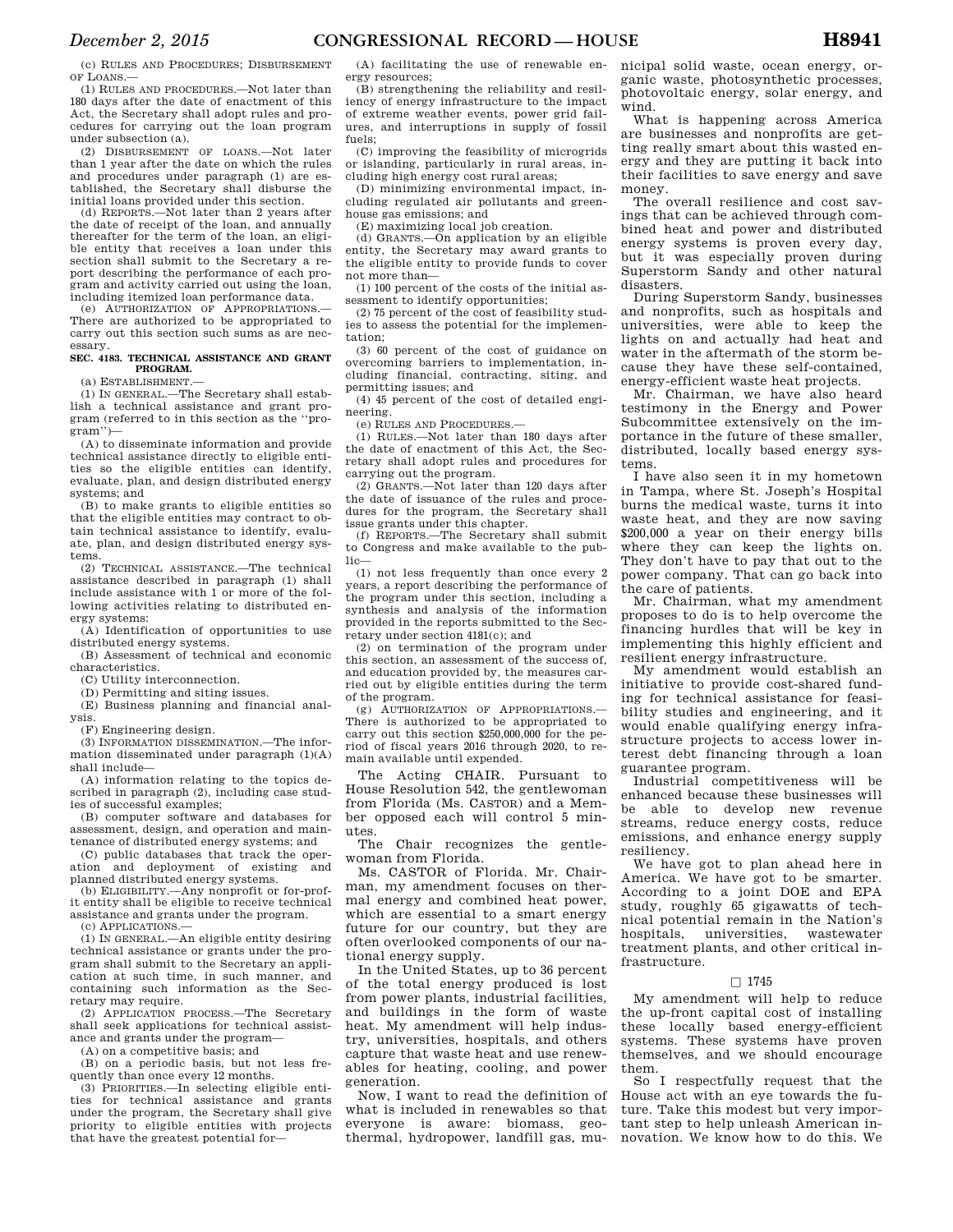can do this. Let's give our businesses, our universities, and hospitals an incentive to put waste energy to work and at the same time save some money.

I urge an ''aye'' vote on my amendment.

I reserve the balance of my time.

Mr. UPTON. Mr. Chairman, I rise in opposition to the amendment.

The Acting CHAIR. The gentleman from Michigan is recognized for 5 minutes.<br>Mr.

UPTON. Mr. Chairman, this amendment would establish a DOE loan program to support distributed generation. While I support some of the goals in this amendment—distributed generation, microgrids, combined heat and power—I cannot support a new loan guarantee program given the failures this administration has had in issuing loans. I remember one called Solyndra a long time ago.

In any event, this amendment is too broad. Locally grown energy may make some sense in some circumstances but not in others. There are often economic reasons to use nonlocal energy sources and to use them on a larger scale than distributed generation.

Moreover, this provision is duplicative of other DOE programs as well as tax incentives and State programs that encourage the use of distributed renewable energy.

Circumstances do vary across regions, so States should decide whether and how to encourage distributed generation. The Federal Government shouldn't be picking winners and losers.

I urge my colleagues to vote ''no.''

I yield back the balance of my time. Ms. CASTOR of Florida. Mr. Chairman, I thank the chairman for supporting some of the goals contained in the amendment.

This is not an open-ended loan program. This is very modest, only authorized for \$250 million. The appropriators will probably scale that back.

But what it does is it allows our hospitals, universities, and other industrial users across the country some upfront technical assistance that will save them a lot of money and a lot of energy on the down side. This modest investment will have a great payoff for taxpayers and for industrial users, our hospitals, and universities.

I have seen it work right in my district. I know it worked during Superstorm Sandy. We have to think with an eye to the future and act that way.

I request an ''aye'' vote on this amendment.

I yield back the balance of my time. The Acting CHAIR. The question is on the amendment offered by the gentlewoman from Florida (Ms. CASTOR).

The question was taken; and the Acting Chair announced that the noes appeared to have it.

Ms. CASTOR of Florida. Mr. Chairman, I demand a recorded vote.

The Acting CHAIR. Pursuant to clause 6 of rule XVIII, further pro-

ceedings on the amendment offered by the gentlewoman from Florida will be postponed.

AMENDMENT NO. 24 OFFERED BY MR. POLIS

The Acting CHAIR. It is now in order to consider amendment No 24 printed in House Report 114–359.

Mr. POLIS. Mr. Chairman, I have an amendment at the desk.

The Acting CHAIR. The Clerk will designate the amendment.

The text of the amendment is as fol-

lows: In subtitle A of title IV, add at the end the following new chapter:

### **CHAPTER 8—SURFACE ESTATE OWNER NOTIFICATION**

### **SEC. 4181. SURFACE ESTATE OWNER NOTIFICA-TION.**

The Secretary of the Interior shall—

(1) notify surface estate owners and all owners of land located within 1 mile of a proposed oil or gas lease tract in writing at least 45 days in advance of lease sales;

(2) within 10 working days after a lease is issued, notify surface estate owners and all owners of land located within 1 mile of a lease tract, regarding the identity of the lessee;

(3) notify surface estate owners and all owners of land located within 1 mile of a lease tract in writing within 10 working days concerning any subsequent decisions regarding the lease, such as modifying or waiving stipulations and approving rights-of-way; and

(4) notify surface estate owners and all owners of land located within 1 mile of a lease tract, within 5 business days after issuance of a drilling permit under a lease.

The Acting CHAIR. Pursuant to House Resolution 542, the gentleman from Colorado (Mr. POLIS) and a Member opposed each will control 5 minutes.

The Chair recognizes the gentleman from Colorado.

Mr. POLIS. Mr. Chairman, I want to explain how in many States, including my home State of Colorado, landowners—if you live in a home, you own your property, you bought it—you are not necessarily and in most cases, in fact, you are not also the owner of the minerals beneath your land. That is called a split estate.

Many, in fact most, surface estates in my State were split from their subsurface or mineral rights—severed. And Congress rewrote the rules of the Homestead Act to maintain ownership over minerals even as they gave away western lands for development.

So, again, what that means is we have suburban subdevelopments, people's homes—people live in their homes—and the Federal Government owns the mineral rights under those homes. Along with that comes the right to extract those minerals.

Unfortunately, what fails to be present in the Homestead Act is protections and notification requirements for the people who live there, the homeowners. So, in some cases, in Colorado and elsewhere, landholders and homeowners don't even know that there has been a lease or a drill permit on their land where they own the surface rights.

Literally, one day an oil company can drive up to the property and construct a horizontal drill in the middle of your backyard without notification. So you can imagine the result—harm and loss of cattle or crops, infrastructure on the property—not knowing what is occurring.

And, really, it has been amazing to see the ability of the extraction industry to operate without having to address the legitimate concerns of surface owners.

Now, my bill doesn't change all of that, and, frankly, I would like to go a lot further and will in other legislative efforts. This amendment is really a commonsense effort that is a critical first step to right those wrongs.

It would simply require that the BLM notify a landowner sitting above mineral rights that they plan to put out for bid, award, lease, or sale a drilling permit on that land.

The BLM will argue that there are notification requirements. What that means is it might be posted on a Web site or in the Federal Register. Well, I guarantee you that Mr. or Mrs. Smith in a suburban subdevelopment are not eagerly checking the Federal Register every day. They are not even generally aware that there are mineral rights under their property, nor should they have to be. They should simply get a letter in the mail saying what is happening if and when there is going to be mineral development on their property.

And I think that is a simple, commonsense step that would protect American taxpayers from undue, unreasonable burdens placed upon them and protect property rights. I really hope it is not controversial and that we can adopt this amendment.

I reserve the balance of my time.

Mr. LAMBORN. Mr. Chairman, I claim the time in opposition to the amendment.

The Acting CHAIR. The gentleman from Colorado is recognized for 5 minutes.

Mr. LAMBORN. Mr. Chairman, I want to let my colleague from Colorado know that this is an unnecessary amendment, so I would ask Members to oppose it.

There already is a lot of built-in notification that does take place. I don't know if my colleague is aware of this or not, but when an expression of interest for leasing is made, the BLM requires that all of the surface owners, wherever this expression of interest for leasing applies to, are notified by mail.

Secondly, before a permit is issued, there is another notification to the surface owners of wherever that lease is located.

Thirdly, under the NEPA process, before the leases are even issued, the public is notified. I know this amendment talks about notifying everyone within 1 mile. The public notification is a lot broader than just 1 mile, so, actually, current law does more than what this amendment calls for.

But there are two different steps, in addition to the public notice, where the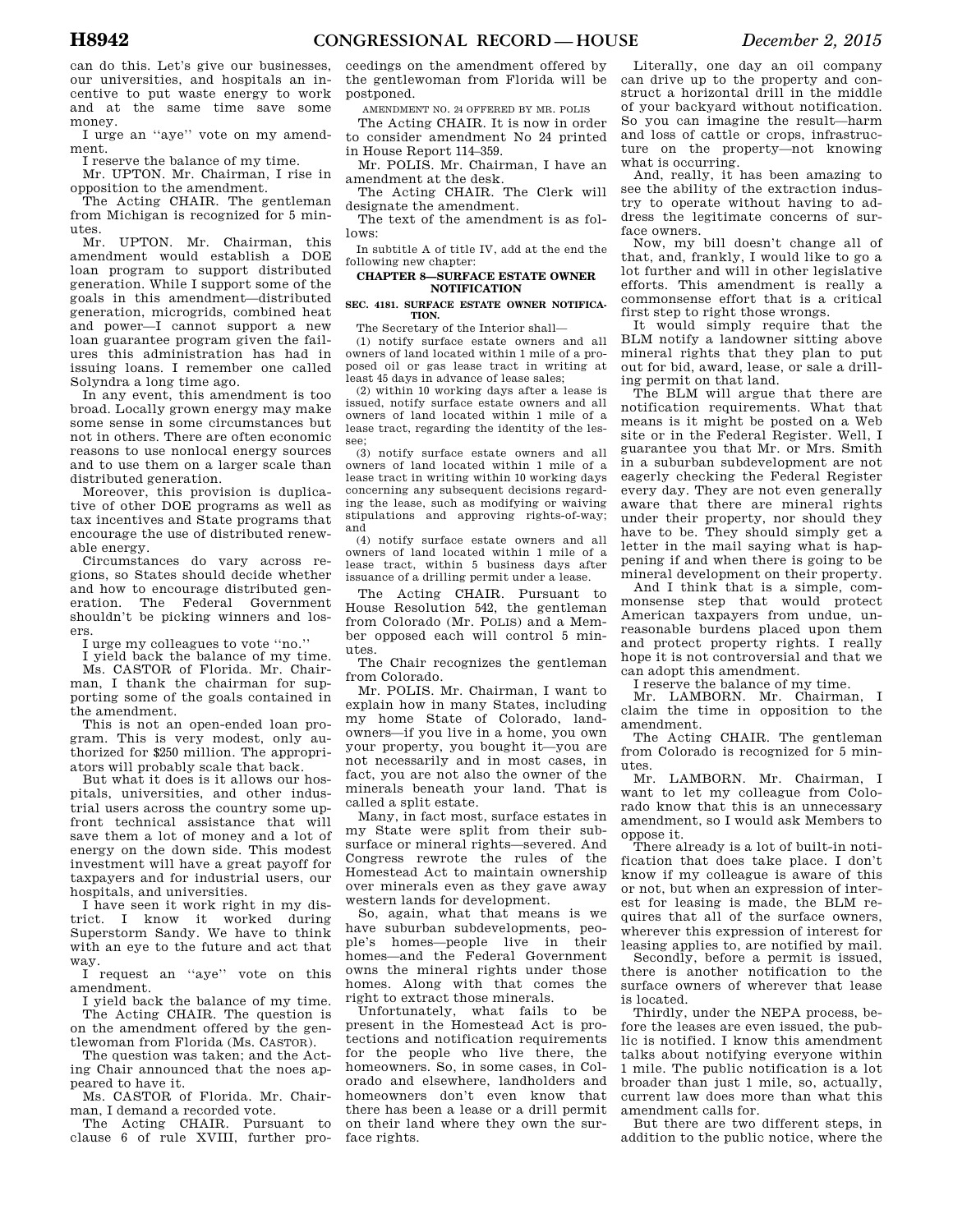surface landowner actually is notified by mail by a good faith effort required by the Bureau of Land Management for Federal lands.

On top of all that, Mr. Chairman, I ask opposition for this amendment because it is poorly written. It is ambiguous as to whether it is only applying to Federal lands or is broader and would include tribal lands, private lands, and things way out of the jurisdiction of the Bureau of Land Management.

But, in any case, even if it would just apply to the Federal lands, it is unnecessary. Because of the different steps that are required under the language of this amendment, it would add a lot of paperwork and red tape and really not accomplish anything more than what is already clearly accomplished two or three times under existing law.

For all those reasons, Mr. Chairman, I ask that we oppose this amendment. I know it is well-intentioned, but the law already takes care of this. This amendment, besides being poorly written, would add a lot of time and paperwork and red tape to the process right now.

I reserve the balance of my time.

Mr. POLIS. Mr. Chairman, I wish that this amendment weren't necessary. There are hundreds, if not thousands, of homeowners in Colorado who fail to be notified by the BLM.

Now, there is a good faith effort requirement, but there is no system in place to ensure that the person gets a notification. So, in effect, what happens is the agency will sign off, ''We made a good faith effort, couldn't find who the property owner was,'' and it is posted in the Federal Register or in a newspaper in an ad that the homeowner is extremely unlikely to ever see.

What we are simply saying is have a step to implement this directive that already exists. Give this meaning; give this teeth. Make sure that homeowners are actually notified in the mail, that there is an effort to actually find out who they are, and not just a bureaucratic signoff that we don't know who they are and, therefore, they are never going to find out until trucks drive onto their property.

It is a real problem, and there is a real simple, commonsense solution. I urge my colleagues to adopt it.

I reserve the balance of my time.

Mr. LAMBORN. Mr. Chairman, just to finish this, I would say that this is an unnecessary amendment because there are already two, if not three, different times that the notice to the surface owner already takes place: once to the public at large, twice to the surface owner in particular.

Secondly, this is poorly written. I am afraid that it does not just refer strictly to Federal lands that the BLM controls, but this could apply to tribal lands and private lands. So it makes a mess in that regard.

And, thirdly, it goes 1 mile away. The current law does refer to the surface

owner and accomplishes the things that the proponent of the amendment wants to accomplish, so it is unnecessary.

For those reasons, Mr. Chairman, I urge opposition to this amendment.

I yield back the balance of my time. Mr. POLIS. Mr. Chairman, I respect. my good friend and colleague from Colorado.

Part of the goal of this amendment is to ensure that the full area of disruption receives notification. So where you have a suburban subdevelopment, it is one thing for the owner under which the activity is occurring to get notice.

But keep in mind the activity also has an impact certainly within a mile radius of that activity in terms of loud noises, trucks, et cetera. Families may choose to leave town; others may choose to stick it out and make sure they are prepared for whatever activity will occur, when it occurs.

But, clearly, if there are notification aspects in the current law, which there are, they are insufficient, because I come before you telling you that there are homeowners in Colorado who have no prior word of extraction activity on their land until, literally, they see it occurring. They see trucks, they see people. They go out, they say, ''What are you doing?'' and they say, ''We are getting ready to drill.''

This happens in my State. This amendment would make sure that, more than a good faith effort that is simply signed off on by some bureaucrat and therefore waived, there is a real effort of implementation. We give full rulemaking authority to the BLM to actually come up with a system for notifying homeowners and adjacent property owners about extraction work that is occurring for the mineral rights that occur under where they live.

I hope that this is a basis of common sense from which we can build a concept of homeowner protections and surface owner rights to balance the rights that the mineral owners have. Certainly, transparency and notification is a simple one and an easy one for the BLM to implement. That is all the amendment would do.

I urge my colleagues to vote ''yes.''

I yield back the balance of my time. The Acting CHAIR. The question is on the amendment offered by the gentleman from Colorado (Mr. POLIS).

The question was taken; and the Acting Chair announced that the noes appeared to have it.

Mr. POLIS. Mr. Chairman, I demand a recorded vote.

The Acting CHAIR. Pursuant to clause 6 of rule XVIII, further proceedings on the amendment offered by the gentleman from Colorado will be postponed.

AMENDMENT NO. 25 OFFERED BY MR. BARTON

The Acting CHAIR. It is now in order to consider amendment No. 25 printed in House Report 114–359.

Mr. BARTON. Mr. Chairman, I have an amendment at the desk.

The Acting CHAIR. The Clerk will designate the amendment.

The text of the amendment is as follows:

### At the end of the bill, add the following: **TITLE VII—CHANGING CRUDE OIL MARKET CONDITIONS**

### **SEC. 7001. FINDINGS.**

The Congress finds the following:

(1) The United States has enjoyed a renaissance in energy production, establishing the United States as the world's leading oil producer.

(2) By authorizing crude oil exports, the Congress can spur domestic energy production, create and preserve jobs, help maintain and strengthen our independent shipping fleet that is essential to national defense, and generate State and Federal revenues.

(3) An energy-secure United States that is a net exporter of energy has the potential to transform the security environment around the world, notably in Europe and the Middle East.

(4) For our European allies and Israel, the presence of more United States oil in the market will offer more secure supply options, which will strengthen United States strategic alliances and help curtail the use of energy as a political weapon.

(5) The 60-ship Maritime Security Fleet is a vital element of our military's strategic sealift and global response capability. It assures United States-flag ships and United States crews will be available to support the United States military when it needs to mobilize to protect our allies, and is the most prudent and economical solution to meet current and projected sealift requirements for the United States.

(6) The Maritime Security Fleet program provides a labor base of skilled American mariners who are available to crew the United States Government-owned strategic sealift fleet, as well as the United States commercial fleet, in both peace and war.

(7) The United States has reduced its oil consumption over the past decade, and increasing investment in clean energy technology and energy efficiency will lower energy prices, reduce greenhouse gas emissions, and increase national security.

### **SEC. 7002. REPEAL.**

Section 103 of the Energy Policy and Conservation Act (42 U.S.C. 6212) and the item relating thereto in the table of contents of that Act are repealed.

### **SEC. 7003. NATIONAL POLICY ON OIL EXPORT RE-STRICTIONS.**

Notwithstanding any other provision of law, to promote the efficient exploration, production, storage, supply, marketing, pricing, and regulation of energy resources, including fossil fuels, no official of the Federal Government shall impose or enforce any restriction on the export of crude oil.

#### **SEC. 7004. STUDIES.**

(a) GREENHOUSE GAS EMISSIONS.—Not later than 120 days after the date of enactment of this Act, the Secretary of Energy shall conduct, and transmit to the Committee on Energy and Commerce of the House of Representatives and the Committee on Energy and Natural Resources of the Senate the results of, a study on the net greenhouse gas emissions that will result from the repeal of the crude oil export ban under section 7002. (b) CRUDE OIL EXPORT STUDY.—

(1) IN GENERAL.—The Department of Commerce, in consultation with the Department of Energy, and other departments as appropriate, shall conduct a study of the State and national implications of lifting the crude oil export ban with respect to consumers and the economy.

(2) CONTENTS.—The study conducted under paragraph (1) shall include an analysis of—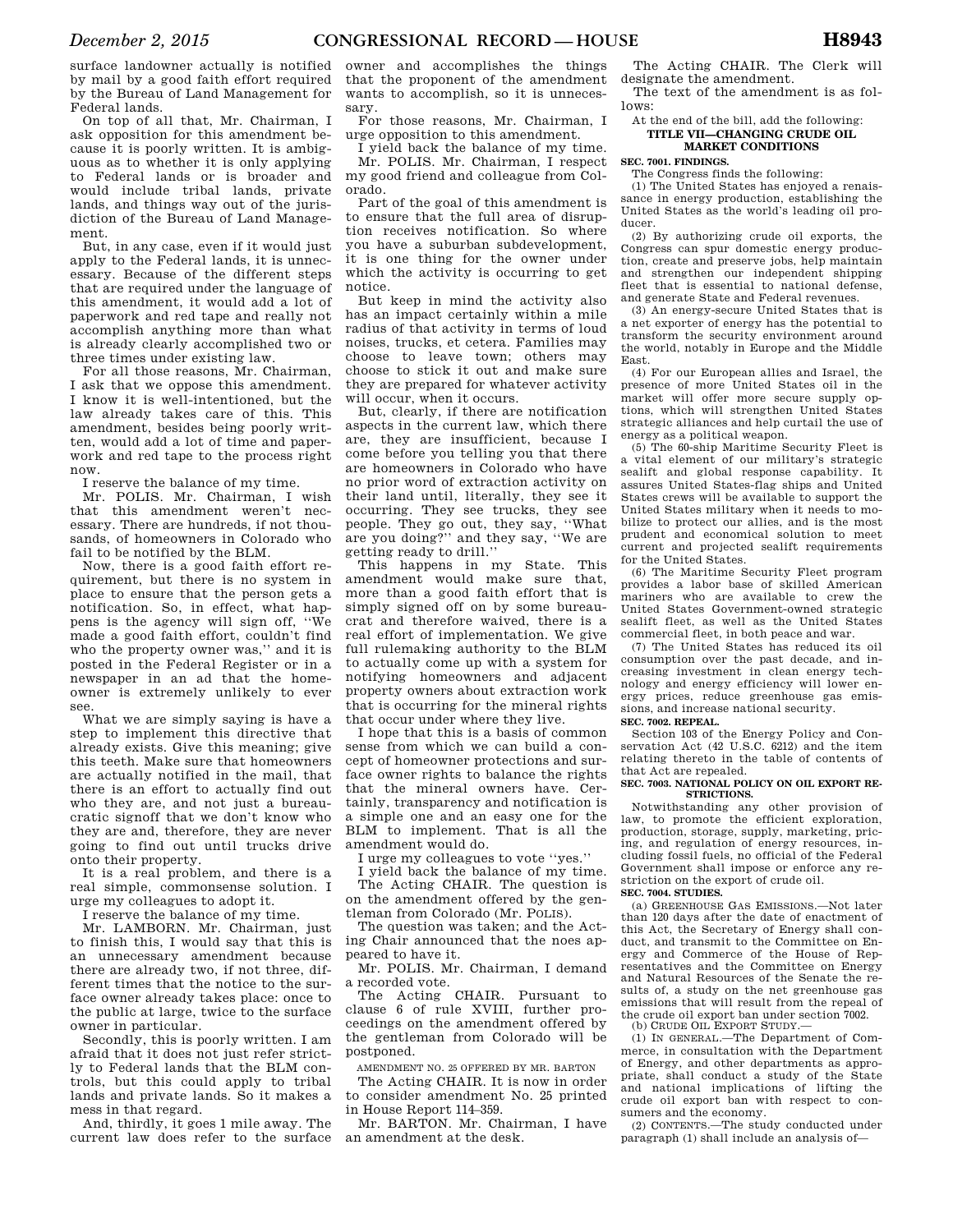(A) the economic impact that exporting crude oil will have on the economy of the United States;

(B) the economic impact that exporting crude oil will have on consumers, taking into account impacts on energy prices;

(C) the economic impact that exporting crude oil will have on domestic manufacturing, taking into account impacts on employment; and

(D) the economic impact that exporting crude oil will have on the refining sector, taking into account impacts on employment.

(3) REPORT TO CONGRESS.—Not later than 1 year after the date of enactment of this Act, the Bureau of Industry and Security shall submit to Congress a report containing the results of the study conducted under paragraph (1).

#### **SEC. 7005. SAVINGS CLAUSE.**

Nothing in this title limits the authority of the President under the Constitution, the International Emergency Economic Powers Act (50 U.S.C. 1701 et seq.), the National Emergencies Act (50 U.S.C. 1601 et seq.), part B of title II of the Energy Policy and Conservation Act  $(42 \text{ U.S.C. } 6271 \text{ et seq.}),$  the Trading With the Enemy Act (50 U.S.C. App. 1 et seq.), or any other provision of law that imposes sanctions on a foreign person or foreign government (including any provision of law that prohibits or restricts United States persons from engaging in a transaction with a sanctioned person or government), including a foreign government that is designated as a state sponsor of terrorism, to prohibit exports.

### **SEC. 7006. PARTNERSHIPS WITH MINORITY SERV-ING INSTITUTIONS.**

(a) IN GENERAL.—The Department of Energy shall continue to develop and broaden partnerships with minority serving institutions, including Hispanic Serving Institutions (HSI) and Historically Black Colleges and Universities (HBCUs) in the areas of oil and gas exploration, production, midstream, and refining.

(b) PUBLIC-PRIVATE PARTNERSHIPS.—The Department of Energy shall encourage public-private partnerships between the energy sector and minority serving institutions, including Hispanic Serving Institutions and Historically Black Colleges and Universities. **SEC. 7007. REPORT.** 

Not later than 10 years after the date of enactment of this Act, the Secretary of Energy and the Secretary of Commerce shall jointly transmit to Congress a report that reviews the impact of lifting the oil export ban under this title as it relates to promoting United States energy and national security.

### **SEC. 7008. REPORT TO CONGRESS.**

Not later than 180 days after the date of enactment of this Act, the Secretary of Energy and the Secretary of Commerce shall jointly transmit to Congress a report analyzing how lifting the ban on crude oil exports will help create opportunities for veterans and women in the United States, while promoting energy and national security.

#### **SEC. 7009. PROHIBITION ON EXPORTS OF CRUDE OIL, REFINED PETROLEUM PROD-**UCTS, AND PETROCHEMICAL PROD-**UCTS TO THE ISLAMIC REPUBLIC OF IRAN.**

Nothing in this title shall be construed to authorize the export of crude oil, refined petroleum products, and petrochemical products by or through any entity or person, wherever located, subject to the jurisdiction of the United States to any entity or person located in, subject to the jurisdiction of, or sponsored by the Islamic Republic of Iran.

The Acting CHAIR. Pursuant to House Resolution 542, the gentleman from Texas (Mr. BARTON) and a Mem-

ber opposed each will control 5 minutes.

The Chair recognizes the gentleman from Texas.

Mr. BARTON. Mr. Chairman, I offer this amendment on behalf of myself, Mr. CUELLAR, Mr. FLORES, Mr. CON-AWAY, and Mr. MCCAUL.

This amendment is almost identical to H.R. 702, which passed the House floor on a strong bipartisan basis several months ago with 261 votes, I believe, in favor of it.

This is necessary because, while we had hoped that H.R. 702 would be brought up in the other body as a stand-alone bill, it doesn't appear that is going to happen this session, so we want to try to put this on another vehicle that the Senate may yet bring up.

I will also point out that there are a number of larger bills in play, and there is a possibility we will try to attach it to those also.

In any event, this amendment is true to the bill that was brought up on the House floor. It is identical, with two exceptions:

One, it does not have the maritime provision to provide some additional funding for our maritime merchant marine fleet because that was not germane—not because we don't support it, but it was not germane.

And, two, we had a requirement that we do a study of the Strategic Petroleum Reserve. That is no longer necessary because that part of the bill has become law.

### $\Box$  1800

Other than that, all of the amendments that were offered and accepted on both sides are in this amendment that is before us today.

We are the third largest oil producer in the world. We have the capability to significantly increase our production, but under current law, Mr. Chairman, that is not possible because it is prohibited by a law that was passed in 1975. The gist of this bill is that it would repeal that ban and allow American crude oil to be put out on the world market, just like our refined oil products are today.

I ask everybody who voted for it before to vote for it again, and for those of you who didn't see the light the last time, we are going to give you a second chance tonight to vote for it.

I want to see if there is anybody willing to stand up and be in opposition to this amendment.

Mr. Chairman, I reserve the balance of my time.

Mr. GARAMENDI. Mr. Chairman, I rise in opposition to the gentleman's amendment.

The Acting CHAIR. The gentleman from California is recognized for 5 minutes.

Mr. GARAMENDI. Mr. Chairman, ever since I got involved in public policy, which was about 40 years ago, this Nation has been crying for energy independence.

I remember my very first campaign in 1974, during the oil energy crisis, when there was all around the world no oil available and no gas available, and we wanted to be energy independent. We are actually getting close to it; although, we continue to import 25 percent of our crude oil, but maybe we are on the cusp of being energy independent.

So what does Big Oil want to do? It is not good enough that they should be the wealthiest of all corporations in America and the world. They want to take our precious and almost energy independent oil and export it.

Where is it going to go? Where is the market? China, for sure, wants oil. They are going to need to double their import of oil. So where is Big Oil going to go with our precious natural resource that we have for at least the last 40 years been trying to use to achieve energy independence?

Why would my good friend from Texas give away to Big Oil our energy independence? Why would we do that?

By the way, the 1975 law does not prohibit. It puts the hand of the government—the President and the Secretary of Commerce—on the spigot, and if it is not in America's interest to export, they can shut the spigot down. There is no such protection in this. The only hand on the spigot for the export of oil is Big Oil. There is \$30 billion a year of additional revenue for Big Oil as if they don't already have enough.

What about the rest of the Nation? Shouldn't this natural resource asset of America's be shared? It could be. Control the spigot to the benefit of the people at the gas pump. My farmers need chemicals and fertilizer coming from the oil industry. They need the pipes—they need all of the material and they need the diesel. Oh, we can forget about the farmers. After all, Big Oil wants to ship our precious natural resource—oil—overseas, probably to China.

So why don't we put a control on this, and if it is not in the public interest, don't do it? \$8.7 billion of refining infrastructure will not be built as a result of this export. Whose jobs are those? They are the American middle class', which, apparently, all of us want to protect and enhance. Those are middle class jobs. \$8.7 billion of infrastructure is not going to be built in our refineries.

This is not a big deal. After all, Big Oil wants it. It is no big deal that we would take, as we move towards energy independence, the one product that is available that could diminish the 25 percent oil we currently import. No. We are simply going to ship it offshore. For whose benefit? Are the American mariners going to benefit from that? No. Are the American shipbuilders going to benefit from that? No, not at all. Who is going to benefit? Some in the oil patch will benefit for sure, and, certainly, the Big Oil companies will benefit; but will the American consumer at the gasoline pump benefit?

I have seen the studies. You can design a study that will show it, but it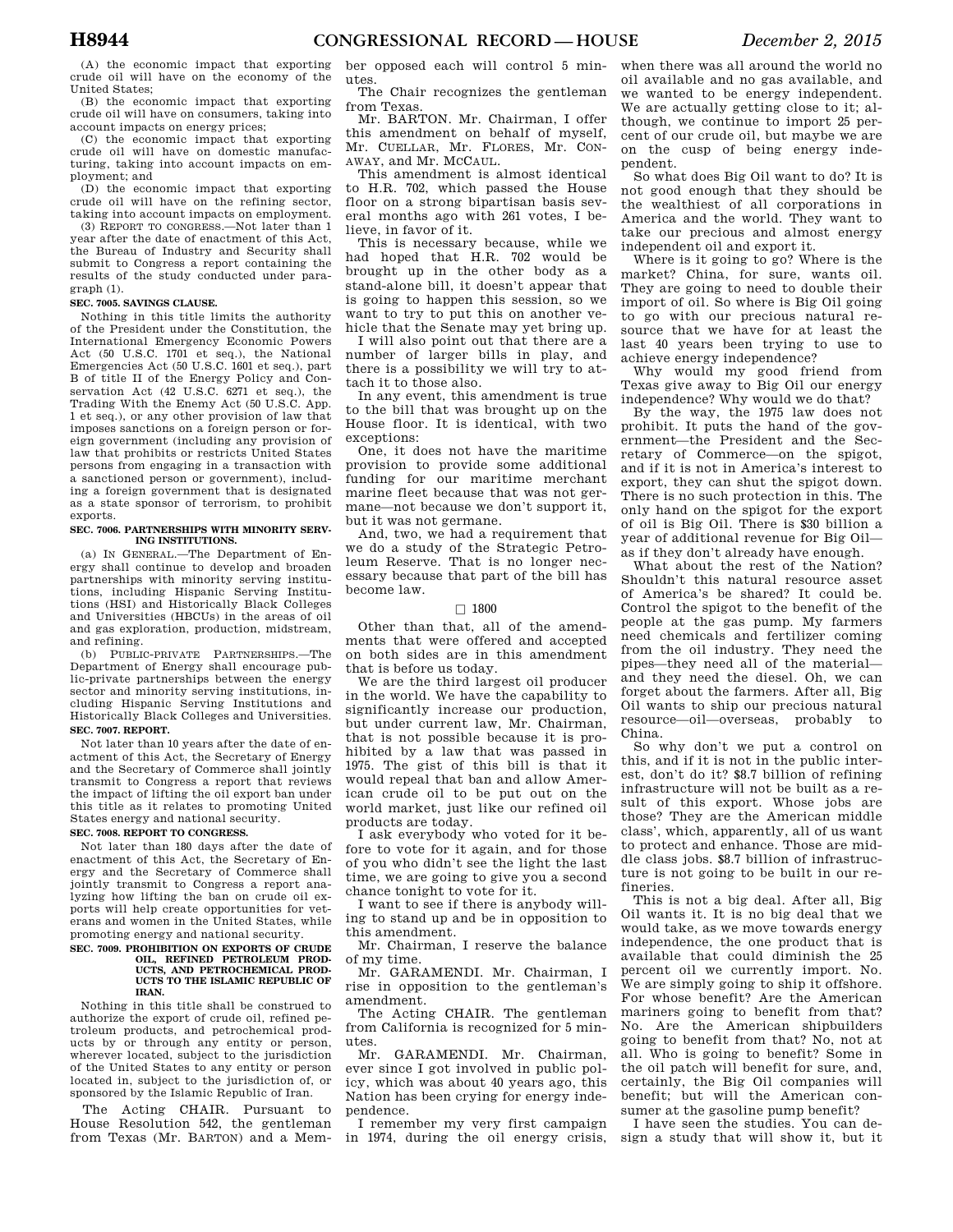means nothing. Remember this: \$30 billion of oil a year is going to leave this country. For whose benefit? For Big Oil? It is not for the person at the gas pump. It is not for the farmer who is buying the diesel. It is not for the farmer who wants to buy the fertilizer. Give it away. Let them have it—as if they don't already have enough. For a century, Big Oil has been subsidized by the American public. Enough already.

I don't think this is a good idea. I don't think it is a good idea to take our crude oil and allow it to be shipped overseas with absolutely no restrictions whatsoever. You want a strong vote on this? Then make it a strong ''no'' vote.

I yield back the balance of my time. Mr. BARTON. I will put the gentleman from California down as being undecided on the amendment.

Mr. Chairman, I yield 1 minute to the gentleman from College Station, Texas (Mr. FLORES).

Mr. FLORES. Mr. Chair, I rise in strong support of this amendment, which would strengthen our Nation's energy, its security, its jobs, and its economy.

We have heard some interesting rhetoric tonight, but here are the facts. This amendment results in five key benefits to our country:

First, it benefits the American consumer with resulting overall lower energy prices. This particularly benefits lower-income and lower middle-income Americans, providing greater economic security for those hard-working families;

Two, it benefits American producers and allows them to further reinvest in our domestic energy infrastructure, furthering our energy security and good-paying American jobs. Most of those companies are small, independent oil and gas companies, not the major companies that were just talked about;

Three, it benefits our geopolitical standing and strengthens ties with our global friends and allies, and it hurts those countries like Russia, Iran, and Venezuela, which are opposed to American interests;

Four, it benefits the downstream refining community as lower prices will stimulate volume demand for their refined products. This gives them more financial capital to hire skilled American workers and to reinvest in their operations;

Five, it helps cure our trade imbalances.

These are five critical reasons as to why everybody wins if we lift the ban. The Acting CHAIR. The time of the

gentleman has expired. Mr. BARTON. I yield the gentleman

an additional 15 seconds.

Mr. FLORES. Mr. Chairman, I thank Mr. BARTON for his work on this important amendment. I also thank the chairman for his support.

I strongly encourage my colleagues to support the amendment and the underlying bill.

Mr. BARTON. Mr. Chairman, how much time remains?

The Acting CHAIR. The gentleman from Texas has 13⁄4 minutes remaining, and the gentleman from California has yielded back the balance of his time.

Mr. BARTON. Mr. Chairman, I yield myself the balance of my time. I don't see any other speakers on our side.

Let me simply say that this amendment is about jobs for America. There is only one commodity that we prohibit, by law, from being exported, and it is crude oil. We don't prohibit cotton; we don't prohibit corn; we don't prohibit ethanol; we don't prohibit automobiles; we don't prohibit video games or movies. We only prohibit crude oil. That is number one.

Number two, since the oil prices have precipitously fallen in the last 13 or 14 months, we have lost over 250,000 jobs in the United States. Those aren't just oil patch jobs. Those are truck driver jobs; they are warehouse jobs; they are computer programmer jobs; they are restaurant jobs. You name it; those are real jobs. It is estimated, Mr. Chairman, that we are losing as many as 1,000 jobs a week right now. If we repeal this antiquated law, we can put some of those people back to work.

We can put American-made oil in the world marketplace. It makes no sense to let Iran export oil, but we can't let American oil be put on the world market. We don't know who is going to buy the oil, but we do know that the money we will receive from it is going to come back to the United States. It is going to create jobs, and it is going to help our economy. It is going to be good for every American in every State of the 50 States in the Union. Vote for this amendment.

Mr. Chairman, I yield back the balance of my time.

The Acting CHAIR. The question is on the amendment offered by the gentleman from Texas (Mr. BARTON).

The question was taken; and the Acting Chair announced that the ayes appeared to have it.

Mr. GARAMENDI. Mr. Chairman, I demand a recorded vote.

The Acting CHAIR. Pursuant to clause 6 of rule XVIII, further proceedings on the amendment offered by the gentleman from Texas will be postponed.

ANNOUNCEMENT BY THE ACTING CHAIR

The Acting CHAIR. Pursuant to clause 6 of rule XVIII, proceedings will now resume on those amendments printed in House Report 114–359 on which further proceedings were postponed, in the following order:

Amendment No. 1 by Mr. UPTON of Michigan.

Amendment No. 2 by Mr. TONKO of New York. Amendment No. 14 by Mr. GENE

GREEN of Texas. Amendment No. 17 by Mr. BEYER of

Virginia. Amendment No. 19 by Ms. SCHA-

KOWSKY of Illinois. Amendment No. 22 by Mr. TONKO of

New York.

Amendment No. 23 by Ms. CASTOR of Florida.

Amendment No. 24 by Mr. POLIS of Colorado.

Amendment No. 25 by Mr. BARTON of Texas.

The Chair will reduce to 2 minutes the minimum time for any electronic vote after the first vote in this series. AMENDMENT NO. 1 OFFERED BY MR. UPTON

The Acting CHAIR. The unfinished business is the demand for a recorded vote on the amendment offered by the gentleman from Michigan (Mr. UPTON) on which further proceedings were postponed and on which the ayes prevailed by voice vote.

The Clerk will redesignate the amendment.

The Clerk redesignated the amendment.

### RECORDED VOTE

The Acting CHAIR. A recorded vote has been demanded.

A recorded vote was ordered.

Abraham Aderholt Allen Amash Amodei Babin Barletta Barr Barton Benishek Bilirakis

Black

Blum Bost Boustany

Brat

Buck Bucshon Burgess Byrne Calvert

Chabot Chaffetz

Coffman Cole

Conaway Cook Costa

Cramer Crawford Crenshaw

Denham Dent DeSantis

Dold Donovan Duffy

The vote was taken by electronic device, and there were—ayes 246, noes 177, not voting 10, as follows:

#### [Roll No. 656] AYES—246

Bishop (MI) Bishop (UT) Blackburn Brady (TX) Bridenstine Brooks (AL) Brooks (IN) Buchanan Carter (GA) Carter (TX) Clawson (FL) Collins (GA) Collins (NY) Comstock Costello (PA) Culberson Curbelo (FL) Davis, Rodney DesJarlais Diaz-Balart Duncan (SC) Duncan (TN) Ellmers (NC) Emmer (MN) Farenthold Fincher Fitzpatrick Fleischmann Fleming Flores Forbes Fortenberry Foxx Franks (AZ) Frelinghuysen Garrett **Gibbs** Gibson Gohmert Goodlatte Gosar Gowdy Granger Graves (GA) Graves (LA) Graves (MO) Green, Gene Griffith Grothman Guinta Guthrie Hanna Hardy Harper Harris Hartzler Heck (NV) Hensarling Herrera Beutler Hice, Jody B. Hill Holding Hudson Huelskamp Huizenga (MI) Hultgren Hunter Hurd (TX) Hurt (VA) Issa Jenkins (KS) Jenkins (WV) Johnson (OH) Johnson, Sam Jolly Jordan Joyce Katko Kelly (MS) Kelly (PA) King (IA) King (NY) Kinzinger (IL) Kline Knight Labrador LaHood LaMalfa Lamborn Lance Larson (CT) Latta LoBiondo Long Loudermilk Love Lucas Luetkemeyer Lummis MacArthur Marchant Marino Massie McCarthy McCaul McClintock McHenry McKinley McMorris Rodgers McSally Meadows Meehan Messer Mica Miller (FL) Miller (MI) Moolenaar Mooney (WV) Mullin Mulvaney Murphy (PA) Neugebauer Newhouse Noem Nugent Nunes Olson Palazzo Palmer Paulsen Pearce Perry Peterson Pittenger Pitts Poe (TX) Poliquin Pompeo Posey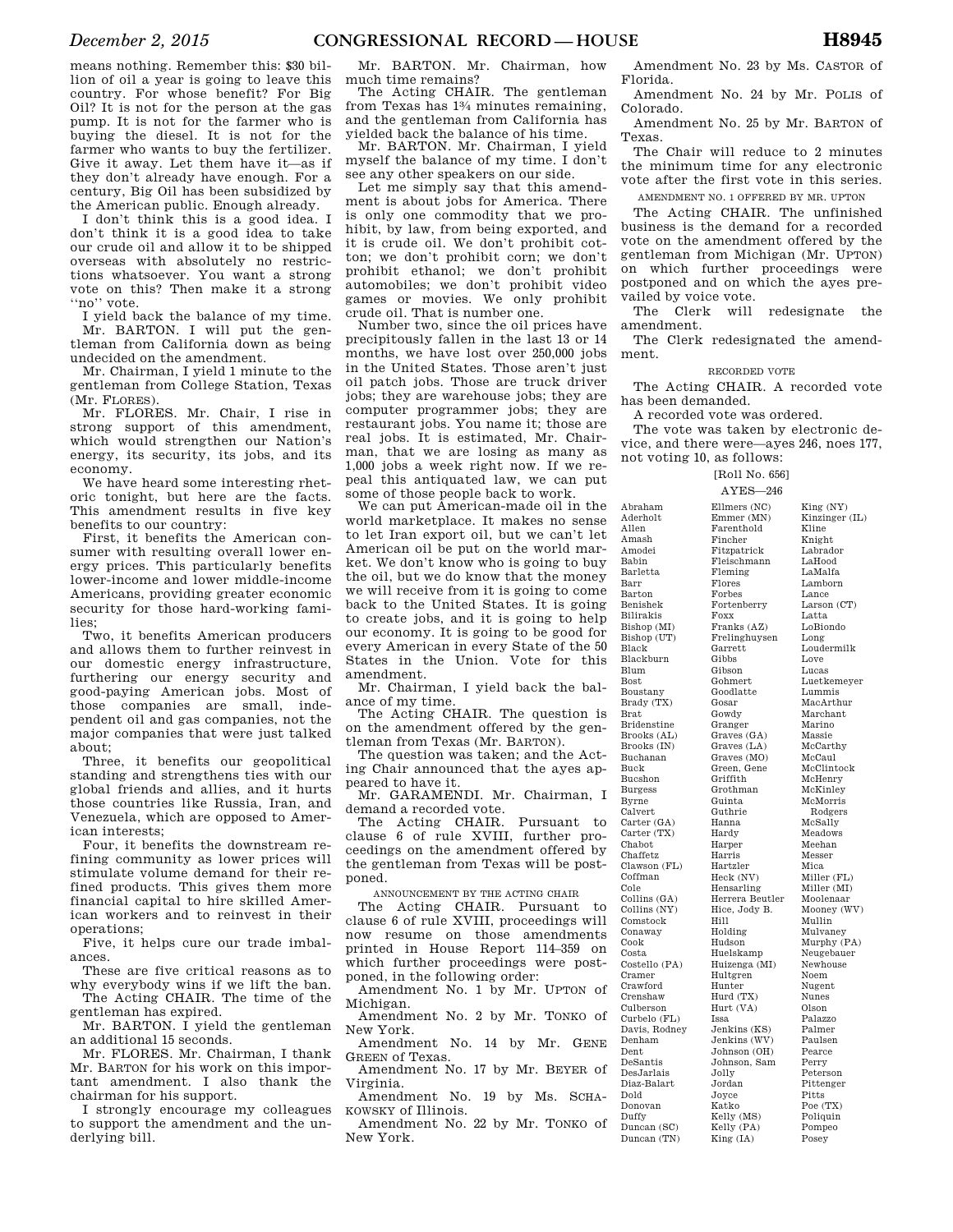Price, Tom Ratcliffe Reed Reichert Renacci Ribble Rice (SC) Rigell Roby Roe (TN) Rogers (AL) Rogers (KY) Rohrabacher Rokita Rooney (FL) Ros-Lehtinen Roskam Ross Rothfus Rouzer Royce Russell Salmon Sanford Adams Ashford Bass Beatty Becerra Bera Beyer Bishop (GA) Blumenauer Bonamici Boyle, Brendan F. Brady (PA) Brown (FL) Brownley (CA) Bustos Butterfield Capps Capuano Cárdenas Carney Carson (IN) Cartwright Castor (FL) Castro (TX) Chu, Judy Cicilline Clark (MA) Clarke (NY) Clay Cleaver Clyburn Cohen Connolly Conyers Cooper Courtney Crowley Cummings Davis (CA) Davis, Danny DeFazio DeGette Delaney DeLauro DelBene DeSaulnier Deutch Dingell Doggett Doyle, Michael F. Duckworth Edwards Ellison Engel Eshoo Esty Farr Fattah Foster Frankel (FL) Aguilar Cuellar Meeks Payne

Scalise Schrader Schweikert Scott, Austin Sensenbrenner Sessions Shimkus Shuster Simpson Smith (MO) Smith (NE) Smith (NJ) Smith (TX) Stewart Stivers Stutzman Thompson (PA) Thornberry Tiberi Tipton Trott Turner Upton Valadao Wagner Walberg Walden Walker Walorski Walters, Mimi Weber (TX) Wenstrup Westerman Westmoreland Whitfield Wilson (SC) Wittman Womack Woodall Yoder Yoho Young (AK) Young (IA) Young (IN) Zeldin Zinke NOES—177 Fudge Gabbard Gallego Garamendi Graham Grayson Green, Al Grijalva Gutiérrez Hahn Hastings Heck (WA) Higgins Himes Hinojosa Honda Hoyer Huffman Israel Jackson Lee Jeffries Johnson (GA) Johnson, E. B. Jones Kaptur Keating Kelly (IL) Kennedy Kildee Kilmer Kind Kirkpatrick Kuster Langevin Larsen (WA) Lawrence Lee Levin Lewis Lieu, Ted Lipinski Loebsack Lofgren Lowenthal Lowey Lujan Grisham (NM) Luján, Ben Ray  $(NM)$ Lynch Maloney, Carolyn Maloney, Sean Matsui McCollum McDermott McGovern McNerney Meng Moore Moulton Murphy (FL) Nadler Napolitano Neal Nolan Norcross O'Rourke Pallone Pascrell Pelosi Perlmutter Peters Pingree Pocan Polis Price (NC) **Quigley** Rangel Rice (NY) Richmond Roybal-Allard Ruiz Rush Ryan (OH) Sánchez, Linda T. Sarbanes Schakowsky Schiff Scott (VA) Scott, David Serrano Sewell (AL) Sherman Sinema Sires Slaughter Smith (WA) Speier Swalwell (CA) Takano Thompson (CA) Thompson (MS) Titus Tonko Torres Tsongas Van Hollen Vargas Veasey Vela Velázquez Visclosky Walz Wasserman Schultz Waters, Maxine Watson Coleman Welch Wilson (FL) Yarmuth NOT VOTING—10 Ruppersberger Sanchez, Loretta Stefanik Takai Webster (FL) Williams  $\square$  1838

Mr. RIGELL changed his vote from "no" to "aye." Foster

**H8946 CONGRESSIONAL RECORD — HOUSE** *December 2, 2015* 

So the amendment was agreed to.

The result of the vote was announced as above recorded.

AMENDMENT NO. 2 OFFERED BY MR. TONKO

The Acting CHAIR (Mrs. BLACK). The unfinished business is the demand for a recorded vote on the amendment offered by the gentleman from New York (Mr. TONKO) on which further proceedings were postponed and on which the noes prevailed by voice vote.

The Clerk will redesignate the amendment.

The Clerk redesignated the amendment.

RECORDED VOTE

The Acting CHAIR. A recorded vote has been demanded.

A recorded vote was ordered.

Adams Bass Beatty

Bera Beyer

F.

Capps

Clay

Cohen

Engel Eshoo Esty Farr Fattah

The Acting CHAIR. This will be a 2 minute vote.

The vote was taken by electronic device, and there were—ayes 179, noes 244, not voting 10, as follows:

## [Roll No. 657]

### AYES—179

Becerra Bishop (GA) Blumenauer Bonamici Boyle, Brendan Brady (PA) Brown (FL) Brownley (CA) Bustos Butterfield Capuano<br>Cárdenas Carney Carson (IN) Cartwright  $\stackrel{\sim}{\mathrm{Castor}}(\rm{FL})$ Castro (TX) Chu, Judy Cicilline Clark (MA) Clarke (NY) Cleaver Clyburn Connolly Conyers Cooper Costello (PA) Courtney Crenshaw Crowley Cummings Davis (CA) Davis, Danny DeFazio DeGette Delaney DeLauro DelBene DeSaulnier Deutch Dingell Doggett Duckworth Edwards Ellison Fitzpatrick Frankel (FL) Fudge Gabbard Gallego Garamendi Gibson Graham Grayson Green, Al Green, Gene Grijalva Gutiérrez Hahn Hastings Heck (WA) Higgins Himes Holding Honda Hoyer Huffman Israel Jackson Lee Jeffries Johnson (GA) Johnson, E. B. Kaptur Keating Kelly (IL) Kennedy Kildee Kilmer Kind Kirkpatrick Kuster Lance Langevin Larsen (WA) Larson (CT) Lawrence Lee Levin Lewis Lieu, Ted Lipinski Loebsack Lofgren Lowenthal Lujan Grisham  $(NM)$ Luján, Ben Ray (NM) Lynch Maloney, Carolyn Maloney, Sean Matsui McCollum McDermott McGovern McNerney Meng Moore

Moulton Murphy (FL) Nadler Napolitano Neal Nolan Norcross O'Rourke Pallone Pascrell Pelosi Perry Pingree Pocan Polis Posey Price (NC) **Quigley** Rangel Rice (NY) Richmond Roybal-Allard Ruiz Rush Ryan (OH) Sánchez, Linda T. Sarbanes Schakowsky Schiff Scott (VA) Scott, David Sensenbrenner Serrano Sewell (AL) Sherman Sires Slaughter Smith (WA) Speier Swalwell (CA) Takano Thompson (CA) Thompson (MS) Titus Tonko Torres Van Hollen Vargas Veasey Vela Velázquez Visclosky Walz Wasserman Schultz Waters, Maxine Watson Coleman Welch Wilson (FL) Yarmuth

NOES—244

Griffith Grothman Guinta Guthrie Hanna Hardy Harper Harris Hartzler Heck (NV) Hensarling

Hice, Jody B. Hill Hinojosa Hudson Huelskamp

Hultgren Hunter Hurd (TX) Hurt (VA) Issa Jenkins (KS) Jenkins (WV) Johnson (OH) Johnson, Sam Jolly Jones Jordan Joyce Katko Kelly (MS) Kelly (PA) King (IA) King (NY)

Kline Knight Labrador LaHood LaMalfa Lamborn Latta LoBiondo Long Loudermilk Love Lowey Lucas Luetkemeyer Lummis MacArthur Marino Massie McCarthy McCaul McClintock McHenry McKinley McMorris Rodgers McSally Meadows Meehan Messer Mica Miller (FL) Miller (MI) Moolenaar Mooney (WV) Mullin Mulvaney Murphy (PA) Neugebauer Newhouse Noem Nugent Nunes Olson Palazzo Palmer

Abraham Aderholt Allen Amash Amodei Ashford Babin Barletta Barr Barton Benishek Bilirakis Bishop (MI) Bishop (UT) Black Blackburn Blum Bost Boustany Brady (TX) Brat Bridenstine Brooks (AL) Brooks (IN) Buchanan Buck Bucshon Burgess Byrne Calvert Carter (GA) Carter (TX) Chabot Chaffetz Clawson (FL) Coffman Cole Collins (GA) Collins (NY) Comstock Conaway Cook Costa Cramer Crawford Culberson Curbelo (FL) Davis, Rodney Denham Dent DeSantis DesJarlais Diaz-Balart Dold Donovan Doyle, Michael F. Duffy Duncan (SC) Duncan (TN) Ellmers (NC) Emmer (MN) Farenthold Fincher Fleischmann Fleming Flores Forbes Fortenberry Foxx Franks (AZ) Frelinghuysen Garrett **Gibbs** Gohmert Goodlatte Gosar Gowdy Granger Graves (GA) Graves (LA) Graves (MO)

Herrera Beutler Huizenga (MI) Kinzinger (IL) Paulsen Pearce Perlmutter Peters Peterson Pittenger Pitts Poe (TX) Poliquin Pompeo Price, Tom Ratcliffe Reed Reichert Renacci Ribble Rice (SC) Rigell Roby Roe (TN) Rogers (AL) Rogers (KY) Rohrabacher Rokita Rooney (FL) Ros-Lehtinen Roskam Ross Rothfus Rouzer Royce Russell Salmon Sanford Scalise Schrader Schweikert Scott, Austin Sessions Shimkus Shuster Simpson Sinema Smith (MO) Smith (NE) Smith (NJ) Smith (TX) Stefanik Stewart Stivers Stutzman Thompson (PA) Thornberry Tiberi Tipton Trott Tsongas Turner Upton Valadao Wagner Walberg Walden Walker Walorski Walters, Mimi Weber (TX) Wenstrup Westerman Westmoreland Whitfield Wilson (SC) Wittman Womack Woodall Yoder Yoho Young (AK) Young (IA) Young (IN) Zeldin Zinke NOT VOTING—10 Webster (FL)

Payne Ruppersberger Sanchez, Loretta Takai Williams

Aguilar Cuellar Marchant Meeks

ANNOUNCEMENT BY THE ACTING CHAIR The Acting CHAIR (during the vote). There is 1 minute remaining.

### $\Box$  1843

So the amendment was rejected. The result of the vote was announced as above recorded.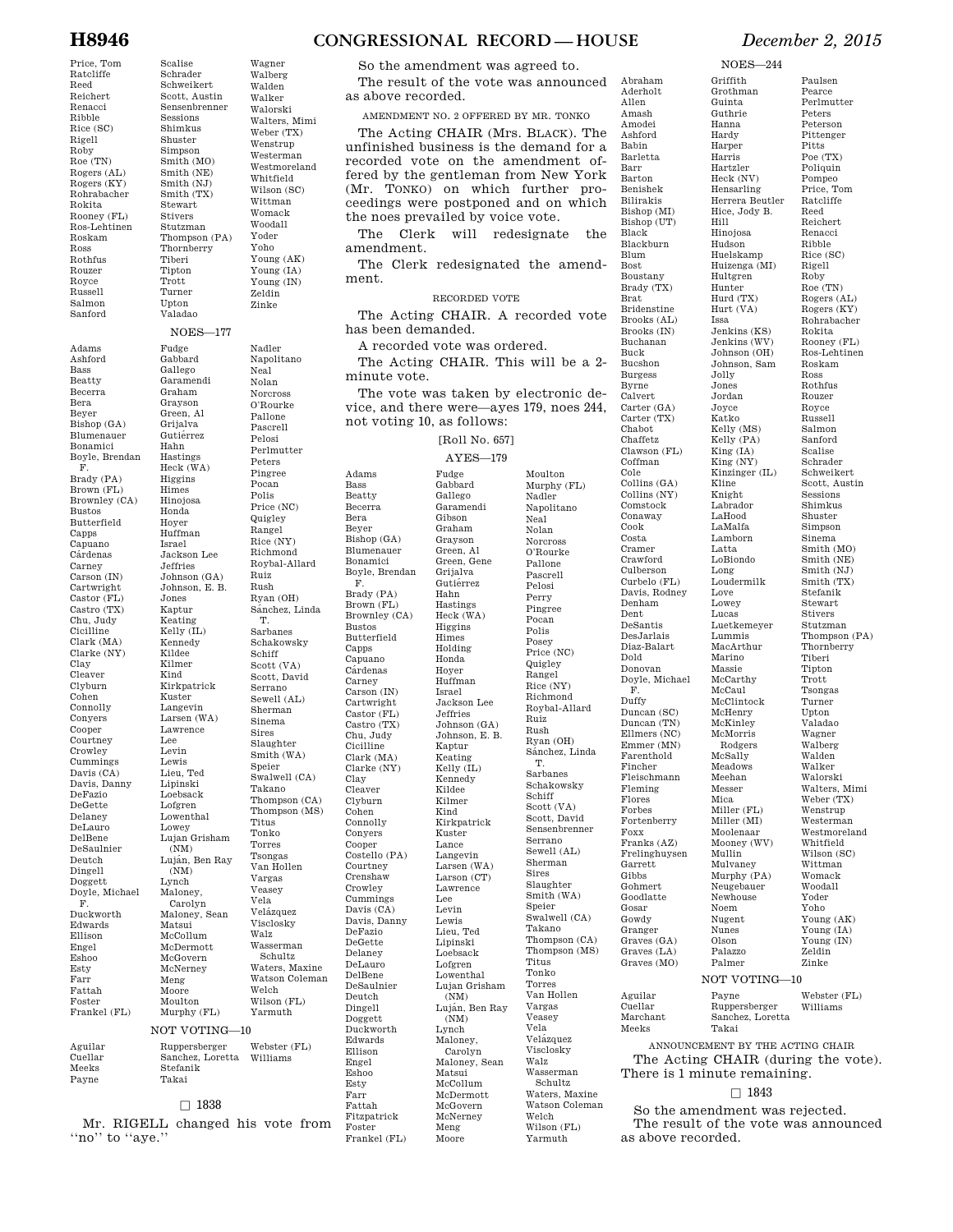## *December 2, 2015* **CONGRESSIONAL RECORD — HOUSE H8947**

Walker Walorski

Smith (NE) Smith (NJ)

Stefanik Stewart Stivers

Tiberi Tipton Trott Turner Upton Valadao Veasey Vela Wagner Walberg Walden

Foster

Fudge Gabbard Gallego

Grayson Grijalva Gutiérrez Hahn Hastings

Higgins Himes Honda Hoyer Huffman Israel Jeffries

Jones Keating

Kennedy Kildee Kilmer Kind

Kuster Langevin

Lawrence Lee Levin Lewis

Lipinski Loebsack Lofgren

Lowey

 $(NM)$ 

(NM) Lynch

Matsui McCaul

Meng

AMENDMENT NO. 14 OFFERED BY MR. GENE GREEN OF TEXAS

The Acting CHAIR. The unfinished business is the demand for a recorded vote on the amendment offered by the gentleman from Texas (Mr. GENE GREEN) on which further proceedings were postponed and on which the ayes prevailed by voice vote.

The Clerk will redesignate the amendment.

The Clerk redesignated the amendment.

#### RECORDED VOTE

The Acting CHAIR. A recorded vote has been demanded.

A recorded vote was ordered.

The Acting CHAIR. This will be a 2 minute vote.

The vote was taken by electronic device, and there were—ayes 263, noes 158, not voting 12, as follows:

### [Roll No. 658]

Abraham Adams Aderholt Allen Amash Amodei Ashford Babin Barletta Barr Barton Bass Benishek Bilirakis Bishop (GA) Bishop (MI) Bishop (UT) Black Blackburn Blum Bost Boustany Brady (TX) Brat Bridenstine Brooks (AL) Brooks (IN) Buchanan Buck Bucshon Burgess Butterfield Byrne Calvert Carter (GA) Carter (TX) Chabot Chaffetz Clawson (FL) Cleaver Coffman Cole Collins (GA) Collins (NY) Comstock Conaway Cook Costa Cramer Crawford Culberson Curbelo (FL) Davis, Rodney Denham Dent DeSantis DesJarlais Diaz-Balart Dold Donovan Duffy Duncan (SC) Duncan (TN) Ellmers (NC) Emmer (MN) Farenthold Fitzpatrick Fleischmann

Hill

Issa

Latta

Rokita Rooney (FL)

AYES—263 Fleming Flores Forbes Fortenberry Foxx Franks (AZ) Frelinghuysen Garrett Gibbs Gibson Gohmert Goodlatte Gosar Gowdy Graham Granger Graves (GA) Graves (LA) Graves (MO) Green, Al Green, Gene Griffith Grothman Guinta Guthrie Hanna Hardy Harper Harris Hartzler Heck (NV) Hensarling Herrera Beutler Hice, Jody B. Hinojosa Holding Hudson Huelskamp Huizenga (MI) Hultgren Hunter Hurd (TX) Hurt (VA) Jackson Lee Jenkins (KS) Jenkins (WV) Johnson (OH) Johnson, E. B. Johnson, Sam Jolly Jordan Kaptur Katko Kelly (MS) Kelly (PA) King (NY) Kinzinger (IL) Kline Knight Labrador LaHood LaMalfa Lamborn Lance Larsen (WA) LoBiondo Long Loudermilk Love Lucas Luetkemeyer Lummis MacArthur Maloney, Carolyn Marchant Marino Massie McCarthy McClintock McHenry McKinley McMorris Rodgers McSally Meadows Meehan Messer Mica Miller (FL) Miller (MI) Moolenaar Mooney (WV) Mullin Mulvaney Murphy (PA) Neugebauer Newhouse Noem Norcross Nugent Nunes Olson Palazzo Palmer Paulsen Pearce Perlmutter Perry Peters Peterson Pittenger Pitts Poe (TX) Poliquin Pompeo Posey Price, Tom Ratcliffe Reed Reichert Renacci Ribble Rice (SC) Richmond Rigell Roby Roe (TN) Rogers (AL) Rogers (KY) Rohrabacher

Roskam Ross Rothfus Rouzer Royce Russell Salmon Sanford Scalise Schrader Schweikert Scott, Austin Scott, David Sensenbrenner Sessions Shimkus Shuster Simpson Sires  $S$ mith  $(MO)$ Beatty Becerra Bera Beyer Blumenauer Bonamici Boyle, Brendan F. Brady (PA) Brown (FL) Brownley (CA) Bustos Capps Capuano Cardenas Carney Carson (IN) Cartwright Castor (FL) Castro (TX) Chu, Judy Cicilline Clark (MA) Clarke (NY) Clay Clyburn Cohen Connolly Conyers Cooper Courtney Crowley Cummings Davis (CA) Davis, Danny DeFazio DeGette Delaney DeLauro DelBene DeSaulnier Deutch Dingell Doggett Doyle, Michael F. Duckworth Edwards Ellison Engel Eshoo Esty Farr Fattah Fincher Aguilar Costello (PA) Crenshaw Cuellar

Ros-Lehtinen

Smith (TX) Stutzman Thompson (MS) Thompson (PA) Thornberry Walters, Mimi Weber (TX) Wenstrup Westerman Westmoreland Whitfield Wilson (SC) Wittman Womack Woodall Yoder Yoho Young (AK) Young (IA) Young (IN) Zeldin Zinke NOES—158 Frankel (FL) Garamendi Heck (WA) Johnson (GA) Kelly (IL) King (IA) Kirkpatrick Larson (CT) Lieu, Ted Lowenthal Lujan Grisham Luján<sup>(Ren</sup> Ray Maloney, Sean McCollum McDermott McGovern McNerney Moore Moulton Murphy (FL) Nadler Napolitano Neal Nolan O'Rourke Pallone Pascrell Pelosi Pingree Pocan Polis Price (NC) Quigley Rangel Rice (NY) Roybal-Allard Ruiz Rush Ryan (OH) Sanchez, Linda T. Sarbanes Schakowsky Schiff Scott (VA) Serrano Sewell (AL) Sherman Sinema Slaughter Smith (WA) Speier Swalwell (CA) Takano Thompson (CA) Titus Tonko Torres Tsongas Van Hollen Vargas Velázquez Visclosky Walz Wasserman Schultz Waters, Maxine Watson Coleman Welch Wilson (FL) Yarmuth NOT VOTING—12

#### Joyce Meeks Sanchez, Loretta Takai

| 'renshaw                          | Payne         | Webster (FL) |
|-----------------------------------|---------------|--------------|
| 'uellar                           | Ruppersberger | Williams     |
| ANNOUNCEMENT BY THE ACTING CHAIR. |               |              |

The Acting CHAIR (during the vote). There is 1 minute remaining.

### $\Box$  1848

Mr. DANNY K. DAVIS of Illinois changed his vote from ''aye'' to ''no.'' Mrs. BLACK and Mr. AMODEI changed their vote from ''no'' to ''aye.'' So the amendment was agreed to. The result of the vote was announced

as above recorded.

ment. Adams Becerra Bera Beyer Bishop (GA) Blumenauer Bonamici Boyle, Brendan F. Brady (PA) Brown (FL) Brownley (CA) Bustos Butterfield Capuano **C**árdenas Carney Carson (IN) Cartwright Castor (FL) Castro (TX) Chu, Judy Cicilline Clark (MA) Clarke (NY) Clay Clyburn Cohen Connolly Courtney Crowley Cummings Curbelo (FL) Davis (CA) Davis, Danny DeGette Delaney DeLauro DelBene DeSaulnier Deutch Dingell Doggett Dold Duckworth Edwards Ellison Engel Eshoo Esty Farr Fattah Fitzpatrick Foster Frankel (FL) Gabbard Gallego Garamendi Gibson Graham

AMENDMENT NO. 17 OFFERED BY MR. BEYER The Acting CHAIR. The unfinished business is the demand for a recorded vote on the amendment offered by the gentleman from Virginia (Mr. BEYER) on which further proceedings were postponed and on which the ayes prevailed by voice vote. The Clerk will redesignate the amendment.

The Clerk redesignated the amend-

### RECORDED VOTE

The Acting CHAIR. A recorded vote has been demanded.

A recorded vote was ordered.

The Acting CHAIR. This is a 2 minute vote.

The vote was taken by electronic device, and there were—ayes 172, noes 246, not voting 15, as follows:

[Roll No. 659] AYES—172

Grayson Green, Al Grijalva Gutiérrez Hahn Hastings

Higgins Himes Hinojosa Honda Hoyer Huffman Israel

Jeffries

Kaptur Keating

Kennedy Kildee Kilmer Kind

Kuster Langevin

Lawrence Lee Levin Lewis Lieu, Ted Lipinski LoBiondo Loebsack Lofgren

 $(NM)$ 

(NM) Lynch Maloney,

Matsui

Meng Moore Moulton

Nadler

Barletta Barr Barton Bass Beatty Benishek Bilirakis

Abraham Aderholt Allen Amash Amodei Ashford Babin

Heck (WA) Jackson Lee Johnson (GA) Johnson, E. B.  $K$ elly  $(II)$ Kirkpatrick Larsen (WA) Larson (CT) Lowenthal Lowey<br>Lujan Grisham Luján, Ben Ray Carolyn Maloney, Sean McCollum McDermott McGovern McNerney Murphy (FL) Napolitano Neal Nolan Norcross O'Rourke Pallone Pascrell Pelosi Perlmutter Peters Pingree Pocan Polis Price (NC) Quigley Reichert Rice (NY) Richmond Ros-Lehtinen Roybal-Allard Ruiz Rush Ryan (OH) Sánchez, Linda T. Sarbanes Schakowsky Schiff Scott (VA) Scott, David Serrano Sewell (AL) Sherman Sinema Sires Slaughter Smith (WA) Speier Swalwell (CA) Takano Thompson (CA) Titus Tonko Torres Tsongas Van Hollen Vargas Veasey Vela Velázquez Visclosky Walz Wasserman Schultz Waters, Maxine Watson Coleman Welch Wilson (FL) Yarmuth NOES—246

Bishop (MI) Bishop (UT) Black Blackburn Blum Bost Boustany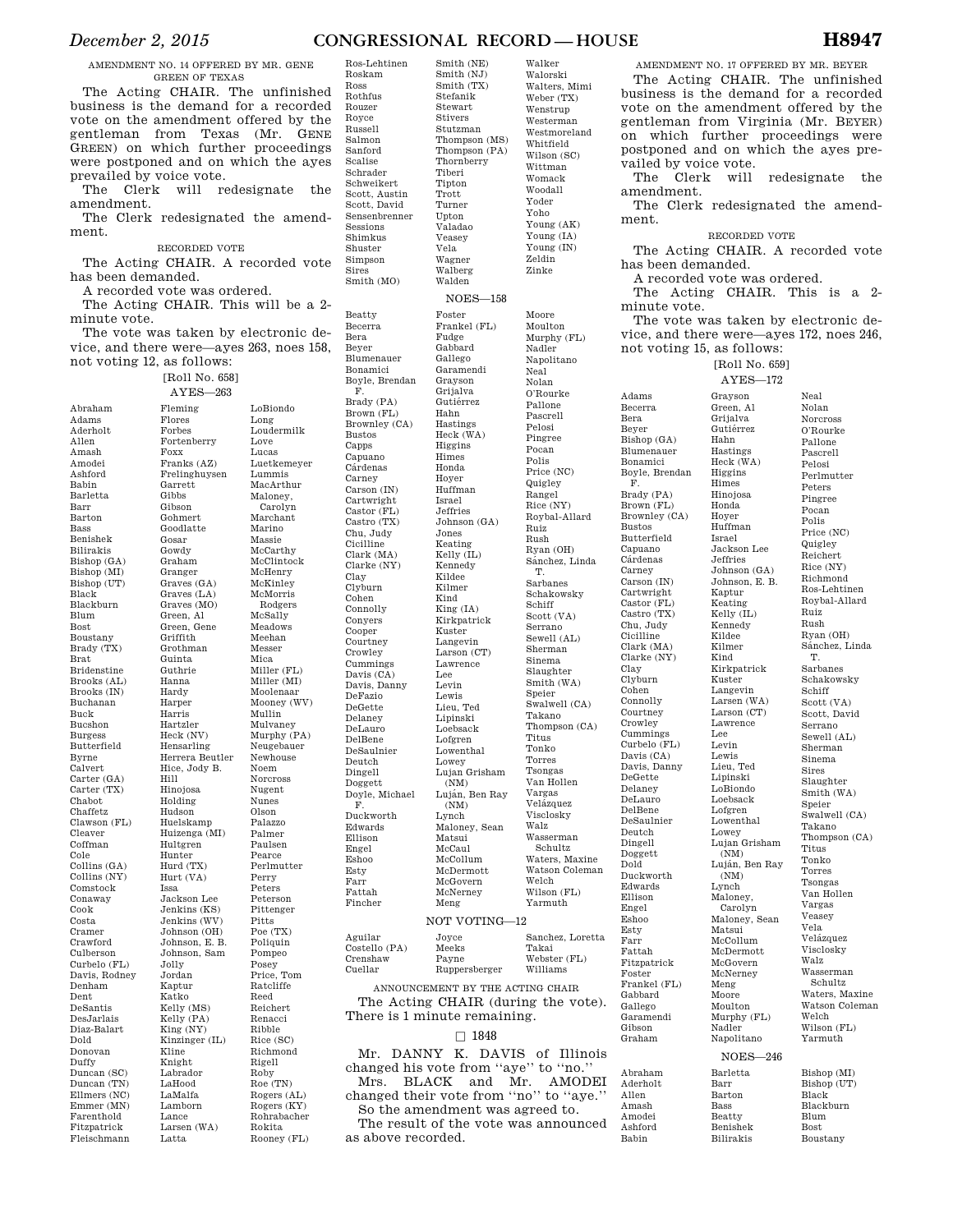Hensarling

Pittenger

Hill

Issa

Brady (TX) Brat Bridenstine Brooks (AL) Brooks (IN) Buchanan Buck Bucshon Burgess Byrne Calvert Carter (GA) Carter (TX) Chabot Chaffetz Clawson (FL) Coffman Cole Collins (GA) Collins (NY) Comstock Conaway Cook Cooper Costa Costello (PA) Cramer Crawford Crenshaw Culberson Davis, Rodney DeFazio Denham Dent DeSantis DesJarlais Diaz-Balart Donovan Doyle, Michael F. Duffy Duncan (SC) Duncan (TN) Ellmers (NC) Emmer (MN) Farenthold Fincher Fleischmann Fleming Flores Forbes Fortenberry Foxx Franks (AZ) Frelinghuysen Fudge Garrett Gibbs Gohmert Goodlatte Gosar Gowdy Granger Graves (GA) Graves (LA) Graves (MO) Griffith Grothman Guinta Guthrie Hanna Hardy Harper Harris Hartzler Heck (NV)

Herrera Beutler Hice, Jody B. Holding Hudson Huelskamp Huizenga (MI) Hultgren Hunter Hurd (TX) Hurt (VA) Jenkins (KS) Jenkins (WV) Johnson (OH) Johnson, Sam Jolly Jones Jordan Joyce Katko Kelly (MS) Kelly (PA) King (IA) King (NY) Kinzinger (IL) Kline Knight Labrador LaHood LaMalfa Lamborn Lance Latta Long Loudermilk Love Lucas Luetkemeyer Lummis MacArthur Marchant Marino Massie McCarthy McCaul McClintock McHenry McKinley McMorris Rodgers McSally Meadows Meehan Messer Mica Miller (FL) Miller (MI) Moolenaar Mooney (WV) Mullin Mulvaney Murphy (PA) Neugebauer Newhouse Noem Nugent Nunes Olson Palazzo Palmer Paulsen Pearce Perry Peterson Pitts Poe (TX) Poliquin Pompeo Posey Price, Tom Ratcliffe Reed Renacci Ribble Rice (SC) Rigell Roby Roe (TN) Rogers (AL) Rogers (KY) Rohrabacher Rokita Rooney (FL) Roskam Ross Rothfus Rouzer Royce Russell Salmon Sanford Scalise Schrader Schweikert Scott, Austin Sensenbrenner Sessions Shimkus Shuster Simpson Smith (MO) Smith (NE) Smith (NJ) Smith (TX) Stefanik Stewart Stivers Stutzman Thompson (MS) Thompson (PA) Thornberry Tiberi Tipton Trott Turner Upton Valadao Wagner Walberg Walden Walker Walters, Mimi Weber (TX) Wenstrup Westerman Westmoreland Whitfield Wilson (SC) Wittman Womack Woodall Yoder Yoho Young (AK) Young (IA) Young (IN) Zeldin Zinke NOT VOTING—15  $\cos C$ Sanchez, Loretta Takai

| Aguilar | Green, Gene   | Sanchez, Loretta |
|---------|---------------|------------------|
| Capps   | Meeks         | Takai            |
| Cleaver | Payne         | Walorski         |
| Convers | Rangel        | Webster (FL)     |
| Cuellar | Ruppersberger | Williams         |

ANNOUNCEMENT BY THE ACTING CHAIR The Acting CHAIR (during the vote). There is 1 minute remaining.

### $\square$  1851

So the amendment was rejected. The result of the vote was announced as above recorded.

Stated against:

Mrs. WALORSKI. Madam Chair, on rollcall No. 659 I was unavoidably detained. Had I been present, I would have voted "no."

## **H8948 CONGRESSIONAL RECORD — HOUSE** *December 2, 2015*

#### AMENDMENT NO. 19 OFFERED BY MS. **SCHAKOWSKY**

The Acting CHAIR. The unfinished business is the demand for a recorded vote on the amendment offered by the gentlewoman from Illinois (Ms. SCHA-KOWSKY) on which further proceedings were postponed and on which the ayes prevailed by voice vote.

The Clerk will redesignate the amendment.

The Clerk redesignated the amendment.

### RECORDED VOTE

The Acting CHAIR. A recorded vote has been demanded.

A recorded vote was ordered.

Foster

Fudge Gabbard Gallego

Gibson Graham Grayson Green, Al

Grijalva Gutiérrez Hahn Hastings

Higgins Hinojosa Honda Hoyer Huffman Israel

Jeffries

Jones Kaptur Keating Kelly (IL) Kennedy Kildee Kilmer Kind

Kuster Langevin

Lawrence Lee Levin Lewis Lieu, Ted Lipinski LoBiondo Loebsack Lofgren

Lowey

(NM) Lynch Maloney, Carolyn

Matsui McCollum

McGovern Meng

The Acting CHAIR. This is a 2 minute vote.

The vote was taken by electronic device, and there were—ayes 183, noes 239, not voting 11, as follows:

## [Roll No. 660]

### AYES—183

Adams Amash Ashford Bass Beatty Becerra Bera Beyer Bishop (GA) Bonamici Boyle, Brendan F. Brady (PA) Brooks (AL) Brown (FL) Brownley (CA) Bustos Butterfield Capps Capuano<br>Cárdenas Carney Carson (IN) Cartwright Castor (FL) Castro (TX) Chu, Judy Cicilline Clark (MA) Clarke (NY) Clay Cleaver Clyburn Cohen Connolly Conyers Costa Costello (PA) Courtney Crowley Cummings Curbelo (FL) Davis (CA) Davis, Danny DeFazio DeGette Delaney DeLauro DelBene DeSaulnier Deutch Diaz-Balart Dingell Doggett Doyle, Michael F. Duckworth Duncan (TN) Edwards Ellison Engel Eshoo Farr Fattah

Frankel (FL) Garamendi Green, Gene Heck (WA) Herrera Beutler Jackson Lee Johnson (GA) Johnson, E. B. Kirkpatrick Larsen (WA) Larson (CT) Lowenthal Lujan Grisham (NM) Luja´n, Ben Ray Maloney, Sean McDermott Moore Moulton Murphy (FL) Nadler Napolitano Neal Nolan Norcross O'Rourke Pallone Pascrell Pelosi Perlmutter Peterson Pingree Pocan Price (NC) Quigley Rangel Reichert Rice (NY) Richmond Ros-Lehtinen Roybal-Allard Ruiz Rush Ryan (OH) Sánchez, Linda T. Sarbanes Schakowsky Schiff Scott (VA) Scott, David Serrano Sewell (AL) Sherman Sires Slaughter Smith (WA) Speier Swalwell (CA) Takano Thompson (CA) Thompson (MS) Titus Tonko Torres Tsongas Van Hollen Vargas Veasey Vela Velázquez Visclosky Walz Wasserman Schultz Waters, Maxine Watson Coleman Wilson (FL) Yarmuth

Babin Barletta Barr Barton Benishek Bilirakis Bishop (MI) Bishop (UT) Black Blackburn Blum Blumenauer Bost Boustany Brady (TX) Brat Bridenstine Brooks (IN) Buchanan Buck Bucshon Burgess Byrne Calvert Carter (GA) Carter (TX) Chabot Chaffetz Clawson (FL) Coffman Collins (GA) Collins (NY) Comstock Conaway Cook Cooper Cramer Crawford Crenshaw Culberson Davis, Rodney Denham Dent DeSantis DesJarlais Dold Donovan Duffy Duncan (SC) Ellmers (NC) Emmer (MN) Esty Farenthold Fincher Fitzpatrick Fleischmann Fleming Flores Forbes Fortenberry Foxx Franks (AZ) Frelinghuysen Garrett Gibbs Gohmert Goodlatte Gosar Gowdy Granger Graves (GA) Graves (LA) Graves (MO) Griffith Grothman Guinta Aguilar Cole Cuellar Meeks

Abraham Aderholt Allen Amodei

NOES—239

Guthrie Hanna Hardy Harper Harris Hartzler

Hill Himes Holding Hudson

Hultgren Hunter

Issa

Jolly Jordan Joyce Katko

Kline Knight Labrador LaHood LaMalfa Lamborn Lance Latta Long

Love Lucas

Lummis

Marino Massie

McCaul

McHenry McKinley

McSally Meadows Meehan Messer Mica

Mullin Mulvaney

Noem Nugent Nunes Olson Palazzo Palmer Paulsen

Payne Royce Ruppersberger Sanchez, Loretta

Heck (NV) Hensarling Hice, Jody B. Huelskamp Huizenga (MI) Hurd (TX) Hurt (VA) Jenkins (KS) Jenkins (WV) Johnson (OH) Johnson, Sam Kelly (MS) Kelly (PA) King (IA) King (NY) Kinzinger (IL) Loudermilk Luetkemeyer MacArthur Marchant McCarthy McClintock McMorris Rodgers McNerney Miller (FL) Miller (MI) Moolenaar Mooney (WV) Murphy (PA) Neugebauer Newhouse Pearce Perry Peters Pittenger Pitts Poe (TX) Poliquin Polis Pompeo Posey Price, Tom Ratcliffe Reed Renacci Ribble Rice (SC) Rigell Roby<br>Roe (TN) Rogers (AL) Rogers (KY) Rohrabacher Rokita Rooney (FL) Roskam Ross Rothfus Rouzer Russell Salmon Sanford Scalise Schrader Schweikert Scott, Austin Sensenbrenner Sessions Shimkus Shuster Simpson Sinema Smith (MO) Smith (NE) Smith (NJ) Smith (TX) Stefanik Stewart Stivers Stutzman Thompson (PA) Thornberry Tiberi Tipton Trott Turner Upton Valadao Wagner Walberg Walden Walker Walorski Walters, Mimi Weber (TX) Welch Wenstrup Westerman Westmoreland Whitfield Wilson (SC) Wittman Womack Woodall Yoder Yoho Young (AK) Young (IA) Young (IN) Zeldin Zinke NOT VOTING—11 Takai Webster (FL)

ANNOUNCEMENT BY THE ACTING CHAIR The Acting CHAIR (during the vote). There is 1 minute remaining.

Williams

### $\Box$  1854

Mr. POLIS changed his vote from "aye to "no."

So the amendment was rejected.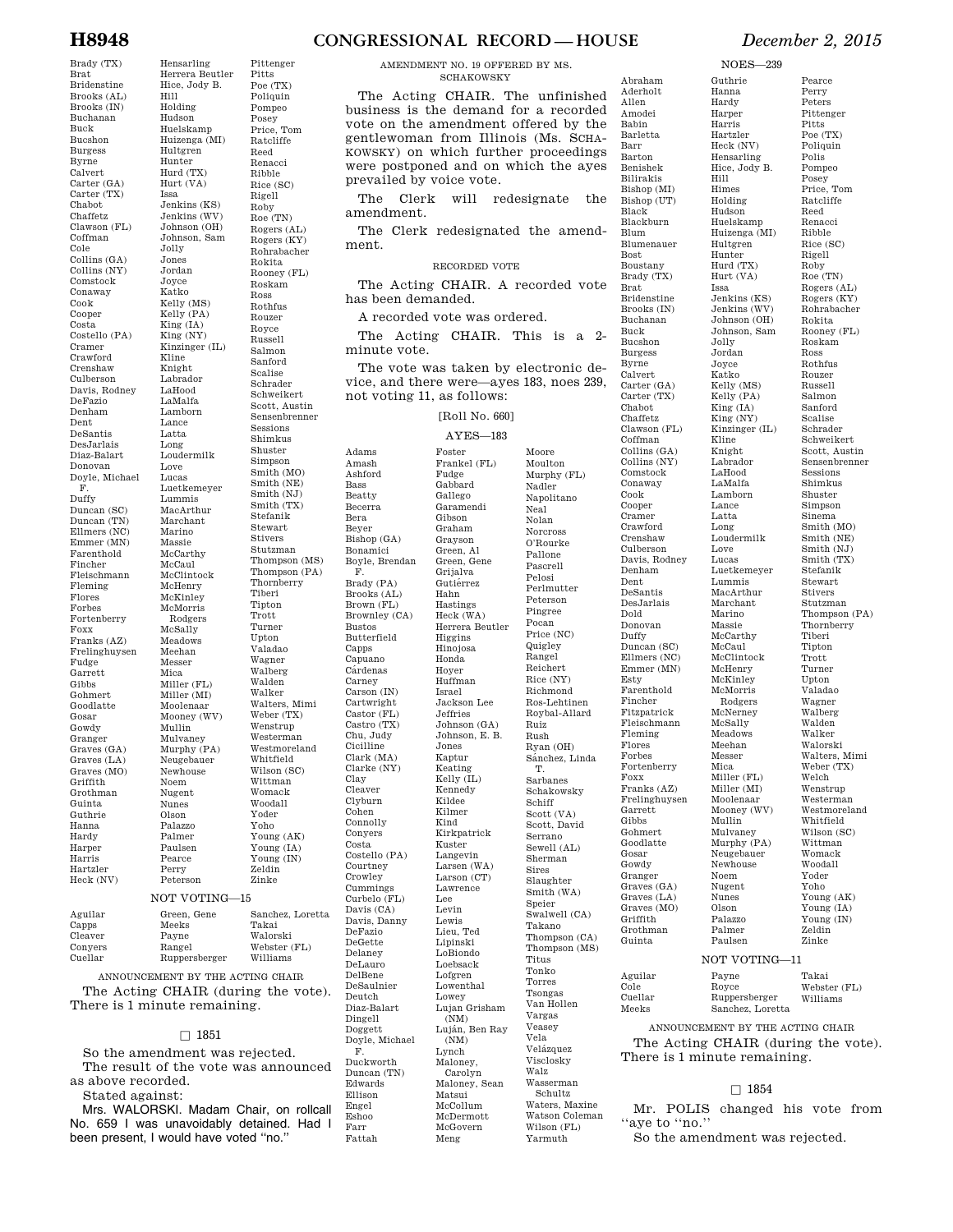Yarmuth Young (IA)

Welch

The result of the vote was announced as above recorded.

AMENDMENT NO. 22 OFFERED BY MR. TONKO The Acting CHAIR. The unfinished

business is the demand for a recorded vote on the amendment offered by the gentleman from New York (Mr. TONKO) on which further proceedings were postponed and on which the noes prevailed by voice vote.

The Clerk will redesignate the amendment.

The Clerk redesignated the amendment.

#### RECORDED VOTE

The Acting CHAIR. A recorded vote has been demanded.

A recorded vote was ordered.

The Acting CHAIR. This is a 2 minute vote.

The vote was taken by electronic device, and there were—ayes 198, noes 224, not voting 11, as follows:

[Roll No. 661]

Adams Ashford Beatty Becerra Beyer Bishop (GA) Blum Blumenauer Bonamici Boyle, Brendan Brady (PA) Brown (FL) Brownley (CA) Bustos Butterfield Capps Capuano Cárdenas Carney Carson (IN) Cartwright Castor (FL) Castro (TX) Chu, Judy Cicilline Clark (MA) Clarke (NY) Cleaver Clyburn Cohen Connolly Conyers Cooper Costa Costello (PA) Courtney Crowley Cummings Curbelo (FL) Davis (CA) Davis, Danny DeFazio DeGette Delaney DeLauro DelBene Dent DeSaulnier Deutch Dingell Foster Frankel (FL) Fudge Gabbard Gallego Garamendi Gibson Graham Grayson Green, Al Green, Gene Grijalva Hahn Hanna Hastings Heck (WA) Higgins Himes Hinojosa Honda Hoyer Huffman Israel Jackson Lee Jeffries Johnson (GA) Johnson, E. B. Jolly Kaptur Katko Keating Kelly (IL) Kennedy Kildee Kilmer Kind Kinzinger (IL) Kirkpatrick Kuster Langevin Larsen (WA) Larson (CT) Lawrence Lee Levin Lewis Lieu, Ted Lipinski LoBiondo Loebsack Lofgren Lowenthal Lowey

Bass

Bera

F.

Clay

Doggett Doyle, Michael F. Duckworth Edwards Ellison Engel Eshoo Esty Farr Fattah Fitzpatrick

(NM)

(NM) Lynch MacArthur Maloney, Carolyn

Matsui McCollum McDermott McGovern

AYES—198 Lujan Grisham Luján, Ben Ray Maloney, Sean McKinley McNerney McSally Meng Moore Moulton Murphy (FL) Nadler Napolitano Neal Nolan Norcross O'Rourke Pallone Pascrell Pelosi Perlmutter Peters Peterson Pingree Pocan Poliquin Polis Price (NC) Quigley Rangel Reed Rice (NY) Richmond Ros-Lehtinen Roybal-Allard Ruiz Rush Ryan (OH) Sánchez, Linda T. Sarbanes Schakowsky Schiff Schrader Scott (VA) Scott, David Serrano Sewell (AL) Sherman Sinema Sires Slaughter Smith (WA) Speier Swalwell (CA) Takano Thompson (CA) Thompson (MS) Titus Tonko Torres Tsongas Van Hollen Vargas Veasey Vela Velázquez Visclosky

Walz

Schultz Waters, Maxine Abraham Aderholt Allen Amash Amodei Babin Barletta Barr Barton Benishek Bilirakis Bishop (MI) Bishop (UT) Black Blackburn Bost Boustany Brady (TX) Brat Bridenstine Brooks (AL) Brooks (IN) Buchanan Buck Bucshon Burgess Byrne Calvert Carter (GA) Carter (TX) Chabot Chaffetz Clawson (FL) Coffman Collins (GA) Collins (NY) Comstock Conaway Cook Cramer Crawford Crenshaw Culberson Davis, Rodney Denham DeSantis DesJarlais Diaz-Balart Dold Donovan Duffy Duncan (SC) Duncan (TN) Ellmers (NC) Emmer (MN) Farenthold Fincher Fleischmann Fleming Flores Forbes Fortenberry Foxx Franks (AZ) Frelinghuysen Garrett Gibbs Gohmert Goodlatte Gosar Gowdy Granger Graves (GA) Graves (LA) Graves (MO)  $A<sub>9</sub>$  $\sim$  $Cu$ 

Wasserman

Wilson (FL) NOES—224 Griffith Grothman Guinta Guthrie Hardy Harper Harris Hartzler Heck (NV) Hensarling Herrera Beutler Hice, Jody B. Hill Holding Hudson Huelskamp Huizenga (MI) Hultgren Hunter Hurd (TX) Hurt (VA) Issa Jenkins (KS) Jenkins (WV) Johnson (OH) Johnson, Sam Jones Jordan Joyce Kelly (MS) Kelly (PA) King (IA) King (NY) Kline Knight Labrador LaHood LaMalfa Lamborn Lance Latta Long Loudermilk Love Lucas Luetkemeyer Lummis Marchant Marino Massie McCarthy McCaul McClintock McHenry McMorris Rodgers Meadows Meehan Messer Mica Miller (FL) Miller (MI) Moolenaar Mooney (WV) Mullin Mulvaney Murphy (PA) Neugebauer Newhouse Noem Nugent Nunes Olson Palazzo Palmer Meeks

Paulsen Pearce Perry Pittenger Pitts Poe (TX) Pompeo Posey Price, Tom Ratcliffe Reichert Renacci Ribble Rice (SC) Rigell Roby Roe (TN) Rogers (AL) Rogers (KY) Rohrabacher Rokita Rooney (FL) Roskam Ross Rothfus Rouzer Royce Russell Salmon Sanford Scalise Schweikert Scott, Austin Sensenbrenner Sessions Shimkus Shuster Simpson Smith (MO) Smith (NE) Smith (NJ) Smith (TX) Stefanik Stewart Stivers Stutzman Thompson (PA) Thornberry Tiberi Tipton Trott Turner Upton Valadao Wagner Walberg Walden Walker Walorski Walters, Mimi Weber (TX) Wenstrup Westerman Westmoreland Whitfield Wilson (SC) Wittman Womack Woodall Yoder Yoho Young (AK) Young (IN) Zeldin Zinke

Adams

### NOT VOTING—11

| Aguilar   | Meeks            | Takai        |
|-----------|------------------|--------------|
| Cole      | Payne            | Webster (FL) |
| Cuellar   | Ruppersberger    | Williams     |
| Gutiérrez | Sanchez, Loretta |              |

ANNOUNCEMENT BY THE ACTING CHAIR The Acting CHAIR (during the vote). There is 1 minute remaining.

### $\Box$  1858

So the amendment was rejected. The result of the vote was announced as above recorded.

AMENDMENT NO. 23 OFFERED BY MS. CASTOR OF FLORIDA

The Acting CHAIR. The unfinished business is the demand for a recorded vote on the amendment offered by the gentlewoman from Florida (Ms. CAS-TOR) on which further proceedings were postponed and on which the noes prevailed by voice vote.

The Clerk will redesignate the amendment.

The Clerk redesignated the amendment.

### RECORDED VOTE

The Acting CHAIR. A recorded vote has been demanded.

A recorded vote was ordered.

Gallego

The Acting CHAIR. This is a 2 minute vote.

The vote was taken by electronic device, and there were—ayes 175, noes 247, not voting 11, as follows:

### [Roll No. 662] AYES—175

Ashford Bass Becerra Bera Beyer Bishop (GA) Blumenauer Bonamici Boyle, Brendan F. Brady (PA) Brown (FL) Brownley (CA) Bustos Butterfield Capps Capuano Cárdenas Carney Carson (IN) Cartwright Castor (FL) Castro (TX) Chu, Judy Cicilline Clark (MA) Clarke (NY) Clay Clyburn Cohen Connolly Cooper Costa Courtney Crowley Cummings Davis (CA) Davis, Danny DeFazio DeGette Delaney DeLauro DelBene DeSaulnier Deutch Dingell Doggett Doyle, Michael F. Duckworth Edwards Ellison Engel Eshoo Esty Farr Fattah Foster Frankel (FL) Gabbard Garamendi Gibson Graham Grayson Green, Al Green, Gene Grijalva Gutiérrez Hahn Hastings Heck (WA) Higgins Himes Hinojosa Honda Hoyer Huffman Israel Jackson Lee Jeffries Johnson (GA) Johnson, E. B. Kaptur Keating Kelly (IL) Kennedy Kildee Kilmer Kind Kirkpatrick Kuster Langevin Larsen (WA) Lawrence Lee Levin Lewis<br>Lieu, Ted Lipinski Loebsack Lofgren Lowenthal Lowey Lujan Grisham Luján, Ben Ray Lynch MacArthur Maloney, Maloney, Sean Matsui McCollum McDermott McGovern McNerney Meng Moore Moulton Abraham Amodei

Aderholt Allen Amash

 $(NM)$ 

 $(NM)$ 

Carolyn

NOES—247

Babin Barletta Barr

Murphy (FL) Nadler Napolitano Neal Nolan Norcross O'Rourke Pallone Pascrell Pelosi Perlmutter Peters Pingree Pocan Polis Price (NC) Quigley Rangel Rice (NY) Richmond Roybal-Allard Ruiz Rush Ryan (OH) Sánchez, Linda T. Sarbanes Schakowsky Schiff Schrader Scott (VA) Serrano Sewell (AL) Sherman Sinema Sires Slaughter Smith (WA) Speier Swalwell (CA) Takano Thompson (CA) Titus Tonko Torres Tsongas Van Hollen Vargas Veasey Vela Velázquez Visclosky Walz Wasserman Schultz Waters, Maxine Watson Coleman Welch Wilson (FL) Yarmuth Barton

Beatty Benishek Bilirakis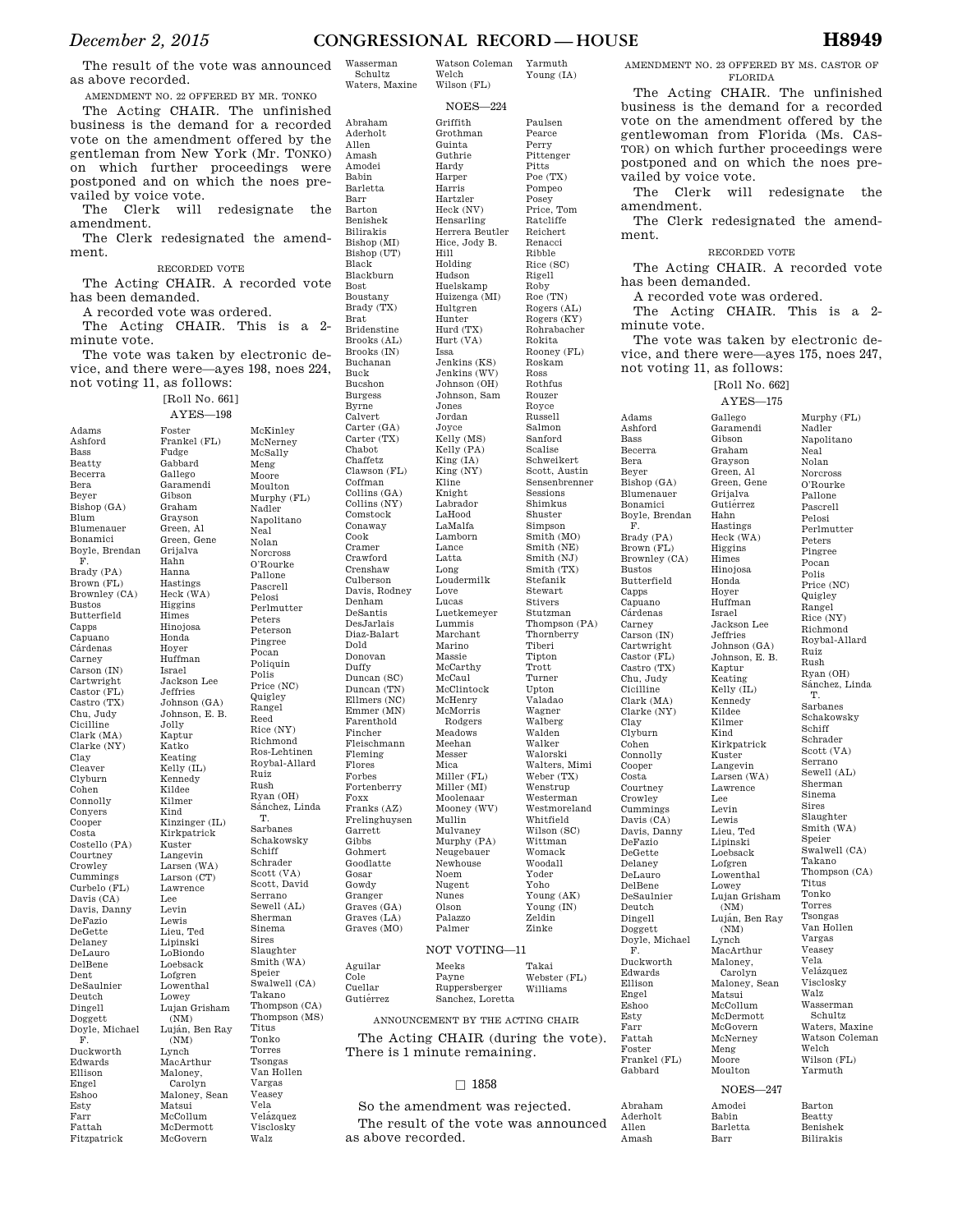## **H8950 CONGRESSIONAL RECORD — HOUSE** *December 2, 2015*

# Bishop (MI)

Harper

Peterson

Hill

Issa

Bishop (UT) Black Blackburn Blum Bost Boustany Brady (TX) Brat Bridenstine Brooks (AL) Brooks (IN) Buchanan Buck Bucshon Burgess Byrne Calvert Carter (GA) Carter (TX) Chabot Chaffetz Clawson (FL) Cleaver Coffman Cole Collins (GA) Collins (NY) Comstock Conaway Conyers Cook Costello (PA) Cramer Crawford Crenshaw Culberson Curbelo (FL) Davis, Rodney Denham Dent DeSantis DesJarlais Diaz-Balart Dold Donovan Duffy Duncan (SC) Duncan (TN) Ellmers (NC) Emmer (MN) Farenthold Fincher Fitzpatrick Fleischmann Fleming Flores Forbes Fortenberry Foxx Franks (AZ) Frelinghuysen Fudge Garrett Gibbs Gohmert Goodlatte Gosar Gowdy Granger Graves (GA) Graves (LA) Graves (MO) Griffith Grothman Guinta Guthrie Hanna Hardy

Harris Hartzler Heck (NV) Hensarling Herrera Beutler Hice, Jody B. Holding Hudson Huelskamp Huizenga (MI) Hultgren Hunter Hurd (TX) Hurt (VA) Jenkins (KS) Jenkins (WV) Johnson (OH) Johnson, Sam Jolly Jones Jordan Joyce Katko Kelly (MS) Kelly (PA) King (IA) King (NY) Kinzinger (IL) Kline Knight Labrador LaHood LaMalfa Lamborn Lance Latta LoBiondo Long Loudermilk Love Lucas Luetkemeyer Lummis Marchant Marino Massie McCarthy McCaul McClintock McHenry McKinley McMorris Rodgers McSally Meadows Meehan Messer Mica Miller (FL) Miller (MI) Moolenaar Mooney (WV) Mullin Mulvaney Murphy (PA) Neugebauer Newhouse Noem Nugent Nunes Olson Palazzo Palmer Paulsen Pearce Perry Pittenger Pitts Poe (TX) Poliquin Pompeo Posey Price, Tom Ratcliffe Reed Reichert Renacci Ribble Rice (SC) Rigell Roby Roe (TN) Rogers (AL) Rogers (KY) Rohrabacher Rokita Rooney (FL) Ros-Lehtinen Roskam Ross Rothfus Rouzer Royce Russell Salmon Sanford Scalise Schweikert Scott, Austin Sensenbrenner Sessions Shimkus Shuster Simpson Smith (MO) Smith (NE)  $Smith (N,I)$ Smith (TX) Stefanik Stewart Stivers Stutzman Thompson (MS) Thompson (PA) Thornberry Tiberi Tipton Trott Turner Upton Valadao Wagner Walberg Walden Walker Walorski Walters, Mimi Weber (TX) Wenstrup Westerman Westmoreland Whitfield Wilson (SC) Wittman Womack Woodall Yoder Yoho Young (AK) Young (IA) Young (IN) Zeldin Zinke NOT VOTING—11

| Aguilar              | Payne                            | Takai        |
|----------------------|----------------------------------|--------------|
| Cuellar              | Ruppersberger                    | Webster (FL) |
| Larson (CT)<br>Meeks | Sanchez, Loretta<br>Scott, David | Williams     |

ANNOUNCEMENT BY THE ACTING CHAIR The Acting CHAIR (during the vote). There is 1 minute remaining.

### $\Box$  1901

So the amendment was rejected. The result of the vote was announced as above recorded. Stated for:

Mr. CONYERS. Madam Chair, during rollcall vote No. 662 on H.R. 8, I mistakenly recorded Esty Farr Fattah

my vote as ''no'' when I should have voted ''yes.''

AMENDMENT NO. 24 OFFERED BY MR. POLIS The Acting CHAIR. The unfinished business is the demand for a recorded vote on the amendment offered by the gentleman from Colorado (Mr. POLIS) on which further proceedings were postponed and on which the noes prevailed by voice vote.

The Clerk will redesignate the amendment.

The Clerk redesignated the amendment.

RECORDED VOTE

The Acting CHAIR. A recorded vote has been demanded.

A recorded vote was ordered.

Adams Amash Ashford Bass Beatty Becerra Bera Beyer

F.

Burgess Bustos

Capps Capuano Cárdenas Carney

Cicilline

Courtney Crowley

DeFazio DeGette Delaney DeLauro DelBene Dent

Deutch Dingell Doggett

Edwards Ellison Engel Eshoo

Clay Cleaver Clyburn Coffman Cohen Connolly Conyers Cooper Costa

The Acting CHAIR. This is a 2 minute vote.

The vote was taken by electronic device, and there were—ayes 206, noes 216, not voting 11, as follows:

[Roll No. 663]

AYES—206

Bishop (GA) Blumenauer Bonamici Boyle, Brendan Brady (PA) Brown (FL) Brownley (CA) Butterfield Carson (IN) Cartwright Castor (FL) Castro (TX) Chu, Judy Clark (MA) Clarke (NY) Costello (PA) Cummings Davis (CA) Davis, Danny DeSaulnier Doyle, Michael F. Duckworth Fitzpatrick Fortenberry Foster Frankel (FL) Fudge Gabbard Gallego Garamendi Gibson Graham Grayson Green, Al Green, Gene Grijalva Gutiérrez Hahn Hanna Hastings Heck (WA) Herrera Beutler Higgins Himes Hinojosa Honda Hoyer Huffman Hurt (VA) Israel Jackson Lee Jeffries Jenkins (WV) Johnson (GA) Johnson, E. B. Jolly Jones Kaptur Katko Keating Kelly (IL) Kennedy Kildee Kilmer Kind King (IA) Kirkpatrick Kuster Lance Langevin Larsen (WA) Larson (CT) Lawrence Lee Levin Lewis Lieu, Ted Lipinski LoBiondo Loebsack Lofgren Lowenthal Lowey Lujan Grisham (NM) Luján, Ben Ray  $(NM)$ Lummis

Lynch Maloney, Carolyn Maloney, Sean Matsui McCollum McDermott McGovern McKinley McNerney Meng Messer Moore Moulton Murphy (FL) Nadler Napolitano Neal Nolan Norcross O'Rourke Pallone Pascrell Paulsen Pelosi Perlmutter Peters Peterson Pingree Pocan Polis Price (NC) Quigley Rangel Rice (NY) Richmond Roybal-Allard Ruiz Rush Ryan (OH) Sánchez, Linda T. Sarbanes Schakowsky Schiff Schrader Scott (VA) Scott, David Sensenbrenner Serrano Sewell (AL) Sherman Sinema Sires Slaughter Smith (WA) Speier Swalwell (CA) Takano Thompson (CA) Thompson (MS) Tipton Titus Tonko

Torres Tsongas

Vela Velázquez Abraham Aderholt Allen Amodei Babin Barletta Barr Barton Benishek Bilirakis Bishop (MI) Bishop (UT) Black Blackburn Blum Bost Boustany Brady (TX) Brat Bridenstine Brooks (AL) Brooks (IN) Buchanan Buck Bucshon Byrne Calvert Carter (GA) Carter (TX) Chabot Chaffetz Clawson (FL) Collins (GA) Collins (NY) Comstock Conaway Cook Cramer Crawford Crenshaw Culberson Curbelo (FL) Davis, Rodney Denham DeSantis DesJarlais Diaz-Balart Dold Donovan Duffy Duncan (SC) Duncan (TN) Ellmers (NC) Emmer (MN) Farenthold Fincher Fleischmann Fleming Flores Forbes Foxx Franks (AZ) Frelinghuysen Garrett **Gibbs** Gohmert Goodlatte Gosar Gowdy Granger Graves (GA) Graves (LA) Graves (MO) Aguilar Cole Cuellar Joyce

Van Hollen Vargas Veasey

Visclosky Walz Wasserman Schultz Waters, Maxine

Griffith Grothman Guinta Guthrie Hardy Harper Harris Hartzler Heck (NV) Hensarling Hice, Jody B. Hill Holding Hudson Huelskamp Huizenga (MI) Hultgren Hunter Hurd (TX) Issa Jenkins (KS) Johnson (OH) Johnson, Sam Jordan Kelly (MS) Kelly (PA) King (NY) Kinzinger (IL) Kline Knight Labrador LaHood LaMalfa Lamborn Latta Long Loudermilk Love Lucas Luetkemeyer MacArthur Marchant Marino Massie McCarthy McCaul McClintock McHenry McMorris Rodgers McSally Meadows Meehan Mica Miller (FL) Miller (MI) Moolenaar Mooney (WV) Mullin Mulvaney Murphy (PA) Neugebauer Newhouse Noem Nugent Nunes Olson Palazzo Palmer Pearce Perry Pittenger Pitts

NOES—216

Watson Coleman Welch Wilson (FL) Yarmuth

Young (IA) Poe (TX) Poliquin Pompeo Posey Price, Tom Ratcliffe Reed Reichert Renacci Ribble Rice (SC) Rigell Roby Roe (TN) Rogers (AL) Rogers (KY) Rohrabacher Rokita Rooney (FL) Ros-Lehtinen Roskam Ross Rothfus Rouzer Royce Russell Salmon Sanford Scalise Schweikert Scott, Austin Sessions Shimkus Shuster Simpson Smith (MO) Smith (NE) Smith (NJ) Smith (TX) Stefanik Stewart Stivers Stutzman Thompson (PA) Thornberry Tiberi Trott Turner Upton Valadao Wagner Walberg Walden Walker Walorski Walters, Mimi Weber (TX) Wenstrup Westerman Westmoreland Whitfield Wilson (SC) Wittman Womack Woodall

NOT VOTING—11 Meeks Payne Ruppersberger Sanchez, Loretta Takai Webster (FL) Williams

ANNOUNCEMENT BY THE ACTING CHAIR The Acting CHAIR (during the vote). There is 1 minute remaining.

Yoder Yoho Young (AK) Young (IN) Zeldin Zinke

### $\square$  1905

Mr. YOUNG of Iowa changed his vote from ''no'' to ''aye.''

So the amendment was rejected.

The result of the vote was announced as above recorded.